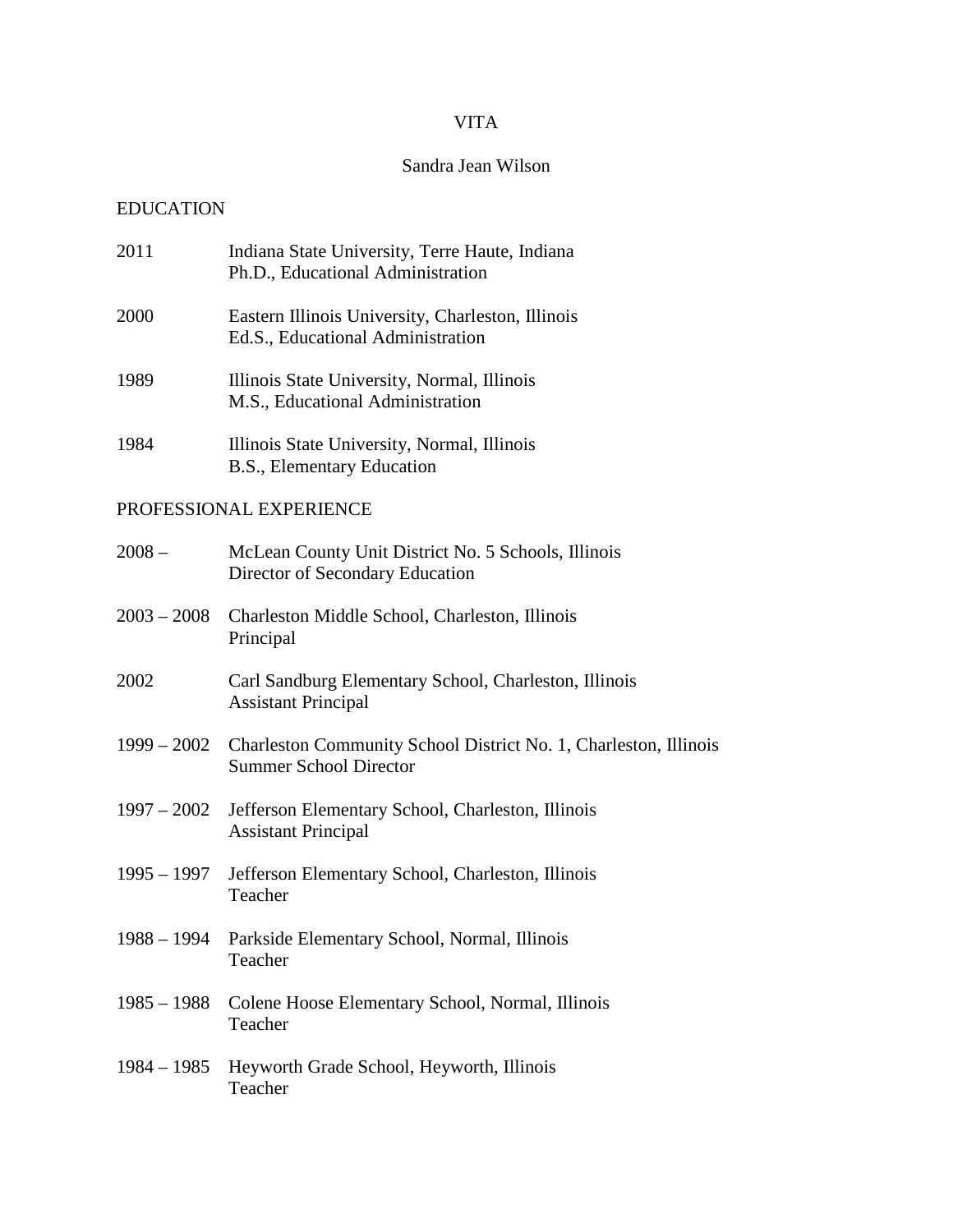# EXAMINING THE DECISION MAKING PROCESS OF A LITERACY COACH FOR LITERACY IMPLEMENTATION IN A SECONDARY SCHOOL SETTING

A Dissertation

\_\_\_\_\_\_\_\_\_\_\_\_\_\_\_\_\_\_\_\_\_\_\_

Presented to

The College of Graduate and Professional Studies

Educational Leadership, Administration, and Foundations

Indiana State University

Terre Haute, Indiana

In Partial Fulfillment

of the Requirements for the Degree

Doctor of Philosophy

 $\frac{1}{\sqrt{2}}$  ,  $\frac{1}{\sqrt{2}}$  ,  $\frac{1}{\sqrt{2}}$  ,  $\frac{1}{\sqrt{2}}$  ,  $\frac{1}{\sqrt{2}}$ 

by

Sandra J. Wilson

May 2011

Keywords: Decision-making, Literacy Coach, Literacy Implementation, Secondary Schools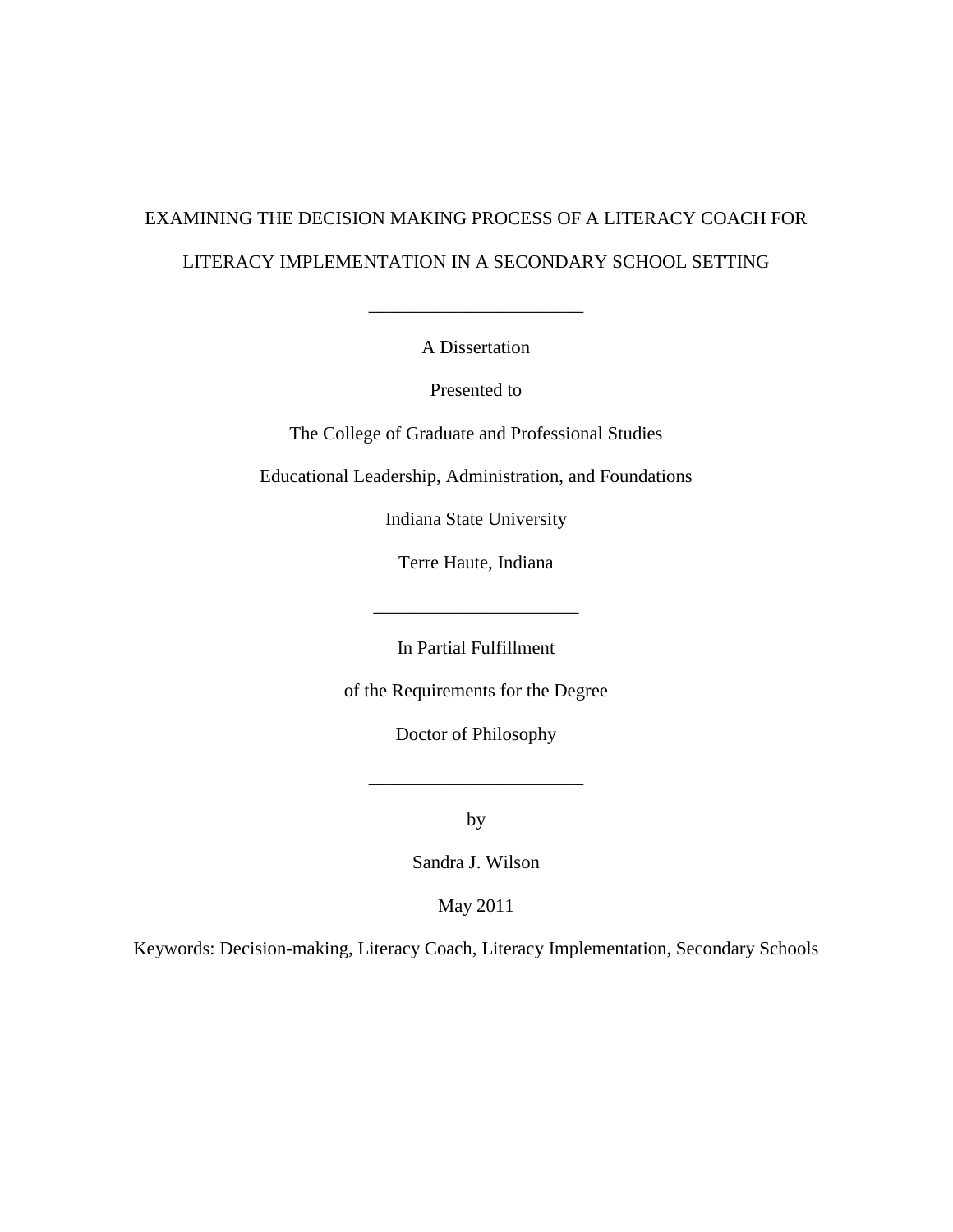## **COMMITTEE MEMBERS**

Committee Chair: Robert Boyd, Ed.D.

Associate Professor, Educational Leadership, Administration, and Foundations

Indiana State University, Terre Haute, Indiana

Committee Member: Joyce Fulford, Ph.D.

Associate Director, AdvancEd-Indiana NCA CASI

Indiana State University, Terre Haute, Indiana

Committee Member: Cindy Rich, Ph.D.

Director, Teaching with Primary Sources

College of Education and Professional Studies, Eastern Illinois University

Charleston, Illinois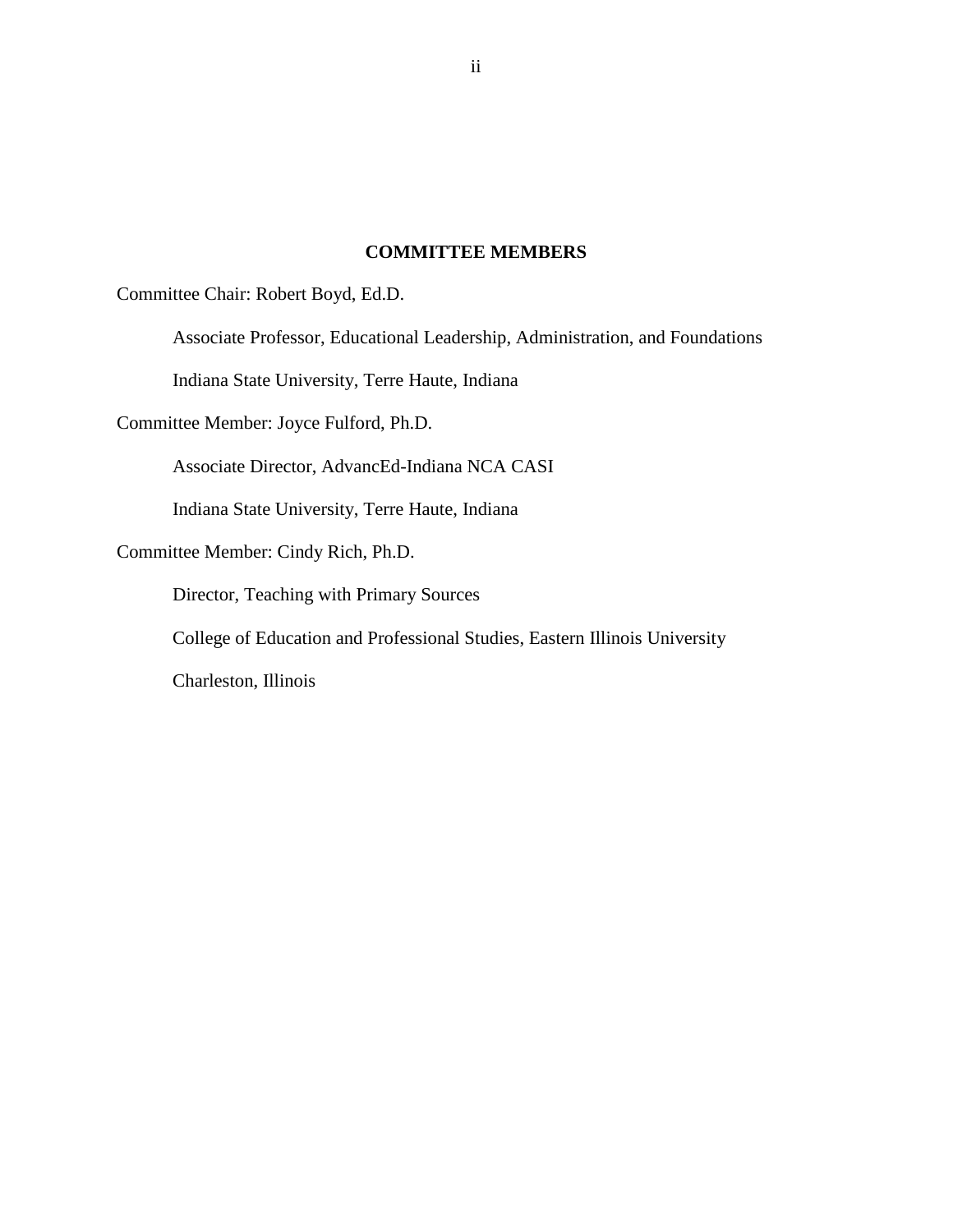#### **ABSTRACT**

The purpose of this study was to understand the role and responsibilities in the decisionmaking strategies and actions of a literacy coach while implementing literacy practices within secondary school setting. The influence of these decisions upon instructional practice within the school setting through professional development was also explored. The qualitative study utilized a case study theory methodology in the process of data collection and analysis. Purposeful sampling was used to select four secondary schools defined as post-primary grade, including middle school that was currently implementing a coaching model with active literacy coaches. Data was gathered through on-site, semi-structured one-on-one interviews conducted in the school setting where the literacy coach and corresponding teacher worked. Teachers and coaches responded to a series of four questions that explored the coach's roles and responsibilities impacting student learning at the school level, literacy coaching decisions made focusing on literacy practices at the school setting, how decisions are enacted, and the influence decisions had on school staff's instructional practices regarding whether they impeded or enabled the practices. Field observations were conducted and examination of school demographic and achievement data were reviewed for each site. As a result of the study, the researcher developed ten themes from the secondary school settings: data collection and analysis is utilized to inform instruction, training provided by coaches gives teachers new knowledge to help struggling readers, coaching techniques enhance teacher responsiveness and student engagement, principal support provides a positive coaching environment, collaborative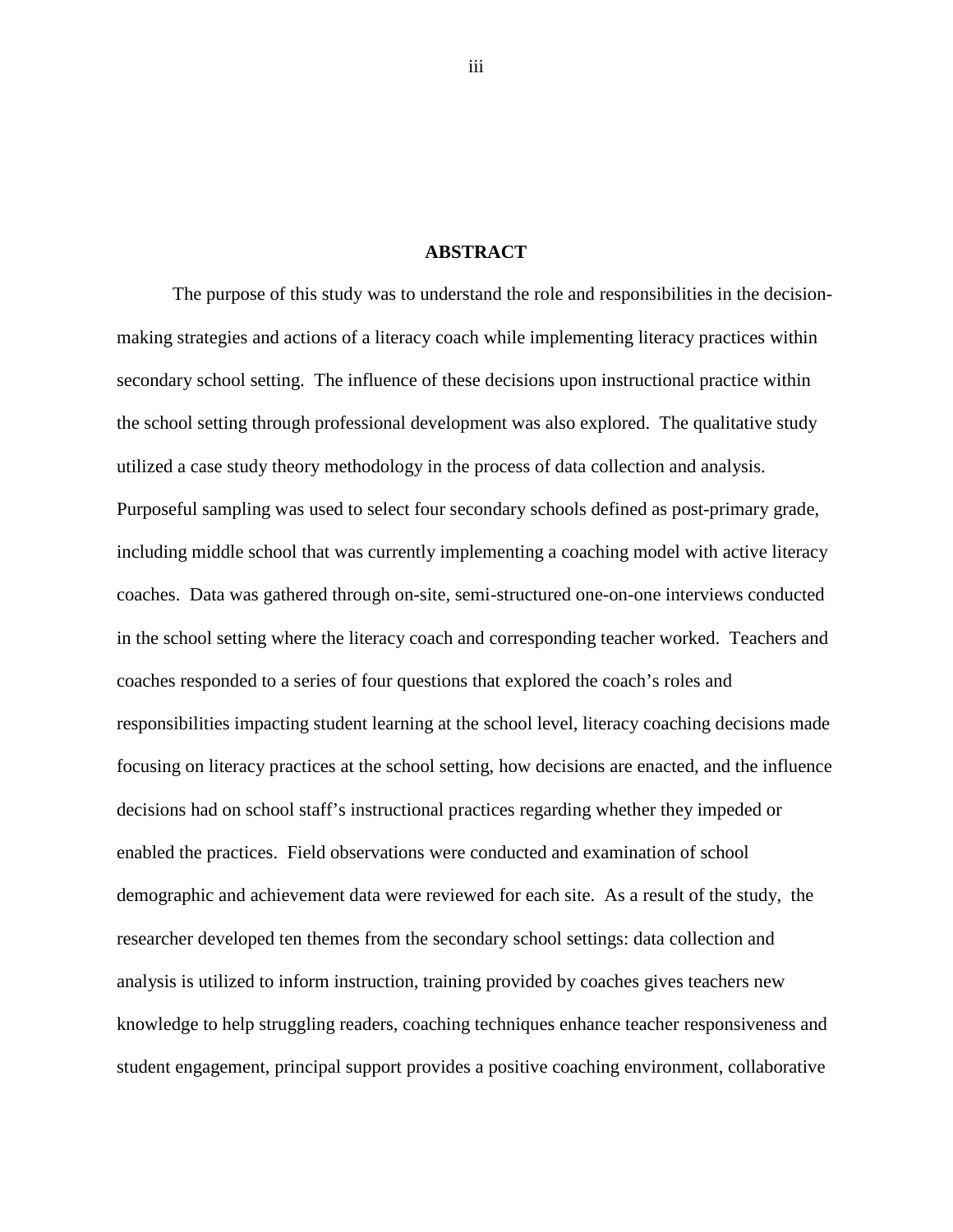atmosphere accelerates coaching ability to develop and improve literacy practices, trust and relationships with coach building foundation for professional growth, district level decisions impact schools, communication maintains consistency for all stakeholders, coaching decisions enable purposeful instructional practices, coaching decisions may impede instructional practices in the school setting.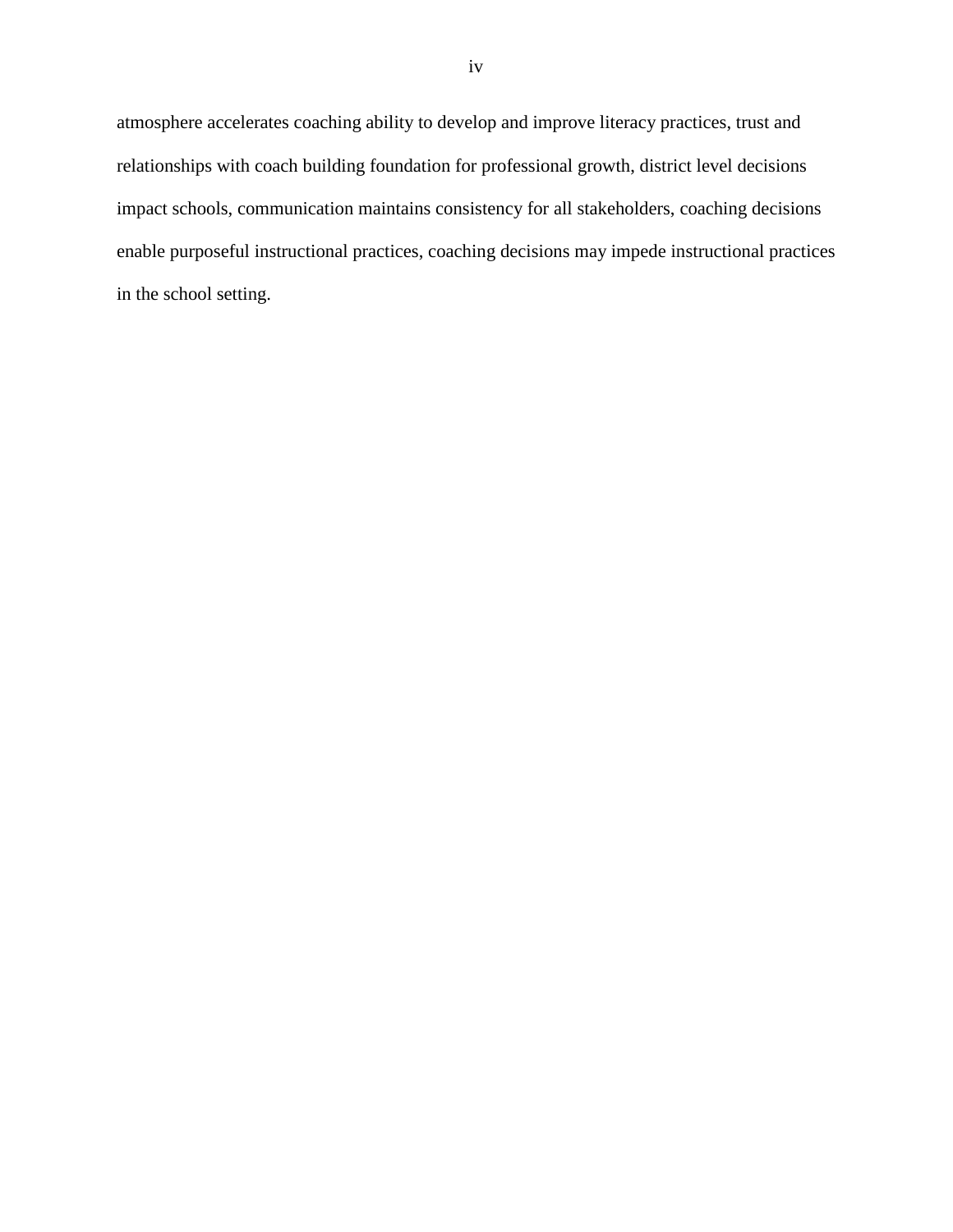#### **ACKNOWLEDGMENTS**

I would like to express my sincere gratitude and appreciation to many individuals who saw the potential in me and believed that I could accomplish the completion of this dissertation. I would like to thank my family first. They encouraged me and allowed me to give up time with them while I studied and typed. My husband Mark, is the love of my life and I will forever be indebted for his constant support through this journey. My children, Kyle and Regan were my cheerleaders through the stress of the project and continually reminded me that I would accomplish this work. I am grateful to my mother, otherwise known as super grandma. She managed my family's needs while I was occupied with class work and instilled a work ethic in me that allowed me to complete this goal. My sister Pam Rosa, listened and provided input while the ideas were forming for my study. Her advice, critical eye and sympathetic ear were essential throughout this process. My sisters Susan Reimer-Sifford and Tricia Reimer hold a very dear place in my heart and I know they were supportive of me. I could not have completed this work without my family support.

Dr. Gary Niehaus, Superintendent of two districts that I have worked. He was relentless in pushing me to get this degree. I would not have pursued this study without his continual reminders that I was capable of this work. His challenge was answered and I am glad I was pushed out of my comfort zone. Other colleagues, Jim Louthan and Jeannie Walters always believed in my ability to be an instructional leader, their support along my administrative journey will forever have a lasting impact. I owe a thank you to Jim Braksick who allowed me

v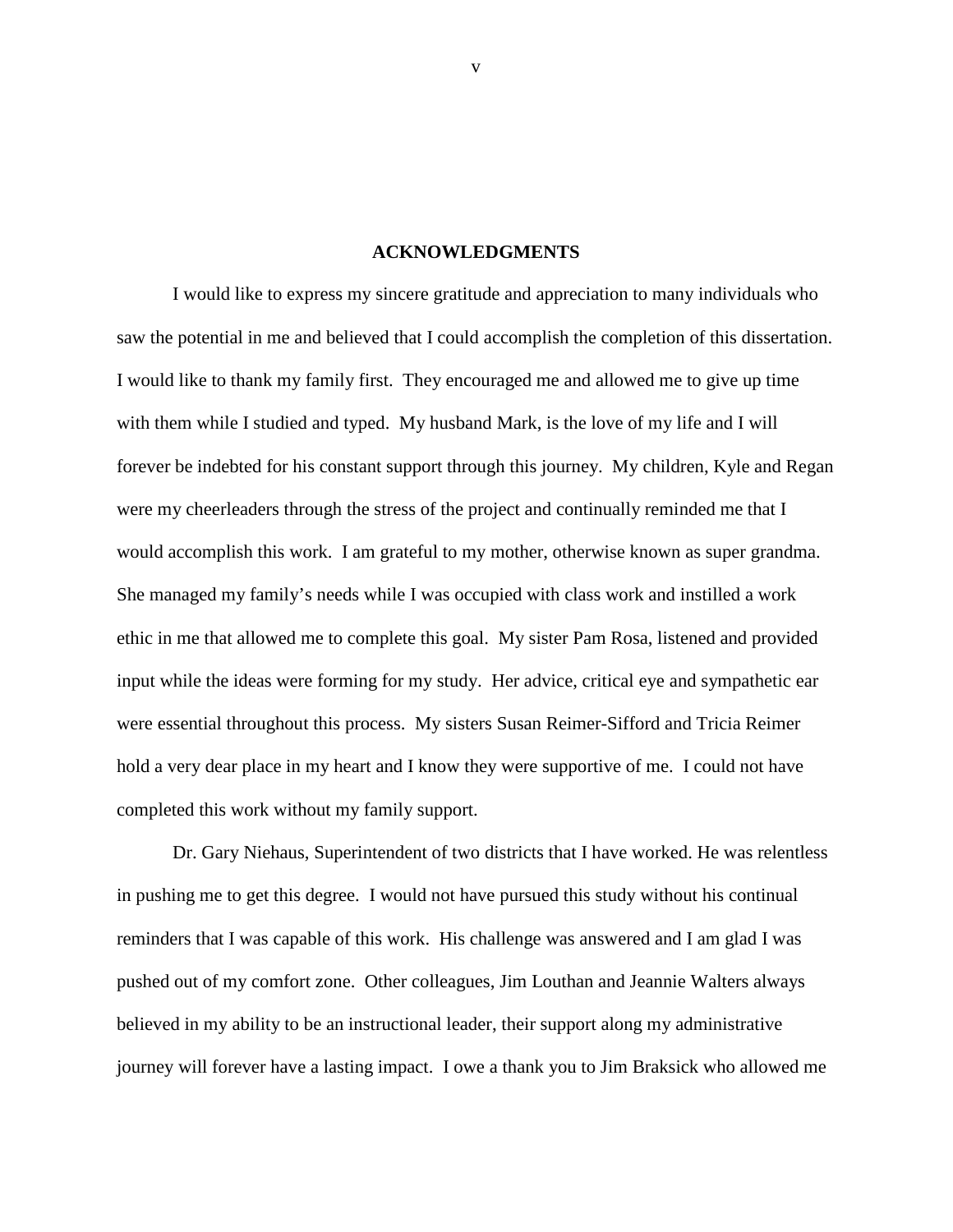to attend classes while working under his leadership. He teaches me something every day about being a leader in a large unit district. Also, I owe a debt of gratitude to my wonderful administrative assistant, Diane Zenger. She kept everything running smoothly at the office when I was pre-occupied with my dissertation work.

My colleagues in the Wednesday cohort will always be considered special friends. Our bond built on encouragement, advice, and reality checks were necessary throughout these past two years. Many thanks to Lori Richmond, Jill Jay, Bob Schultz, Tim Edsell, David Adams, and Jennifer McCormick for being such great cohort companions. I have many fond Wednesday memories!

Lastly, I want to thank Dr. Robert Boyd who believed in me from the start. His leadership, encouragement, and ability to help me see my potential was unparalleled as I found my way during this journey. My committee members, Dr. Cindy Rich and Dr. Joyce Fulford were supportive and helpful as I clarified my ideas for my research. I will always appreciate the time from these superb professionals as they helped me achieve this final product. Judith Barnes, was an incredible support in putting all of the pieces together for the final document. She is an amazing worker and was truly a lifesaver.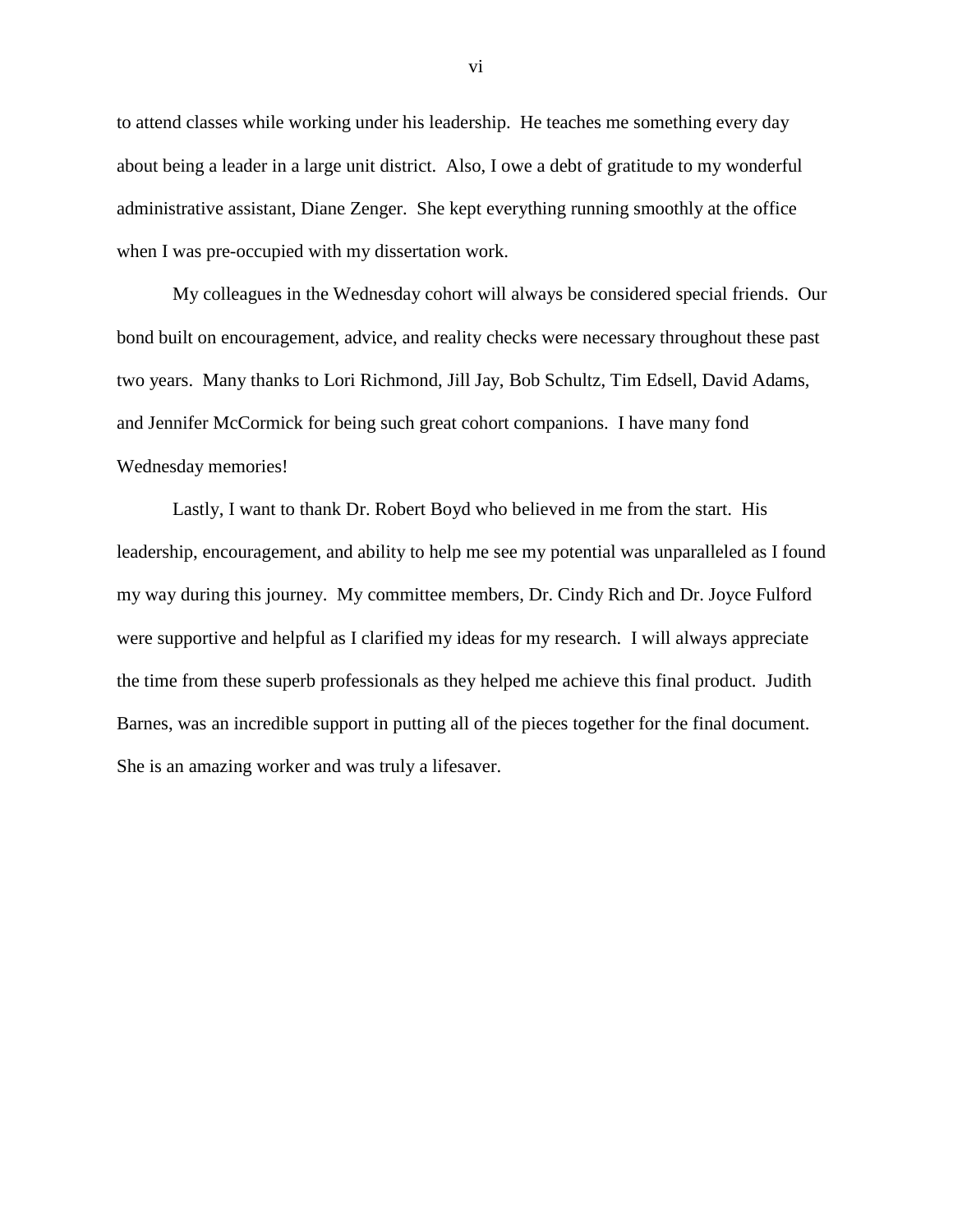#### **DEDICATION**

This work is dedicated to the people that I cherish most in my life: my husband, Mark, and my children, Kyle and Regan. I love you three more than words could ever express, you give my life happiness and purpose. For Kyle and Regan, it is my hope that I model the strong work ethic that my parents instilled in me and through my example you believe that you can achieve anything you dream as a possibility. For Mark, I am forever grateful for your patience, understanding and steadfast love for me.

A second dedication is made to my father who passed away June 14, 2008. He was unexpectedly taken away from our family and did not know I had been accepted as a doctoral candidate when he died. He did not graduate from high school himself, but was firm in his belief that his girls would receive a college education. Although I don't think he dreamed I would take it this far, he strongly believed an education was of upmost importance. I am sad he will not see me complete my doctoral degree, however I know he is watching from above and is proud.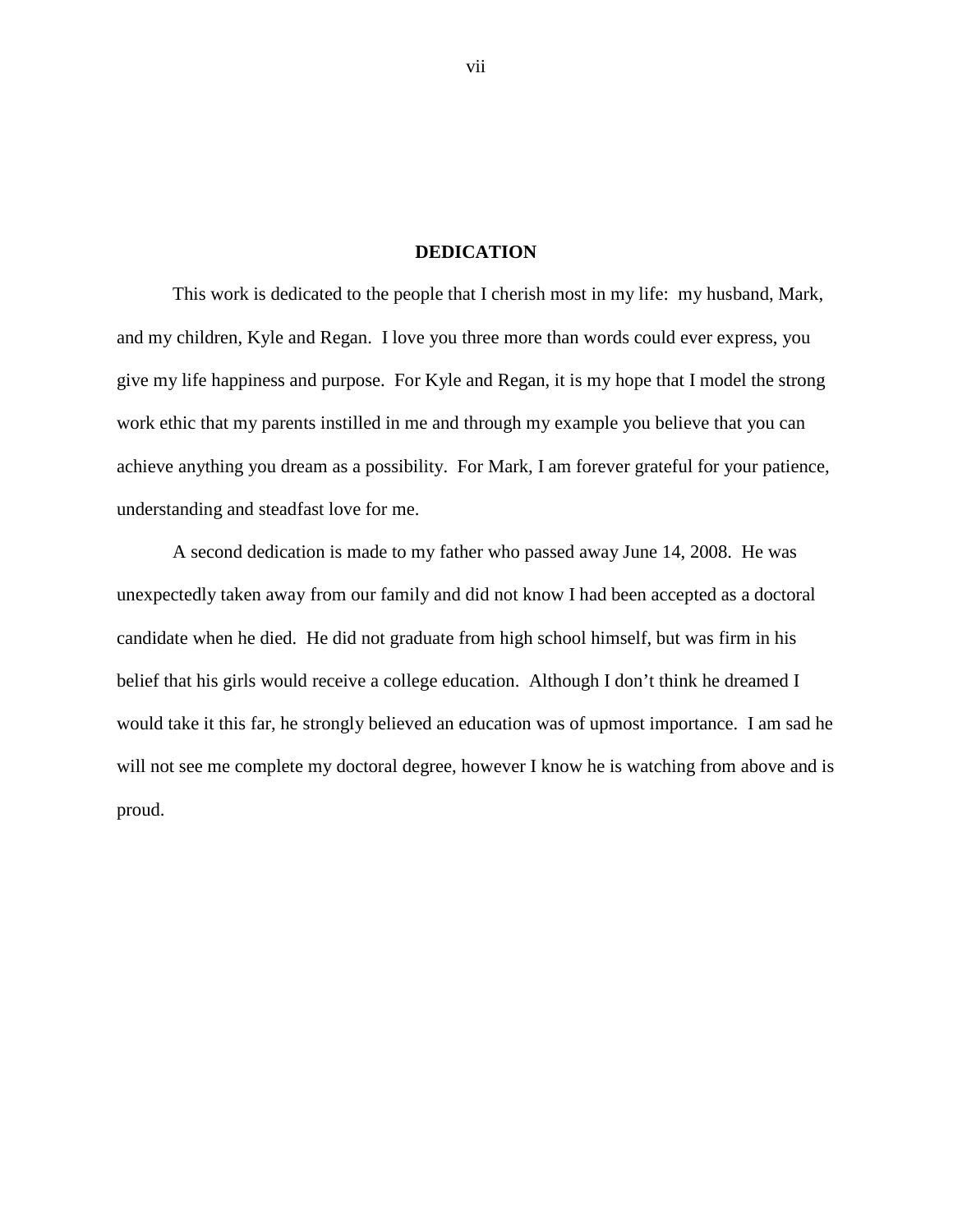# **TABLE OF CONTENTS**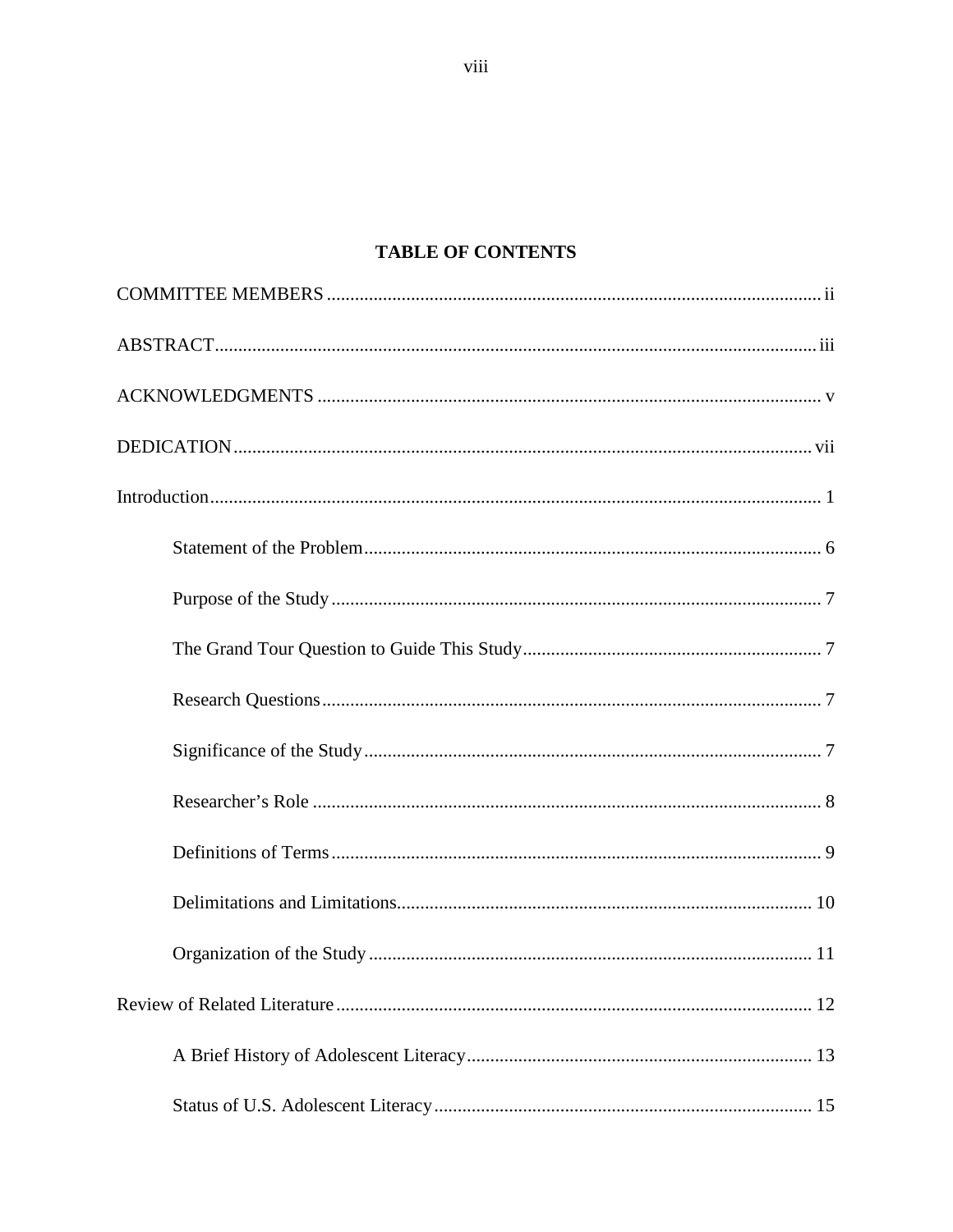| Potential Impact of Coaching Model as Professional Development  32 |  |
|--------------------------------------------------------------------|--|
|                                                                    |  |
|                                                                    |  |
|                                                                    |  |
|                                                                    |  |
|                                                                    |  |
|                                                                    |  |
|                                                                    |  |
|                                                                    |  |
|                                                                    |  |
|                                                                    |  |
|                                                                    |  |
|                                                                    |  |
|                                                                    |  |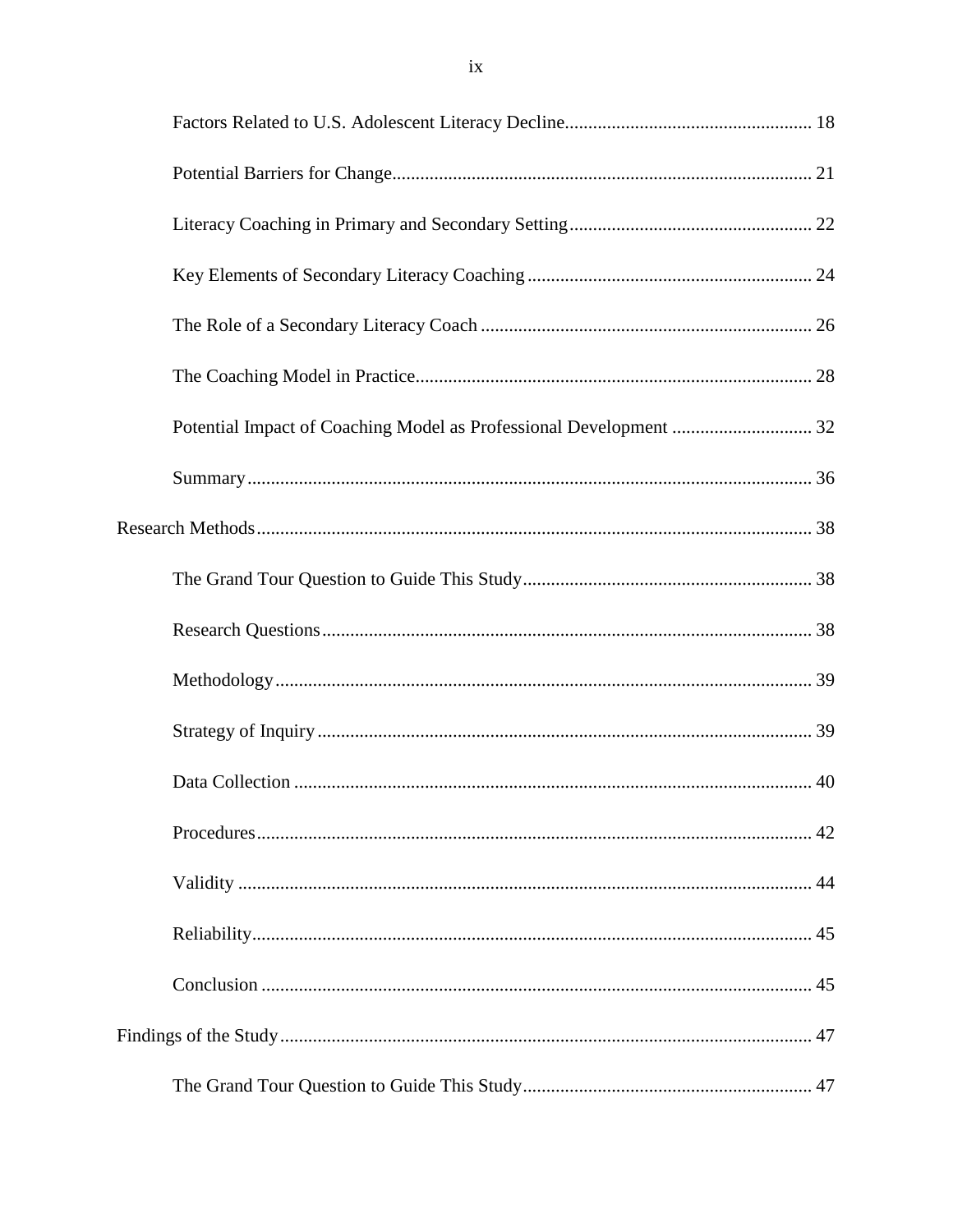| Literacy Coaches Roles and Responsibilities Impact Student Learning at School |  |
|-------------------------------------------------------------------------------|--|
|                                                                               |  |
| Literacy Coach Making Decisions Focused upon Literacy Practices at the School |  |
|                                                                               |  |
|                                                                               |  |
| Influences Decisions have on School Staff's Instructional Practices  80       |  |
|                                                                               |  |
|                                                                               |  |
| Literacy Coaches Roles and Responsibilities That Impact Student Learning at   |  |
|                                                                               |  |
| Literacy Coach Making Decisions Focused Upon Literacy Practices at the School |  |
|                                                                               |  |
|                                                                               |  |
| Influence Decisions have on School Staff's Instructional Practices 98         |  |
|                                                                               |  |
|                                                                               |  |
|                                                                               |  |
|                                                                               |  |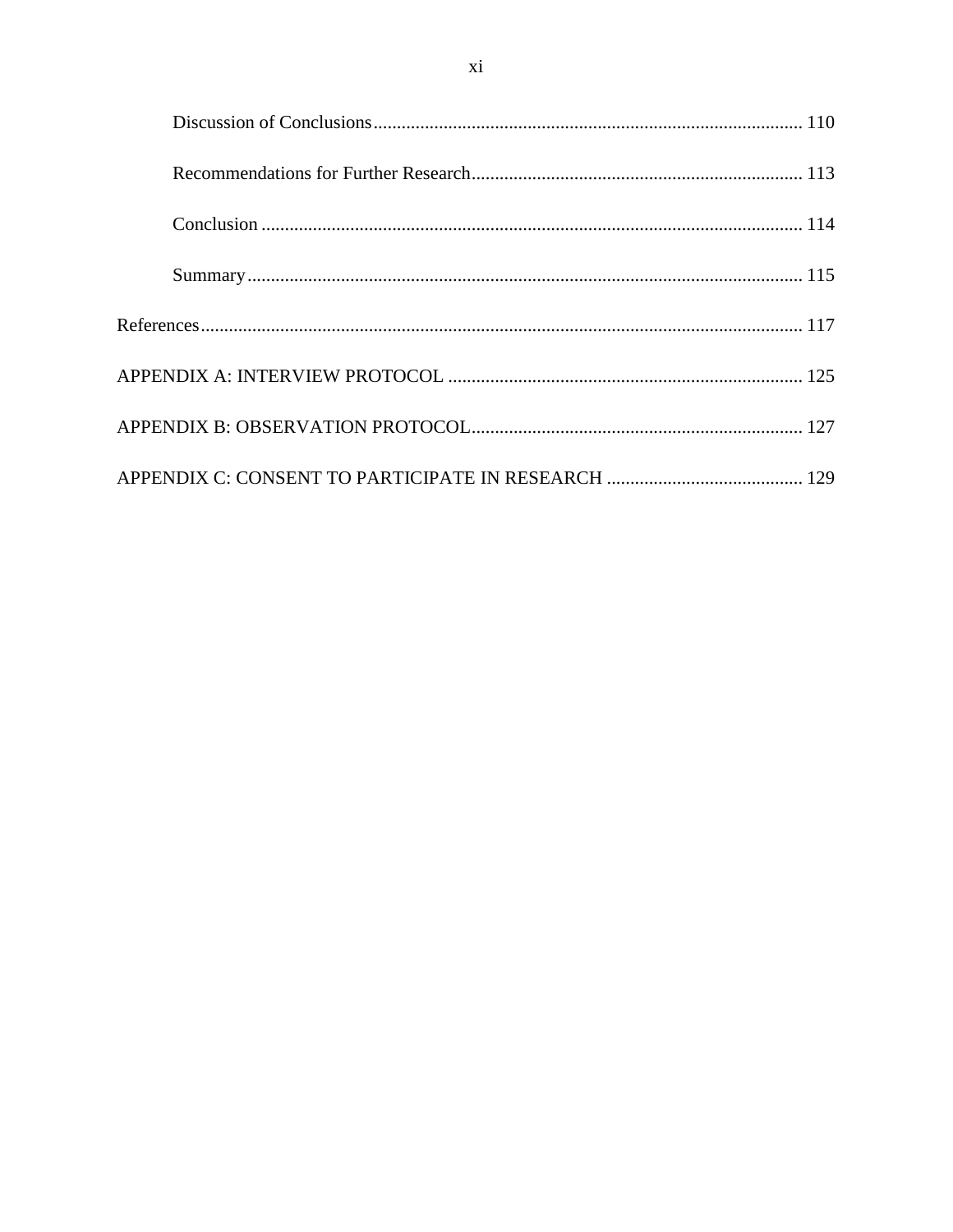#### CHAPTER 1

### **Introduction**

In grades 4 through 12, students that have reading difficulty number over eight million in our nations' schools (Lee, Griggs, & Donahue, 2007). Long term National Assessment of Educational Progress data (NAEP) illustrates that our older students are not prepared for the text structure of print they may encounter in the workplace. Studies show current adolescent literacy skills are minimal compared to what is needed to be successful in rigorous college courses (American College Test [ACT], Inc., 2006). There exists an achievement gap, according to recent NAEP results between the reading and writing scores of White and ethnic students in  $8<sup>th</sup>$  grade. Ethnic students scored lower in reading in 2005 as compared with 1992, as did White students. Additionally, in 2005 males and females scored lower than 1992 (NCES, 2006). Difficulties with reading contribute to the decision many students make as they leave high school without a diploma (Ehren, Lenz, & Deshler, 2004). As adolescents move into the world of work, they will be expected to master more complex reading and writing tasks than the generation before them. Mastery of reading and writing skills will be needed in order to disseminate the multi-dimensional media and information that will flood their world (International Reading Association [IRA], 2000). Literacy will help them conceptualize possibilities and invent realities. These skills will give them the ability to survive in a sophisticated and evolving future world. For all students to graduate high school prepared with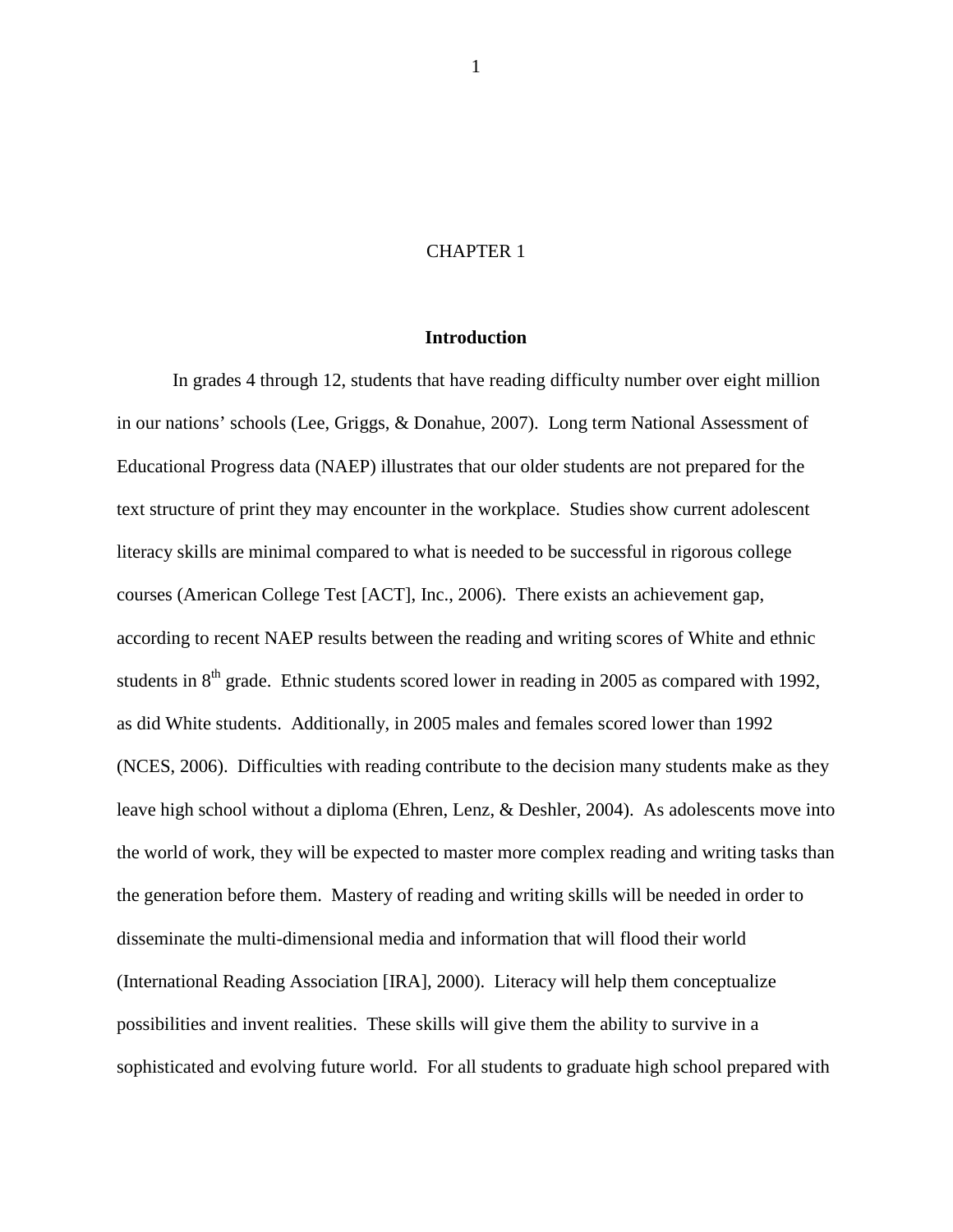career and college readiness skills, secondary schools need to refocus and revamp their literacy strategies that are threaded in core curriculum. U.S. economic competitiveness in the current global society demands that the workforce is academically proficient to compete with other developed nations.

Fundamental, basic literacy skills include reading, writing, speaking, listening, and thinking. These key components support learning in all secondary content areas. Literacy is the critical foundation needed for success. Without literacy, students are at an immediate disadvantage as they try to pursue their own personal goals and aspirations. While literacy skills for elementary students have improved in the past three decades (Wise, 2009), literacy rates of adolescents have stayed dormant. Primary schools have embedded literacy practices in every aspect of instruction, however, secondary school settings have not. There are many challenges that can be associated with adolescent literacy, many of which extend beyond secondary schools. By late elementary grades, students have learned the basic reading and writing skills as applied in material in mostly self-contained homeroom settings. As students leave elementary school and enter secondary level, they need to apply learned literacy strategies to different disciplines, texts, and situations. Professors indicate that students are unable to integrate literacy strategies that they bring to the complex texts used at the university level (National Council of Teachers of English [NCTE], 2007). As the shift to content-area learning occurs at the secondary level, teachers need to help students develop skills necessary for the varied, specialized texts students will be exposed to as they shift to many, varied disciplines (NCTE, 2007). Due to limited data for adolescent learners prior to this decade, few people noticed the decline and slow erosion of literacy at the secondary level in our country until the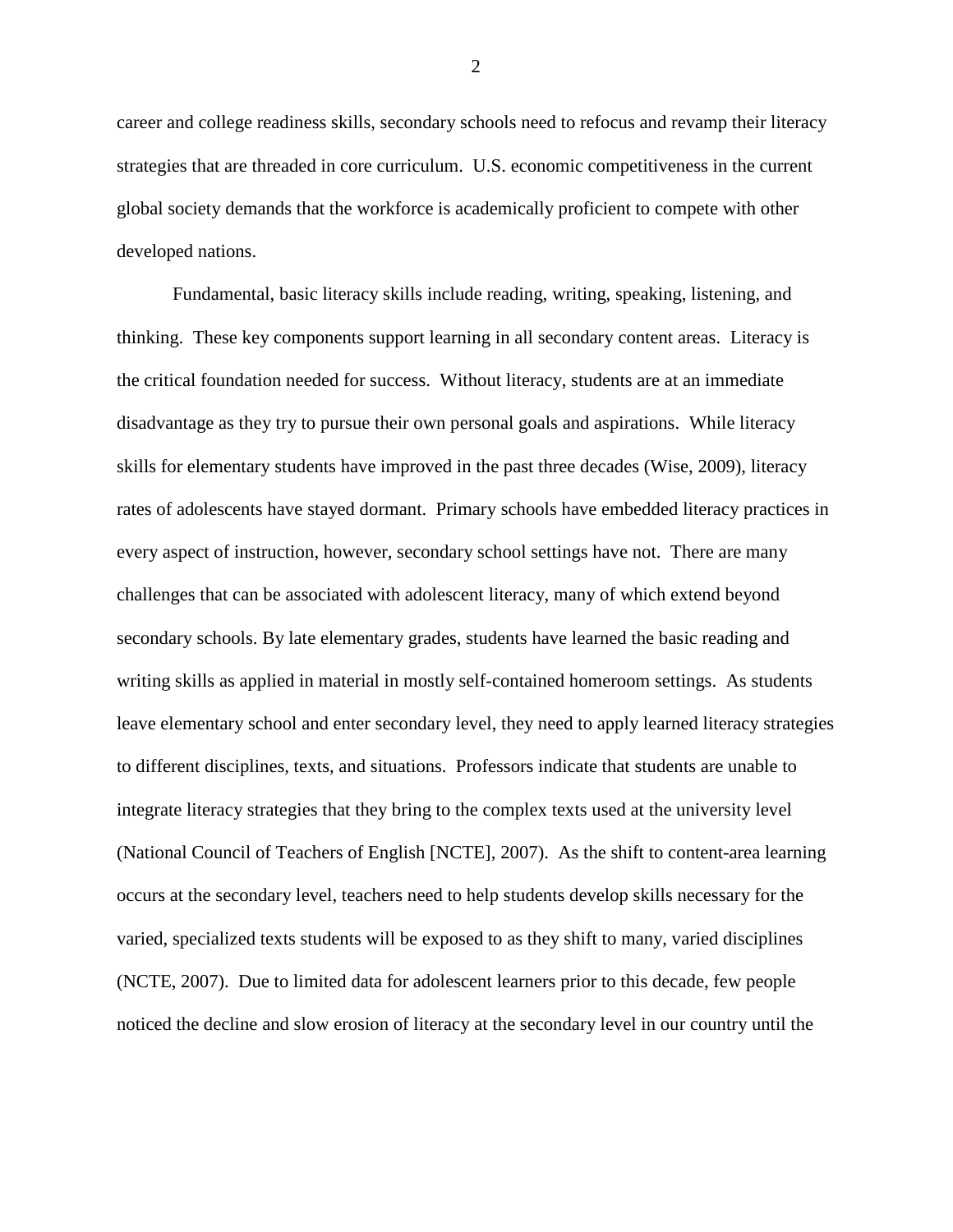No Child Left Behind Act (NCLB) created an accountability environment that spotlighted the unique circumstances of adolescent readers (Sturtevant, 2003).

In the secondary setting during regular instruction, students are not able to make needed improvements in their reading skills. Our nation's youth have a strong domination of social English, yet when utilizing academic English students struggle with reading and writing. Attaining age-appropriate reading skills will accelerate the progress of students as they become more dependent on informational text (Schifini, 2006). Possible contributions to the problem are escalating totals of students living with hardships that poverty brings, higher number of transient students, and rigorous state standards and assessments making academic life traumatic and extremely stressful for students who are not able to master reading skills (Diamond, 2006). Factors such as variations in school funding and teacher competence affect student success (Klein, 1999). A significant concern involving teacher preparation is that many new teachers have not taken a reading methods course and experienced teachers have not had exposure to teaching strategies that will help them assist struggling adolescent readers. There will be an increasing challenge to educate struggling adolescent readers as our nation's population grows in the types of diverse students that enter the elementary and secondary setting.

Adolescent literacy is complex and students bring a variety of challenges that require an array of interventions and instructional strategies. Many teachers have reported that they feel unprepared to assist students who struggle in reading and are reluctant to teach reading skills. There is a strong secondary teacher philosophy shared by many that "it is not their responsibility" to teach students how to read. Students should enter the middle and high school as proficient readers (Heller & Greenleaf, 2007). Structural barriers such as reading assistance housed in special education in secondary schools (Barry, 1997) and reluctance toward reading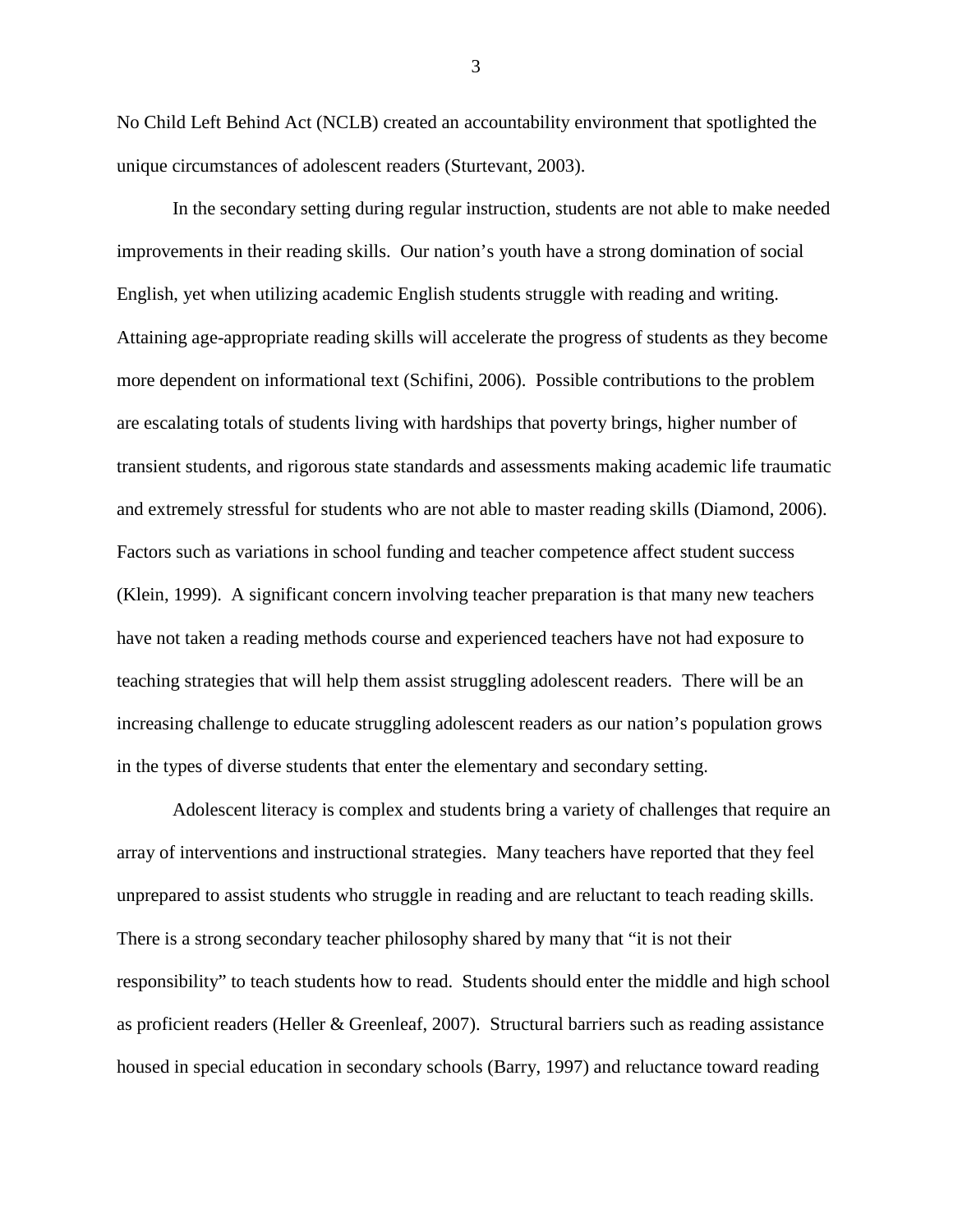specialists has hindered the advancement of work with struggling adolescent readers. Reading assessments are needed for reliable data to monitor student learning in the content areas, however few instruments exist for diagnosing adolescents' reading ability (Snow & Biancarosa, 2003). System barriers such as multiple, large class sizes driven by bell schedules, graduation requirements driven by high stakes test results, and traditional secondary curriculum that requires large quantities of factual information adopted by state standards contribute to the growing problem (Sturtevant, 2003). In order to address the multitude of literacy demands in the secondary setting, specific professional development that is targeted to literacy gaps is needed. If professional development is strategic and meaningful, the outcome has shown increased student achievement (National Reading Panel, 2000). Teachers need this support to learn how to thread literacy strategies in the content area classes that permeate secondary schools.

An essential part of the movement to improve adolescent literacy skills in many secondary schools consist of utilizing literacy coaches. The primary coaching role has been documented (IRA, 2006; Walpole & McKenna, 2004); however, coaching in the secondary setting does not have clearly defined roles, requirements, or certification. The coaching movement appears to have potential as a vehicle for professional development compared to past traditional practices; however research has not documented specific, measurable links at this time. The coaching model has been implemented in an assortment of models according to different school and district scenarios without a systematic study (Snow, Ippolito, & Schwartz, 2006). Although the models vary in approaches, there are several showing promise throughout many areas of the country serving diverse students in diverse settings. Coaching has also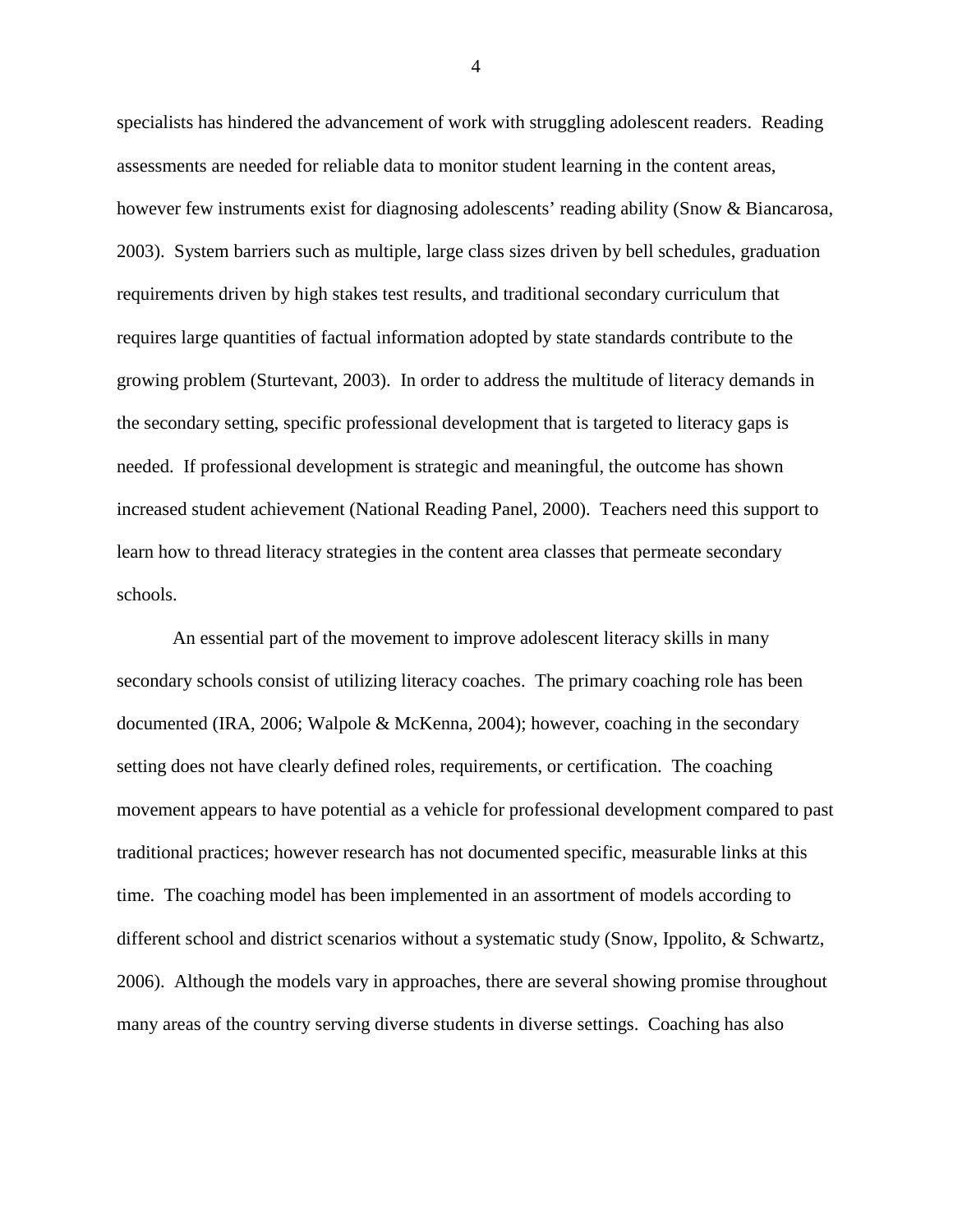become a new focus for educational improvement through several educational foundation sources of funding throughout the nation.

Secondary coaches have a job with circumstances and environmental factors that vary from their counterparts in the primary grades (Blamey, Meyer, & Walpole, 2009). In the secondary setting, literacy coaches may feel isolated with the structure of departments, less flexible curriculum reflecting traditional lecture style, and adolescent students with a wide variety of literacy deficits. Literacy coaching is a powerful process with great prospects, however, a satisfactory wealth of knowledge and many wide ranging skills are needed to perform adequately, particularly at the secondary level in the coaching role (IRA, 2004).

As professional support is considered for teachers using literacy coaching as a model, balance is needed with time providing support inside classrooms and with time providing support outside the classroom (Walpole & McKenna, 2004). The coaching role has shifted from direct teaching as implemented in the primary setting to a leadership role in providing professional growth opportunities for teachers in the secondary setting (IRA, 2004). The *Standards for Middle and High School Literacy Coaches* were developed to better define the secondary coaching role (IRA, 2006). The standards have a leadership strand which identifies competencies in collaboration, job-embedded practices, and evaluators of literacy needs. Coaching as a leadership position will provide differentiated support to teachers as they implement various instructional practices to enhance literacy skills in all secondary classes. Professional development programs that are supported by literacy coaches can prove effective if they are responsive to the needs of individuals in each building and allow varied learning approaches so teachers can connect researched best practice strategies, protocols and observations using their own teaching experience (Lyons & Pinnell, 2001). As a consideration,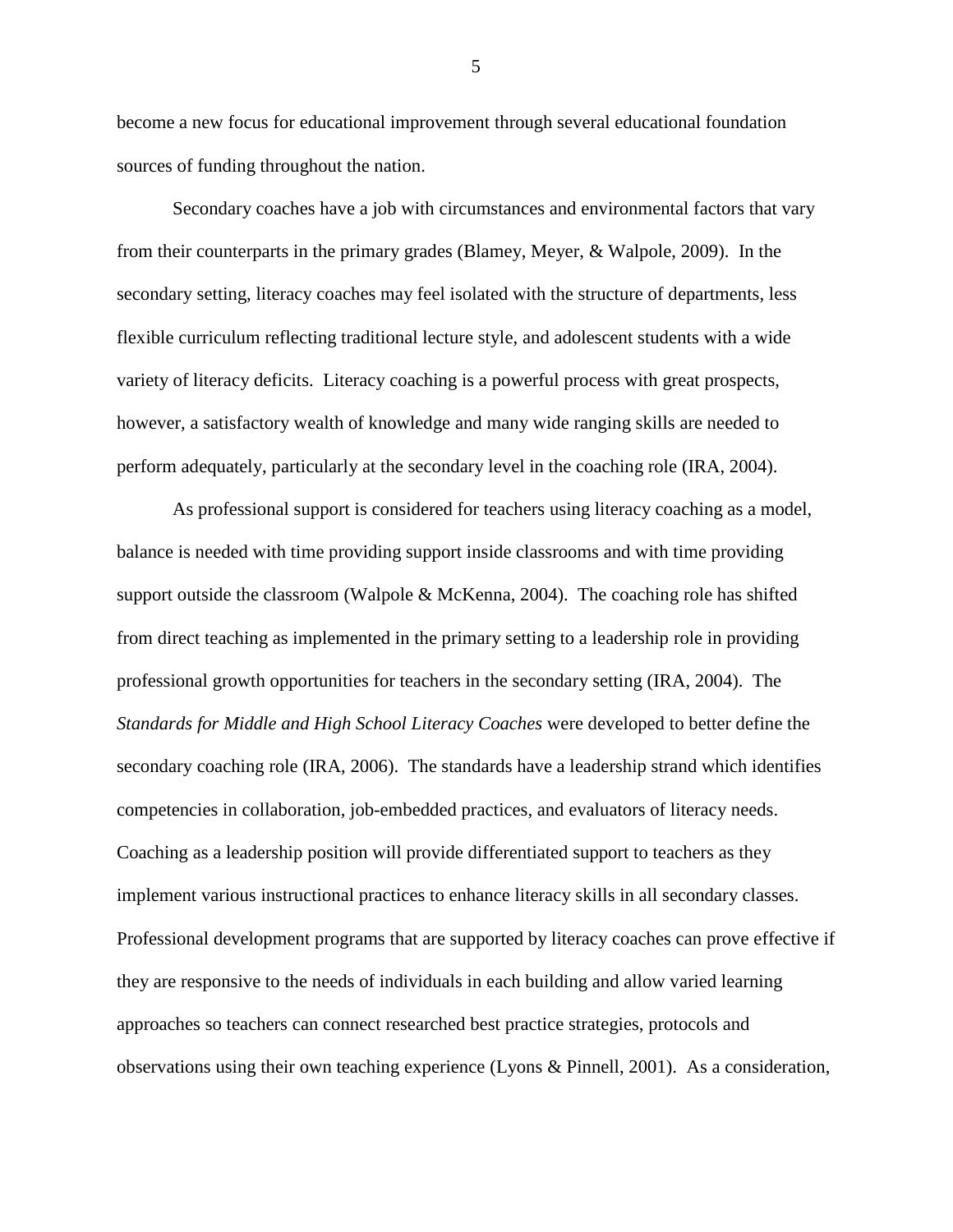the coaching model has received national attention and is consistent with research evidence that defines instructionally focused, ongoing support for professional development in producing successful outcomes (Guskey, 2000). The coaching movement seems promising as a new form of professional growth for teachers with coaches spending most of their time increasing the instructional practice of teachers while operating as a site-based, ongoing professional developer (Snow et al., 2006). Secondary literacy coaching is an approach that has received notice as a way to improve both teacher instructional literacy skills and student literacy outcomes.

#### **Statement of the Problem**

Currently, most secondary schools and teachers do not implement instructional strategies that promote advancement of adolescent students' literacy growth. As history has shown, most secondary teachers do not take ownership for teaching reading to students in their content area classes. In the secondary setting during regular instruction, students are at a great disadvantage if they do not possess reading skills that are grade appropriate. A recent study showed that successful literacy skills are a key indicator of graduation preparedness (ACT, Inc., 2006). Given what we know regarding adolescent research, it is critical that we assist with application of literacy instructional strategies of middle level and high school teachers (Sturtevant, 2003). Coaching creates the types of sustained, instructional focused, collaborative interactions in schools that research suggests as most effective for improving instruction (Darling-Hammond & McLaughlin, 1995). Regardless of the assurance that coaching will enhance literacy instruction in the secondary schools, few studies have directly assessed the impact of literacy coaching on instruction and learning (Joyce & Showers, 1996).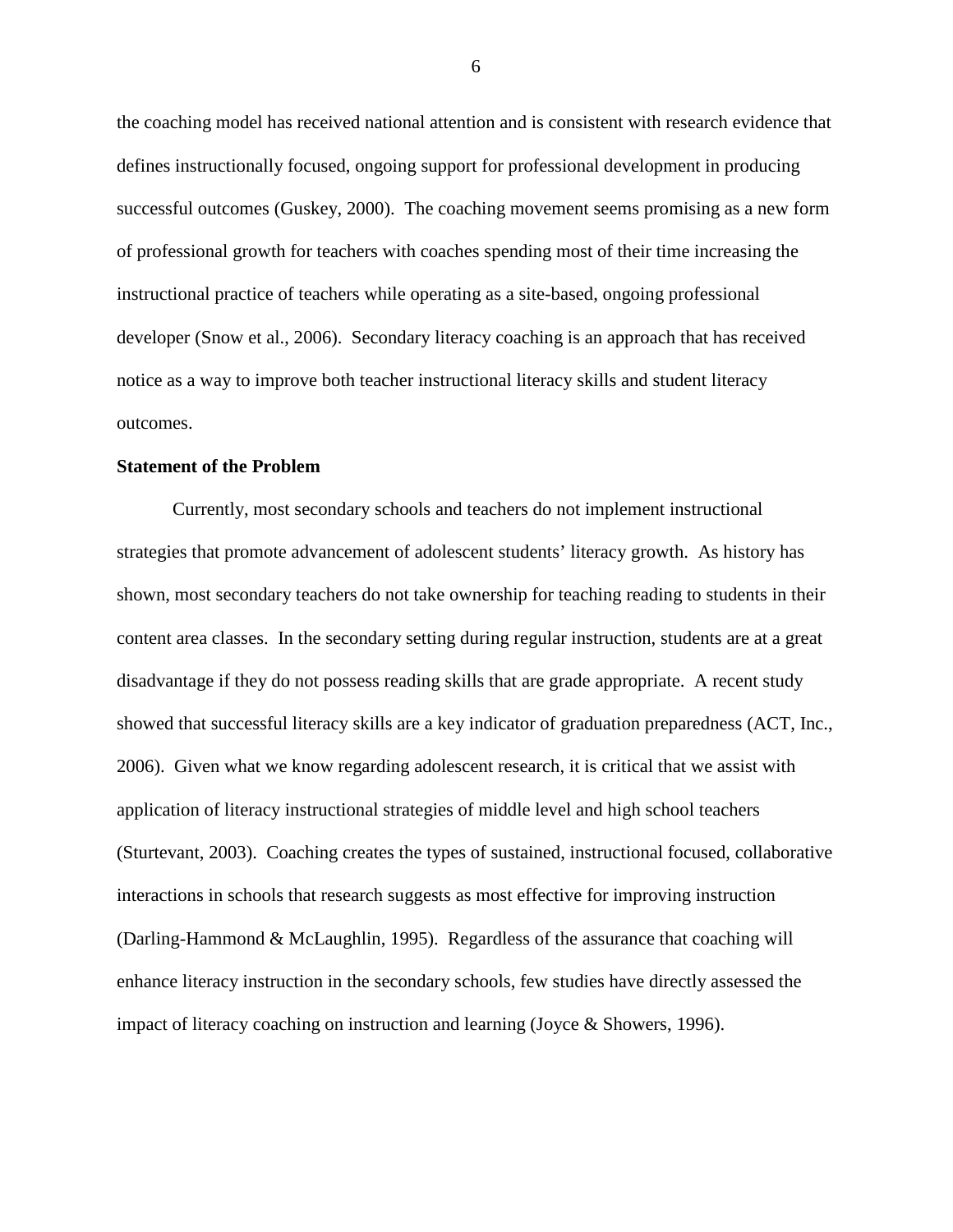#### **Purpose of the Study**

The purpose of this qualitative research study was to understand the work of a literacy coach does regarding student learning through their decision-making strategies and actions while implementing literacy practices within secondary school setting. The influence of these decisions upon instructional practice within the school setting through professional development was also explored.

#### **The Grand Tour Question to Guide This Study**

An overarching grand tour question guided this study. In this qualitative research study, the research questions focus on exploring how a literacy coach in a secondary school setting makes decisions around literacy implementation within a school setting.

#### **Research Questions**

- 1. What are the literacy coach's roles and responsibilities regarding student learning at the school level?
- 2. How does a literacy coach make decisions focused upon literary practices at the school setting?
- 3. How are the decisions enacted that are made by a literary coach?
- 4. What influence do these decisions have on school staff's instructional practices?
	- a. How do these decisions enable instructional practices among staff?
	- b. How do these decisions impede instructional practices among staff?

#### **Significance of the Study**

The significance of this qualitative research determined the role and responsibilities that inform the decision-making strategies and actions of a literacy coach while implementing literacy practices within secondary school setting. In addition, a determination was made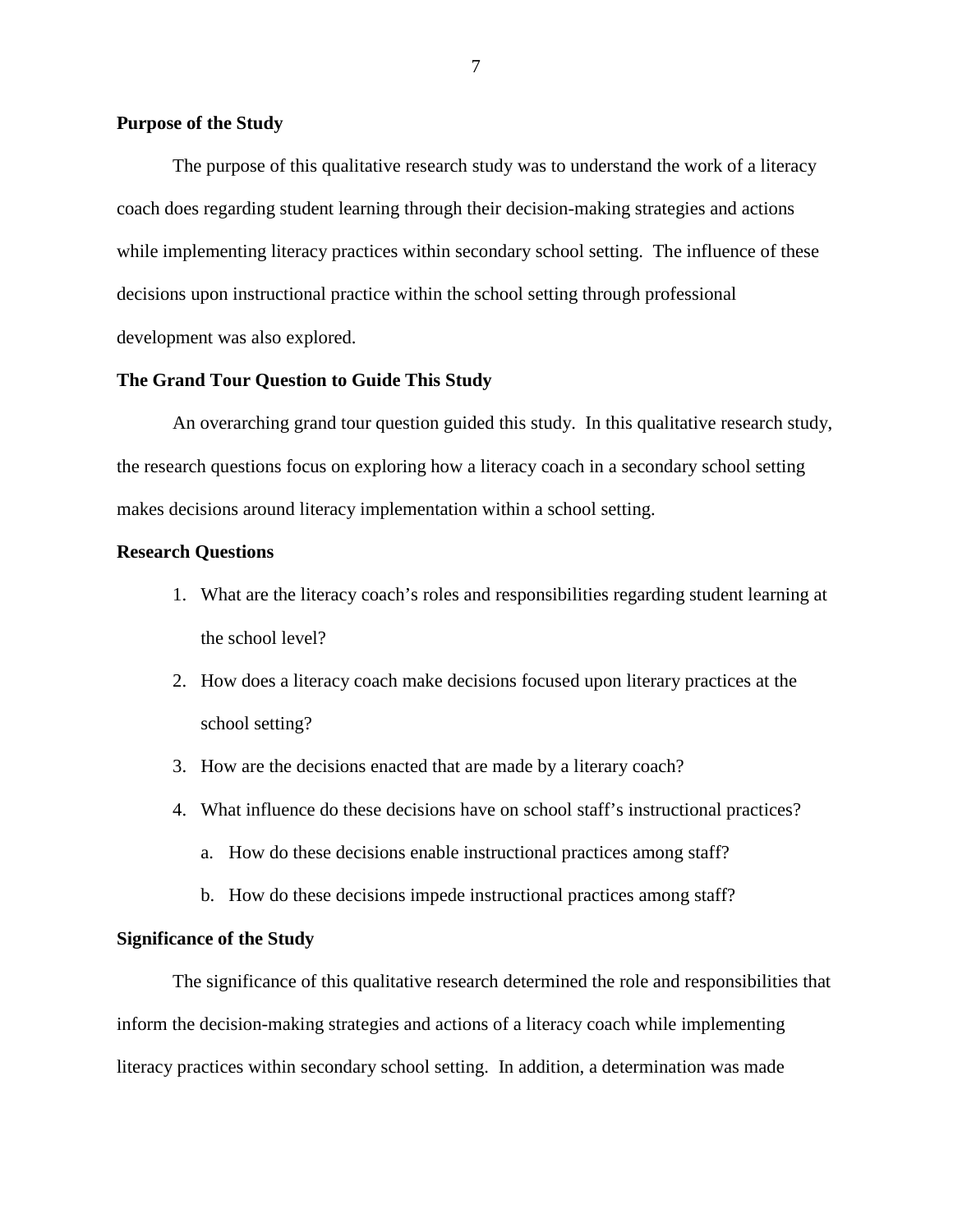whether these decisions influence instructional practice within the school setting through professional development. Currently, secondary teachers do not put into practice instructional strategies that connect content with literacy strategies to enhance learning within specific disciplines. Studies show successful literacy skills were key indicators of preparedness for high school graduation, postsecondary school success, and career readiness (ACT, Inc., 2006). It is critical that secondary teachers be given the skills needed to enhance their instructional practices to incorporate literacy in all content areas (Sturtevant, 2003). The coaching model has key components that are parallel to the types of sustained, instructionally focused practices that research suggest are most effective for improving instruction (Darling-Hammond & McLaughlin, 1995). Few studies have evaluated the role of literacy coaching on instruction and student learning, despite the promise of this method at the secondary level (Joyce  $\&$  Showers, 1996). There was an abundance of research on isolated literacy practices for adolescent learners, yet there was a void of information regarding these strategies used across all content areas in a secondary setting. The potential of literacy coaching at this level needed additional investigation to support its effectiveness in order to create professional development conditions that ease instructional improvement in the area of literacy.

#### **Researcher's Role**

It was important for the reader to recognize the researcher's role in the preparation of this study. Currently, being in the position of Director of Secondary Education in Illinois for a large unit district that has implemented the coaching model in grades K-12, the researcher was interested in further study of literacy coaching at the secondary level. Due to initial limited knowledge of the factors related to decline in adolescent literacy skills in the secondary setting, there was a need to research this phenomenon. In addition to information gleaned from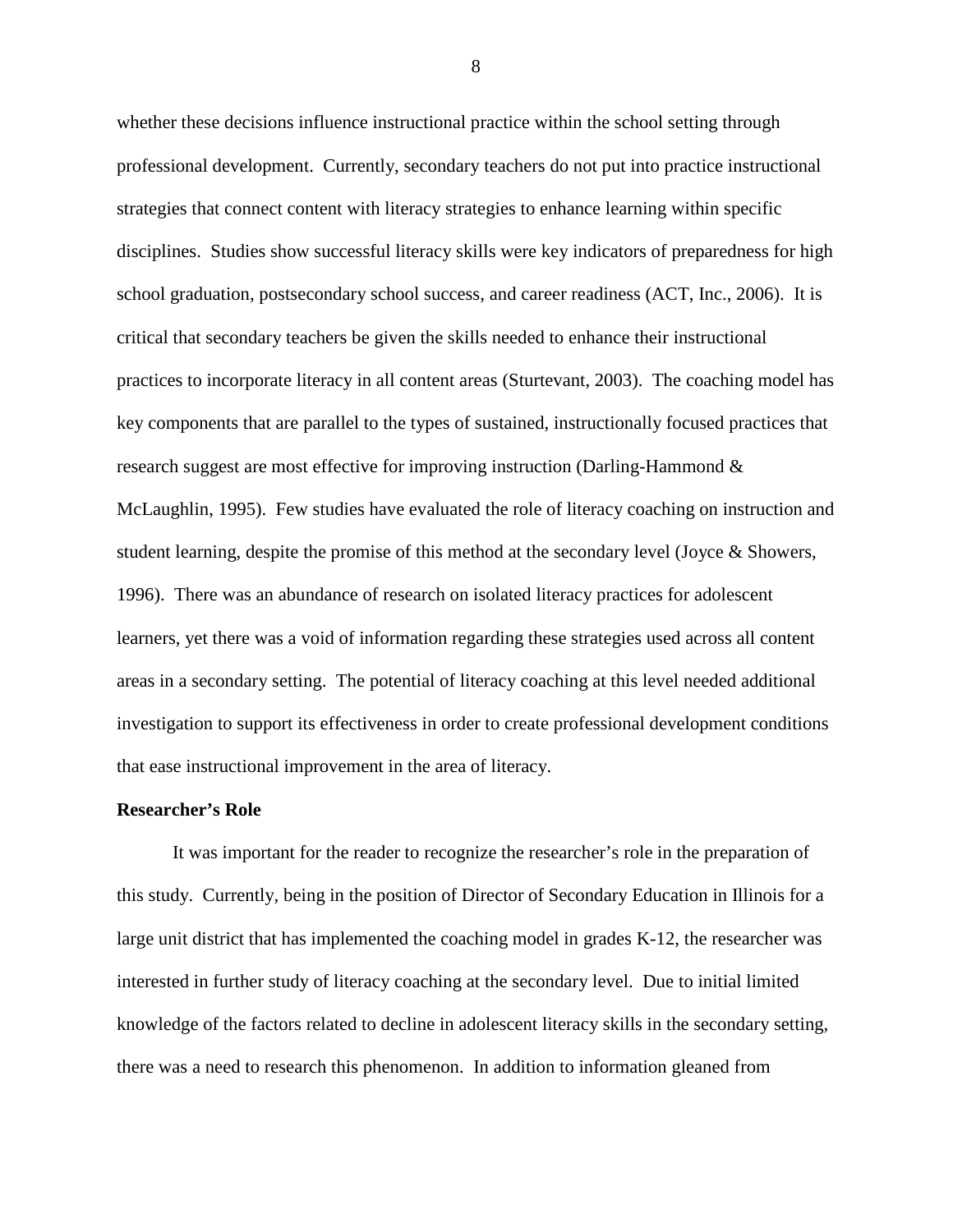research regarding adolescent literacy, there was a desire to learn about the role of the literacy coaching model in supporting students in the secondary setting and its relationship in improving instructional practices of teachers*.* Having seen a positive influence in the literacy coaching implementation at the middle and high school level in the inaugural year of the researcher's district, a long term outcome has not been established. The coaching model utilized in the researcher's district is not precise. The coaching role in the secondary settings in the district of the researcher was not distinct; therefore, the researcher remained objective during the study. Illinois school districts that were implementing a literacy coaching model were contacted to determine interest. The researcher established sample participants from the population gathered after the literacy coaching districts were selected. The connections established during the selection process were necessary in order to find districts that had a literacy coaching model at the secondary level and were willing to participate in the case study. The researcher gained an agreement of individuals in authority to provide access to participants in order to conduct interviews. An informed consent form was utilized for participants to sign before they engaged in research. The data collection process included a semi-structured interview process utilizing established protocol for recording information. The researcher had no previous connections to the research sites contacted. There were no personal associations with the research site personnel interviewed during the data gathering component of the research, therefore there was minimal bias in data collection or reporting of results.

#### **Definitions of Terms**

In an attempt to clarify terminology, the following terms are identified:

*Coaching*: additional support needed for teachers to implement various programs or practices.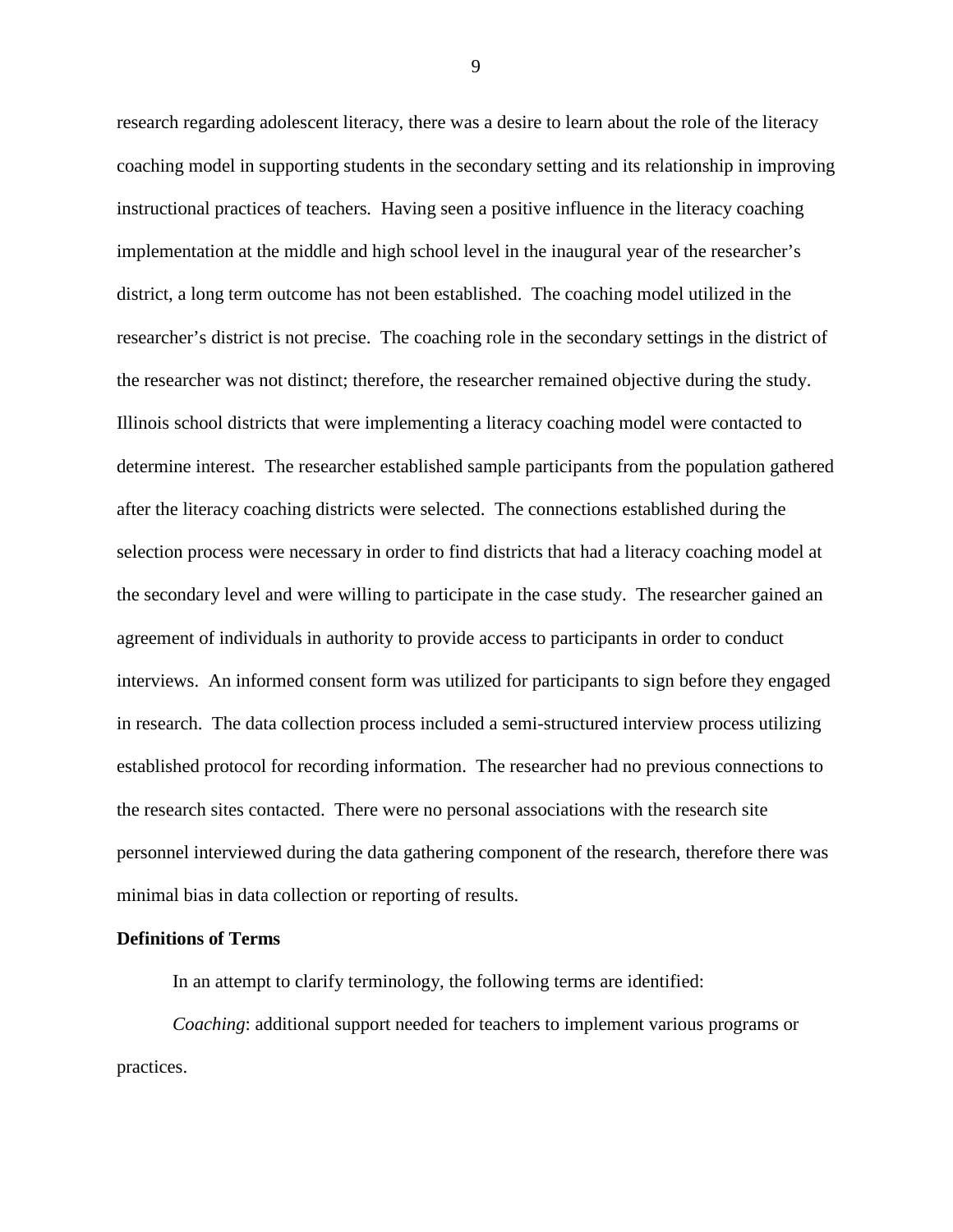*Literacy*: the ability to read, write, speak, listen, and think effectively - enables adolescents to learn and to communicate clearly about what they know and what they want to know (Meltzer, 2002).

*Literacy coaches*: master teachers who provide essential leadership for the school's overall literacy program. Assist content area teachers in addressing reading comprehension, writing, and communication skills that are particular to their disciplines. This includes activities that promote instructional methodologies, improve staff's capacity to use data, as well as actions directly aimed at supporting content area teachers at the building level with model teaching, observations, debriefings and classroom follow-ups and small group learning of new content and pedagogy (IRA, 2006).

#### **Delimitations and Limitations**

**Delimitations.** The questions during the interviews allowed open, thoughtful responses from participants. Interviews were conducted in the natural setting of the school where the staff members are currently employed.

**Limitations.** There was a restricted time period in which to perform interviews at the secondary setting, as the interviews were conducted in the first semester of one school year term. This limited the data collected from interviews as it revealed information from a prescribed short time span. An additional limitation was the lack of diversity in the type of participant (e.g., gender, ethnicity, age) since the participants were limited to literacy coaches and one teacher that was directly connected to the coach. Each participant received information regarding interview protocol and their rights as human subjects in research. Not all interviewees are equally articulate and perceptive, which might vary the depth of the responses from the interview. The researcher's presence in the interview process may have biased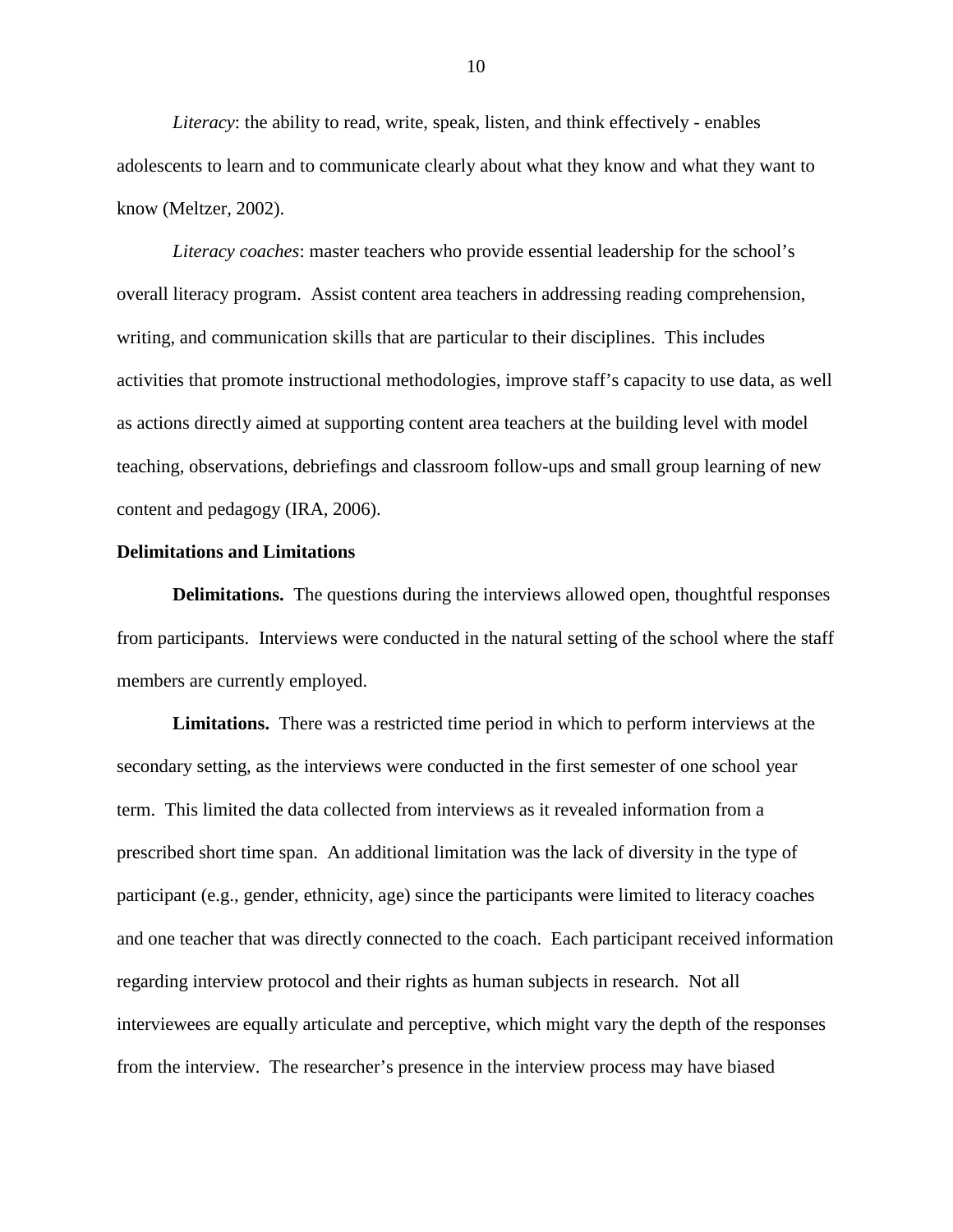responses and could provide indirect information filtered through the views of the participants (Creswell, 2009). Lastly, clarification of the researcher's bias toward literacy coaching model was articulated in researcher's role.

#### **Organization of the Study**

This study looks at the role and responsibilities in the decision-making strategies and actions of a literacy coach while implementing literacy practices within secondary school setting. This research reviews key components of the adolescent literacy dilemma and its connection to coaching models by looking at a brief history of adolescent literacy, factors relating to literacy decline, potential barriers, the role of a secondary literacy coach and the potential impact of coaching as a professional development model. The methodology of the study is defined in conjunction with determination of sample selection, data collection and recording procedures, and the establishment of validity and reliability. Results from the interviews are reported through descriptions and themes extracted from the data after analyzing participant information. A discussion of conclusions regarding research questions is reported in addition to recommendations for further research.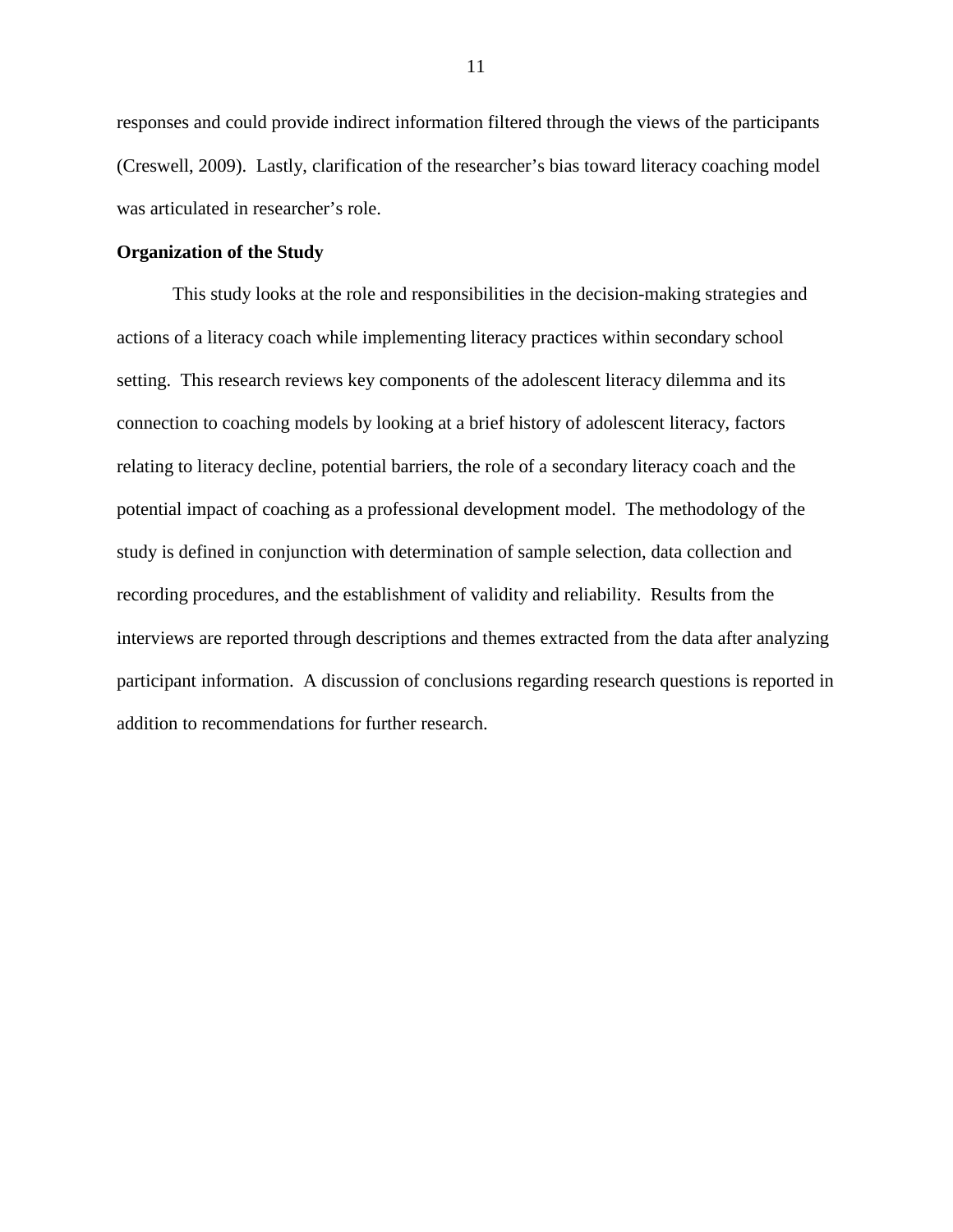#### CHAPTER 2

#### **Review of Related Literature**

In the United States over six million students in the secondary setting are struggling readers (Joftus, 2002). National Assessment of Educational Progress (NAEP) indicates that less than half of students in grades 6 - 12 possess reading skills to be successful in school (Lee et al., 2007). Almost 25% of adolescents are unable to identify the main idea in a passage or to understand basic informational text (Kamil, 2003). Without mindful, systemic literacy instruction, many high school graduates will be unable to perform successfully in college, forced into remedial courses without college credit or obtain low-skill, low-paying jobs (American Diploma Project [ADP], 2004). In order to compete and succeed in the  $21<sup>st</sup>$  century, high school graduates need to be expert readers, writers, and communicators. Future adults will be expected more than any time in history to be literate in a variety of contexts. In order to be successful in the workforce, adequately provide for a family, and be an informed citizen, these young adults will need advance levels of literacy skills. Millions of dollars have been spent on elementary literacy improvement. However, children who are excellent readers in third grade will not keep this successful pace and eventually fail in secondary grade academic tasks if there is not a strong emphasis of reading at the secondary level (Biancarosa & Snow, 2006). There are many factors that contribute to the high number of older struggling readers; yet one would argue that secondary teachers nationwide should take responsibility for assisting adolescent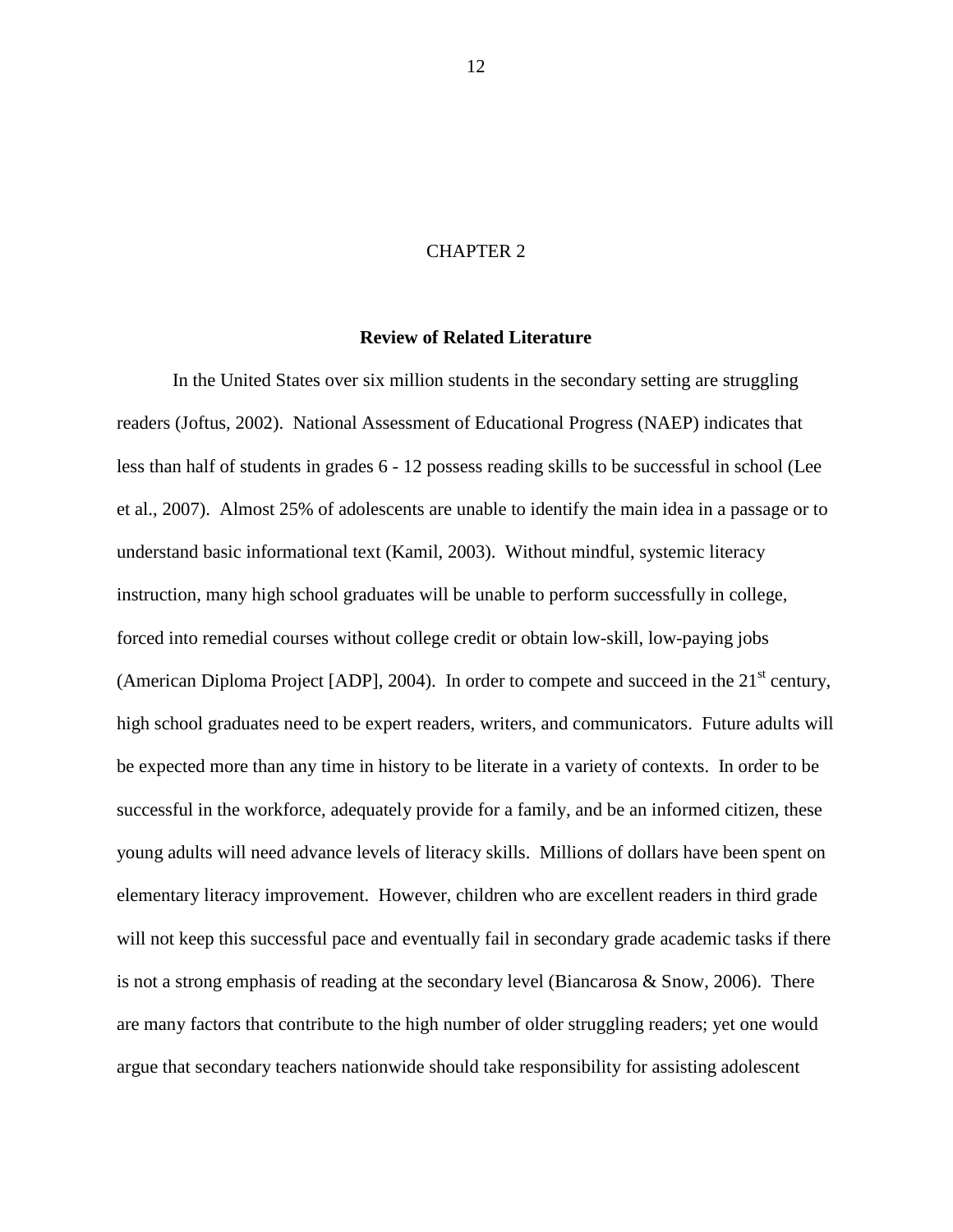students with literacy skills. There is a feeling of unpreparedness and lack of expertise in how to teach reading through content area even though secondary school teachers understand the importance of literacy (Heller & Greenleaf, 2007). A hopeful possibility for literacy intervention includes employing literacy specialists to assist secondary teachers in the secondary setting who seem to lack the confidence and capacity to embed reading strategies in their content specific classrooms. The coaching model parallels effective research based professional development. Included in this model is local, site-specific, instructionally focused collaborative learning instead of traditional pull-out models (Guskey, 2000).

#### **A Brief History of Adolescent Literacy**

Currently, teachers of students in grades 6-12 do not implement instructional strategies that provide needed support for adolescent literacy development. For much of the history of reading, secondary teachers have felt that it was not their job to teach reading strategies at their level. However, the concept of literacy at the adolescent level is not new. As early as 1920, literacy advocates were suggesting that in order to help students at the secondary level teachers needed to teach comprehension with complex text (Moore, Readence, & Rickelman, 1983). Teachers during that timeframe discovered that many students had difficulty moving from picture books and primary literature to more rigorous textbooks utilized in the secondary classes (Sturtevant, 2003). Artley (1994) stated the following to secondary content area teachers:

Every classroom teacher has the direct responsibility for developing those reading skills and abilities essential for adequate comprehension with his particular area of instruction, as well as for applying to his content field and making functional those skills and abilities being developed by teachers in other areas of instruction. (p. 470)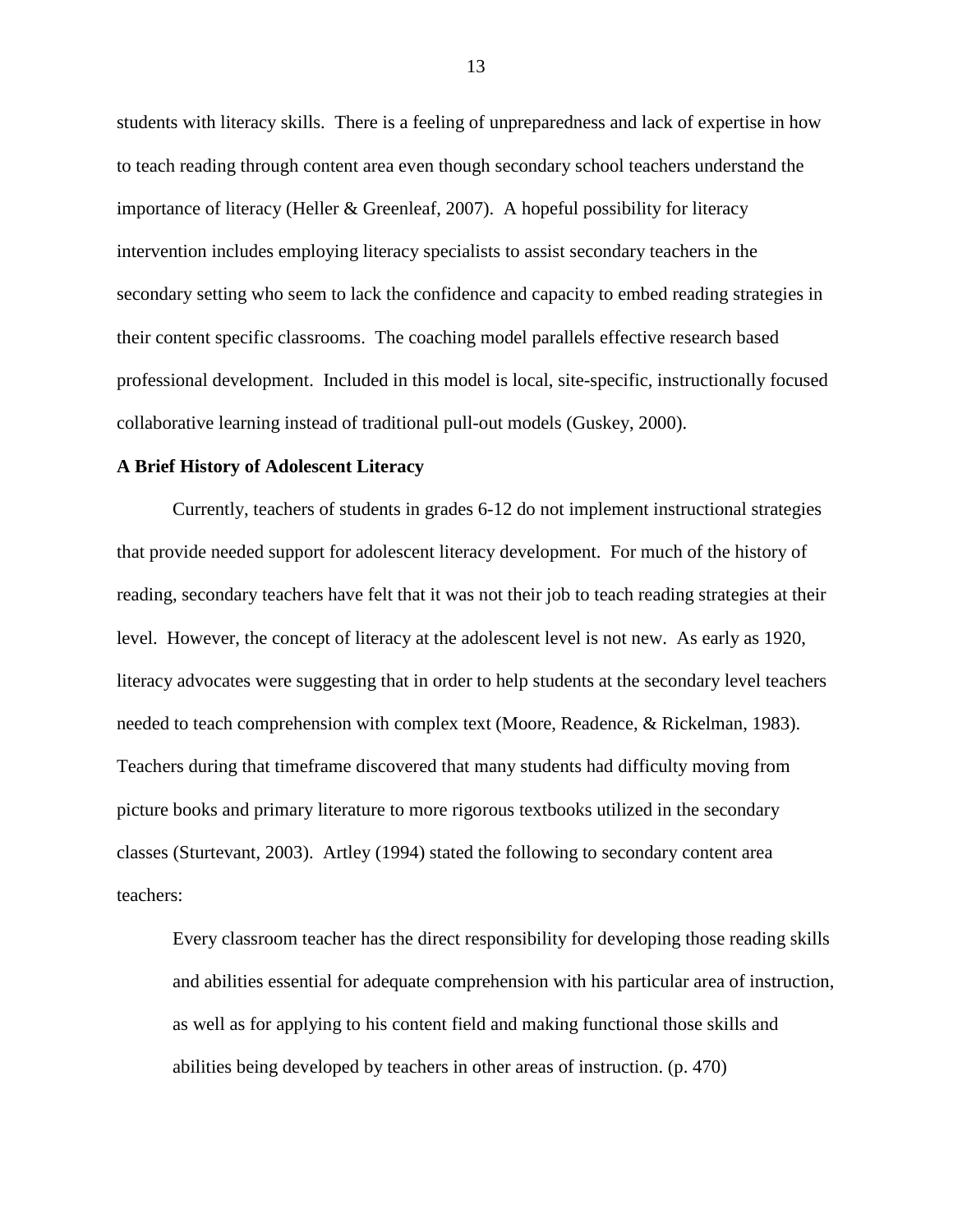In the remaining  $20<sup>th</sup>$  century, advocates for literacy charged ahead with an increased focus on reading-focused instruction in the secondary schools (Sturtevant, 2003). Although limited studies during this time period emerged, when compared over time, reading programs in the 1990s versus those in the 1940s revealed that there was an encouragement for secondary teachers to be teachers of reading even though there was no "time, money, training or support to do so" (Barry, 1997, p. 530).

During the 1980s, some states in the nation required all secondary teachers take a course in content area reading for certification (Farrell & Cirrincione, 1986). Also in the 1980s, teachers who were called reading specialists held special certification and worked in secondary school settings throughout the United States. Federal projects funded some of these teachers (Sturtevant, 2003). The impact of the reading specialists from this time period has not been studied on any wide basis, partly because there were so few at the secondary level. The reading specialist position was greatly reduced or in some cases eliminated due to lack of funding in the late 1980s and 1990s (Vogt & Shearer, 2003).

Federal, state, and local policymakers were convinced that educational success depended on a strong foundation in the early learning years; therefore in 2003 the newly reauthorized Elementary and Secondary Education Act allocated billions of dollars to states and districts to establish reading programs for students enrolled in kindergarten through third grade. The No Child Left Behind Act (NCLB) created the Reading First Program to support elementary schools; however no program was created to support literacy interventions for adolescent students. In fact, high schools were only mentioned twice in the first draft sent to Congress in 2001. Additional provisions were eventually added that affected high school students.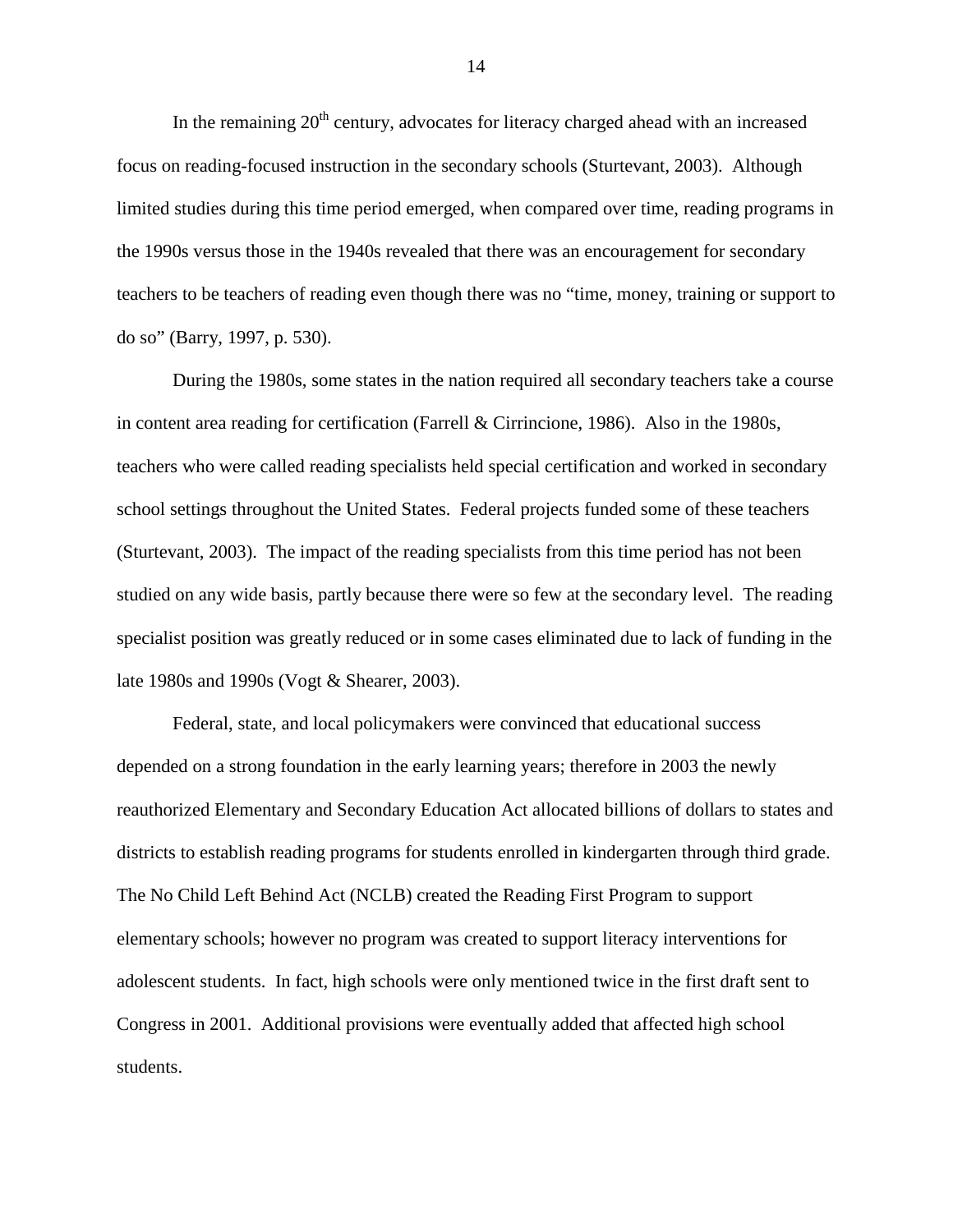At the beginning of 2000, few people, including Congress knew what was happening inside the classrooms of the nation's secondary schools. Little data existed at the time and it did not seem urgent, however most of it was inaccurate or misleading (Wise, 2009). The NCLB-era created a test score accountability environment that spotlighted the needs of adolescent readers (Sturtevant, 2003). "Over the past decade, reams of research have proven that in far too many of the nation's secondary schools, we don't just have a problem, we have a national crisis that demands a national response" (Wise, 2009, p. 370).

#### **Status of U.S. Adolescent Literacy**

There are over eight million students in grades four through 12 that struggle with literacy skills including reading and writing in our nation's schools (Lee et al., 2007). Data from the 2007 National Assessment of Educational Progress (NAEP) reports that 70 % of students in eighth grade fell below the proficient level (NCES, 2007). Students demonstrated their reading comprehension skills by responding to questions about various types of reading passages in the contexts of literary experience, gaining information, and performing a task. A nationally representative sample of more than 350,000 students in grades four and eight participated in the 2007 reading assessment. Comparing these results to previous years the average reading score for eighth-graders was up one point since 2005 and three points since 1992; however, the trend of increasing scores was not consistent in all assessment years (NCES, 2007). In comparing 1992 and 2005, the percentage of students performing at or above the Basic level increased, but there was no significant change in the percentage of students at or above the Proficient level (NCES, 2006). White, Black, and Hispanic students all scored higher in 2007 than in 1992; however, the achievement gap for minority students and White students did not narrow, except for the White-Black gap at grade four (NCES, 2007). The most recent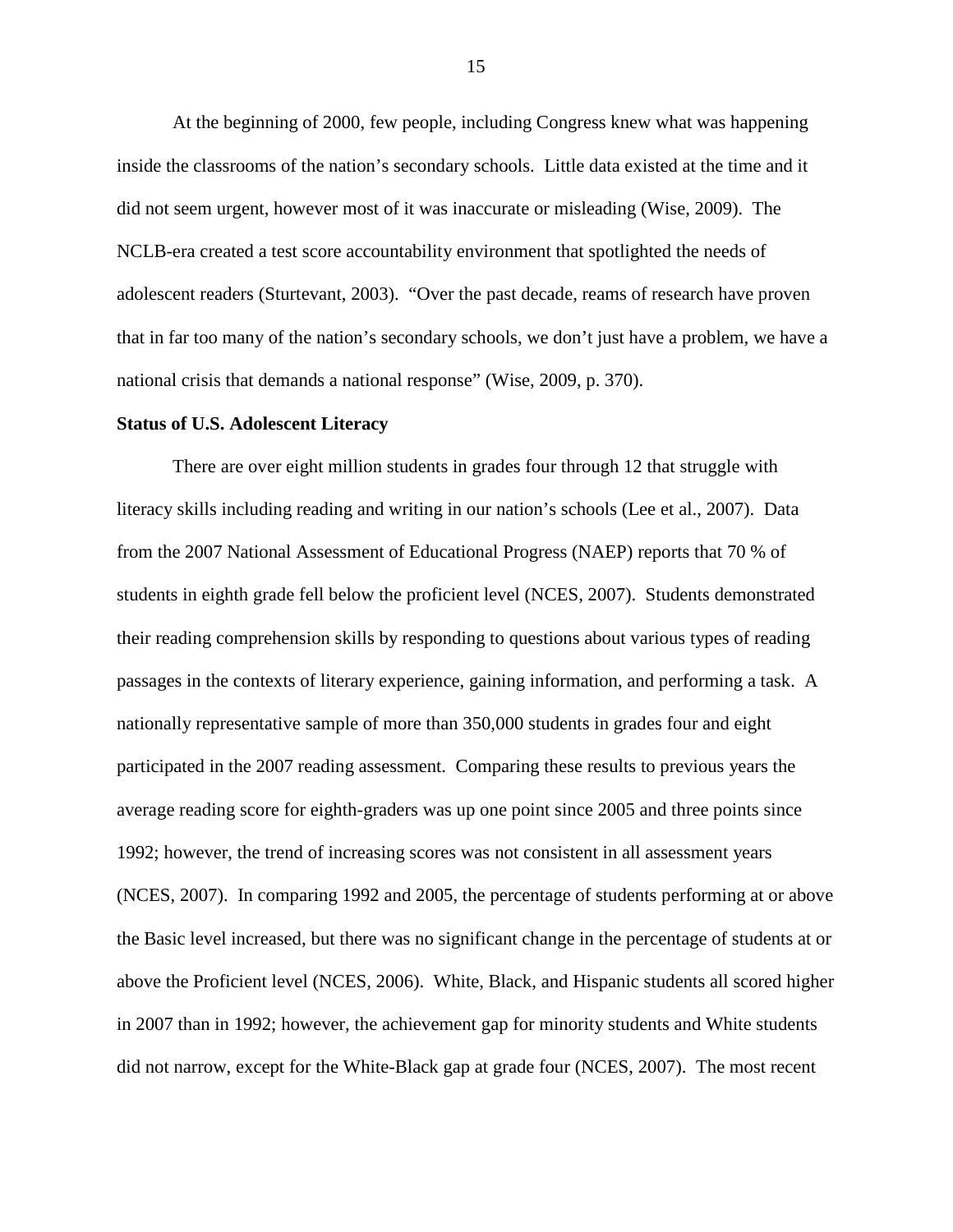results for  $12<sup>th</sup>$  graders report approximately 60 % of students are performing below grade level (NCES, 2008). According to NAEP results,  $8<sup>th</sup>$  and  $12<sup>th</sup>$  graders did not show significant improved scores from 1992 to recent tests (NCES, 1999, 2006). Among the 38 states and jurisdictions that participated in the 1998 and 2007 eighth-grade reading assessments, six states showed higher than average scores in 2007, and seven states showed declines (NCES, 2008).

For many adolescent students, continued difficulties with literacy skills are a primary reason to drop out of school (Ehren et al., 2004). The published updated graduation rates for African Americans, Hispanics, and Native Americans at 55.3%, 57.8%, and 50.6%, respectively, are compared with a White graduation rate of 77.6% (Wise, 2009). Graduation rates are a fundamental indicator of whether public schools are engaging and educating youth to be productive members of society. All students graduating from high school should able to read and write, so they can have a higher quality of life. More than 70% of high school graduates take the next step into two- and four-year colleges, but almost 28% of those immediately take remedial English courses (ADP, 2004). Yet 53 % of all college students take remedial courses because they did not gain the skills needed in secondary schools (NCES, 1999). It is estimated that 32 % of college-bound high school students have little likelihood of succeeding in college English courses due to inadequate literacy skills (ACT, Inc., 2006). Significantly fewer Blacks and Hispanics than Whites attain bachelor's degrees. Although many factors contribute to this, preparation received in high school has been found to be the greatest predictor (ADP, 2004). Literacy-reading, writing, speaking, and thinking are fundamental skills that link to academic success. A recent study showed that successful literacy skills are a key indicator of how well prepared students are to graduate from high school (ACT,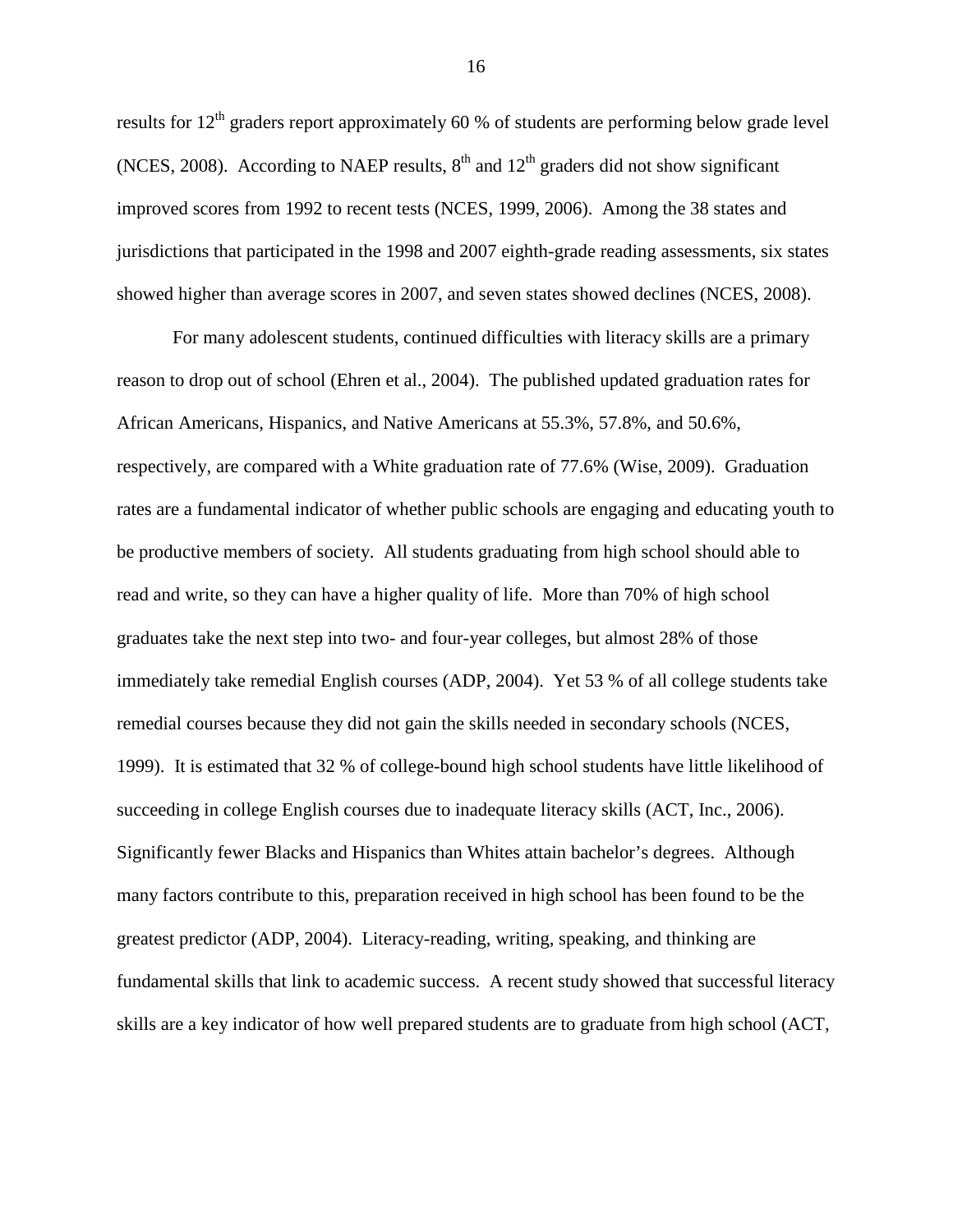Inc., 2006). For all students to graduate high school prepared for college, and lead productive lives, secondary schools need to focus their efforts on improving literacy.

Long-term NAEP data (Perie & Morna, 2005) and other studies (ACT, Inc., 2006) show that improvement in the literacy skills of older students have not kept pace with the increasing demands for literacy in the workplace. Employers are paying for the lack of academic preparation among workers. One study estimates that remedial training in basic skills of reading, writing and mathematics for new employees in a single state costs nearly \$40 million a year (ADP, 2004). A key predictor of achievement in mathematics and science is the ability to read (ACT, Inc., 2006). Our economy, with the current global perspective, demands the youth of American to have more advanced literacy skills than those required of any previous generation (Snow, Burns, & Griffin, 1998). Over the past decades there have been significant shifts in the economic environment for American workers. According to Wise (2009) "the U.S. Department of Labor estimates that 90% of new high-growth, high-wage jobs will require some postsecondary education" (p. 371). In the past, a high school dropout could find a position in the manufacturing or agricultural sectors that would support a family in a middle class lifestyle. The reality of global economy dictates that many jobs once held by dropouts or workers with a high school diploma are being automated or going overseas, which significantly diminishes the chances of minimally educated Americans supporting themselves and their families. U.S. economic competitiveness is unsustainable with poorly prepared students moving into the workforce.

Although dropouts each year suffer the most direct impact of their decision, the United States can no longer ignore the costs and losses associated with an education system that yearly produces 1.2 million dropouts. Over the course of his or her lifetime, a high school dropout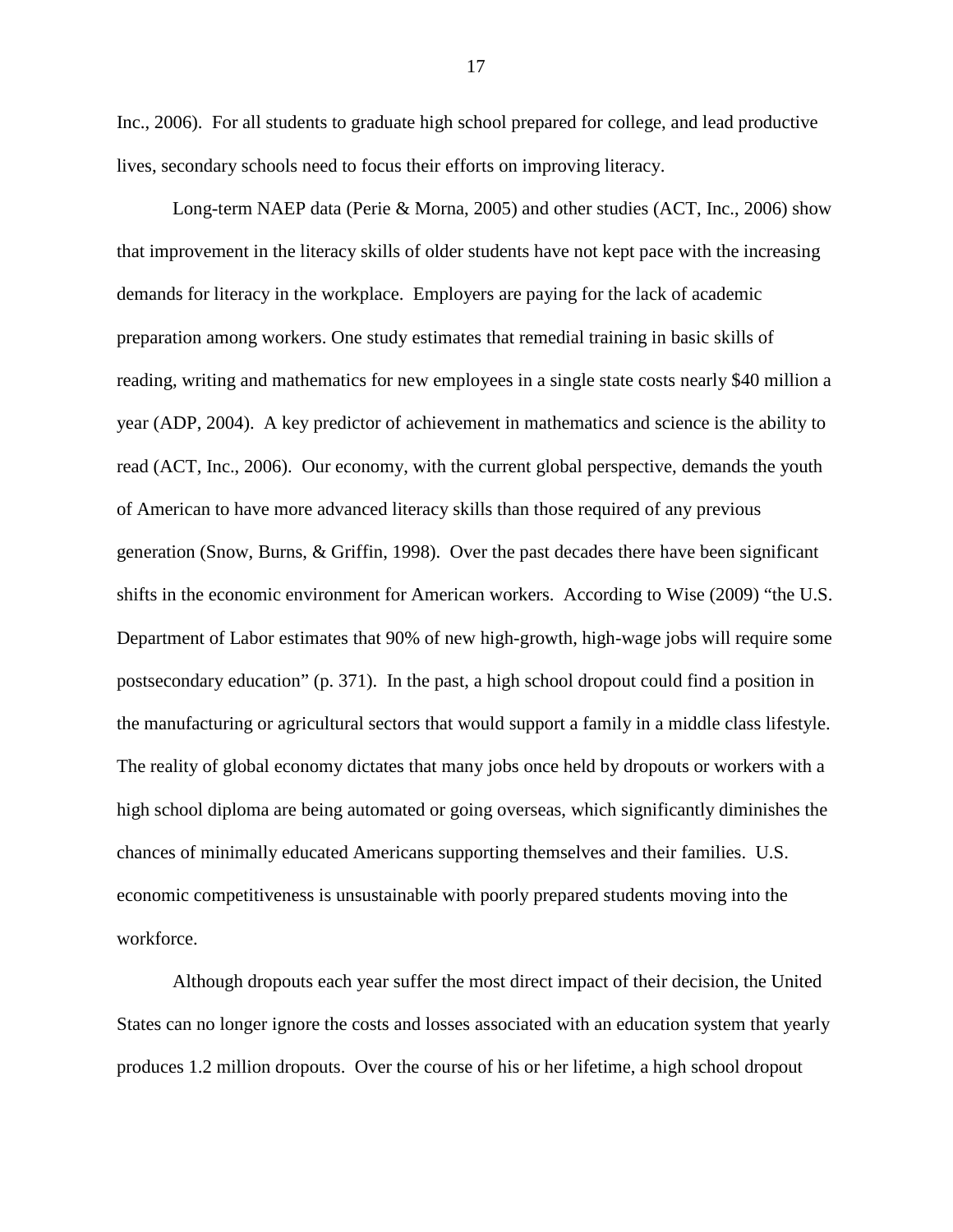earns, on average, about \$260,000 less than a high school graduate. The class of 2008 dropouts will cost the nation more than \$319 billion in lost wages over the course of their lifetimes (Alliance for Excellent Education, 2008). The cumulative costs for these young people and the nation represent a significant loss for individual opportunities and the economy. Currently, the United States' high school graduation rate ranks near the bottom among developed nations belonging to the Organization for Economic Cooperation and Development (OECD). On standardized international assessments of academic proficiency American secondary students score mediocre. "In 2003, the United States ranked  $15<sup>th</sup>$  of 29 OECD countries in reading literacy" (Wise, 2009, p. 372). American educational progress has not answered the demands of the modern workplace and the progress of globalization. An increased awareness of the academic crisis in our nation's secondary schools and its impact on not just individuals, but on the health of our nation's economy and ability to compete in a global society has gained the attention of policymakers, researchers, and educators.

#### **Factors Related to U.S. Adolescent Literacy Decline**

While literacy skills for elementary students have risen over past 30 years (Wise, 2009), adolescent literacy rates have remained stagnant. Biancarosa and Snow (2006) noted that "many excellent third-grade readers will falter or fail in later-grade academic tasks if the teaching of reading is neglected in secondary schools" (p. 1). Elementary schools have embedded literacy practices in every aspect of instruction; however secondary school settings have not. Correlation evidence suggests that motivation to read school-related texts declines as student's progress from elementary to middle school. The strongest decline was observed among struggling students (Harter, Whitesell, & Kowalski, 1992).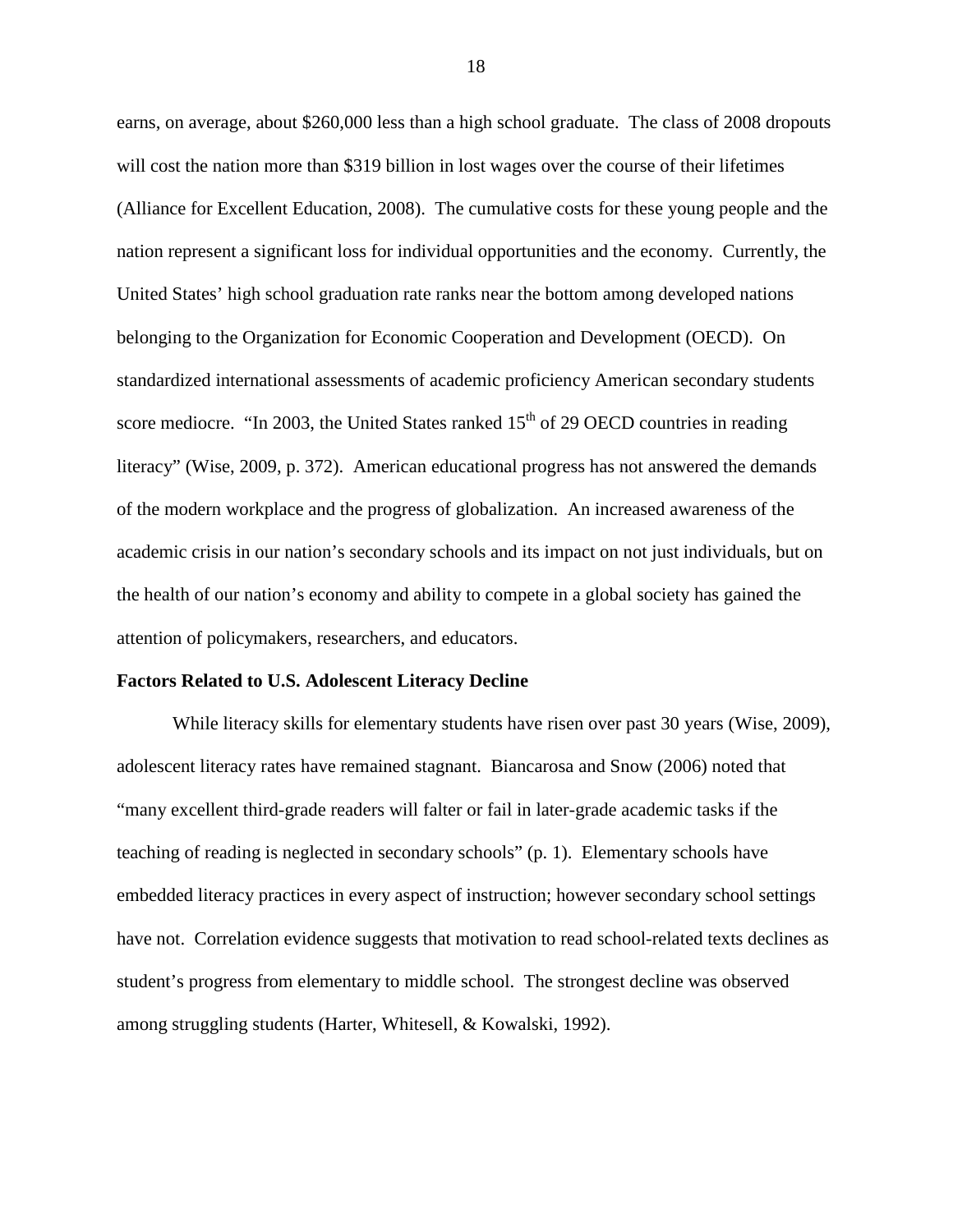One of the most important goals for literacy instruction with adolescents is to increase their ability to comprehend complex text. Students need to obtain facts or literal meaning from text at the very minimum. Post elementary grades require students to obtain more than basic information, content in the secondary schools insist that students use text to make rich interpretations and thorough conclusions with supporting evidence. Most state and national literacy standards demand that secondary students embrace literal comprehension to be considered proficient readers. The revised framework for the NAEP indicates that eighth graders "should be able to summarize major ideas, provide evidence in support of an argument, and interpret causal relations" (National Assessment Governing Board, 2007, p. 4).

Adolescent literacy is complex. Students bring a variety of challenges that require a wide range of interventions and instructional strategies. Some students struggle with decoding and reading words accurately, but these students make up the minority of older struggling readers. Older struggling readers can read words accurately, but cannot comprehend. Other students cannot read words with enough fluency to comprehend; still other students can read fluently enough, but lack strategies to help them comprehend when they read. There are some struggling readers that can apply strategies, but not in a variety of text settings due to limited practice with text structure (Biancarosa & Snow, 2006). There are many reasons why adolescents have difficulty making sense of texts, and there are many manifestations of these difficulties.

Reading assessments are needed for reliable data regarding students' strengths weaknesses, and progress in learning content and developing literacy (Afflerbach, 2004). Summative assessments such as quizzes, end-of-chapter tests, district and statewide tests, and standardized measures of reading are used frequently in secondary classrooms. Formative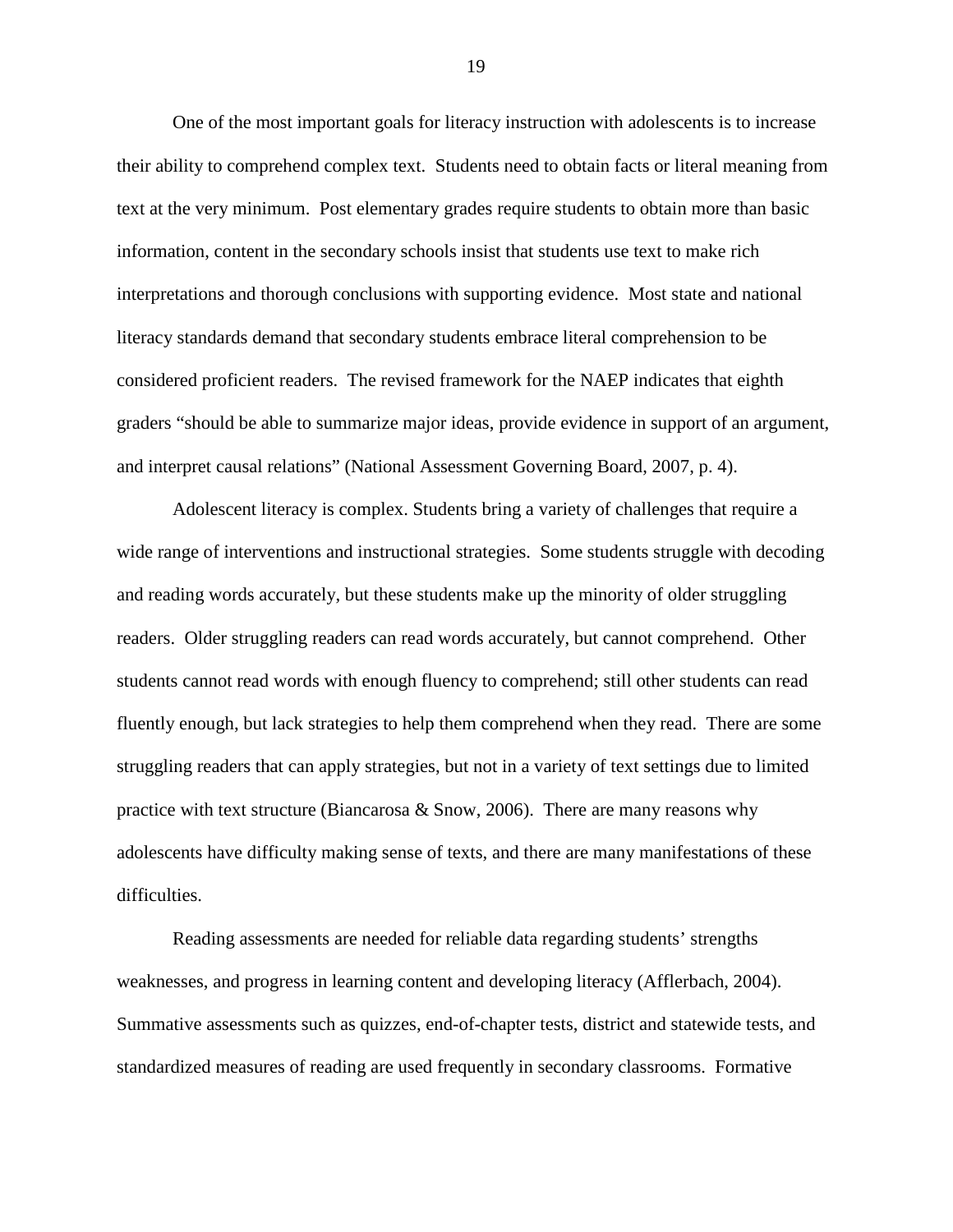assessments are needed to understand and track students' literacy development; they may include teacher question, teacher observation, and performance assessments. Diagnostic assessments provide teachers with a more precise understanding of individual students' strengths and weaknesses (Kibby, 1995). Currently, few instruments exist for diagnosing adolescents' reading ability (Snow & Biancarosa, 2003).

During regular classroom instruction students are not able to make needed improvements in their reading skills, so they are unable to meet grade level standards. Many teachers have reported that they feel unprepared to assist students who struggle in reading. Teachers also believe that teaching reading skills in content-area classes is not their responsibility (Heller & Greenleaf, 2007). Although research has shown that what is taught and the amount of time spent teaching it account for the greatest variance in student achievement (Strickland & Alvermann, 2004) secondary teachers are many times reluctant to teach reading skills.

Professional development needs to and differentiate between literacy demands and diverse disciplines such as science, social studies, and English. Appropriate professional development has been shown to produce higher achievement in schools (National Reading Panel, 2000). Teachers need this support to focus on instructional techniques they can use for struggling readers in core classes.

Structural barriers exist in the secondary setting when working toward literacy improvement. Researchers have found (Schoenbach, Greenleaf, & Hurwitz, 1999) that teachers adjust assignments or methods of presenting content rather than helping students learn the discipline-specific strategies needed for content area work. Other research (Darwin, 2003) suggests that content-area teachers expressed resistance to the work of high school reading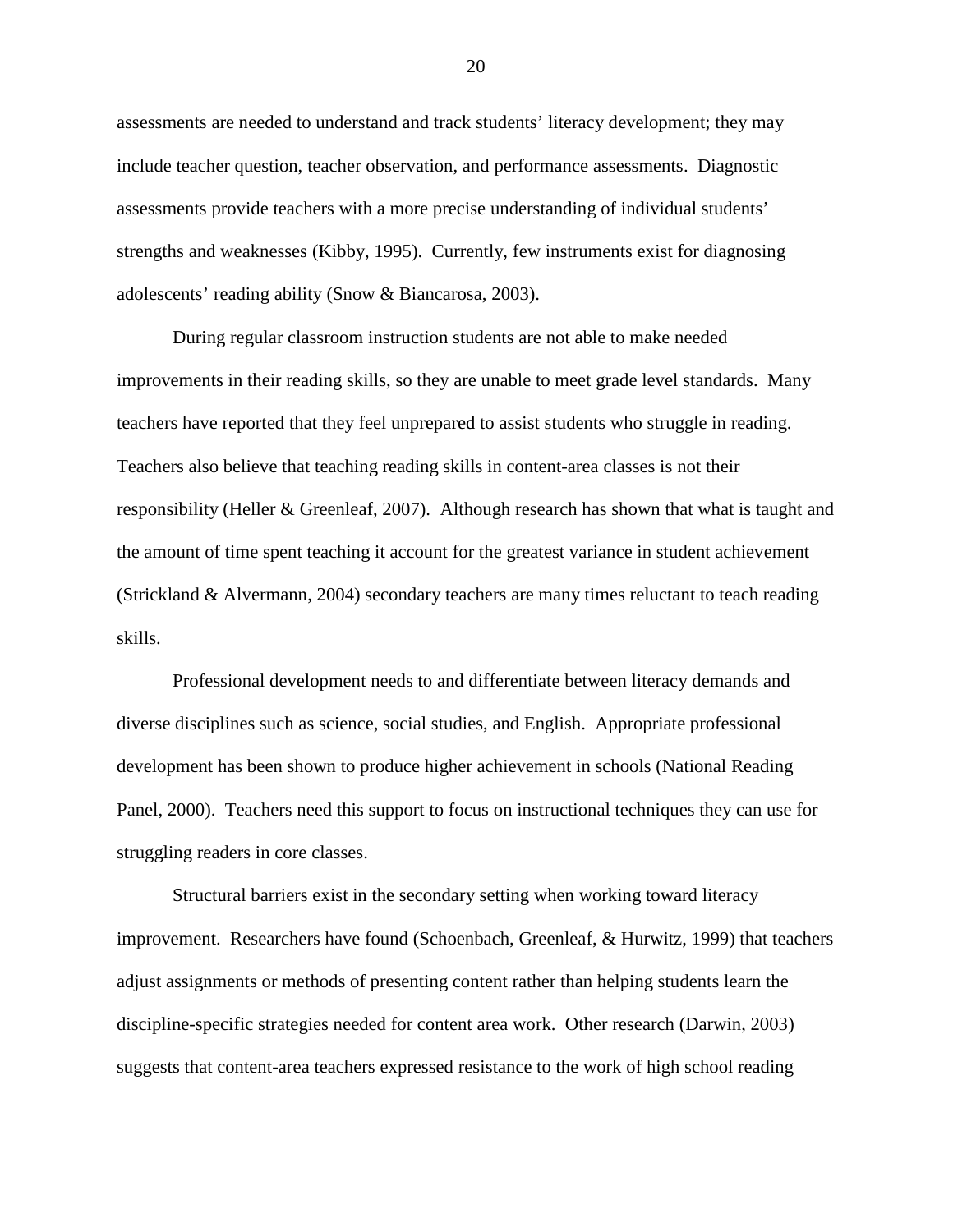specialists whose job is to provide students with additional help outside their regular class structure. Finally, when schools institute programs to help struggling adolescent readers and they are housed within special education programs (Barry, 1997). This eliminates the potential for all struggling readers to get the assistance needed. A small proportion of students are served in this type of system which does not allow for optimum learning opportunities.

#### **Potential Barriers for Change**

Several barriers impede efforts to build literacy support that is effective in middle and high schools. These obstacles involve a variety of factors such as belief systems on the part of secondary school educators, inadequate professional development, organizational and structural impediments, lack of understanding about what needs to be done, lack of focus, and unwillingness to make the changes necessary in supporting adolescent literacy development (O'Brien, 1995). In our nation's schools, secondary school educators often find that their students do not have the necessary literacy skills to use reading and writing effectively to learn content in each area of discipline (Kamil, 2003). We know historically there has been a resistance from educators for reading instruction in content area classrooms (Artley, 1944; Moore et al., 1983; Sturtevant, 2003). Practices have been documented that illustrate teachers adjusting assignments to avoid text reading (Schoenbach et al., 1999) and many times specific reading programs in the high school setting are housed in special education classrooms (Barry, 1997). Students have difficulty comprehending complex texts and potentially other related manifestations that bar understanding (Biancarosa & Snow, 2006). In addition, there are limited assessments defining reading deficits at the secondary level (Snow & Biancarosa, 2003). Secondary educators know that the literacy issue needs to be addressed but are overwhelmed by the task of identifying and applying research-based strategies (Meltzer, 2002).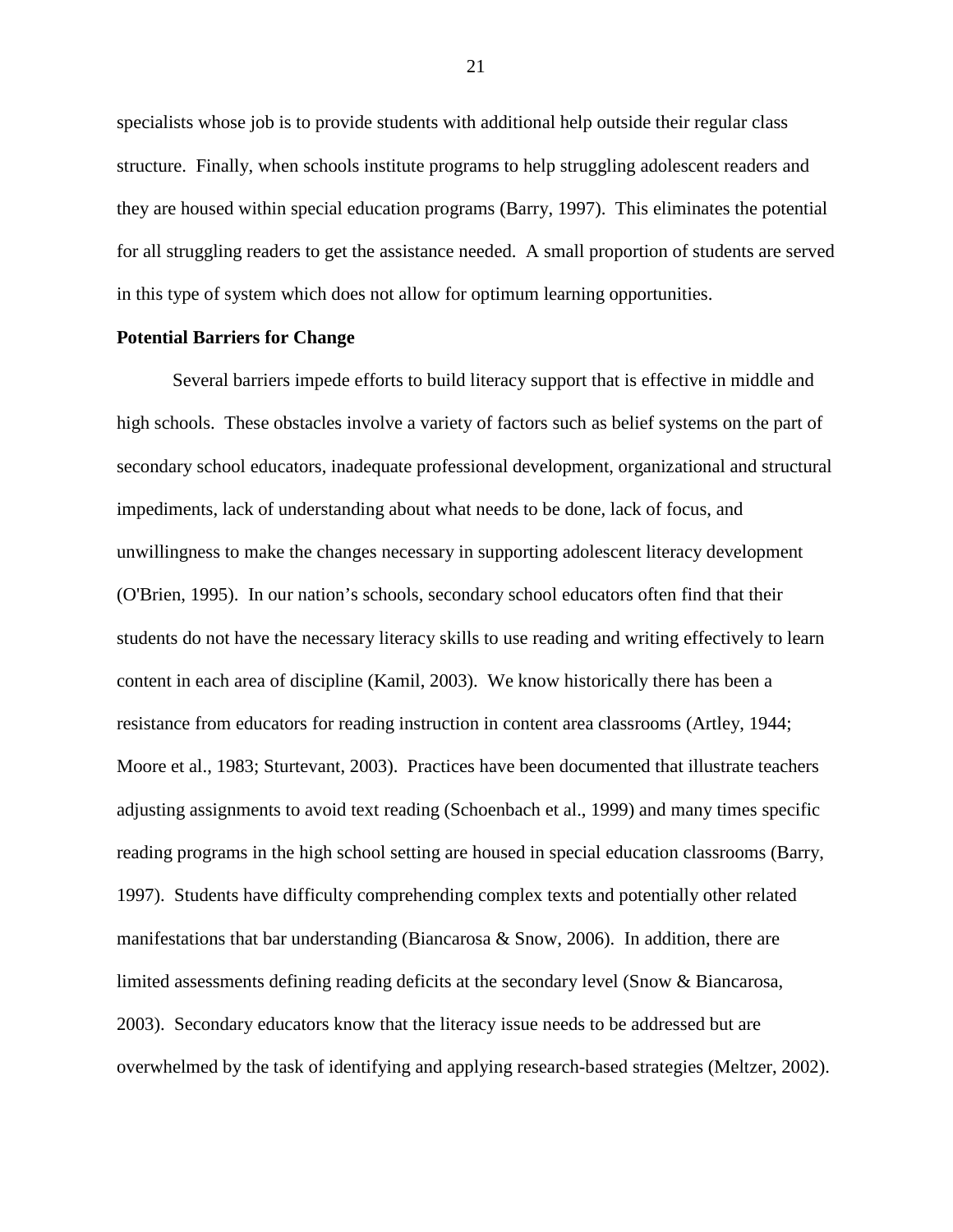Researched teaching methods that were developed to increase literacy levels for adolescents during the last half of the  $20<sup>th</sup>$  century are still advocated today (Sturtevant, 2003). Teachers must use a variety of strategies based on the needs of students and their current ability levels, however secondary school instruction is resistant to change.

Studies that expose reasons for lack of research-based instructional practice implementation point to several structural and contextual constraints within schools. Multiple, large class sizes that are taught within a 45 - 60-minute class period is not compatible with many content literacy instructional strategies know to improve student's abilities (O' Brien, 1995). Traditional secondary curriculum requires large quantities of factual information often adopted by district and state guidelines, which leaves little time for thoughtful study or critical thinking about concepts taught (Sturtevant, 2003). Recent policy initiatives required by NCLB have increased the demand for high-stakes tests that places an emphasis on memorization of large amounts of factual information instead of increasing the amount of thoughtful reading and writing a student must complete (White, Sturtevant, & Dunlap, 2003). Professional development opportunities for teachers are weak, expensive, and many times are the first thing to be cut when budgets are tight (Gallagher, 2002). In addition to the listed constraints is the philosophy that many secondary teachers do not believe that they should include literacyrelated strategies in their instructional practices (Sturtevant, 2003).

#### **Literacy Coaching in Primary and Secondary Setting**

Across the nation, many school districts are finding ways to develop programs that improve adolescent literacy. An integral part of this movement includes literacy coaches as a key improvement to literacy teaching and learning. The role of primary literacy coaches has been well documented (IRA, 2006; Walpole & McKenna, 2004), however the roles and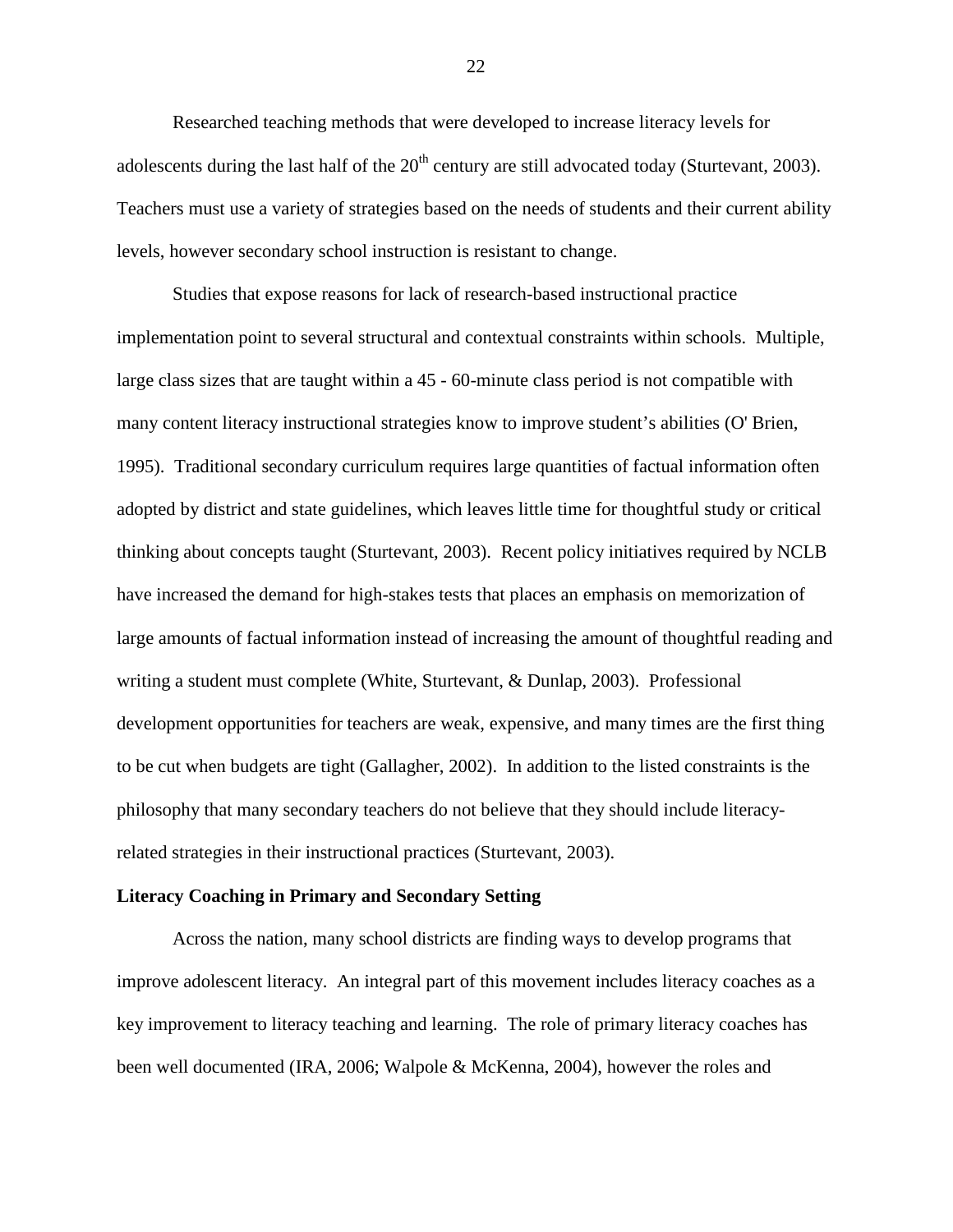expectations of secondary literacy coaches are not clearly defined. There are many common responsibilities of literacy coaches regardless of the age of students, but there are clearly important differences (Snow et al., 2006). These differences suggest that secondary literacy coaches have a job with circumstances and environmental factors that vary from their counterparts in the primary grades (Blamey et al., 2009). In addition, secondary coaches face challenges that are considerably easier to tackle in the lower grades or may not exist in the elementary setting (McKenna & Walpole, 2010).

At the primary level, younger students have fewer competing social pressures than adolescents and usually embrace positive attitudes toward school and reading. Secondary teachers and administrators may lack awareness of the need for differentiation and intervention whereas elementary staff generally recognize there is a need for this type of instruction to enhance literacy practices (Snow et al., 2006). The scope of a secondary literacy coach's role is challenged by departmentalization making it easier for students to slip through the cracks in middle and high schools in addition to working with a large number of teachers in several different departments instead of smaller homeroom classes as practiced in the elementary setting (Blamey et al., 2009). Teachers at the secondary level do not see their primary job as teaching reading and writing; therefore have less awareness of literacy needs of students (Sturtevant, 2003). Complicating matters further, adolescent students have a wider variety of literacy skills and deficits in addition to comprehension demands from different content disciplines (Rand Reading Study Group, 2002). A secondary coach may feel isolated from their colleagues as they don't belong to one department or an administrative team, in addition to potential resistance from teachers who feel that literacy is taking time away from needed direct content instruction (Blamey et al., 2009). Curriculum is less flexible and reflects traditional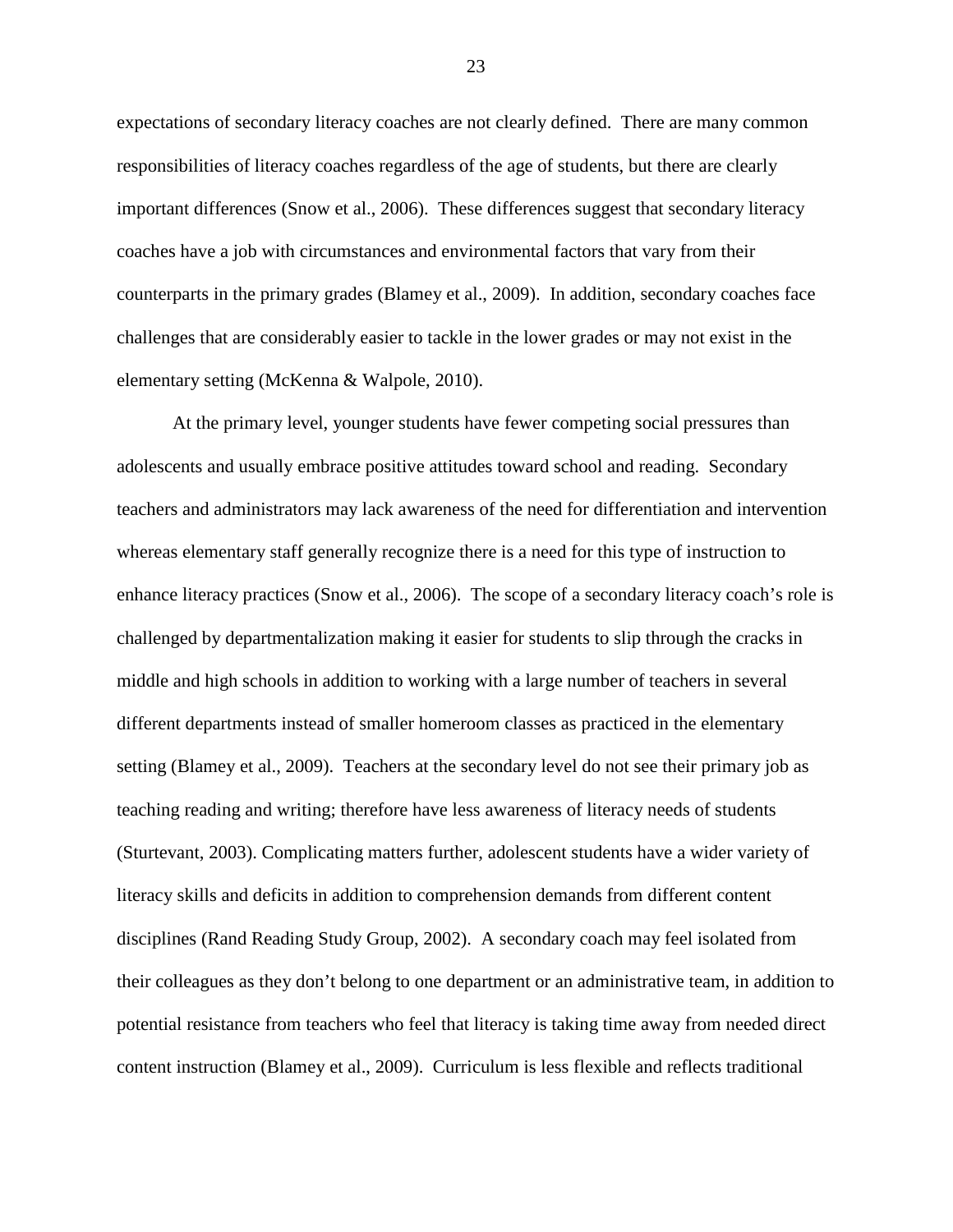lecture style instead of varied approaches to instruction. This leads to heavy pressure in covering content standards in the time crunch of 45- to 60-minute periods and adds to the challenge of modeling good content literacy practices (Sturtevant, 2003; Walpole & McKenna, 2010). Although there is a wealth of research on isolated literacy practices in the secondary grades; there is a void of specific research detailing how instructional practices improve adolescent literacy skills in a variety of contexts. Coaches have fewer proven strategies to apply to low motivated students that have a wide skill range and potentially have experienced many past literacy failures (Snow et al., 2006).

Meeting the challenges at the secondary level may in part depend on the school context. The potential of literacy coaching at this level has led professional organizations to propose new standards that define the role of the secondary literacy coach.

#### **Key Elements of Secondary Literacy Coaching**

In a historic partnership, the International Reading Association (IRA), National Council of Teachers of English (NCTE), National Council of Teachers of Mathematics (NCTM), National Science Teachers Association (NSTA), and National Council for the Social Studies (NCSS) created standards for middle and high school literacy coaches (IRA, 2006). These key organizations pooled their talent to specify what "literacy coaches must know and be able to do to function effectively to train faculty in literacy techniques" (IRA, 2004, p. 3). Standards for Middle and High School Literacy Coaches represent an ideal and are organized in two parts; 1) leadership standards and 2) content area literacy standards.

The leadership standards require the role of the literacy coach to assume the following competencies; (a) collaborators, (b) job-embedded coaches, and (c) evaluators of literacy needs (IRA, 2006). As a collaborator, the literacy coach functions effectively in the secondary setting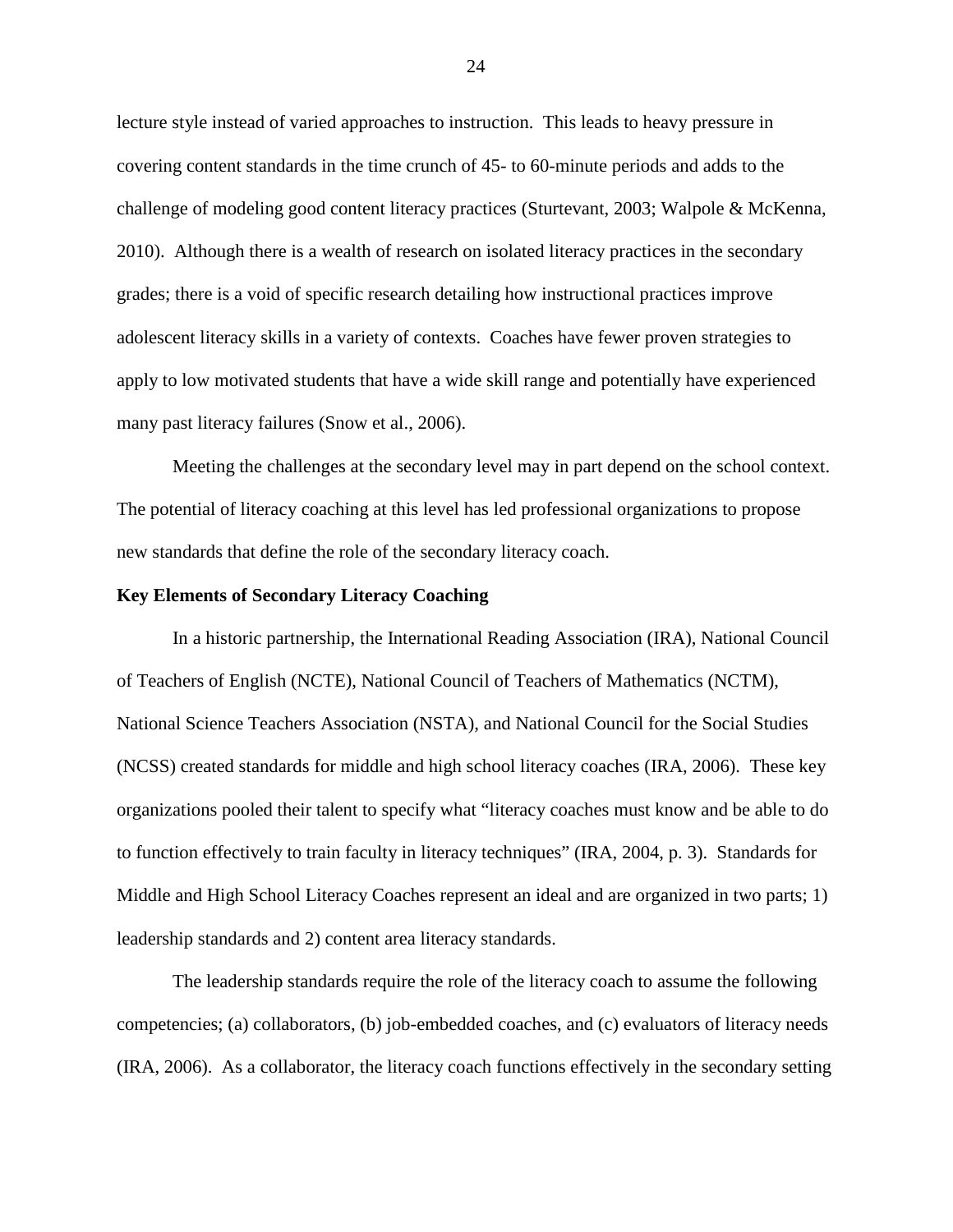by working with the school's literacy team to determine need for improvement in the area of literacy and promote positive, productive relationships with the school staff. The coaching role includes observing and providing feedback to staff individually or collectively on instruction related to reading, writing and communication strategies in core content areas of English, language arts, mathematics, science and social studies. Lastly, as a proficient evaluator of literacy needs within various subject areas, the coach uses data to guide faculty in the selection, use and analysis of assessments to make educated decisions in order to examine student work, monitor progress and guide instruction.

The content area literacy standard applied to coaching is driven by demands of specific core areas by accomplished middle and high school teachers (IRA, 2006). This standard addresses the challenge to develop and implement literacy strategies into the distinctive academic venue that each core area represents.

Many standards that have been developed represent an important step in defining the expectations for the role of a secondary school literacy coach (IRA, 2006). The leadership standards are broad and the content area standards are specific to English, mathematics, science and social studies and the relation to literacy strategies to each area. Secondary coaches should be "master teachers who provide essential leadership for the school's overall literacy program" (IRA, 2006, p. 7), although it is not expected for literacy coaches to hold a degree in all content areas they serve. The goal is for coaches to possess necessary expertise in literacy and assist secondary content area teachers in addressing reading, writing, and communication strategies that are specific to their disciplines in the secondary school setting.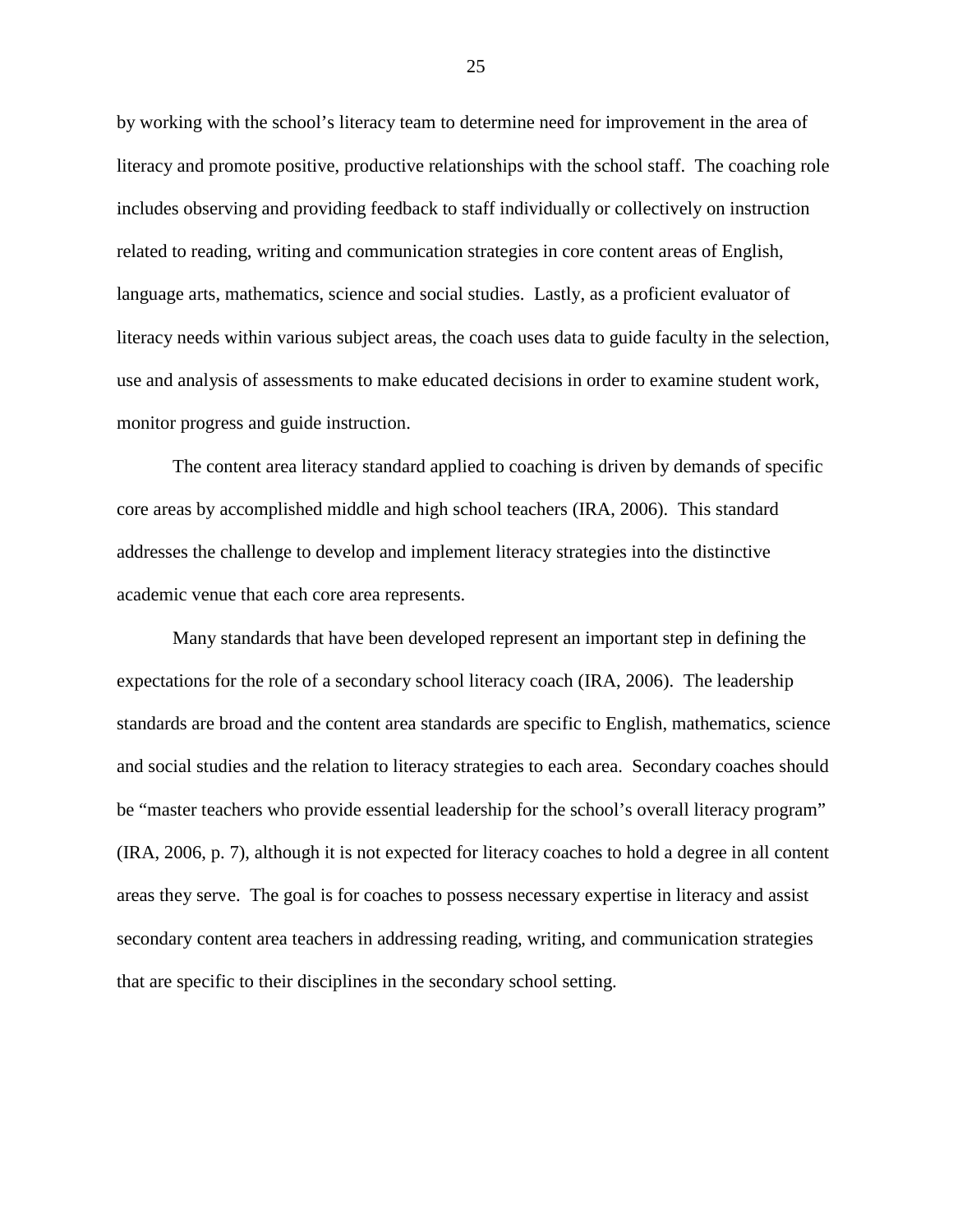# **The Role of a Secondary Literacy Coach**

The role of the reading specialist has evolved given the recent focus on reading achievement at federal, state, and local levels for adolescent learners. In 2000, the International Reading Association released a position statement arguing the role of a reading specialist has three parts: leadership skills, diagnosis and assessment skills, and instructional skills all serving the overall goal of improving student learning (IRA, 2000).With the changing roles have come a variety of new titles, such as reading coach and literacy coach. Arguments have been made that the role of the literacy coach is to fulfill a leadership role by serving as a teacher, a grant writer, a planner, a researcher, and a teacher (Walpole & McKenna, 2004). The level of leadership needed to conduct such broad expectations is not yet available in most school settings through the coaching role. Currently there is inconsistency in training and skills required for such positions.

The standards specify "that ideal secondary literacy coaches are skilled listeners, problem solvers, and relationship builders" (IRA, 2006, p. 8). Personal attributes are important to the success of a middle or high school literacy coach. According to a national survey conducted from secondary literacy coaches, "The model secondary literacy coach is first and foremost an optimistic person" (Blamey et al., 2009, p. 319). In addition to optimism, coaches need to be expert communicators and collaborators.

Coaching provides additional support needed for teachers to implement various instructional programs or practices. It is imperative that coaches are excellent classroom teachers themselves. Their teaching experience should parallel the levels of the teachers they will coach.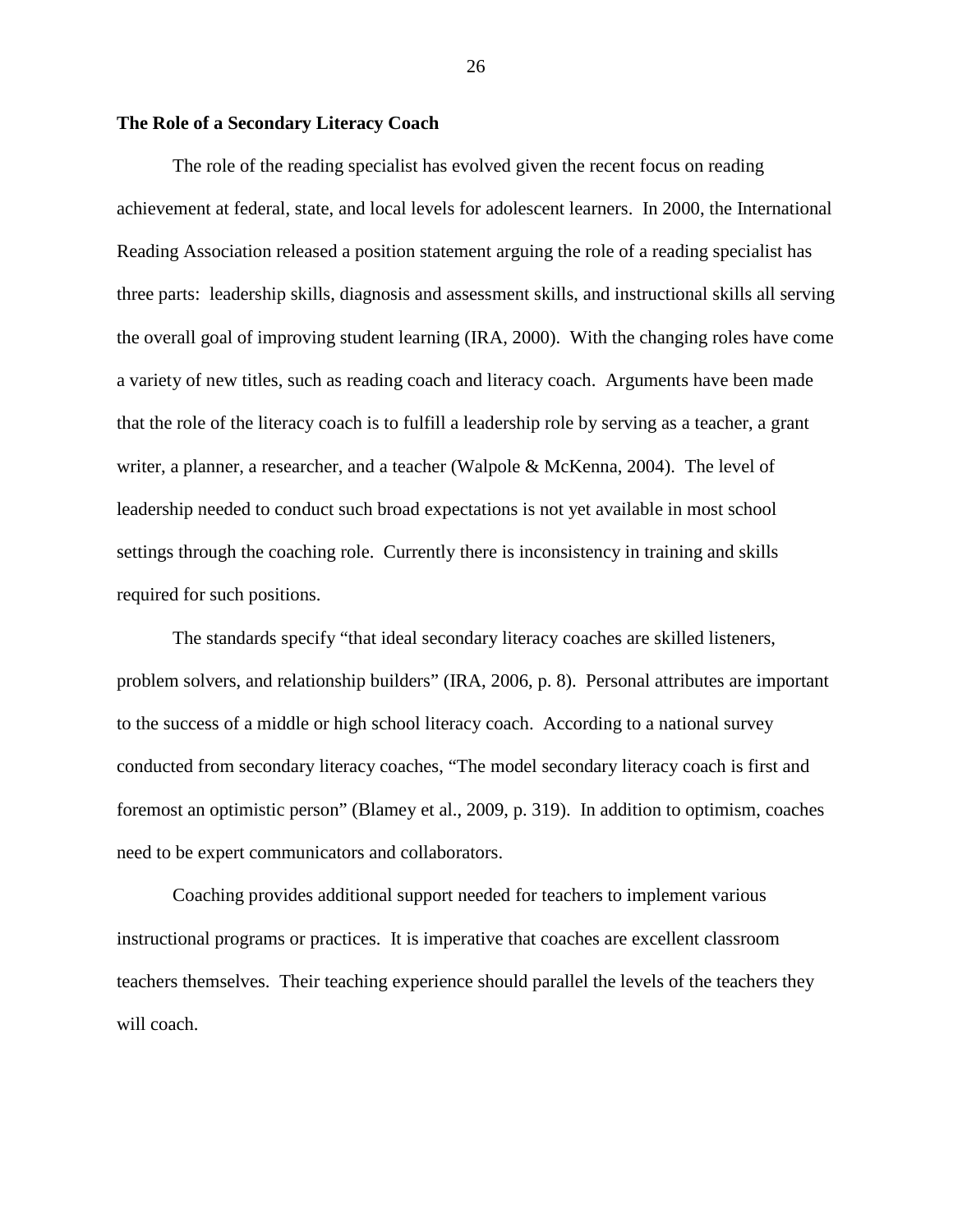"Reading coaches should have in-depth knowledge of reading processes, acquisition, assessment, and instruction," however, "in order to help teachers, coaches need to have strong command of a range of effective instructional methods, materials, and practices" level (IRA, 2004, p. 7). Coaches must be literacy experts. "The coach should have background knowledge in literacy development and content-specific literacy instruction" and should be "able to draw from this extensive personal knowledge when problem-solving with teachers" (Blamey et al., 2009, p. 320). Being skillful with the complexities of observing and modeling in classrooms and providing feedback to teachers is a necessity.

"Along with expertise in literacy instruction, the secondary coach continues to pursue his or her own learning by actively pursuing venues for developing knowledge" (Blamey et al., 2009, p. 320). Many coaches continue to take course work that enhances their knowledge or utilize support groups in the form of book clubs, study groups or small group training.

"The balance of coaching activities has shifted away from direct teaching to providing professional development for teachers in a leadership role" (IRA, 2004, p. 43). Reading coaches should have experience in working with teachers to improve their practices (IRA, 2004). As Blamey et al. state, "They provide differentiated support to teachers based on need, rather than creating a one-size-fits-all program" (p. 321). Coaches utilize classroom and school-wide data to help make decisions regarding instruction and professional development.

Literacy coaching is a powerful intervention with great potential; however, coaches need a sufficient depth of knowledge and range of skills to perform adequately in the coaching role (IRA, 2004). The varied skills will allow the coach to successfully differentiate assistance in assorted settings while working with needs of diverse teacher and student needs within the school or district they are serving.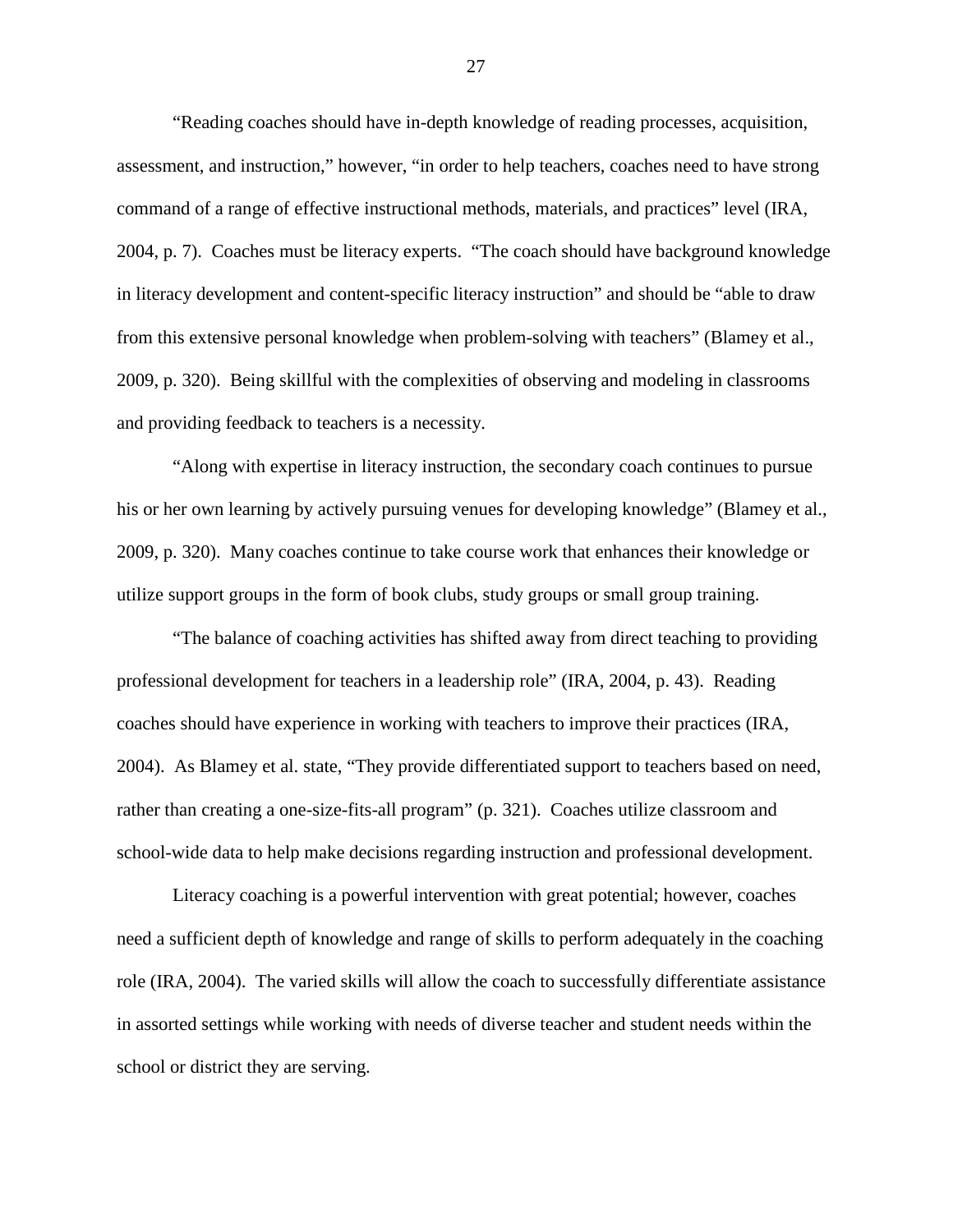# **The Coaching Model in Practice**

Implementation of literacy coaching models can vary in approaches in different settings. All demonstrate the many ways that literacy coaches are being effectively used for the ultimate goal of giving adolescents the skills they need in order to graduate from high school with college and career readiness skills.

Literacy coaching is an investment that requires forethought, planning, and reflection as well as ongoing support. As school leaders consider implementing a literacy model that includes coaching at the secondary level, several considerations need to take place (Toll, 2009). Engaging the staff in a discussion that the value of literacy coaching and the value of building teachers' capacity and supporting teachers' growth will help them become better problem finders and more flexible problem solvers. Carefully reviewing models and selecting literacy coaches that have a well-developed personal characteristic in addition to strong knowledge of literacy learning and instruction is an important process so expectations are clearly defined. Clarifying expectations of coaches, leaders and teachers early in the process will accelerate the positive outcomes. Consideration could be given to name the coaches *learning coaches* instead of *literacy coaches*. Such coaching still attends to reading and writing for understanding, but the title will make clear that student learning, not reading and writing alone is the desired outcome. Developing a coaching team or literacy team may be necessary in secondary schools that have large staffs in order to provide support for the literacy coaches and to communicate student learning goals to entire staff.

Many states and school districts have appointed literacy coaches to improve literacy outcomes. Coaching has become a new focus for educational improvement through several sources of funding throughout the nation. The Annenberg Foundation has committed \$31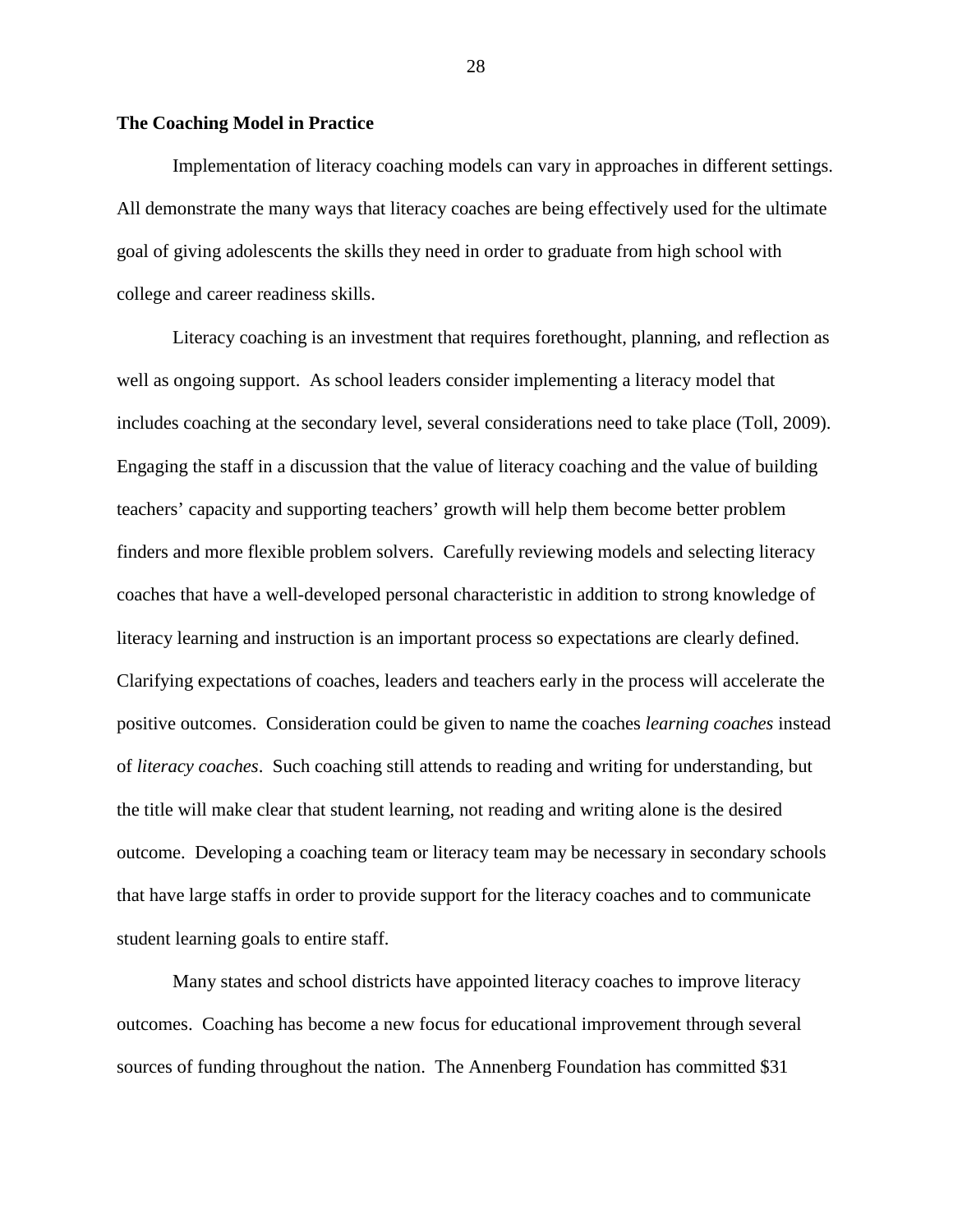million to coaching in Pennsylvania; Florida has devoted over a third of its \$90 million literacy initiative to coaching; and coaching has been adopted as the model for professional development in the Boston, Dallas, New York, and Philadelphia public schools (Snow et al., 2006).

There are a variety of models that are showing promise throughout many areas of the country serving diverse students in a variety of settings. In Vancouver, Washington each high school has at least one literacy specialist who coaches other staff members and teaches Academic Literacy classes. The Academic Literacy curriculum builds on the foundation of Reading Apprenticeship, an instructional framework developed by WestEd. This model allows a teacher to assume the role of master reader by mentoring students and making his/her own reading process visible. Students are encouraged to read for recreation, gain insights into their own reading processes, and develop problem-solving strategies. In their sophomore year students can move on to Academic Literacy II. Students who are reading close to their grade level receive benchmark instruction and advanced students are given work that extends and enriches their learning. A balanced approach to improving literacy is used including block periods for reading and language arts for trained teachers, after-school tutoring by trained teachers, a specific reading class for students identified with difficulties and strong professional development to support reading instruction. This multi-tiered approach is working as demonstrated on the WASL test where 73% of Vancouver's  $10<sup>th</sup>$  graders met state standards up from 50% two years prior to that (Davis & Barton, 2006).

After a comprehensive literacy audit conducted by the Center for Resource Management, Noble High School, a school of more than 1,100 students in rural southern Maine, hired a literacy coach. The literacy program contained four focus areas: literacy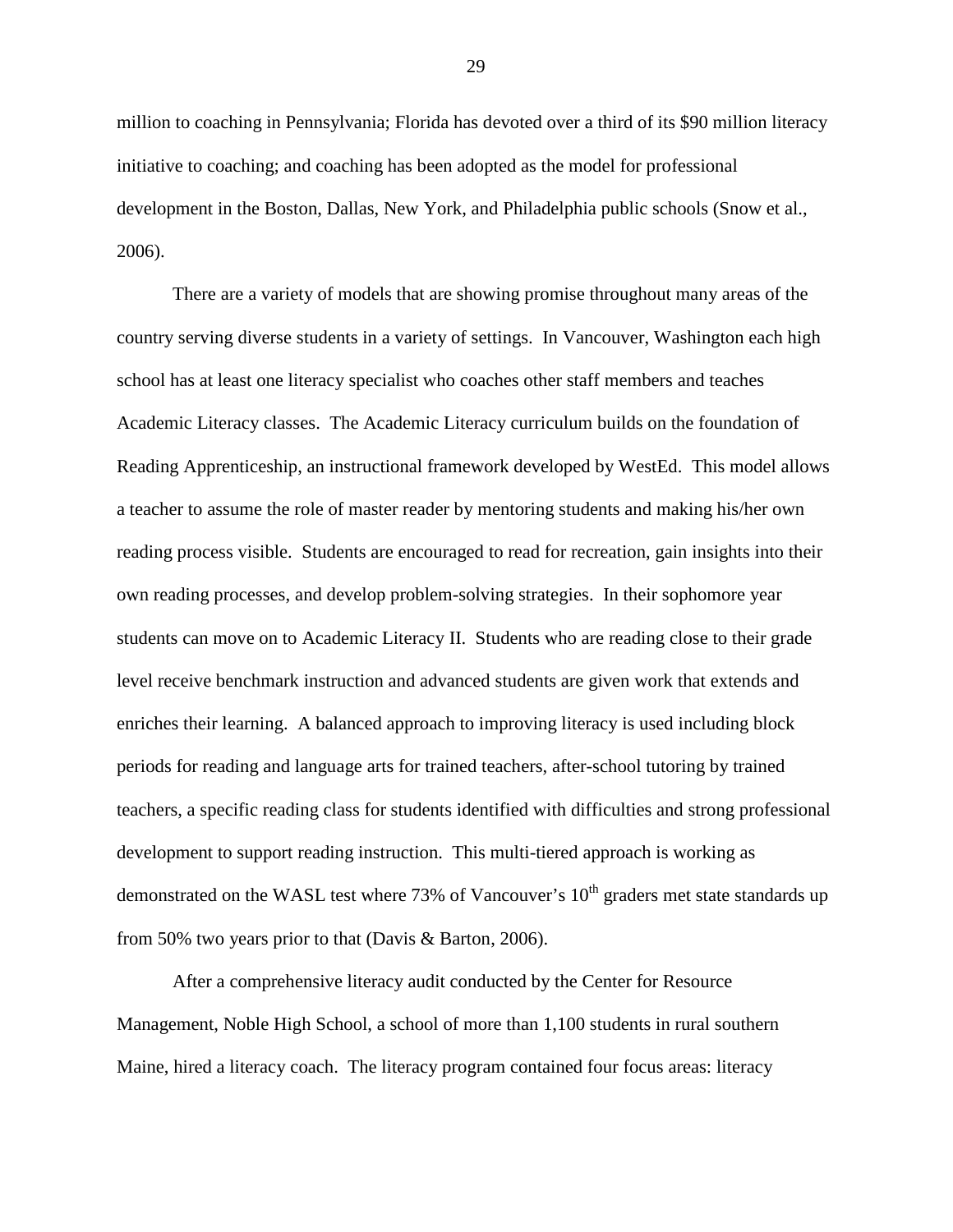assessment, school culture, literacy across the curriculum and targeted intervention. Administration of the Scholastic Reading Inventory (SRI) to all students, the Diagnostic Assessment of Reading (DAR) for students below proficiency on the SRI, a teacher survey assessing knowledge of research based literacy strategies and a student literacy survey to identify students' perceptions were administered annually to assess progress. A school-wide sustained silent reading program was implemented to change the culture of a school that did not embrace reading based on audit results. Direct coaching is provided to individual teachers by assisting with lesson designs, implementing effective literacy instruction through modeling, and helping to recognize appropriate texts which support students while matching teaching strategies and practices. The use of targeted interventions for struggling readers supports the well-rounded program. In spring 2005, 64% of students in grades 9-12 were reading at or above the proficient level and in 2006, 84% of the students were reading at these levels according to SRI results (Perks, 2006).

Reading proficiency scores on the Virginia Standards of Learning tests have increased from 64% in 1998 to 94% in 2004 for students at JEB Stuart High School in suburban Falls Church, Virginia (Guensburg, 2006). The student body is 66% second-language learners and more than 50% below the poverty line. A professional development program was designed with a core repertoire of 15 literacy immersion strategies for teachers at the secondary level. The positive effect on scores has been attributed to the involvement of the school literacy coach who observes teachers in their classrooms, models strategies and offers discrete follow-up suggestions. This gave the confidence needed in order for content teachers to include strategies in their daily instruction. A quarterly in-service training is conducted for all new teachers in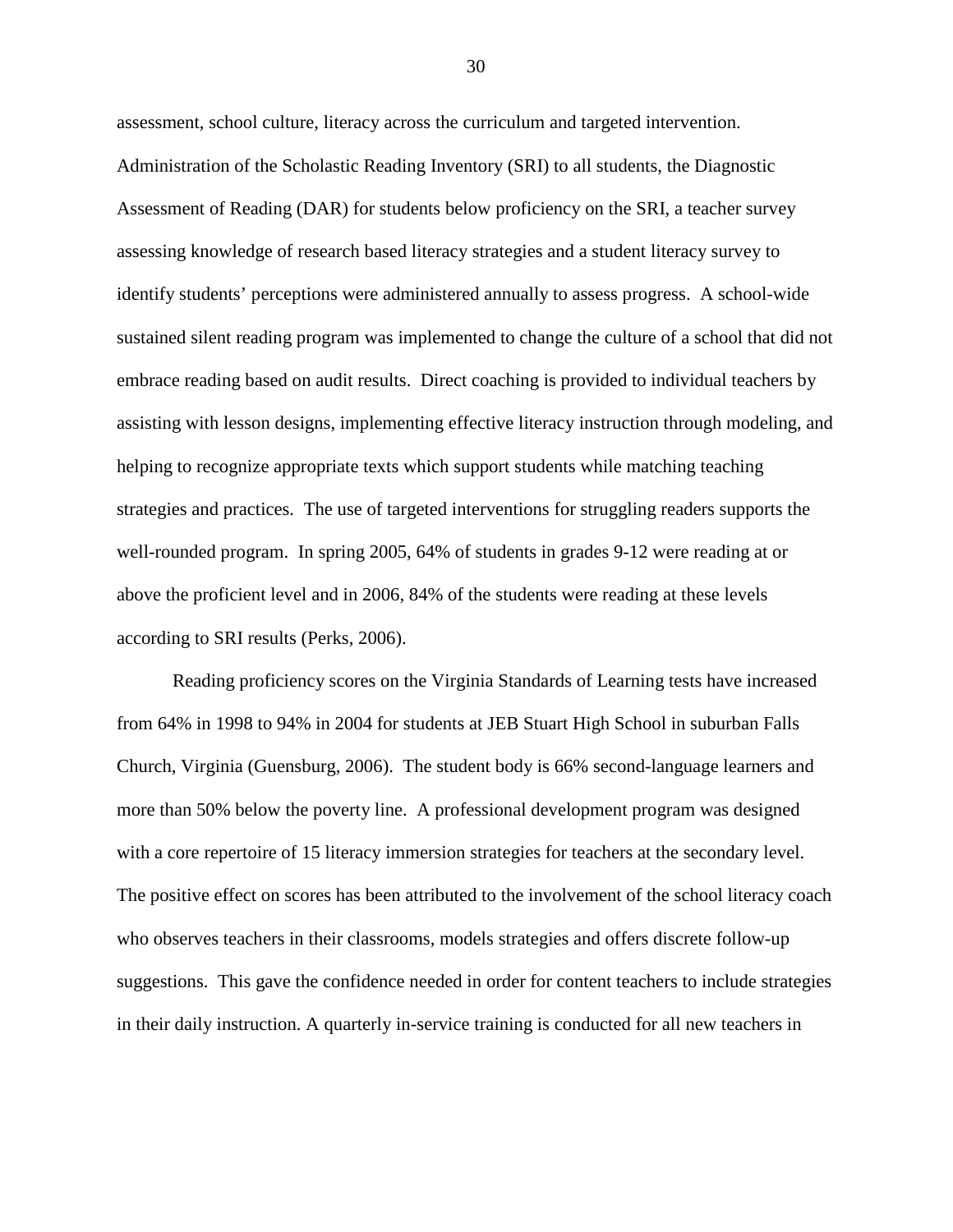order to provide consistency in literacy strategies and instructional vocabulary, which provides consistency, essential for reluctant readers (IRA, 2006).

Although too early to see long term effects of the collective work of literacy coaches at Sunset High School in Beaverton, Oregon it is clear content-area teachers are weaving literacy instruction into everyday lessons. At Beaverton's Sunset High School, literacy coaches work one-on-one with a set of teachers for three weeks before rotating to the next group. They model strategies for teaching literacy skills, help create lesson plans, and visit classrooms to watch those plans in action and assess how well they work. They also organize staff-development workshops for the entire faculty (Rubenstein, 2006). The effectiveness of the secondary coach is partly measured by their ability to understand and be accepted by secondary content-area teachers. Due to the short supply of secondary literacy specialists, Beaverton is following a current trend to hire seasoned, respected teachers and train them in literacy.

The Alabama Reading Initiative (ARI) began in 1998 as a K-3 initiative, but is now a K-12 statewide initiative that includes voluntary participation by 132 middle schools and high schools throughout the state. The goal of ARI is to "significantly improve reading instruction and ultimately achieve 100% literacy among public school students" (Alabama Department of Education, 2003). The comprehensive program places a literacy coach in every participating school. School faculties must vote (85% support is required) in order to join ARI. A key component of this program includes an intensive literacy two-week summer training for all staff in a participating school. Although initially funded the first year by state and federal dollars, participating schools use business partnerships, local district money and state funds to continue involvement in the program (Sturtevant, 2003). The role of the literacy specialist includes helping teachers learn new strategies, often by modeling. Coaches are seen as a vital part of the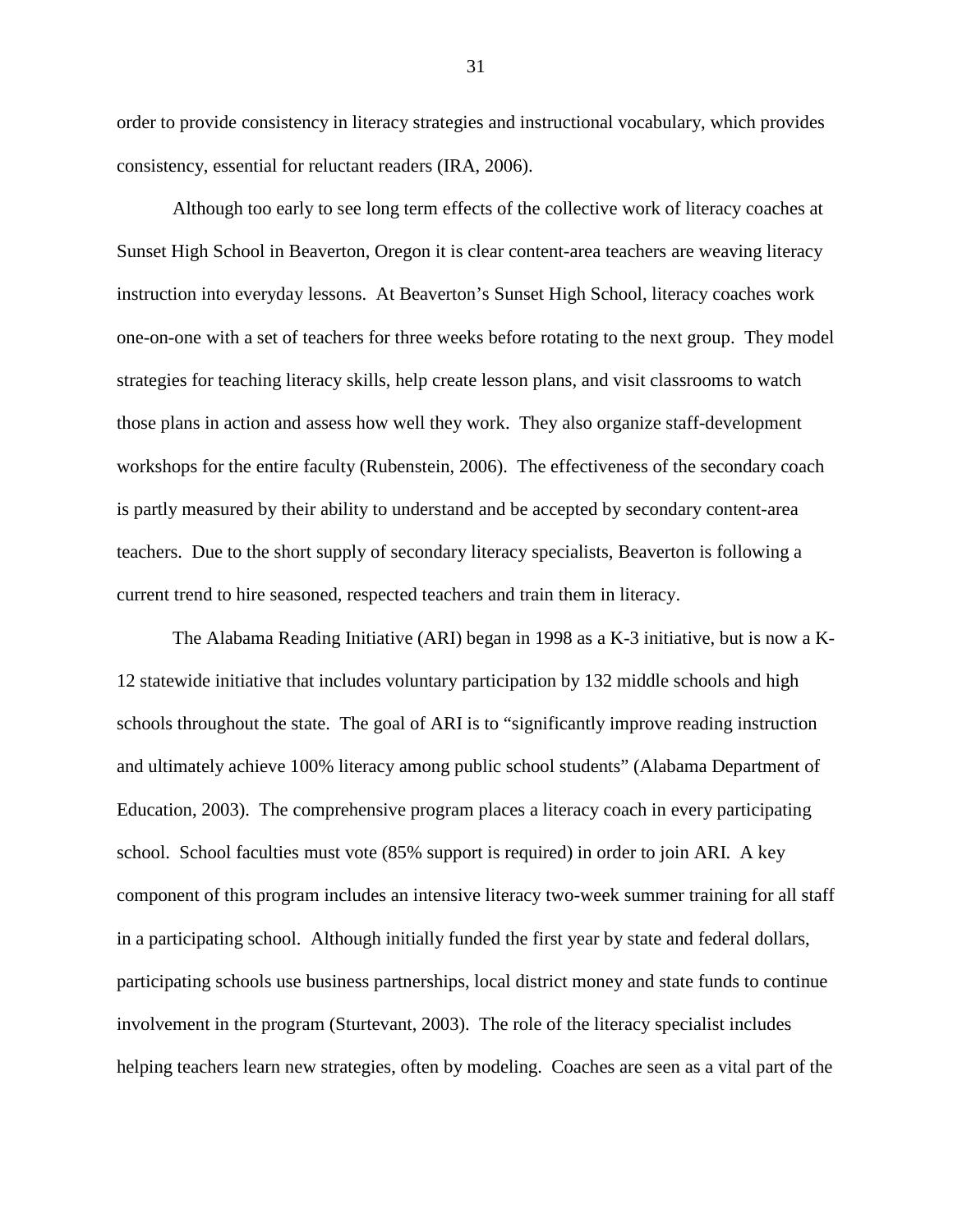school leadership team, a resource to bringing a continuous stream of new ideas to school faculty, and taking the lead in assuring that individual student assessment is done regularly and thoroughly. Ongoing collaboration among teachers, principals, coaches and leadership from the Department of Education is essential. The ARI has been annually reviewed. According to a report completed in 2001, "on average, ARI schools outperform schools not in the ARI" (as cited in Sturtevant, 2003, p. 14). Key factors that attribute to positive scores are,

The school has a full-time reading specialist with in-depth, hands-on reading instruction experience, teachers reinforce comprehension skills for all students throughout the school day and across the entire curriculum, and the principal is strongly committed to the reading initiative and knows how to provide education leadership in the school. (as cited in Sturtevant, 2003, p. 14)

In the Boston Public Schools, the coaching component includes an eight-week cycle of inquiry and study, regular demonstrations of teacher strategies in classrooms, and follow-up between the literacy coach and the individual teachers. Each day a Boston coach will meet with a teacher for one block of 80 minutes, conduct a class observation for another block, and have a meeting with an administrator for a third block (IRA, 2006). Based on needs of the building, the coach will work with an individual teacher to strengthen the literacy strategies blended in the delivery of the content material. This allows content area teachers to become keenly aware of lesson planning and delivery through the assistance of working closely with a coach in a block of designated time.

#### **Potential Impact of Coaching Model as Professional Development**

Teacher education in the United States has become a critical component as we continue to understand and acknowledge the challenging skills teaching requires. Teachers must be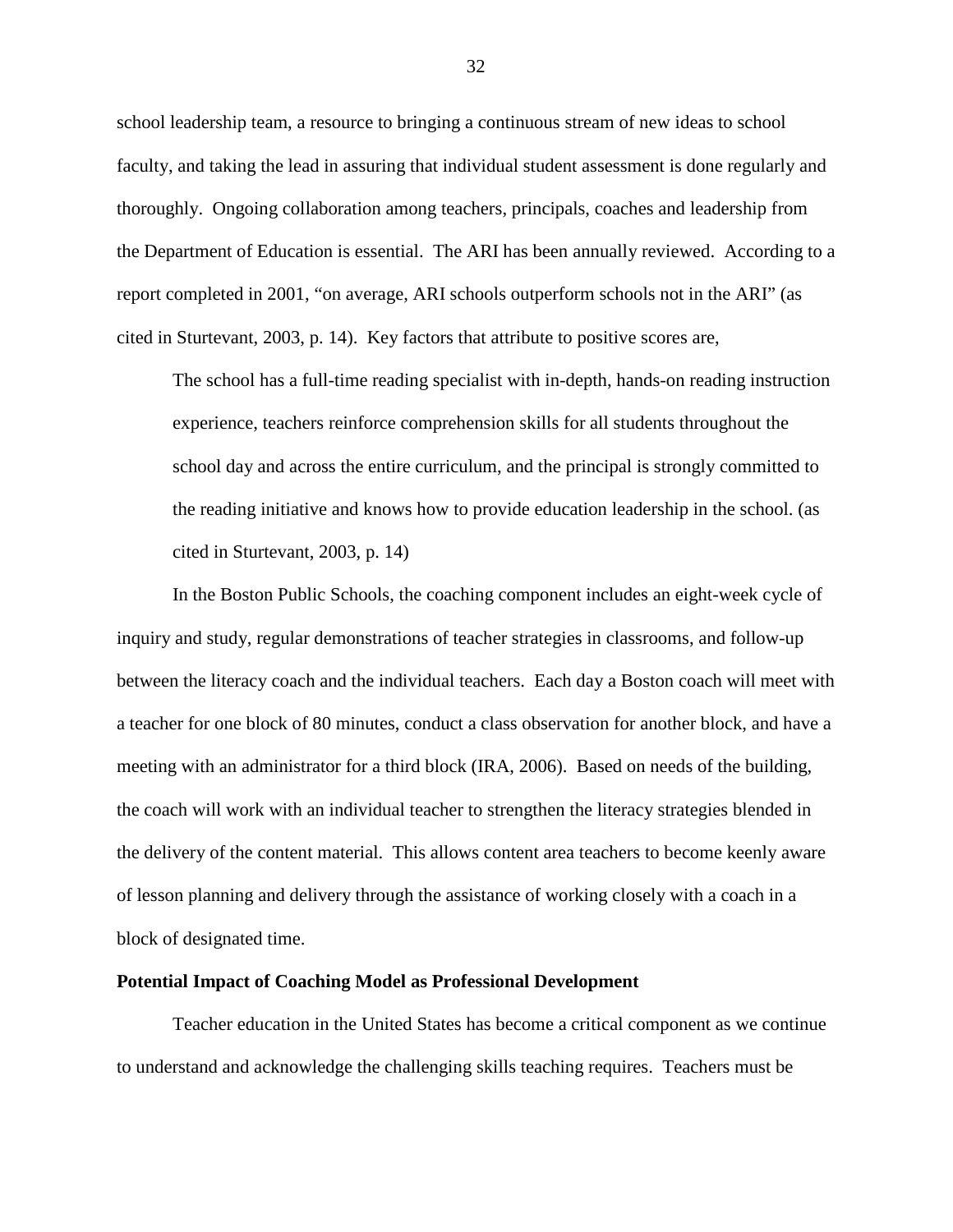capable to assist all students in becoming proficient readers and writers (Lyons & Pinnell, 2001). Designing and implementing comprehensive professional development systems may be challenging, however professional support must be responsive to the needs of individuals in each building (Walpole & McKenna, 2004). Varied learning approaches allow teachers to connect procedures, theories, and observations with their own teaching experiences (Lyons & Pinnell, 2001).

Professional development programs that are effective can provide continued site-based support for teachers while building essential knowledge about the important role all teachers have in helping students develop reading and communication skills at the secondary level. Additionally, middle and high school teachers need help to understand that their students can develop content knowledge at the same time that they are improving in literacy (IRA, 2006).

Current practice suggests employing literacy coaches as a promising avenue to assist content area teachers at the secondary level. In order to preserve the integrity of adolescent students retaining literacy skills, the position of literacy coach has been created. According to Showers, Joyce, and Bennett (1987), in order for teachers to learn new instructional practices and apply them successfully in the classroom, they must have opportunities to:

- *Understand the theory and rational for the new content and instruction*. Adult learners need to understand the reasons for a change, the relevance of the new content and the likelihood that the change will increase student performance.
- *Observe a model in action*. New instructional practices should be modeled early in training.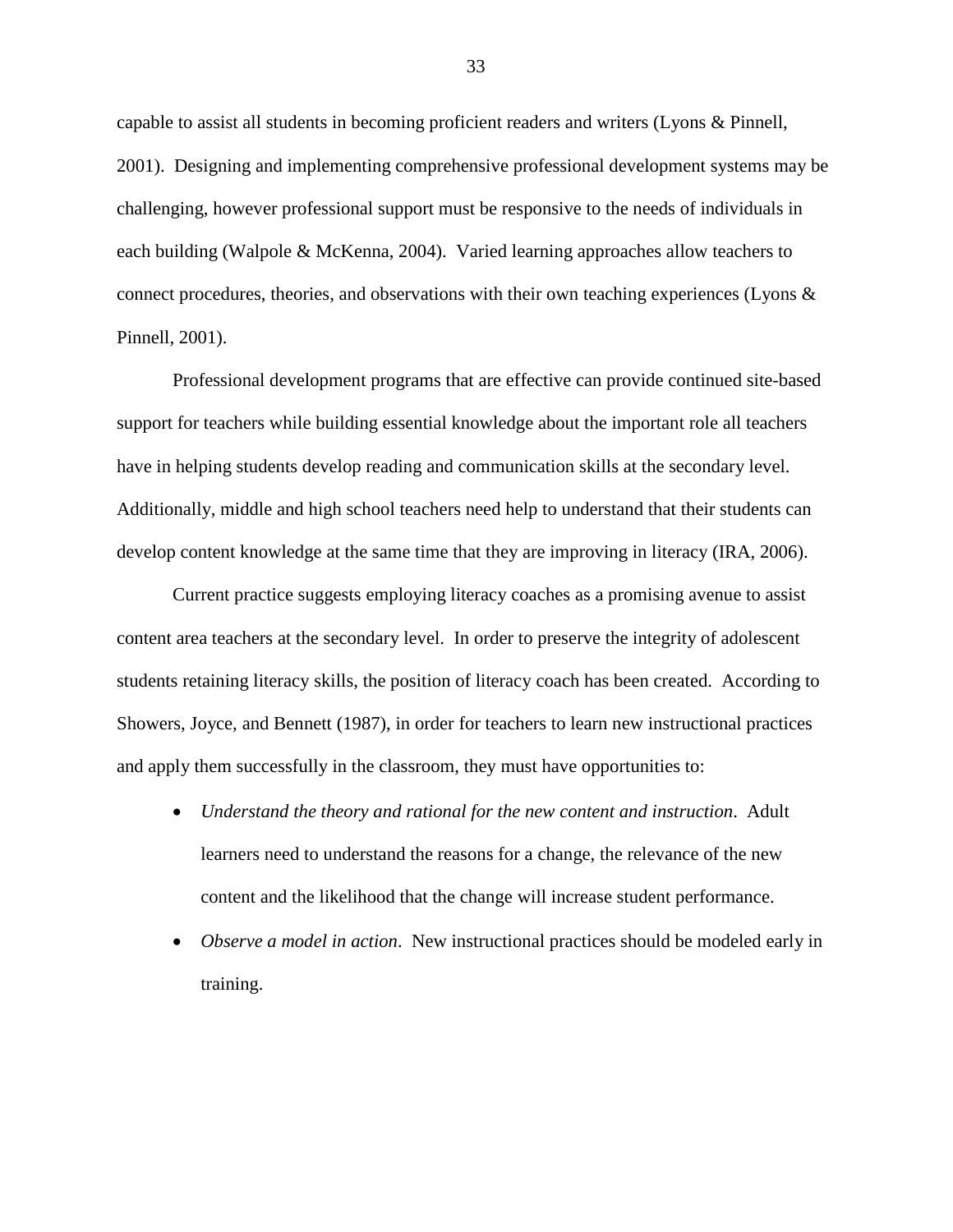- *Practice the new strategy in a safe context*. Practicing with other teachers in the same discipline will enhance learning opportunities while creating a comfortable atmosphere.
- *Try out the new practice with peer support in the classroom*. Literacy coach provides support and feedback through classroom observations.

Teachers are more likely to use the new instructional strategy and continue to implement on a regular basis if these elements are included in ongoing professional development rather than one-time workshops (Showers et al., 1987). The coaching model being adopted nationally is consistent with current research evidence on professional development. Research states that a local, site-specific, instructionally focused, ongoing professional development generally produces a more successful outcome than a traditional pullout model (Guskey, 2000).

As literacy coaches consider a comprehensive system of professional support, they need to balance time providing support inside and outside classrooms (Walpole & McKenna, 2004). Knowledge building sessions allow the coach to determine what to teach and how to teach it. This promotes confidence and addresses anxiety about changes in literacy instruction. Well organized workshops are useful if they give teachers the *big picture* and have a purpose, provide modeling and demonstration of instructional strategies, allow for active involvement from participants, and encourage self-reflection as teachers become problem solvers (Hasbrouck & Denton, 2005). Literacy coaches must help teachers understand data as part of a professional support system. Assisting teachers with collecting and interpreting data for individual students, a specific class or school-wide is a powerful tool of literacy coaches (Walpole & McKenna, 2004). Study groups provide an opportunity for teachers to improve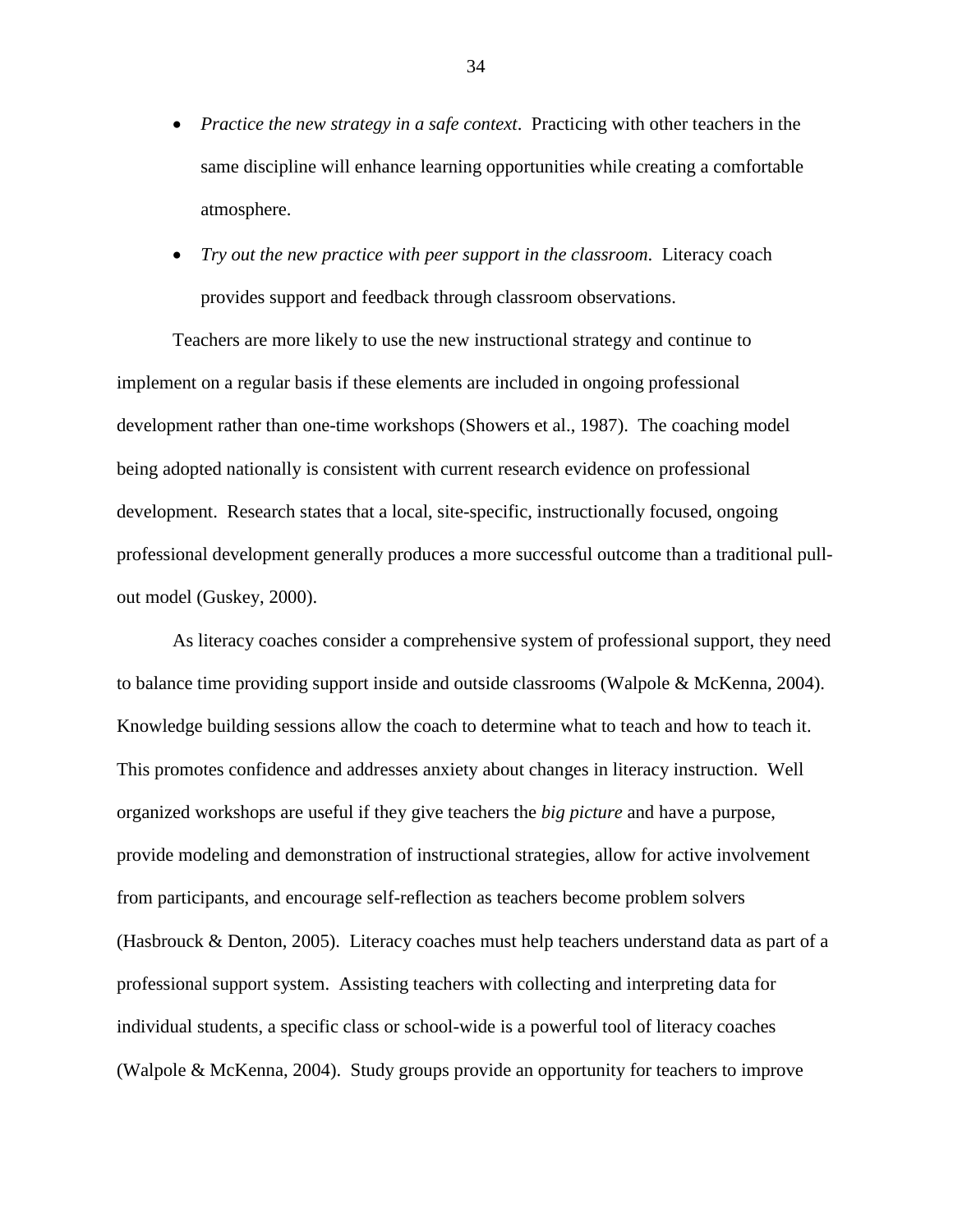instructional practices through collaboratively planning for school improvement and studying research on best practices (Murphy, 1992). Another effective activity for study groups is examining their students' work and responding to the results of student assessments. Study groups must be purposeful and focused on improving student learning (Guskey, 2003). The focus of study groups needs to be on research-based instructional strategies for which there is evidence of effectiveness and not forums for teachers to vent frustrations without a focus on solutions. Book clubs are other ways that literacy coaches provide professional support outside the classroom. These are important because they enhance the collegial climate for teaching and learning by allowing all participants to reflect on ideas expressed in text while making connections to prior knowledge and experiences of everyone. Book clubs can build relationships while coaches and teachers are working together to learn about research and how it enhances their instructional practice (Walpole & McKenna, 2004). A system that includes presentations, observations, coaching, modeling, or study groups will not make a difference to teachers and children unless it directly supports a well-articulated, research-based, buildinglevel program.

The practice of coaching in teachers' classrooms can take different forms such as modeling instruction, co-planning to integrate new instructional approaches and strategies into daily lessons (Joyce & Showers, 1981). Co-teaching builds a collaborative relationship, and peer coaching encourages teachers to observe each other and reflect on their own practices (Daniels, 2002).

The coaching movement seems promising as a new form of professional development compared to past traditional practices; however, sources of information about adolescent literacy coaching are few. It has been implemented in a variety of ways according to local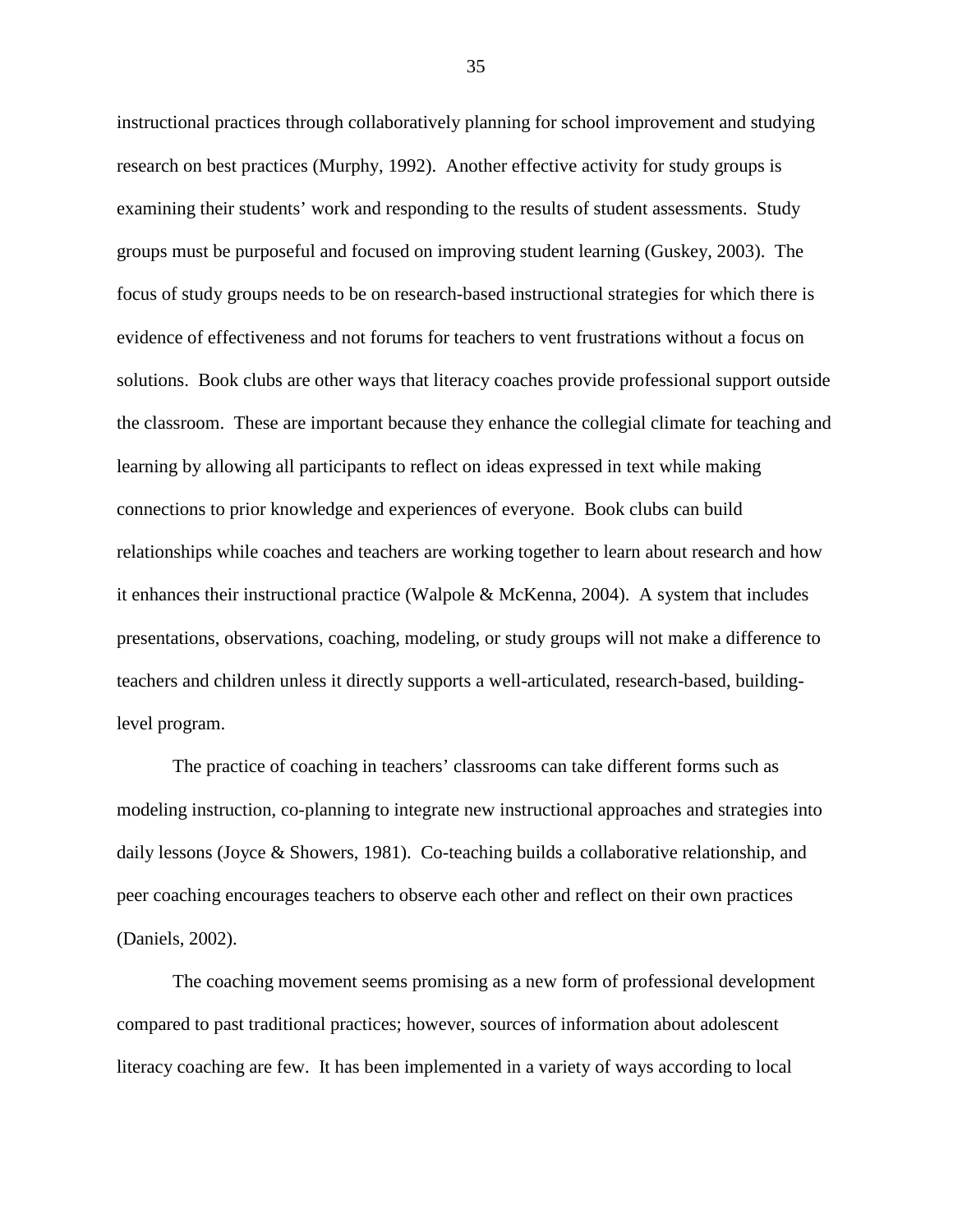conditions and understandings without a systematic study. A coach can envision themselves as a tool for movement towards implementing professional development. Since coaches spend most of their time increasing skills and knowledge of teachers and administrators, they are operating as a site-based, ongoing professional developer (Snow et al., 2006). Literacy coaches have been defined as (Taylor, Moxley, Chanter, & Boulware, 2007) "full-time teacher leaders who have been relieved of their classroom responsibilities so they can provide professional development, modeling, classroom coaching, and other services to improve students' reading and writing" (p. 22). These teacher leaders have been found to be effective when they support the implementation and monitoring of research-based literacy interventions so classroom teachers know how to infuse literacy skills into their instruction (Hasbrouck & Denton, 2005). Although student learning is the goal of the coaching model, the immediate need is to focus on adult learning.

# **Summary**

Sturtevant (2003) states that "given what we know about adolescent literacy, it is imperative that we put that knowledge to work by getting into the repertoires of middle level and high school teachers" (p. 20). The literacy coaching model is an approach that has received notice as a way to improve both teacher professional development and student literacy outcomes. Coaching creates the types of sustained, instructional focused, collaborative interactions in schools that research suggest are most effective for improving instruction (Darling-Hammond & McLaughlin, 1995; Garet, Porter, Desimone, Birman, & Yoon, 2001). Despite the promise of coaching for supporting enhanced literacy instruction in the secondary schools, few studies have directly assessed the impact of literacy coaching on instruction and learning (Joyce & Showers, 1996).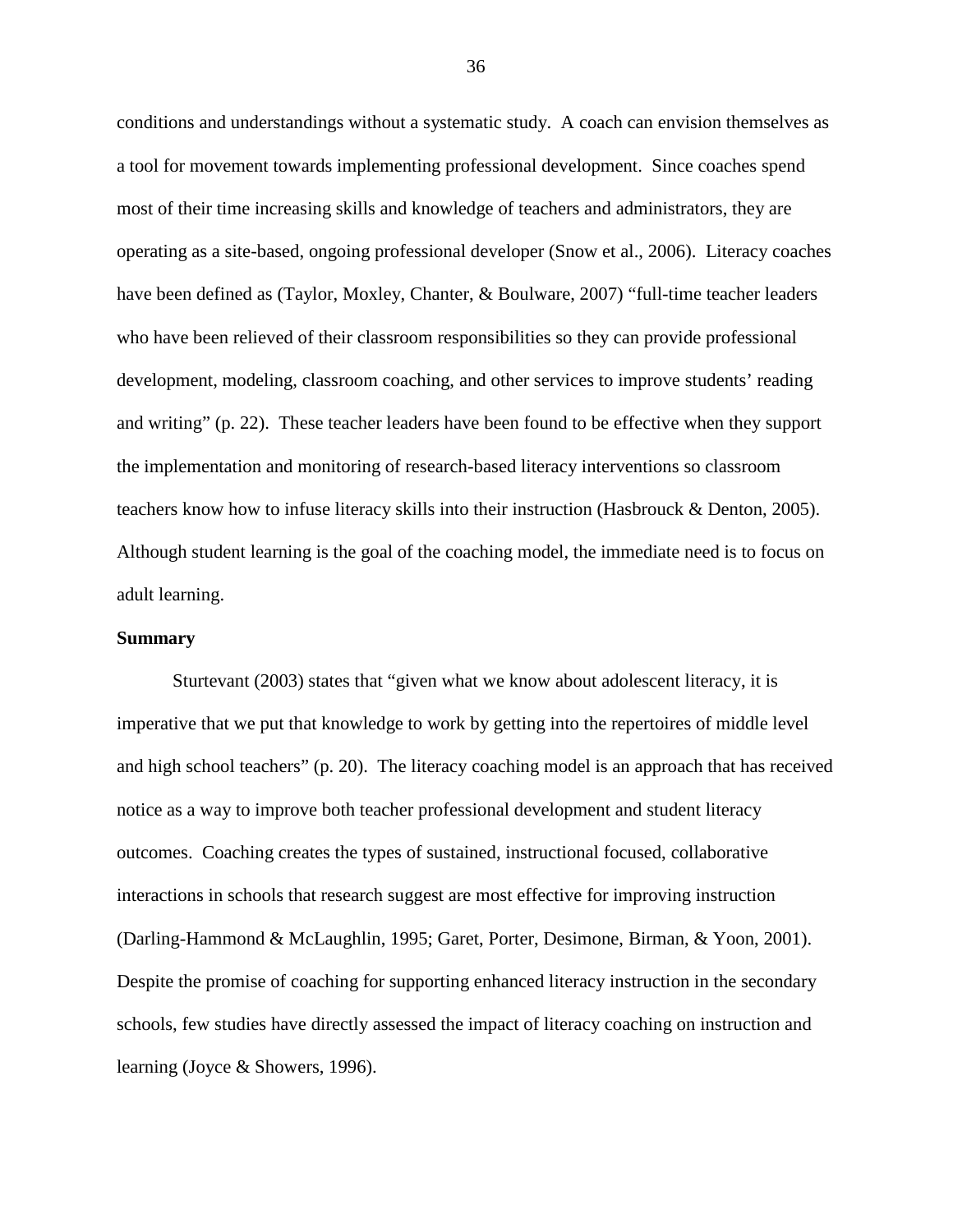The researcher in this study hoped to understand the role and responsibilities in the decision-making strategies and actions of a literacy coach while implementing literacy practices within a secondary school setting. Exploring the influence of these decisions upon instructional practice within the school setting, through professional development, determines the impact of teacher learning at the school level. As decisions are enacted, how are they determined to allow for gradual release to create instructional independence versus interdependence? Finally, what influence do these decisions have on school staff's instructional practices? How do these decisions enable instructional practices among staff and how do these decisions impede instructional practices among staff? Information gleaned from this study will help determine what literacy decisions are direct, which are collaborative and which are facilitative.

The coaching model has great potential; however the investment of time, money and personnel needs data to support its effectiveness in coaching decisions in order to create professional development conditions that facilitate literacy instructional improvement and student literacy success.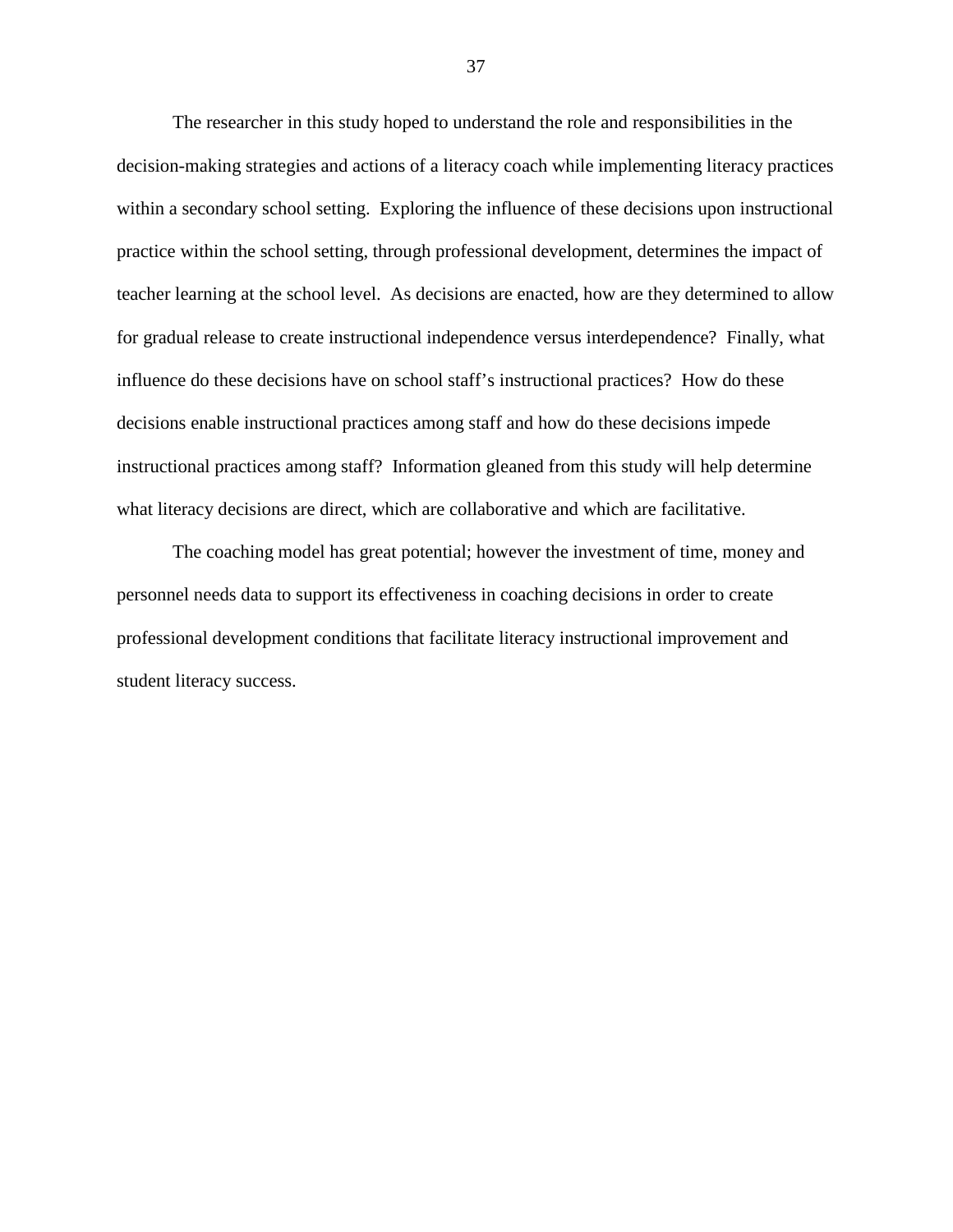# CHAPTER 3

## **Research Methods**

The purpose of this qualitative research study was to understand the work a literacy coach does regarding student learning through their decision-making strategies and actions while implementing literacy practices within a secondary school setting. The influence of these decisions upon instructional practice within the school setting through professional development was also explored.

# **The Grand Tour Question to Guide This Study**

In this qualitative research study, the research questions focused on exploring how a literacy coach in a secondary school setting makes decisions around literacy implementation.

## **Research Questions**

- 1. What are the literacy coach's roles and responsibilities regarding student learning at the school level?
- 2. How does a literacy coach make decisions focused upon literary practices at the school setting?
- 3. How are the decisions enacted that are made by a literacy coach?
- 4. What influence do these decisions have on school staff's instructional practices?
	- a. How do these decisions enable instructional practices among staff?
	- b. How do these decisions impede instructional practices among staff?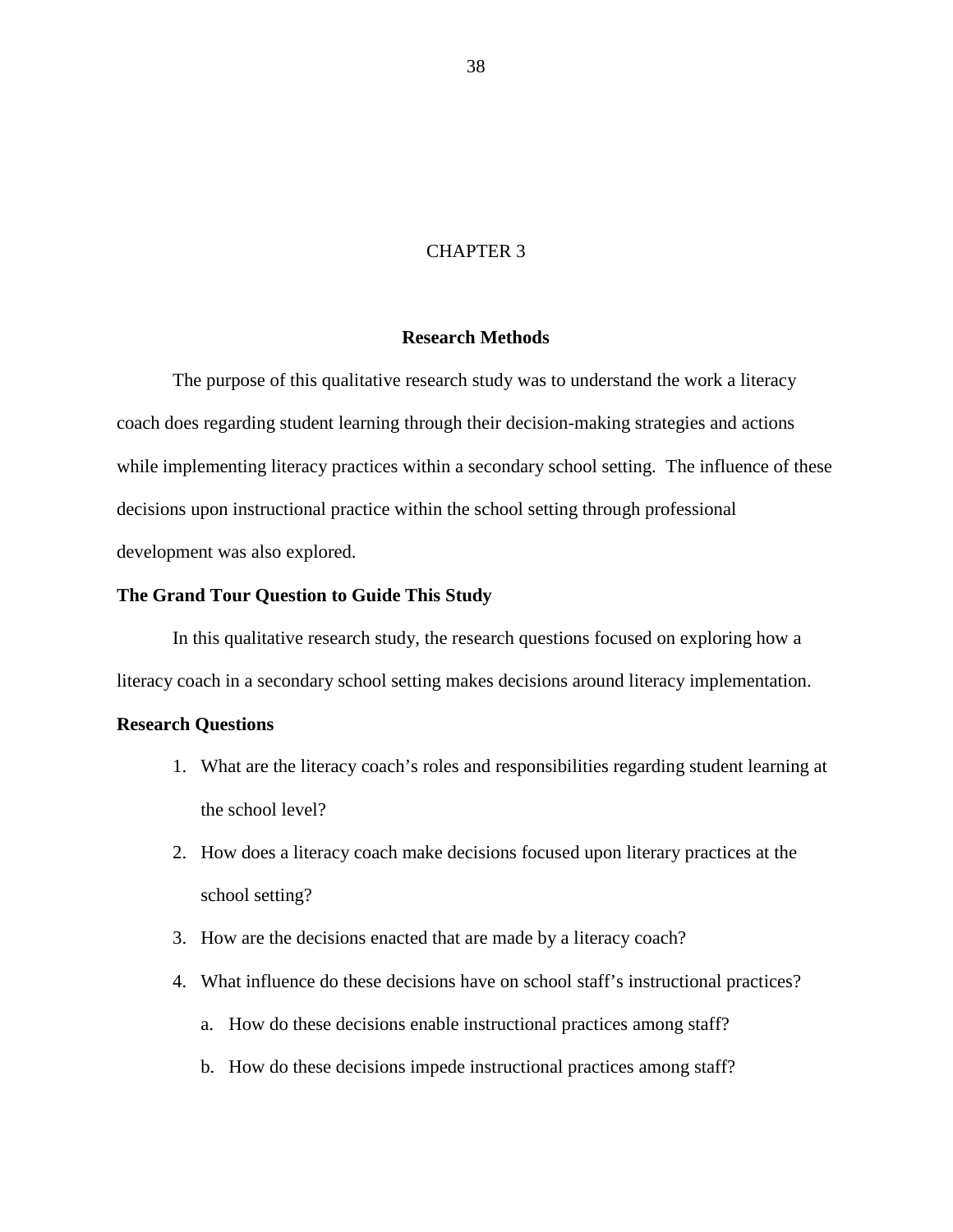# **Methodology**

"Qualitative research is a situated activity that locates the observer in the world. It consists of a set of interpretive, material practices that make the world visible" (Denzin  $\&$ Lincoln, 2005, p. 3). Merriam states "the design of a qualitative study is emergent and flexible, responsive to changing conditions of the study in progress" (Merriam, 1998, p. 8). According to Creswell (2009), the social-constructivist "holds assumptions that individuals seek understanding of the world in which they live and work. Individuals develop subjective meanings of their experiences-meanings directed toward certain objects or things" (p. 8). This type of research relies on the views of the participants of the situation being studied. Questions in the research are designed to be expansive and general in order to allow meaning to be constructed from the participants in their setting. They are open-ended in order to concentrate on the processes of interaction between individuals in the context of the setting where participants live and work.

#### **Strategy of Inquiry**

Creswell describes case study research as a practice that "involves the study of an issue explored through one or more cases within a bounded system (i.e., a setting, a context)" (Creswell, 2007, p. 73). The systems examined in this research are secondary school settings in Illinois that utilizes a literacy coach. Stake supports the notion that a secondary school is a bounded system by stating that "case study research is not a methodology but a choice of what is to be studied (i.e. a case within a bounded system)" (as cited in Creswell, 2007, p. 73). Summarizing the process rather than outcome justifies a case study. "Case studies help us to understand processes of events, projects, and programs and to discover context characteristics that will shed light on an issue or object" (Sanders as cited in Merriam, 1998, p. 33). The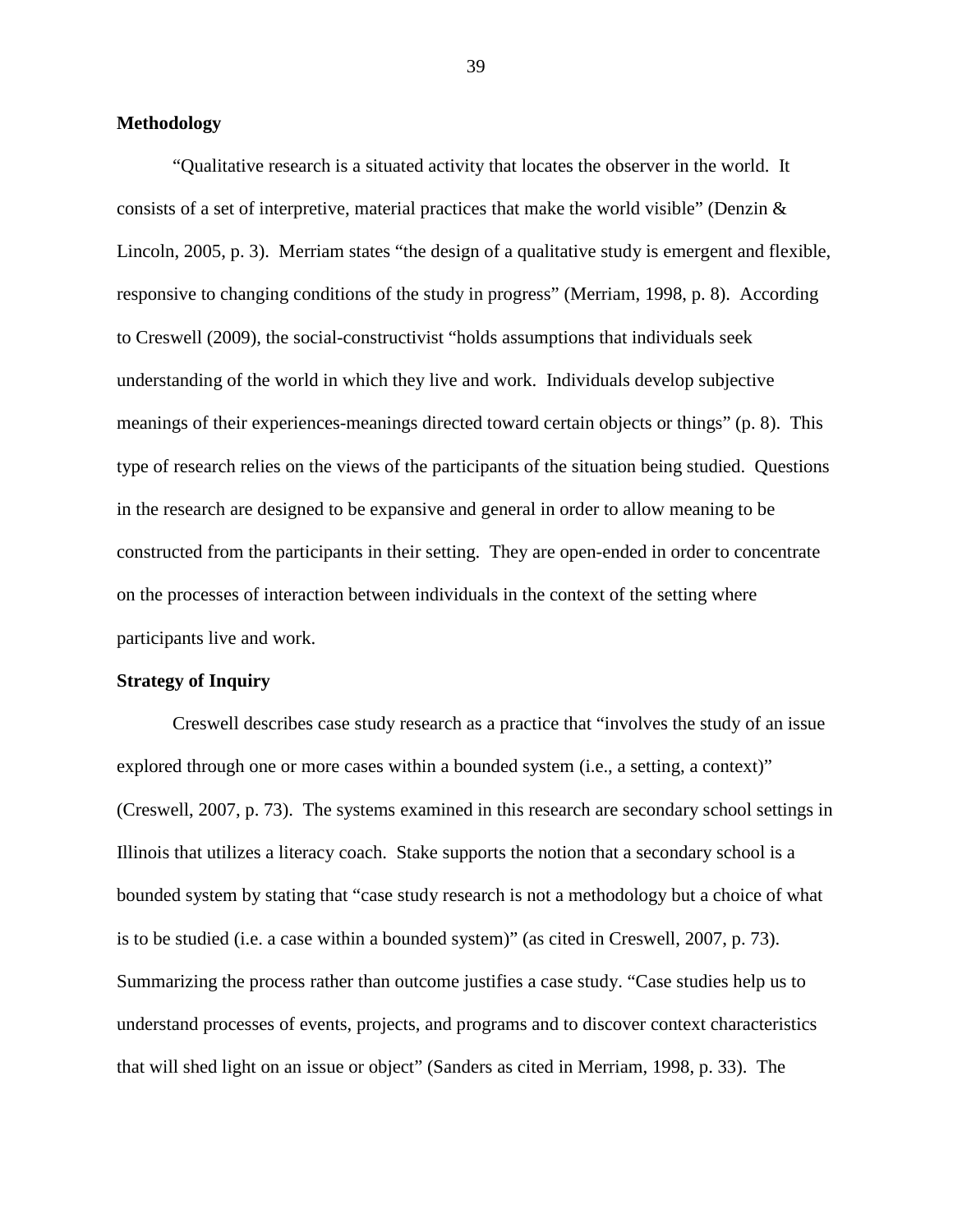process of decision-making strategies and actions of a literacy coach while implementing literacy practices within a secondary school setting will highlight the outcome of the implementation.

# **Data Collection**

The settings of this research were secondary schools defined as post-primary grade, including middle school and/or high school grades that were implementing a coaching model with active literacy coaches. "Purposeful sampling is a qualitative technique of predetermining which members of a population may provide the most beneficial information" (Denzin  $\&$ Lincoln, 2005, p. 378). The sample was determined from Illinois school districts that were implementing a literacy coaching model. The researcher contacted administrators in Illinois that had direct contact with districts implementing the coaching model in order to receive a roster of potential literacy coaches for the study. A complete roster of literacy coaches was generated in the state of Illinois. A letter of recruitment was used to identify and recruit prospective subjects after the roster had been reviewed for potential participants. Possible sites were taken from this roster with an attempt made to represent a wide variety of literacy coaching experience as stated in Creswell, "employ maximum variation as a sampling strategy" (Creswell, 2007, p. 129), in order to describe multiple perspectives.

A triangulation of data reflects an attempt to secure an understanding of how the setting, participants, and artifacts impact the decision-making process for literacy coaches. Denzin and Lincoln, (2005) state "The use of multiple methods, or triangulation, reflects an attempt to secure an in-depth understanding" (p. 5). Data were gathered through on-site interviews and field observations "as the researcher builds an in-depth picture of the case" (Creswell, 2007, p. 132). Interviews, observations, and school achievement data were used.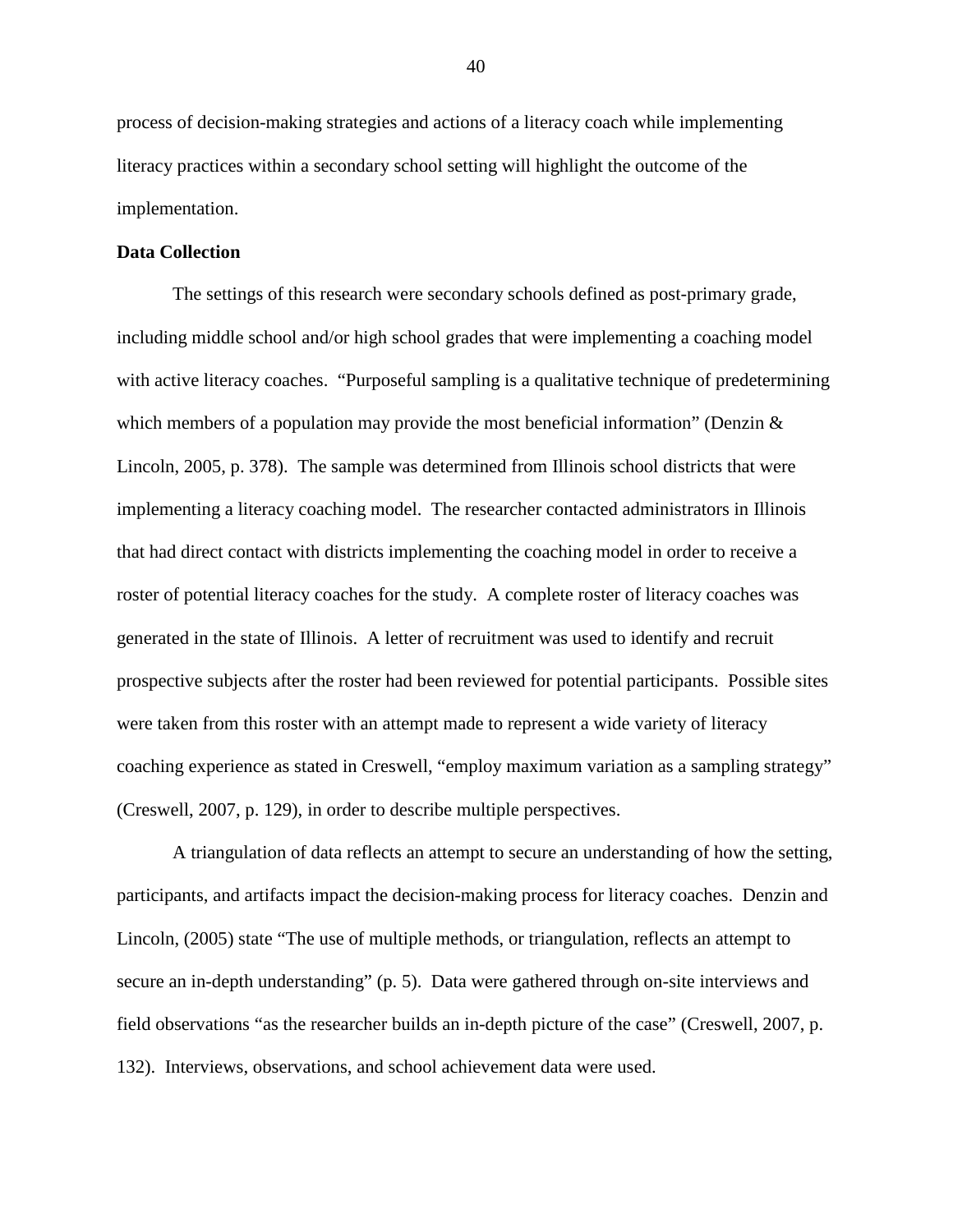Each semi-structured, one-on-one interview was conducted in the school setting at a place designated by the building principal. The literacy coach and a randomly selected collaborative teacher chosen from a roster provided by literacy coach were interviewed separately. All interviews lasted approximately one hour and followed a standard protocol, included in Appendix A. The protocol included open-ended questions that reflected the central questions of the study. These questions were the core of the interview protocol as reflected by Creswell (2007) "bounded on the front end by questions to invite the interviewee to open up and talk" (p. 133), then ended the interview with a question about "Who should I talk to in order to learn more?" The questions were created by the researcher and were asked in the same order to both teacher and literacy coach. In order to refine the interview questions and procedures, a pilot test was conducted using interview questions. Two secondary literacy coaches in the researcher's district participated in a pilot test to refine data collection plans and develop relevant lines of questions.

The pilot case was selected based on convenience and access to the literacy coaches. The interviews were recorded. To ensure confidentiality, participants' names and schools were changed during transcription. Specific characteristics of the literacy coach such as years of experience were used to demonstrate comparisons in data collected. Consent from the interviewees to participate in the study was obtained, included in Appendix C.

A half-day was spent at the participating school providing time for collection of data through field observations. A tour of the school with the literacy coach including observations of classrooms allowed the researcher to collect perceptions and become familiar with the school environment. An observation protocol identifying attributes of a literacy rich environment was used during the tour, see Appendix B. Observations were recorded utilizing the Environmental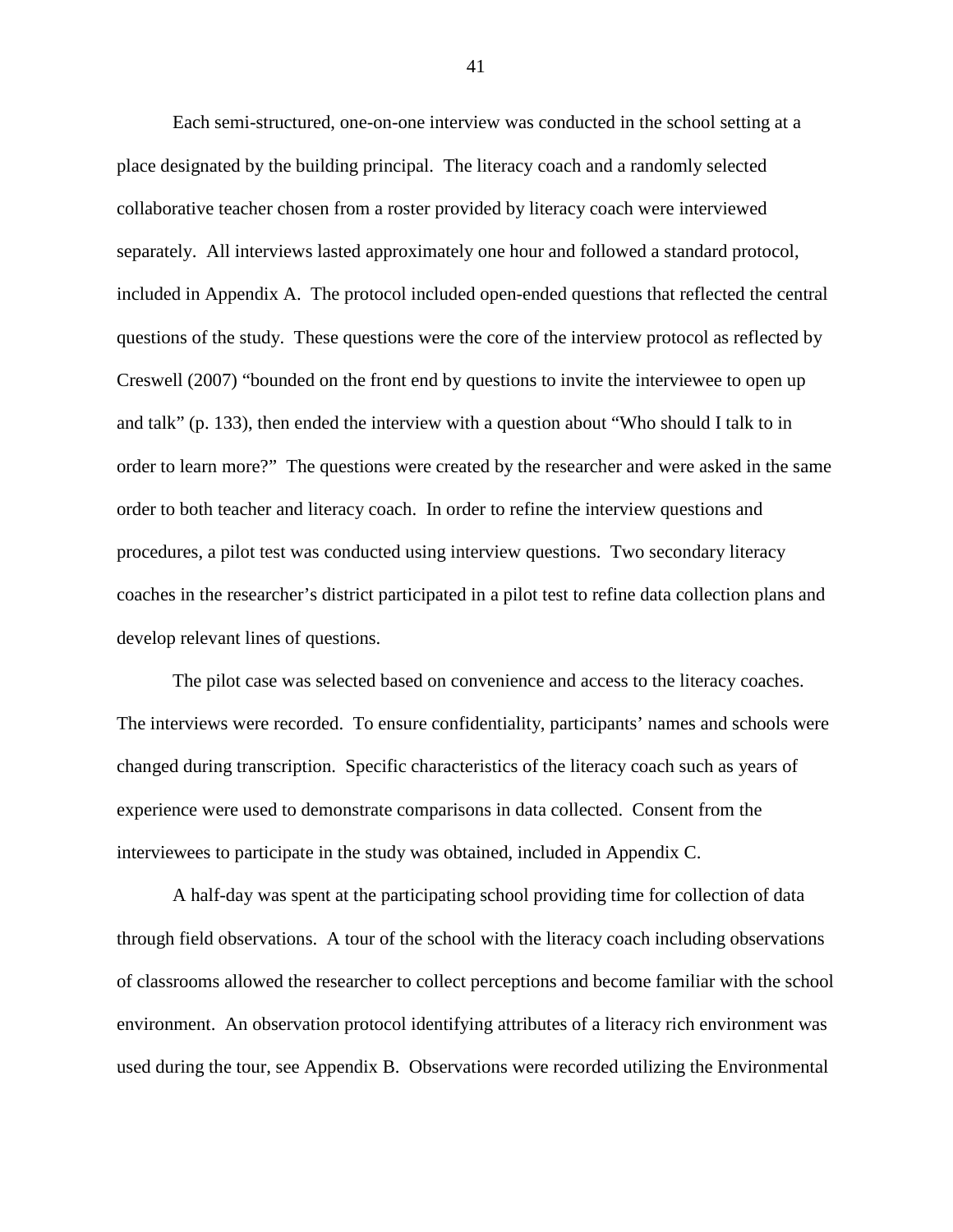Scale for Assessing Implementation Levels (Dorn & Soffos, 2007) in addition to descriptive notes.

Achievement data was analyzed utilizing the Illinois Interactive Report Card Website. This site is managed by Northern Illinois University and included comprehensive demographic, student/teacher population, and Illinois Standard Achievement Test (ISAT) data for all Illinois schools. Comprehension reading scores of schools in the study were analyzed.

# **Procedures**

Flick stated **"**qualitative research is inherently multi-method in focus" (as cited in Denzin & Lincoln, 2005, p. 5). Data analysis for a qualitative study involves moving deeper into understanding the data as Creswell (2009) stated "some qualitative researchers like to think of this as peeling back the layers of an onion" (p. 183), in order for researchers to interpret meaning of data collected. The procedure involved in qualitative inquiry consists of analysis, interpretation, and presentation of findings.

Different methods of data analysis are identified in qualitative research as defined by steps from two authors (Creswell, 2009; Merriam, 1998). In this study, steps included:

Step 1. Organize and prepare the data for analysis.

Interviews and field notes were typed and transcribed. Data were arranged according to source.

Step 2. Read through all the data.

Read and reflect on overall meaning of data while starting to generate general ideas of what participants are saying. Consideration was given to overall depth, credibility, ideas and information.

Step 3. Code the data.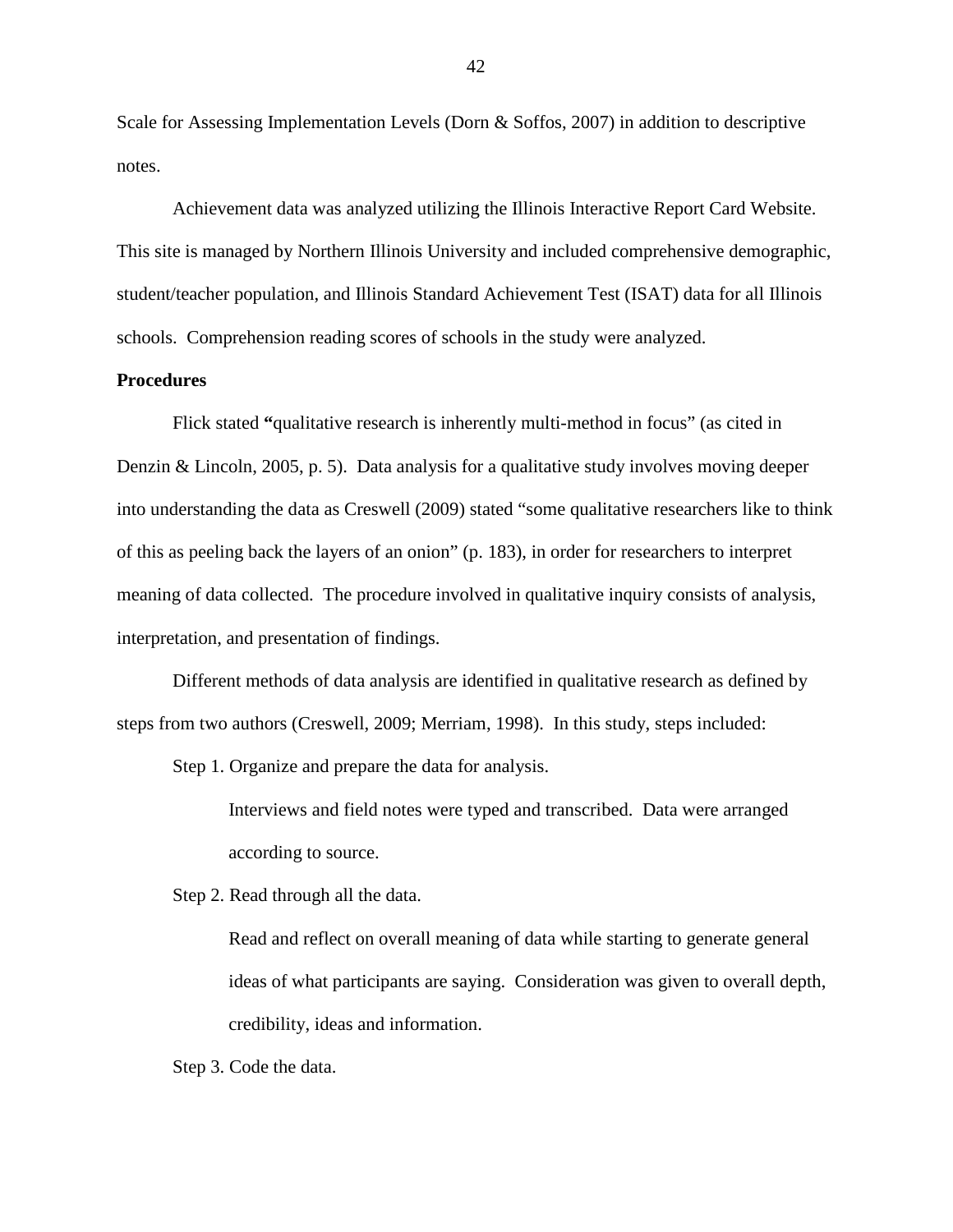Coding involved taking text gathered during data collection, segmenting sentences into categories, and then noting relationships among categories. Creswell (2009) suggested that researchers analyze data in a case study by using codes that address topics readers would expect to find based on past literature, codes that are surprising or not anticipated, codes that are unusual and codes that address a theoretical perspective in the issue.

Step 4. Use the coding process to generate a) description and b) themes.

Identify issues within each case and then look for common themes that transcend the cases (Yin, 2009). Researcher reported meaning of the case by first providing a detailed description of each case and then an analysis of themes within the case, called a within-case analysis. A cross-case analysis provides a thematic analysis across the cases and allows for interpretation of the relationship within cases (Creswell, 2007).

Step 5. Narrative representing findings of the analysis.

Merriam stated "Conveying an understanding of the case is the paramount consideration in analyzing the data" (Merriam, 1998, p. 193). The understanding was derived from information gleaned through analysis of themes, in addition to lessons learned from the researcher's personal interpretation of data. Findings confirmed past information or suggested new questions for further research that had not been predicted earlier in the study (Creswell, 2009).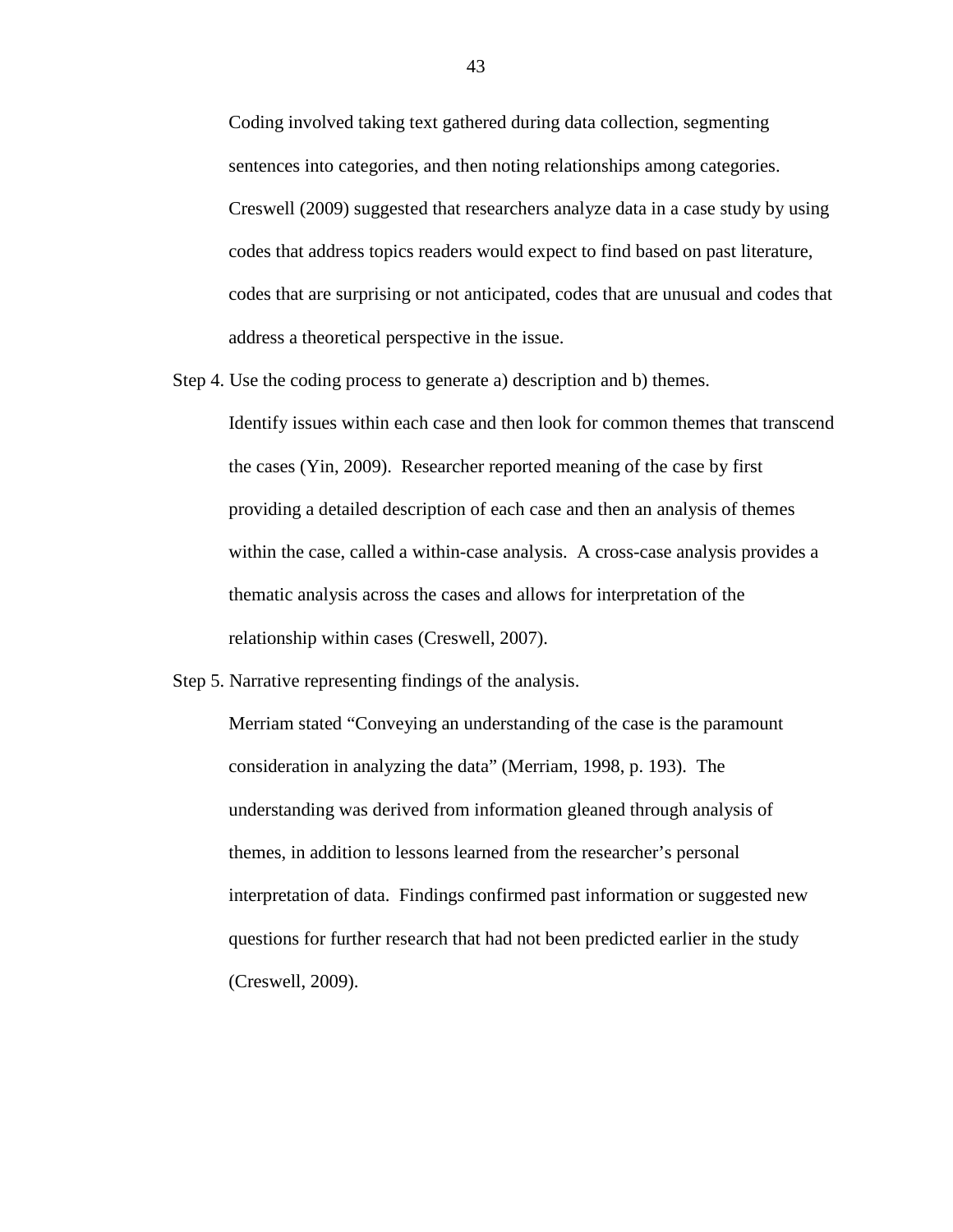### **Validity**

Creswell defines validity as "the researcher checks for the accuracy of the findings by employing certain procedures" (Creswell, 2009, p. 190). Validity is based on whether the conclusions are accurate from the viewpoint of the researcher. To ensure validity in the study, the researcher used peer debriefing, triangulation and member checking. Peer debriefing enhanced the accuracy of the account. A colleague of the researcher in the Indiana State University doctoral cohort reviewed and asked questions about the study. The colleague determined if the content resonated with people other than the researcher through this process. The second strategy was triangulation. In triangulation, multiple and different sources, methods, investigators, and theories may be used to provide evidence (Creswell, 2007). This strategy was used in order to examine evidence from the three data sources used in the study. Interviews, field observations and analysis of academic data were reviewed to determine if there was justification of themes (Creswell, 2009). Merriam (1998) defined member checking as a process where the "researcher takes data and tentative interpretations back to the people from whom they were derived and asking them if the results are plausible" (p. 204). "This technique is considered to be the most critical technique for establishing credibility" (Lincoln & Guba as cited in Creswell, 2007, p. 208). "Member checking allows the researcher to take data, analyses, interpretations, and conclusions back to the participants so that they can judge the accuracy and credibility of the account" (Creswell, 2007 p.208). The researcher conducted member checking by taking back part of the preliminary analyses consisting of themes to participants to allow them to comment and share their views on the written findings. A focus group in each setting was conducted including the participants interviewed for the member checking procedure.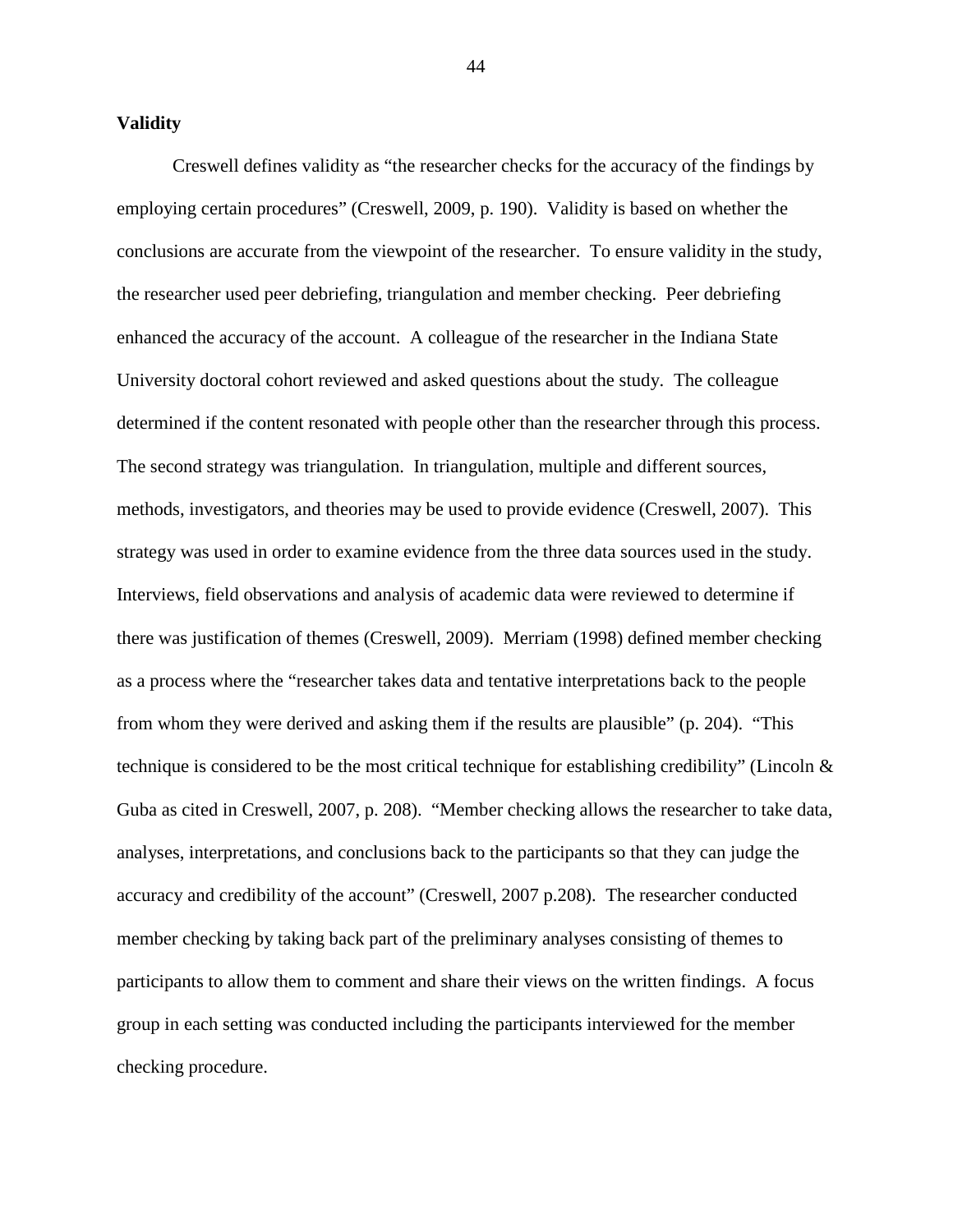# **Reliability**

"Reliability refers to the extent to which research findings can be replicated" (Merriam, 1998, p. 205). "Reliability is problematic in the social sciences simply because human behavior is never static" (Merriam, 1998, p. 205). Merriam (1998) stated that qualitative research "is not conducted so that the laws of human behavior can be isolated" (p. 205), however due to multiple interpretations "there is no benchmark by which to take repeated measures and establish reliability in the traditional sense" (Merriam, 1998, p. 205). Gibbs stated that qualitative reliability indicates that the researcher's approach is consistent across different researchers and different projects (as cited in Creswell, 2009, p. 190). In order to secure reliability, transcripts were reviewed to ensure they did not contain obvious mistakes made during transcription. Coding was compared with data. This was accomplished by making sure there was "not a drift in the definition of codes, a shift in the meaning of the codes during the process of coding" (Creswell, 2009, p. 192). Codes were cross-checked with another researcher. Results should be dependable and consistent; they should make sense when considering the data collected. Merriam (1998) stated reliability is somewhat of a misfit when applied to a qualitative study, "the question then is not whether findings will be found again but whether the results are consistent with the data collected" (p. 206).

#### **Conclusion**

In conclusion, this chapter summarized the methodology that this researcher used to understand the role and responsibilities in the decision-making strategies and actions of a literacy coach while implementing literary strategies within a secondary school setting. The methodology was qualitative inquiry with the interpretive-constructivist theoretical lens. Case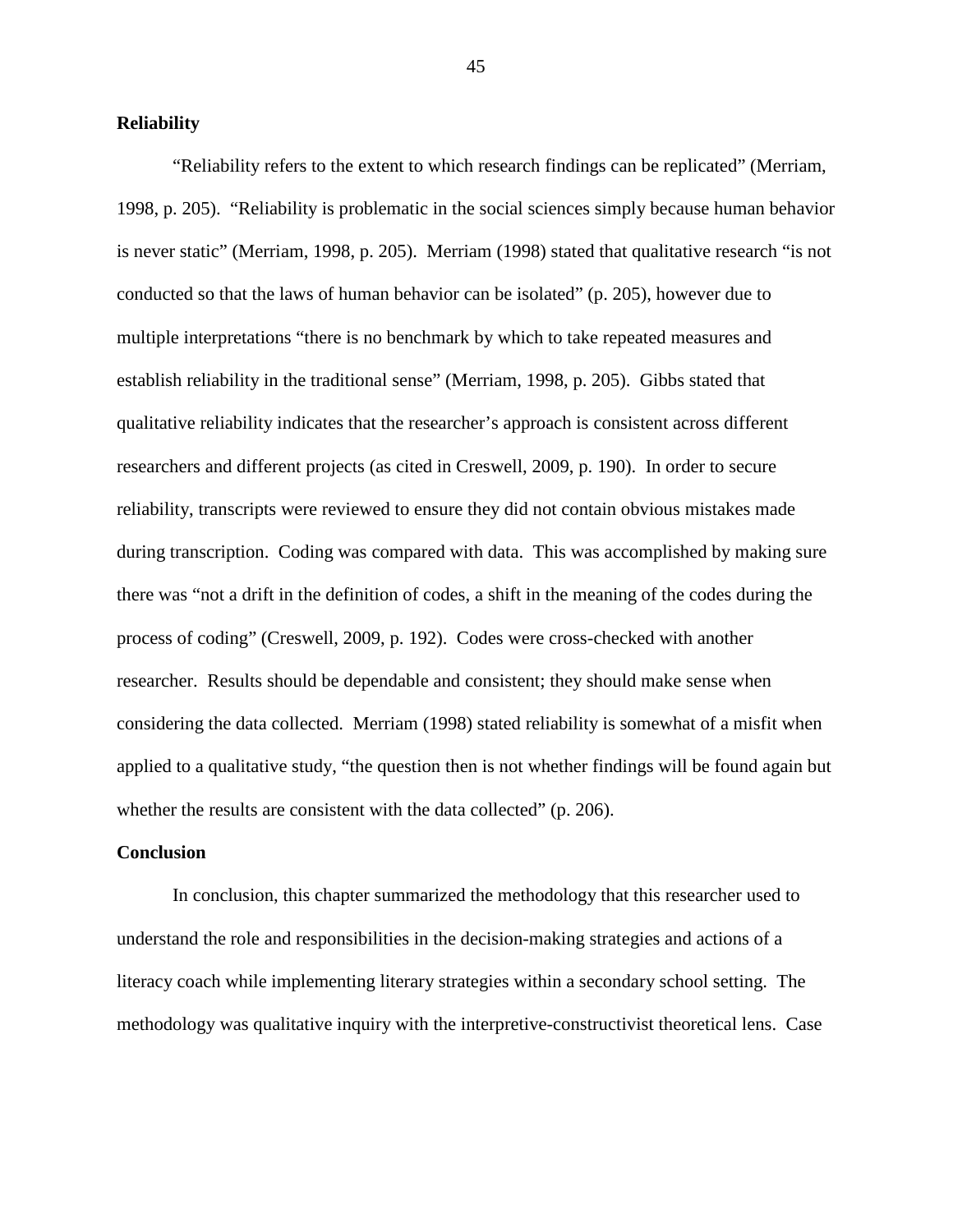study was the strategy of inquiry. Data collection procedures and analysis were described in addition to verification of validity and reliability protocols.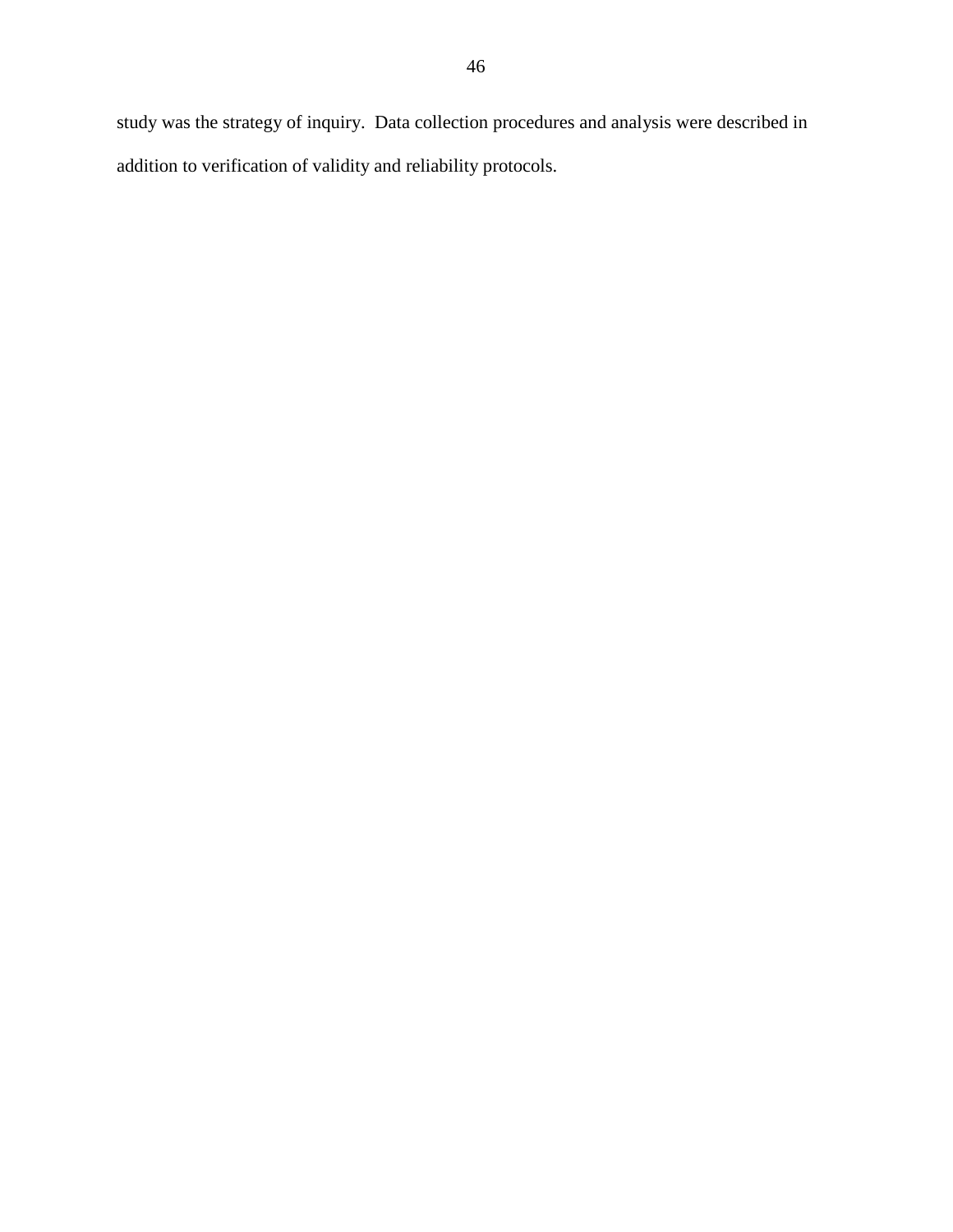# CHAPTER 4

## **Findings of the Study**

The purpose of this qualitative research study was to understand the work a literacy coach does regarding student learning through their decision-making strategies and actions while implementing literacy practices within a secondary school setting. The influence of these decisions upon instructional practice within the school setting through professional development was also explored.

# **The Grand Tour Question to Guide This Study**

In this qualitative research study, the research questions focused on exploring how a literacy coach in a secondary school setting makes decisions around literacy implementation.

## **Research Questions**

- 1. Do coach's roles and responsibilities impact student learning at the school level?
- 2. How does a literacy coach make decisions focused upon literary practices at the school setting?
- 3. How are the decisions enacted?
- 4. What influence do these decisions have on school staff's instructional practices?
	- a. How do these decisions enable instructional practices among staff?
	- b. How do these decisions impede instructional practices among staff?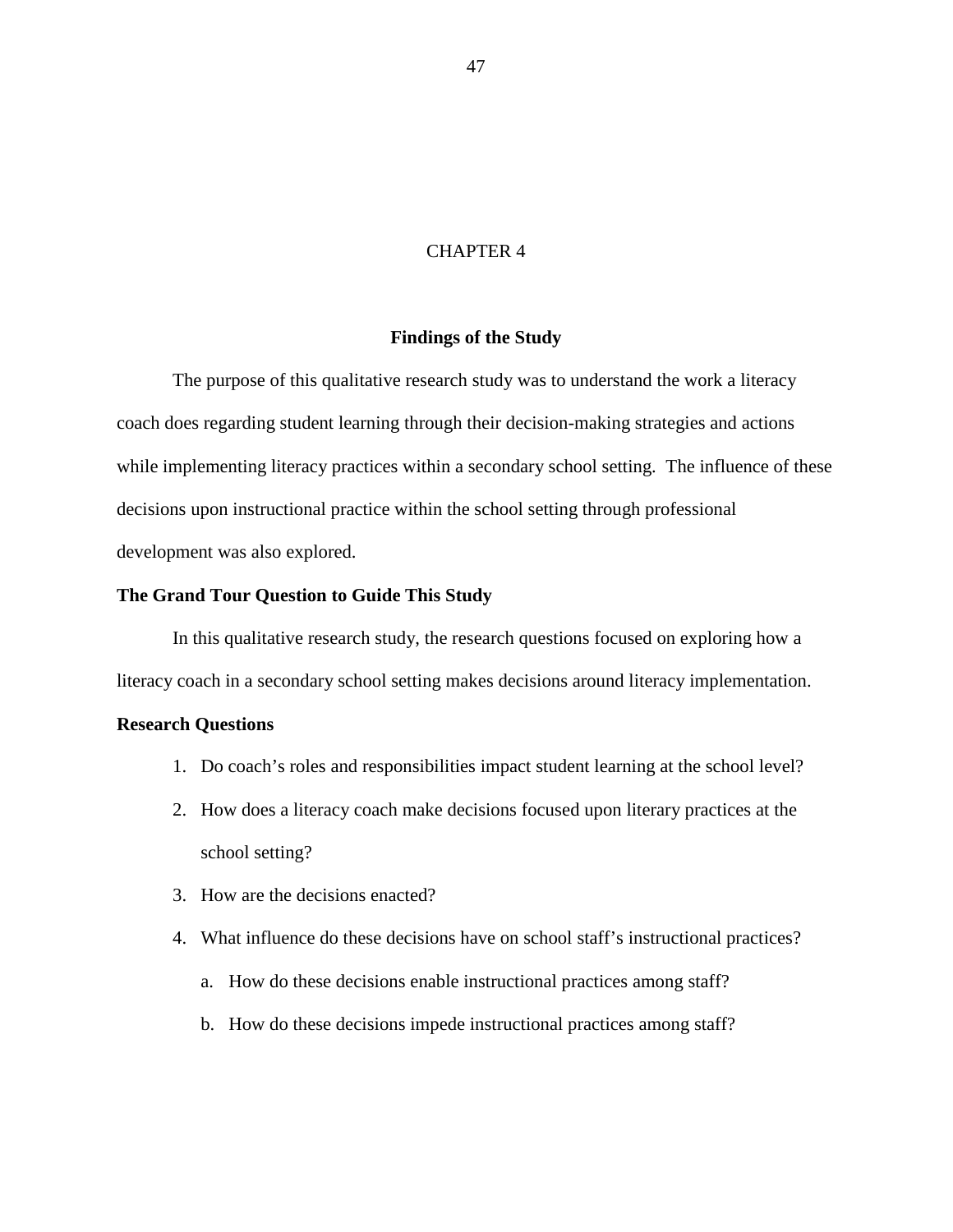# **Presentation of Study Sample**

The setting of this research was Illinois secondary schools defined as post-primary grade, including middle school that is currently implementing a coaching model with active literacy coaches. Administrators in Illinois that have direct contact with districts implementing a coaching model were contacted for a roster of potential school sites for the study. A roster including 12 middle schools was generated from administrators. A letter of recruitment was sent to the listed schools to determine interest in participating. Four schools representing central and northern Illinois were included in the study. The Illinois Interactive Report Card, a portal for Illinois school data created by Northern Illinois University with support from Illinois State Board of Education was utilized to retrieve demographic and achievement data for each setting.

School One represented a mid-size suburban district in central Illinois. Student enrollment was 379 students in a district with 3,409 students. Demographic data included 42% low income and 95% White students. Although this school met benchmark of 81.1% students meeting reading standards on the Illinois Standard Achievement Test (ISAT), they did not meet benchmark for reading (68.6%) in the economically disadvantaged sub-group. Therefore, School One did not meet Adequate Yearly Progress (AYP). Pupil-teacher ratio was 17.5 and the district's instructional expenditure per pupil was \$4,727.

School Two represented a small city school in West-Central Illinois. The district enrollment totaled 8,893 students including a school total of 685 pupils. An analysis of demographic data revealed 49% low income and 49.2% White population with 36.8% Black, 9.0% Asian, and 5% Hispanic respectively. School Two met AYP on the ISAT reporting 81.4% achievement in reading for all students. Four subgroups: Black, Asian/Pacific Islander,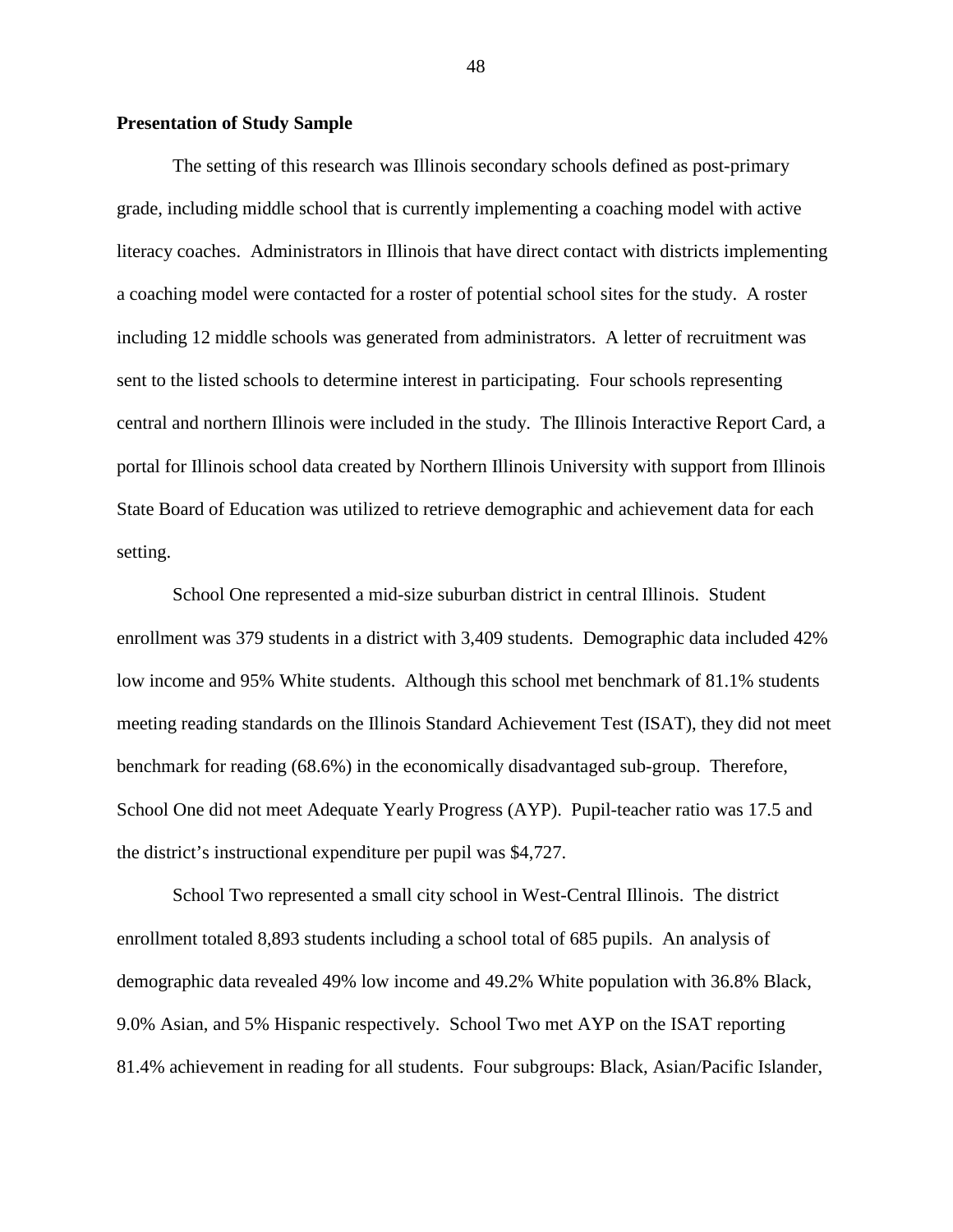students with disabilities and economically disadvantaged all met reading benchmarks. Pupilteacher ratio was 14.9 and the district reported spending \$6,496 per pupil on instruction.

School Three was located in a suburban district in Northern Illinois. School enrollment was 606 students in a district that totaled 1,711 students. The demographic data was defined as 3% low income with 87.8% White students. Minority student population included Asian (7.4%), Multi-racial (2.6%) and Hispanic (1.2%). Achievement scores reported on the ISAT detail 92.5% of all students meeting reading benchmark standards and 65.1% students with disabilities meeting in sub-group category. School Three met AYP. Pupil-teacher ratio was 11.9 and the district's instructional expenditure per pupil was \$10,738.

School Four was located in a large city district in Northern Illinois. School enrollment was 682 students in a district that totaled 404,589 students. Demographic data reported 99% low income with 99.1% Hispanic students. Additional student population data included White (.1%) and Black (.7%). Achievement scores reported on the ISAT indicated 53.2% of all students meeting benchmark standards. School Four did not meet AYP in overall student groups or in respective sub-group scores: Hispanic (53.1%), LEP (36%), special education (16.9%), economically disadvantaged (53.3%). The school had not made AYP for seven years. Pupil-teacher ratio was 23.5 and the district's instructional expenditure per pupil was \$7,690.

School One and School Three enrolled  $7<sup>th</sup>$  and  $8<sup>th</sup>$  graders in a middle school setting, School Two enrolled  $6<sup>th</sup>$  through  $8<sup>th</sup>$  grade in a middle school setting and School Four was a K-8 structure. The focus for research in School Four was grades 6-8 and did not include grades K-5.

Semi structured, one-on-one interviews were conducted in each school setting. The literacy coach and corresponding teacher were interviewed separately. All interviews lasted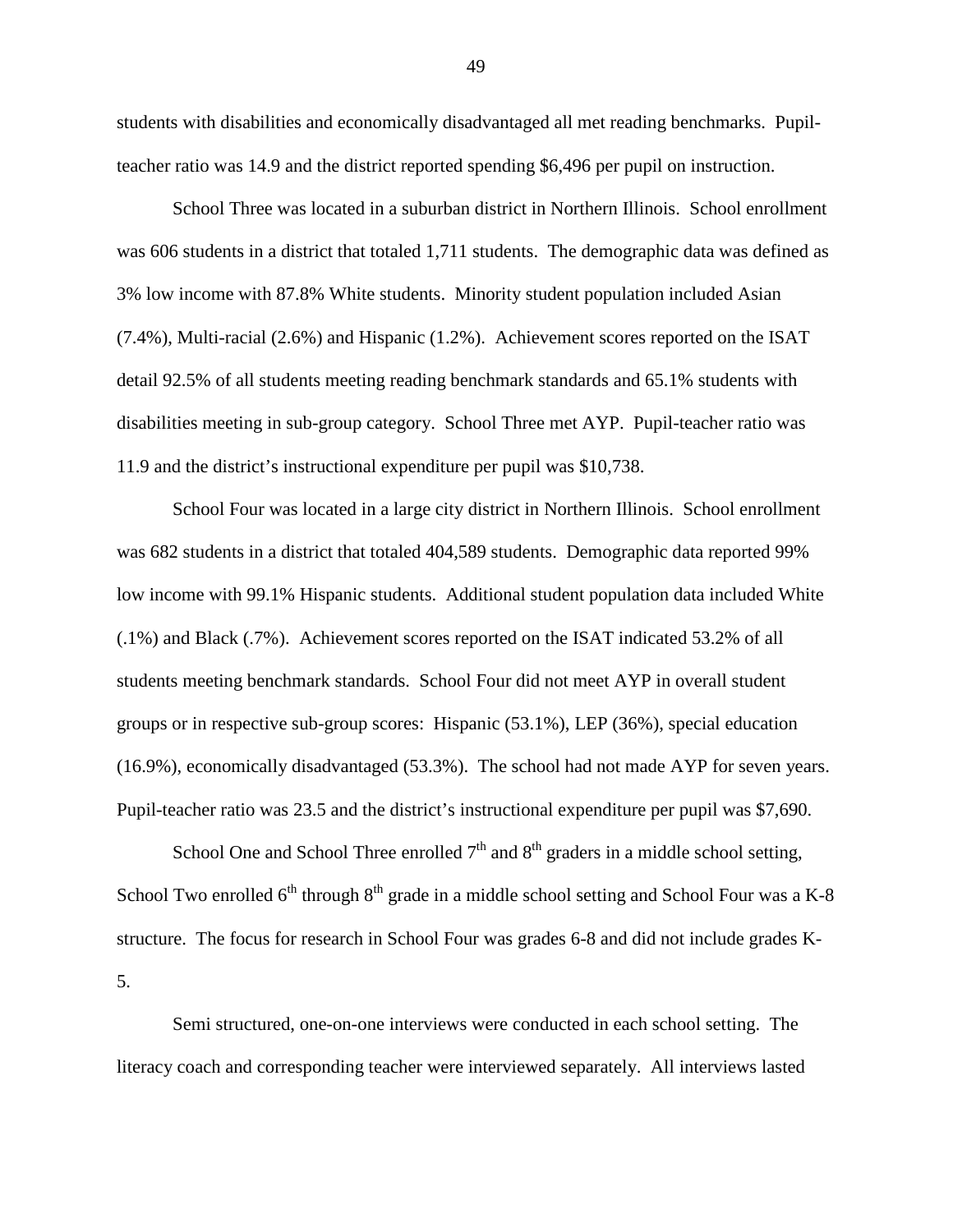approximately one hour and followed the protocol in Appendix A. Field observations were completed by touring the school and classrooms utilizing the Environmental Scale for Assessing Implementation Levels (ESAIL) in Appendix B.

# **Presentation of Data**

This section contains the findings from the interviews and field observations. These data were analyzed and sorted by the questions asked as well as identified school.

# **Literacy Coaches Roles and Responsibilities Impact Student Learning at School Level**

**School one.** The literacy coach at this school defined her role as "varied and complicated." She mentioned "The Board has ideas of what they want and principals have ideas about what coaches are supposed to do" so coaches need to "stand up for themselves and use their expertise to help teachers." Because the job of a literacy coach is varied, many times she "finds herself being pulled in different directions."

One of the responsibilities of the coach is data collection. "Teachers do not know how to analyze data" therefore she helps with collection and analysis of achievement and intervention data. Recently the district purchased a new data portal system and it has been determined that the literacy coach in each school throughout the district will assist with data management that is aligned with this new system.

Comprehension Intervention Model (CIM) was utilized at School One. CIM had several underlying interventions that were used in Response to Intervention (RtI). Interventions such as guided reading and comprehension focus groups are strategies that help students who are struggling readers and are not making progress at the same rate as classroom peers. This district had embraced a training program which was led by the literacy coach for classroom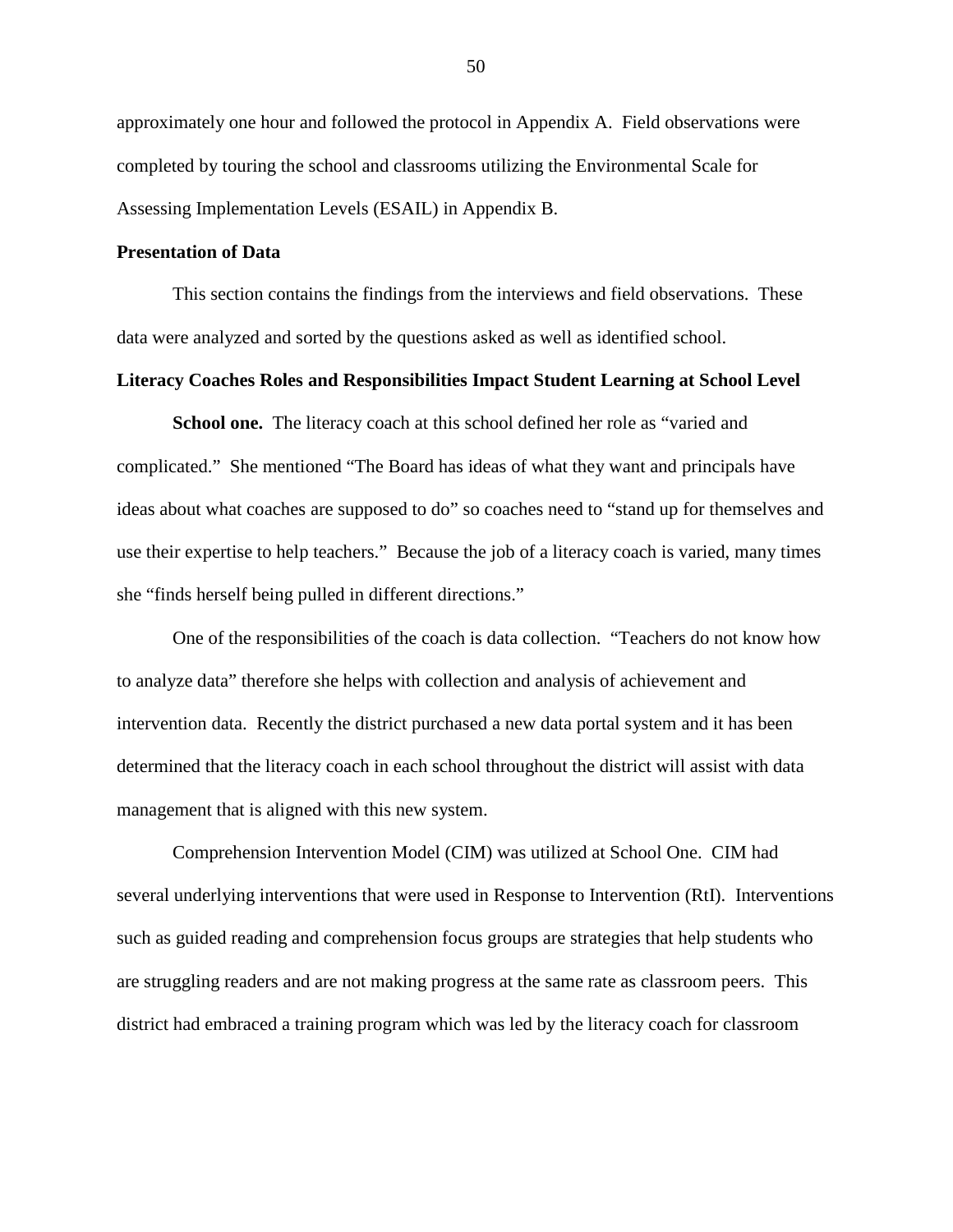teachers and teachers who were being trained to be interventionists. The training was described as follows:

We have two half-day weekly meetings. On one day, we have some type of reading that is homework, it could be articles or a chapter in a book, but pertains to what we are learning about. Then we have a literature discussion group about the reading. Fridays are modeled after the concept of a 'behind the glass session.' We take turns sharing what we have learned about interventions. Everyone in the class watches the teacher do an intervention with a group of students. Then we leave time to debrief with participants.

The coach defined this type of teacher training as "a hands-on and practicum approach." By describing this type of teacher training and learning as practice, the coach said it was "applicable and real." Planning and conducting intense training for district teachers was a big part of the coaching role that year. The district used additional grant money to fund substitutes so teachers could attend the two half-day trainings during the contractual day per week and gain graduate credit as well.

In addition to the CIM training, the district supported other types of paid training for teachers which included a writer's workshop group and a Comprehensive Literacy Model (CLM) group. Writer's workshop gave the participant skills needed to set-up the workshop model in the classroom. The CLM group learned about reading strategies that could be used in core classes at the secondary level. An open-ended training three times a year was additional training available to teachers. The content of the training was at the discretion of the teachers; the coach "designs and facilitates the training to meet the needs of the teachers." The trainings were after school and could include a variety of venues for learning such as videos, modeling,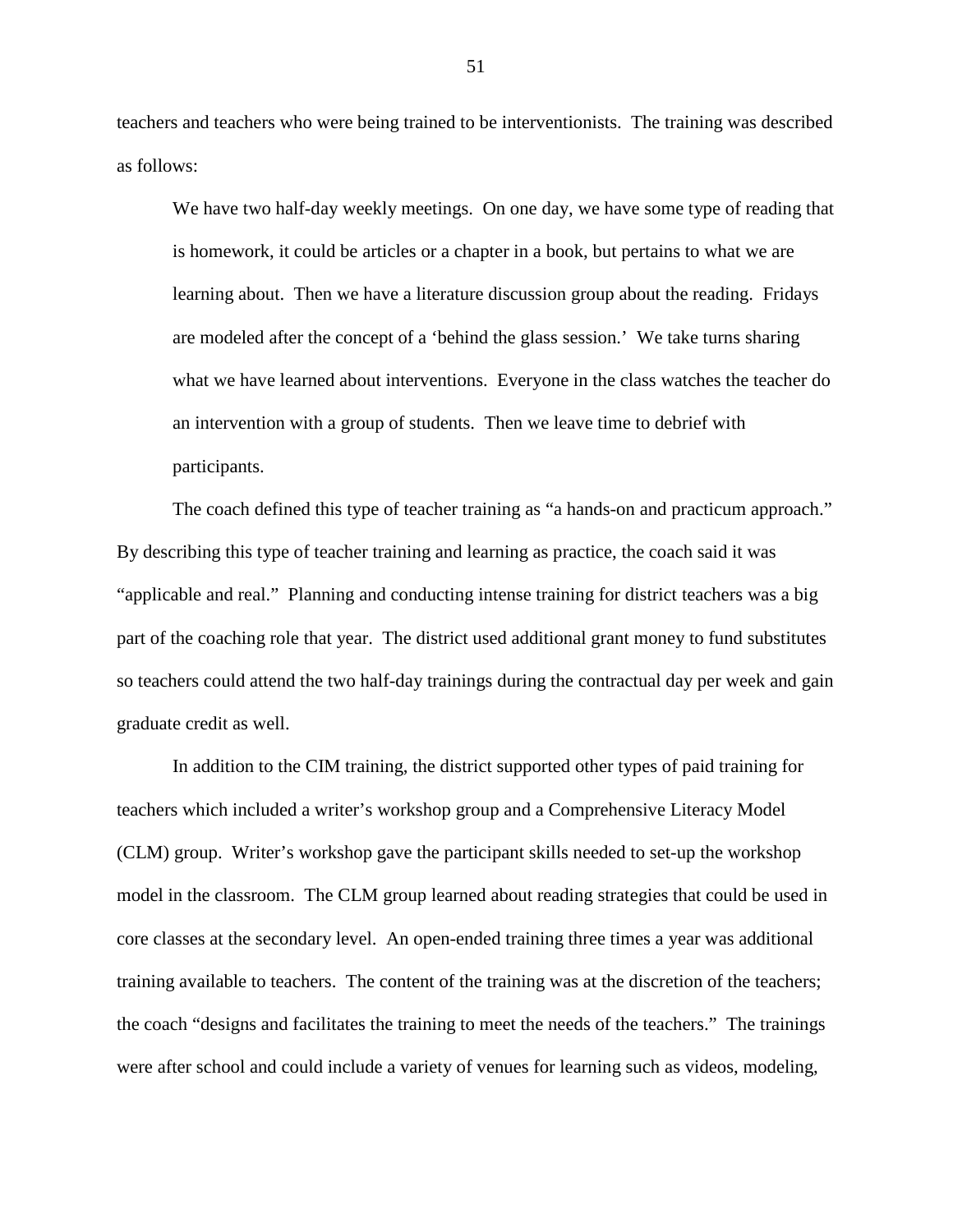and book study. The trainings were a huge commitment regarding time and planning for the coach.

The coach shared some of her training responsibilities with the other two coaches in the district. Although they worked as a team and supported each other, there were differences in needs of teachers at the primary and intermediate school, than at junior high level. At the primary setting (kindergarten through third grade) the teachers were "open vessels, they want the coach to fill them up with great new ideas and are excited about learning for the most part." The primary teachers also had "a strong literacy team with many reading teachers and Reading Recovery teachers participating." Due to the number of interested teachers, "the coach finds herself trying to meet demands of many teachers that want assistance right now." At the intermediate setting the assigned coach found that the fourth through sixth grade teachers were equally excited about learning new instructional reading strategies and had a strong literacy team supported by reading teachers. This building had a large student population and with a vast number of teachers to serve in addition to an over-extended principal which provided management concerns for everyone. The secondary building had challenges that were different than her coaching peers in the elementary and intermediate setting. At the middle school the content area teachers were not interested in coaching help because "they teach content and not reading." The coach was working to establish a literacy team at the building level but she did not have strong literacy leaders, therefore she found herself supporting the literacy team on her own. The process was slower at the secondary level as it could not happen quickly, "it is time, planting a seed and waiting to see when everyone is ready to work with this."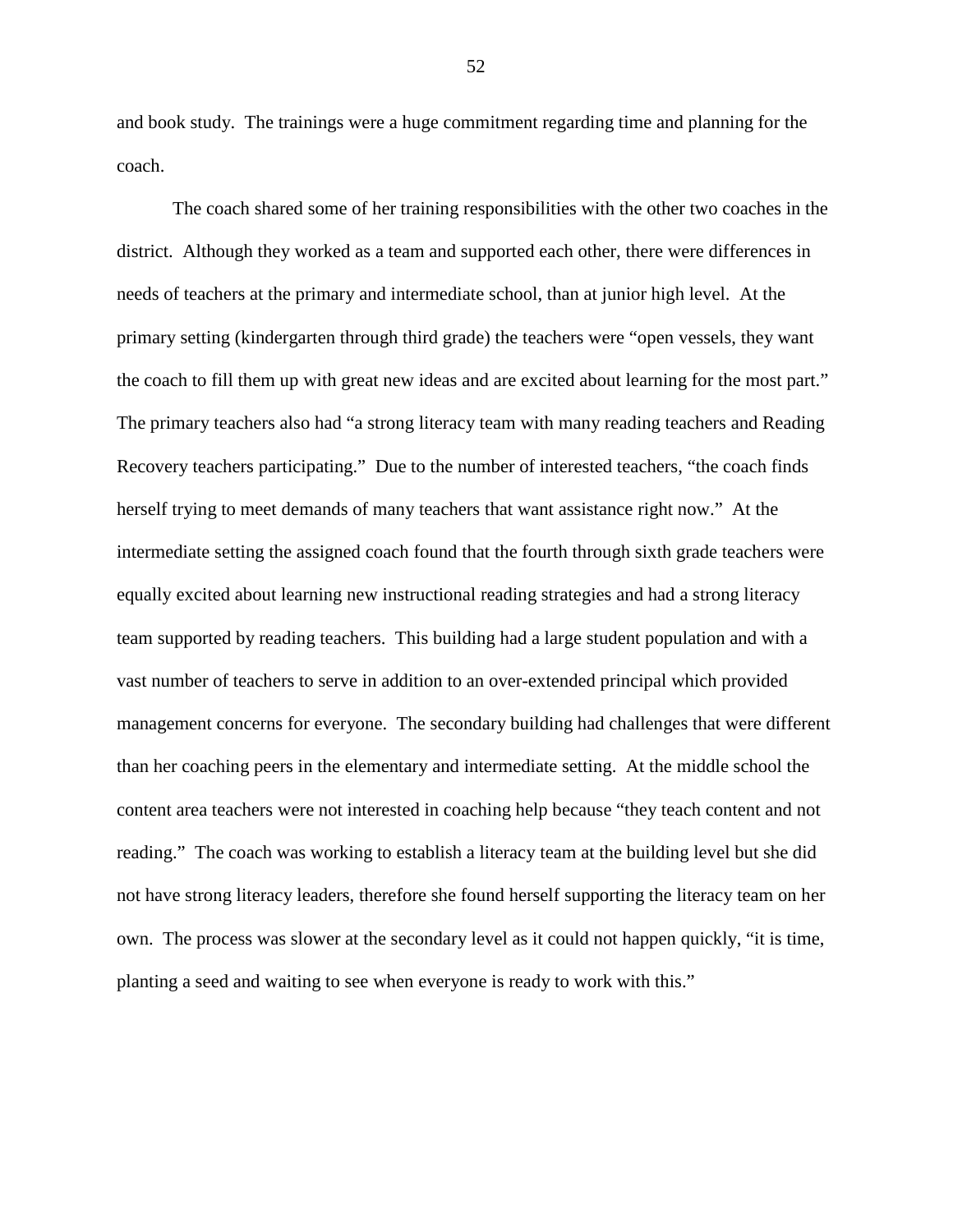The literacy coach saw all of the described roles as "fitting together" and "embedded in one another." She stated, "I can't abandon one of the items to give myself more time because they all go together."

The corresponding teacher at School One described the literacy coach as someone that helped her learn more about reading instruction within her classroom:

She is just a great resource. I can't imagine reading the amount of material that she does on a regular basis. When I ask for help with an instructional tool like anchor charts she can tell me exactly where to find information. The knowledge is intense. She constantly sends me email links about new ideas and strategies that link to the training workshops we have.

Modeling new instructional strategies had a huge impact on teachers and gave them the confidence to try something they were nervous about doing:

If there is something that you aren't ready to do, she will show you how. She will come in and model it in your class and then talk to you afterwards. This type of help happens more than one day, depending on what is needed. She may model a strategy, then we do one together, then I do a lesson on my own while she watches, then debriefing afterwards.

Determining the impact of student learning was complicated especially because the work of a literacy coach is difficult to measure,

We are struggling to find ways to show that we are having an impact on students because people are passionate about the graph…they want to find a 'program' out there that they can put numbers into it and show a growth graph.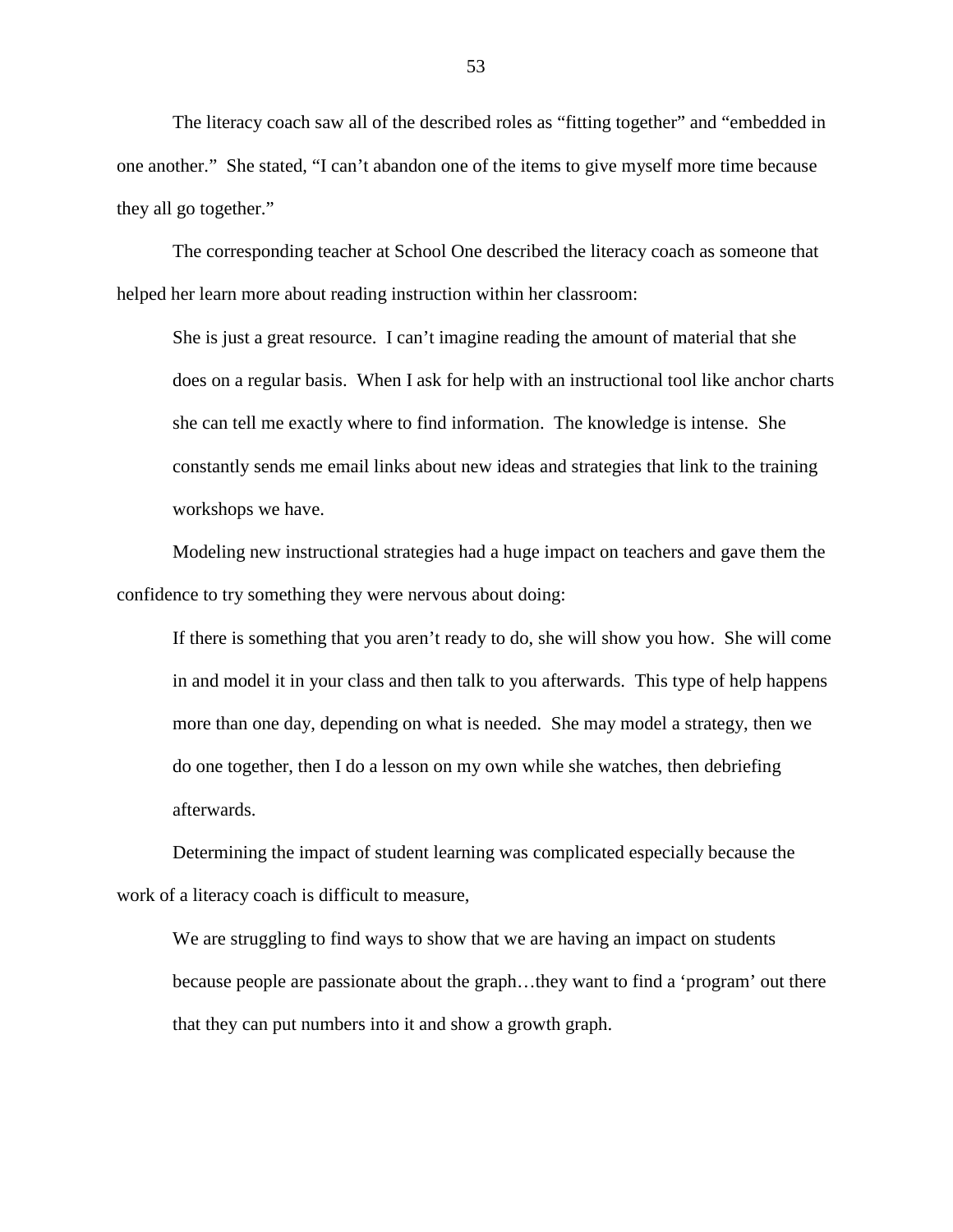A concern of the coach was that "there has been some reactive decision-making that has led us to data that won't be helpful." Data was important and can show student learning, however the coach admitted "I can't tell with 100% confidence that it works based on numbers" when linking coaching to student learning. The coach does have data to show intervention work was successful through the Fountas and Pinnell Benchmark Assessment (FPBA) to measure reading skills.

Finding ways to measure success may be found in other sources such as the environment in which students learn. The setting has changed since the literacy coach has arrived, "what I can say is through observations and non-evaluative walk through using the ESAIL document, there has been a lot of effort to enhance the literate environment in all classrooms." The Environmental Scale for Assessing Implementation Levels (ESAIL) document uses a numeric measurement of "not yet", "approaching," and "meeting" to rate classrooms regarding level of implementation in effective literacy practices through organization of the classroom and student engagement.

The difficulty came in showing how to measure a teacher taking initiative to change their practice to become more responsive to student learning or finding ways to depict a teacher taking interest and getting involved. The question became how to measure the act of a teacher that the coach mentors and then changes their instructional habits in a classroom or a teacher self-reflecting about her teaching and wanting to find ways to be more responsive to student needs. Those were the types of things that the coach was paying attention too. The coach believed there were pockets of teacher growth: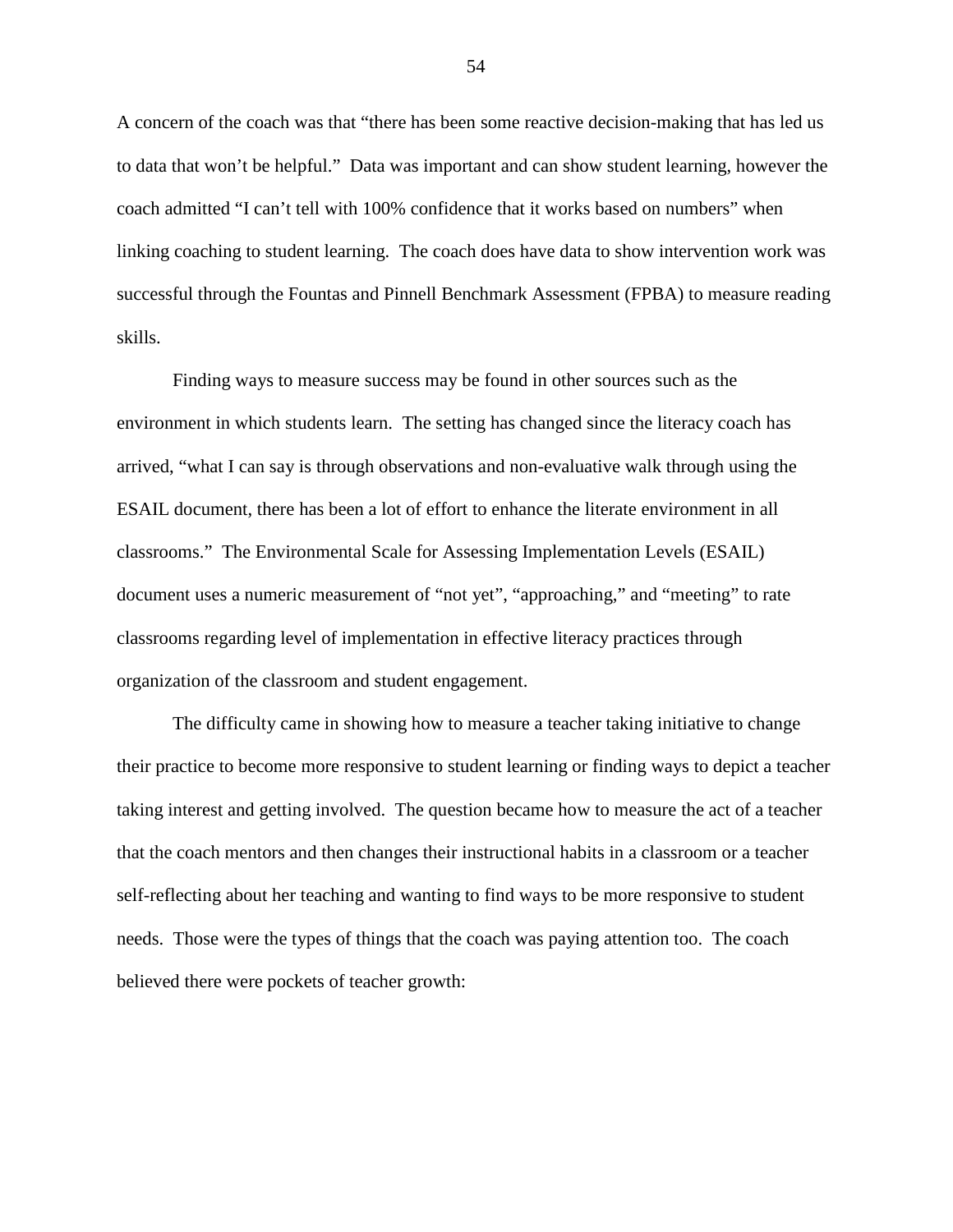People are coming and saying, help me think about this, or come show me how to do this or can we have another book study about this, we want to learn more about this…the amount of reaching out from teachers is the way I am measuring success.

The classroom teacher reported that the impact on student learning was a result of her change in practice:

After the coach works with me, students understand 'why' we are doing it. There is a purpose to their learning. At this level students need to be invested in what is happening. They are a participant and not a bystander, this is their education and this is their future. If students do not understand why they are learning something then what is the point? The coach helps me find ways to apply skills to student's lives so the students stay engaged in their learning.

According to the coach, observing student behavior can be an indicator to determine impact on learning such as "we can see the eyes light up when students get it." There does not seem to be a standard of "what it is supposed to look like at junior high" but the challenge remains "what can we do when kids take their reading underground" instead of having it in the open like at the elementary school.

**School two.** The literacy coach at this school defined her work as coaching heavy. Heavy coaching was needed for long-term impact because it was shifting practice and thinking. This type of coaching was not "necessarily a strategy, it is a way of thinking." It could be described by the coach asking teachers questions such as "how are you shifting your thinking," or "how are you shifting your practice," it is "reaching kids where they are." Although she does not prefer the coaching light approach, she saw herself doing this when a teacher asked her to help with one lesson using a strategy in isolation which was no more than a great activity to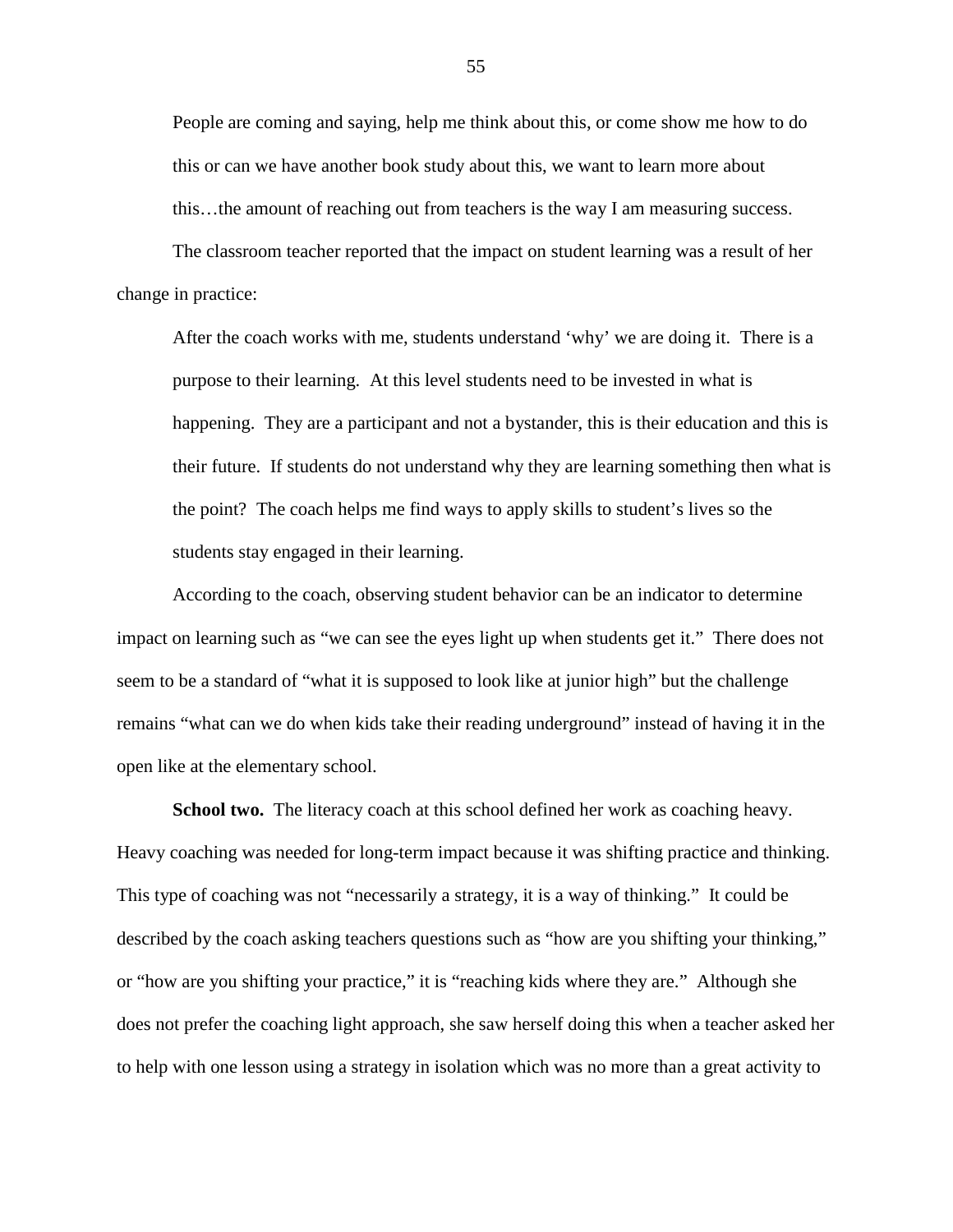boost a lesson. That type of work was surface level, not producing a long term impact on student learning. "A light coach can be seen as a person that everyone likes, they are a nice person, but aren't found to be essential to the teaching profession at school."

The teacher working with the literacy coach in several capacities believed the coach was effective because "she knows what I know." The coach was involved in training, planning and co-teaching with this teacher. Although there was a professional relationship that drove the effectiveness, there was also a knowledge piece. "The type of support she gives me is directly connected to the type of information I have been exposed to and she can tailor it because she has training and experience in many areas." The literacy coach "meets people where they are as a result of her being connected to them in many ways."

The literacy coach provided training for teachers in using different types of intervention strategies. To strengthen the training experience she co-taught in two classrooms each day to assist with implementation of these interventions. This push-in model kept the literacy coach "close to the students but also provides respect from other teachers" as they saw her in the same teaching situation as they were.

The impact of training provided each summer during a structured workshop in collaboration with a local university had been enhanced. In the past when a unit was taught, teacher enthusiasm for implementation in the following school year was evident, however, when the school year started teachers quickly got "underwater because they have a million things to do…they take care of day to day needs and new learning goes by the wayside" after the summer was over. This year the literacy coach continued the dialogue from the summer. "I am the person that keeps the ideas alive in the building with teachers." A teacher reported that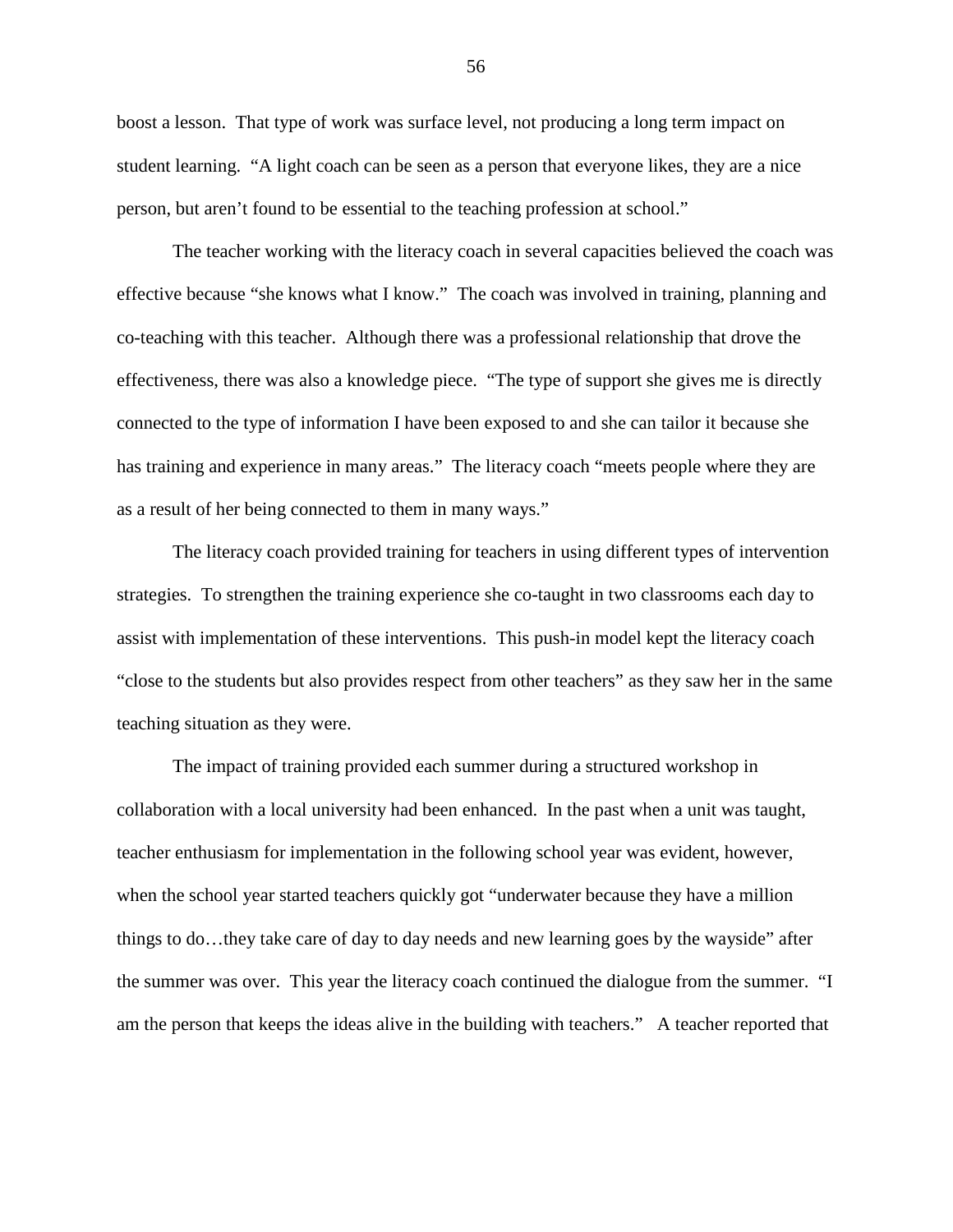the literacy coach "is kind of like that conscious that you have" and "she is there but not really there."

Data prospects were woven into many coaching opportunities especially when working with intervention groups. The coach stated that "the focus of trying to find out what students need, finding and using meaningful data to drive instruction is the key. If you follow that line of thinking and acting, it can only impact student learning." Collecting assessment data reached into the content area as described by the coach in the following:

Today I was having a conversation with a science teacher about a lesson on cells. She told me what she was going to do, and then I probed her on what about the students who already know what you are going to teach? Then we designed a pre-assessment on the information. We will divide the students into two groups: those that know what to do and those that do not. An alternative activity will be planned for students who already know the information and they can have a more in-depth activity.

Flexibility to create her own schedule allowed the coach to meet needs of teachers in the English/language arts (ELA) department. She was paired with two ELA teachers that had joint collaboration time. Assisting in the planning of lessons with teachers "helps them on a deeper scale." The teacher reported that "she knows exactly where we are from the beginning so when she steps in a class she knows exactly what to focus on." The coach was described as providing "eyes on students." In addition, the planning process provided a trust between coach and teacher as described in the following:

She is very visible and vocal. She can tell you some of the things that you are hesitant to tell yourself. If I ask myself…did that go well? Did I hit the mark on that one? If I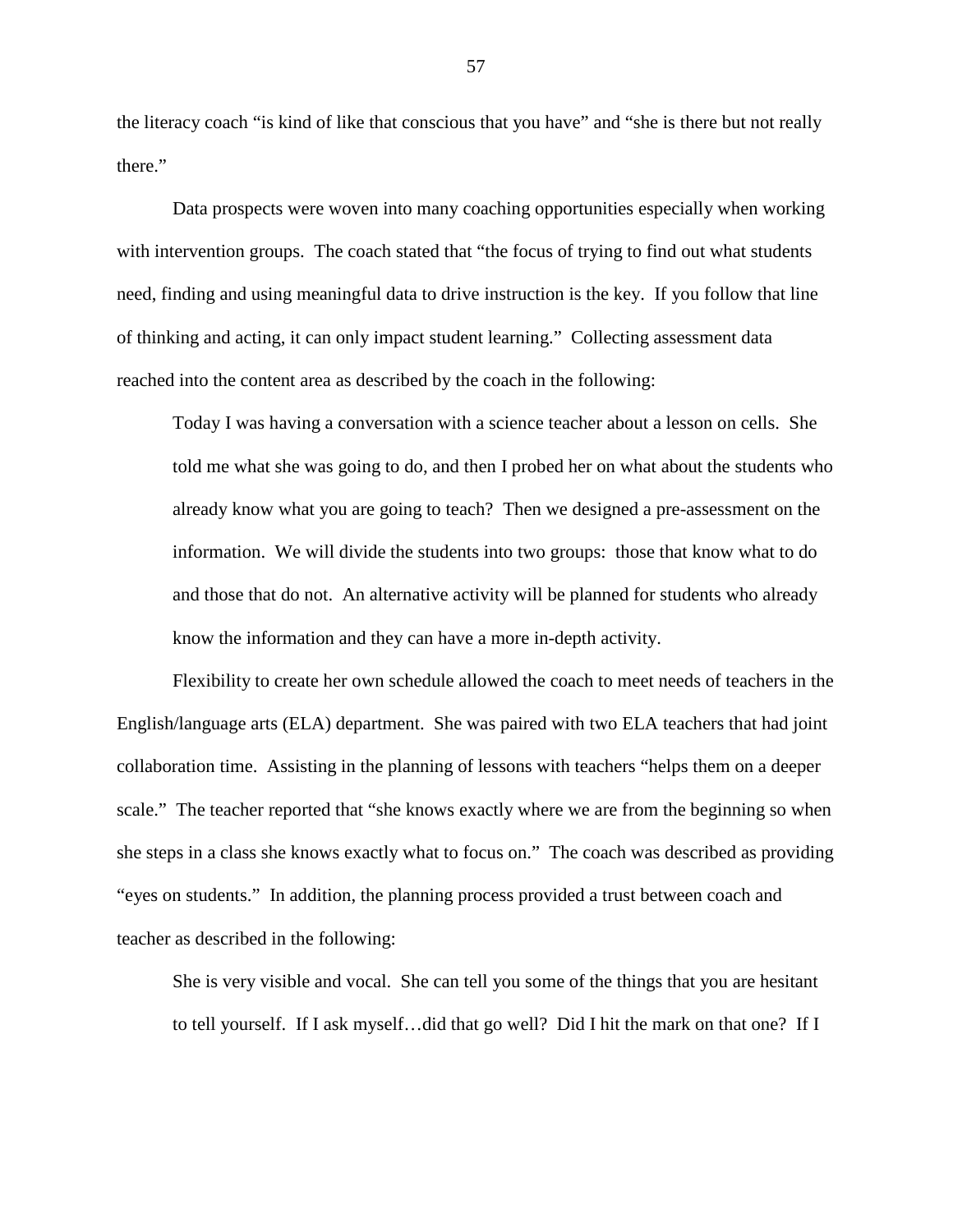did something that I think is not that good, I may want to sweep it under the rug, but you can't sweep it under the rug. She would say hey…you need to do something about it.

The ELA department also gained extra support as the literacy coach planned with each grade level every week working with content through development of essential questions. The process was successful, "she is aware of what is happening in my class and stays up to date with what is happening in our department so she can provide support when necessary" as explained by one teacher.

Providing support in math, science and social studies demanded a different type of assistance from the coach "because I am not a math or science teacher." In subjects other than reading and language arts "I really go into the strategies and not the content." There was also a "focus on data that they are getting" in a variety of ways in core classes. The literacy coach knew she was "not the expert on the content, is the expert on strategies and how to put it all together." Content area teachers utilized the literacy coach in a variety of ways as described by the coach in an example with math teachers:

I am also working with  $6<sup>th</sup>$  grade math. They approached me and wanted to do some flexible grouping, wanted to do a better job of talking about the big ideas. I was able to sit down with them once a week and pull in the idea of pre-assessments. Now we meet and talk about what we can do with data from the assessments.

The literacy coach had been asked to help teachers who were struggling, but she had found the experience ineffective. Although she admitted "it makes sense when you are outside of coaching to see a teacher struggling and say…help them" but it was "throwing a band aid approach" at the situation. Successful coaching "depends on the receptiveness of the teacher." If a coach had not built a relationship prior to trying to help a struggling teacher "most of the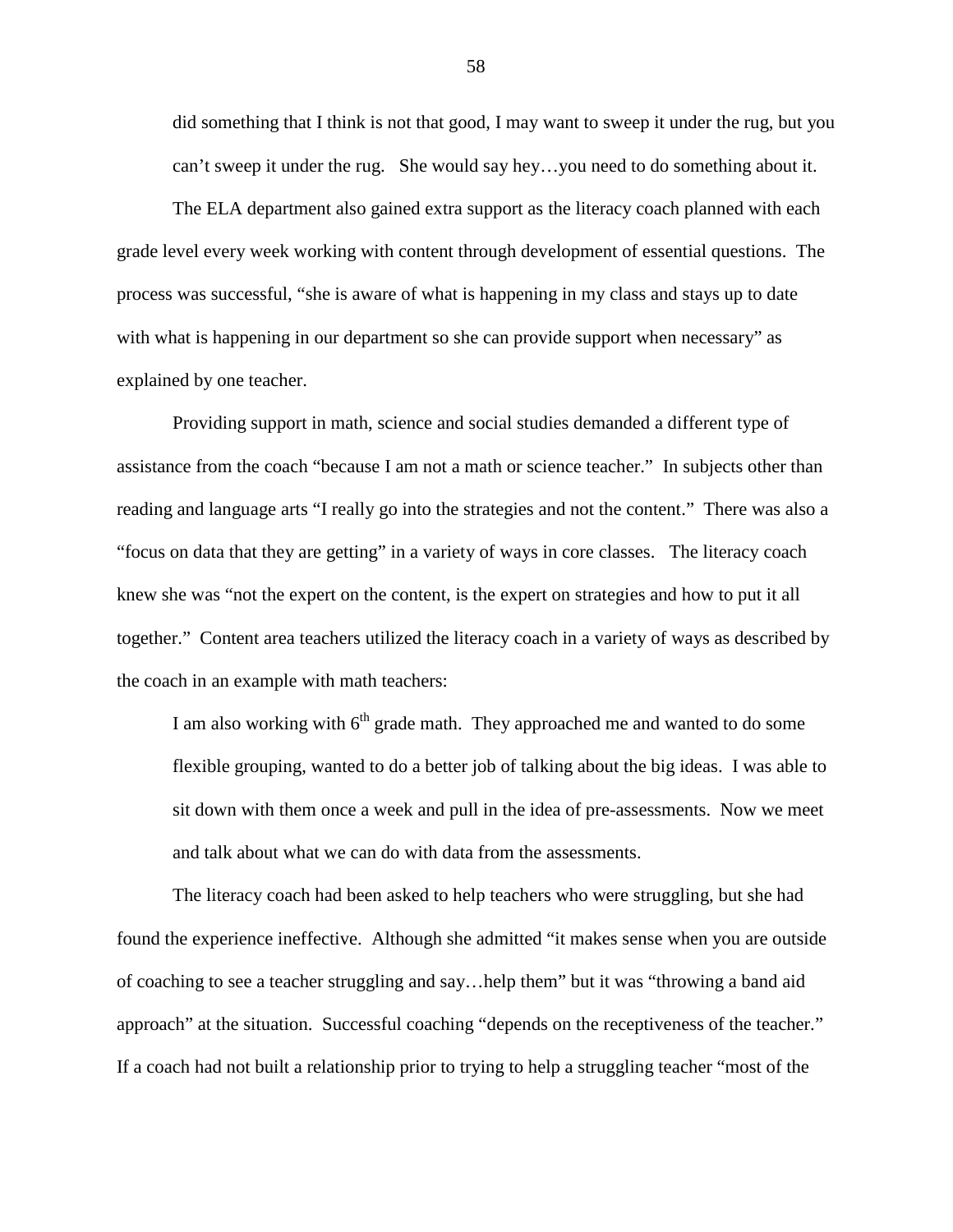time it hasn't worked." The best coaching experience was when "I am a continuation of a professional development or I have been approached by a teacher asking for help."

Constant dialogue between coach and teacher had an impact on student learning. The coach believed as teachers become aware of strategies to determine each student's level of learning they had a new responsibility to act:

Once you find out what kids need, there is an obligation to teach them and provide instruction to help them. Now that teachers know, they have to respond. It used to be the case where a teacher would think students were getting it or hope they were getting it but they really weren't sure so they moved on to the next lesson.

The teacher described her enhanced responsiveness to student needs as having an impact on student learning, "I am so aware…hyper aware of what each student is doing, thinking, and where they are at in their learning." Another impact was the support the coach gave by continually finding ways to respond to student needs as shared by a teacher:

She has helped guide a lot of us, using pre-assessment, trying to pull information about our students and then actually looking at students by figuring out what the data is telling us. She is helping in the process and student learning is happening because she keeps asking us what is the data telling us? She is always asking us what we are going to do about it. That is my conscious talking to me, what am I going to do about this information, how am I going to respond to my students' needs.

Increased teacher responsiveness also impacted students learning, "I have done a much better job this year in responding to what my students need in that moment than I have done in the past four years I have been a teacher in this building."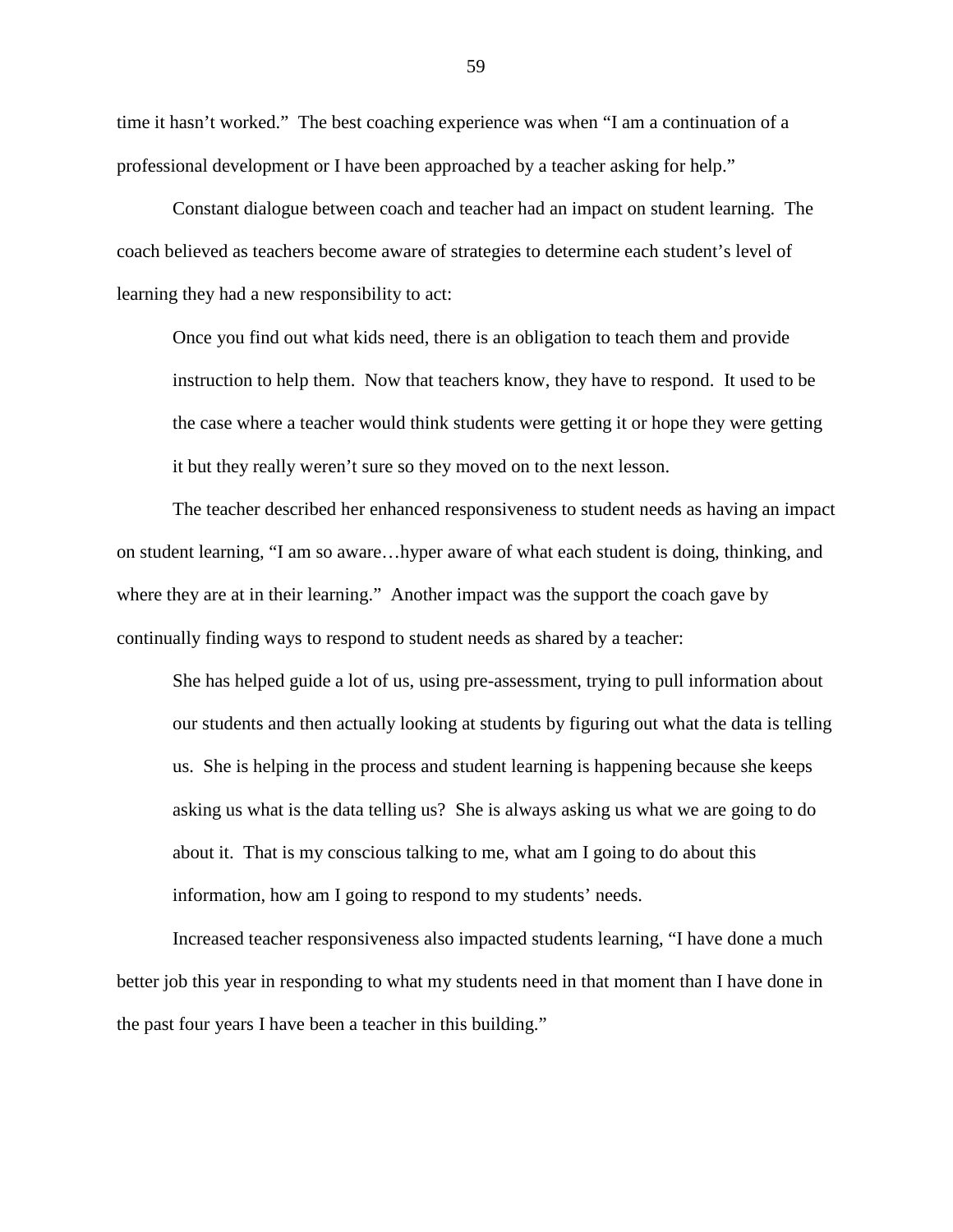**School three.** The literacy coach at this school listed collaboration as a key component in her role as a coach. She quickly added that dialogue needed to be voluntary between coach and teacher. Although she could organize the structure and "set the stage for people to get together" the opportunities "for teachers to talk" and to "facilitate dialogue" was primarily her role. The coach explained "the fact that people have the same mindset and collaborate and try to help others out is definitely what helps us be successful" in the quest to enhance literacy instruction at their school. The coach also believed the climate of the building and excellent hiring practices contributed to the collaborative spirit teachers have towards each other:

In other districts I worked in when the going got tough, I wanted to leave. In this district when the going gets tough I want to stay and work together to work it out. It is a very collaborative district. We support each other. It isn't all peachy and rosy all of the time. We hire people that are like minded and that is helpful. That accelerates what we do.

Providing additional support such as book clubs and planning professional development for the staff in regards to literacy was also the coach's responsibility. In the past, volunteer teachers would organize featured workshops such as literacy days; however, it would get thrown together the day before the event. The coach was mindful of the needs in the building and "can take time and plan what needs to be done on that day and make sure it is meaningful and done well." Intervention training was another example of additional support for teachers. Several teachers in the school were being trained on various interventions. The coach provided training and shadowed the teacher at times to ensure the interventions were given with fidelity. The goal of the training was to build capacity of teachers within the building. The professional development model was crafted to sustain the literacy initiatives in place.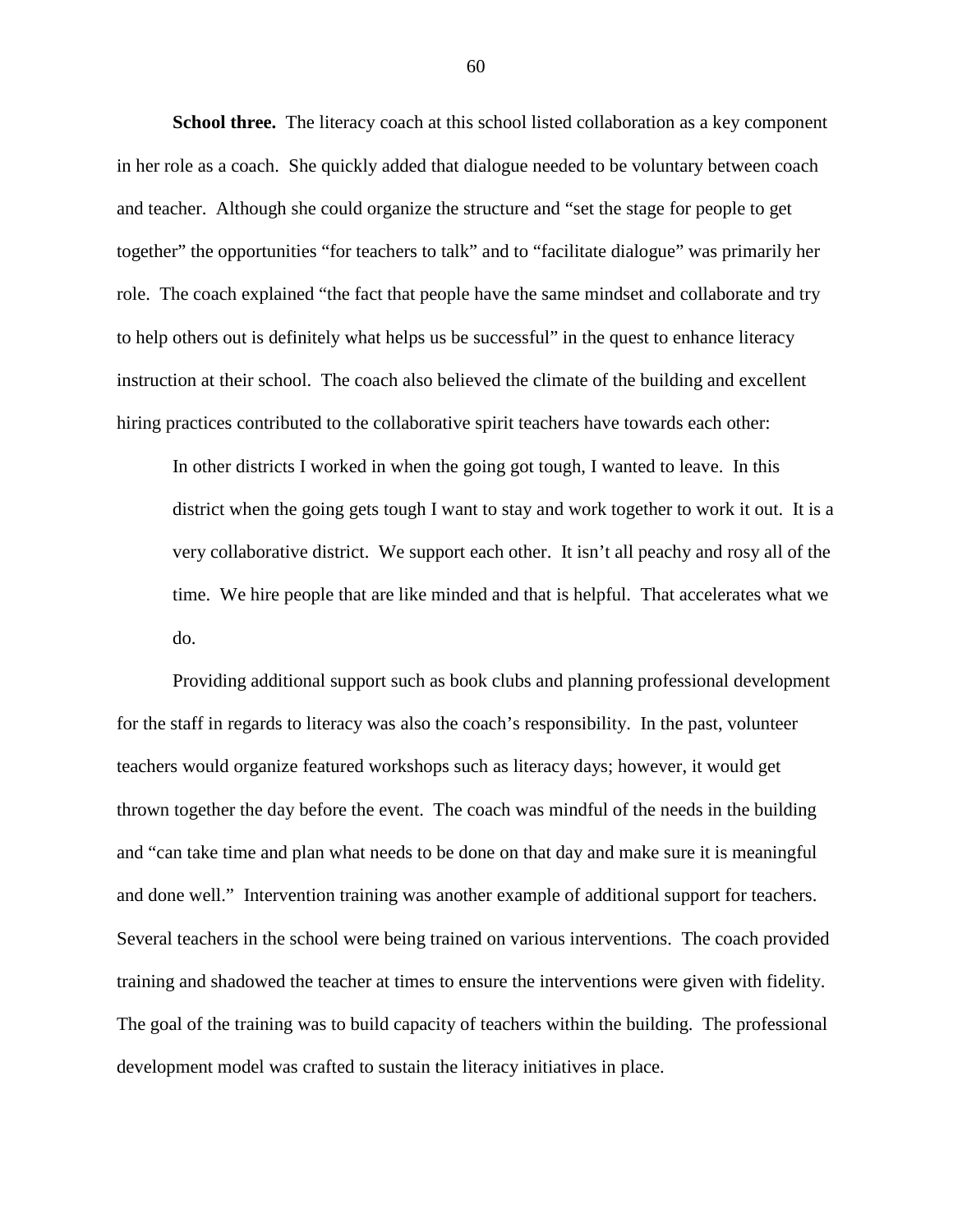Working with intervention groups was 10% of the coach's responsibility. According to the original contract drafted by district administration, the coach was not supposed to work with small groups of students; however, it was happening anyway. The schedule allowed for the coach to work with small groups of students Monday through Wednesday with planning the other two days of the week. The coach liked working with students "it keeps me current with what students are like" and helped her stay connected with classroom teachers when they were struggling with intervention strategies. However, the teacher interviewed was concerned about the focus on interventions as stated, "the coach's role has evolved, part of me believes it has moved too far into an interventionist role." She was worried that the time it took to conduct interventions was time taken from professional development planning with non-reading teachers and opportunities for modeling literacy strategies in the classroom.

Data analysis was conducted in a variety of ways but the most significant data collection was displayed on a data wall. The data wall consisted of a large canvas with pockets. Each student was represented with an index card that had identifying information in addition to data collected from grade level common assessments and standardized tests. Students were placed under four standard based categories: academic warning, does not meet, meets, and exceeds. As students were provided interventions and as formative assessments were given, the cards were rearranged to determine progress of each student so planning could continue regarding the need for interventions. The coach started the data wall concept that year as feeder schools had used the data wall concept for a couple of years. Although the coach was the primary data wall manager, it was her hope that teachers would eventually take ownership of tracking student progress in this manner.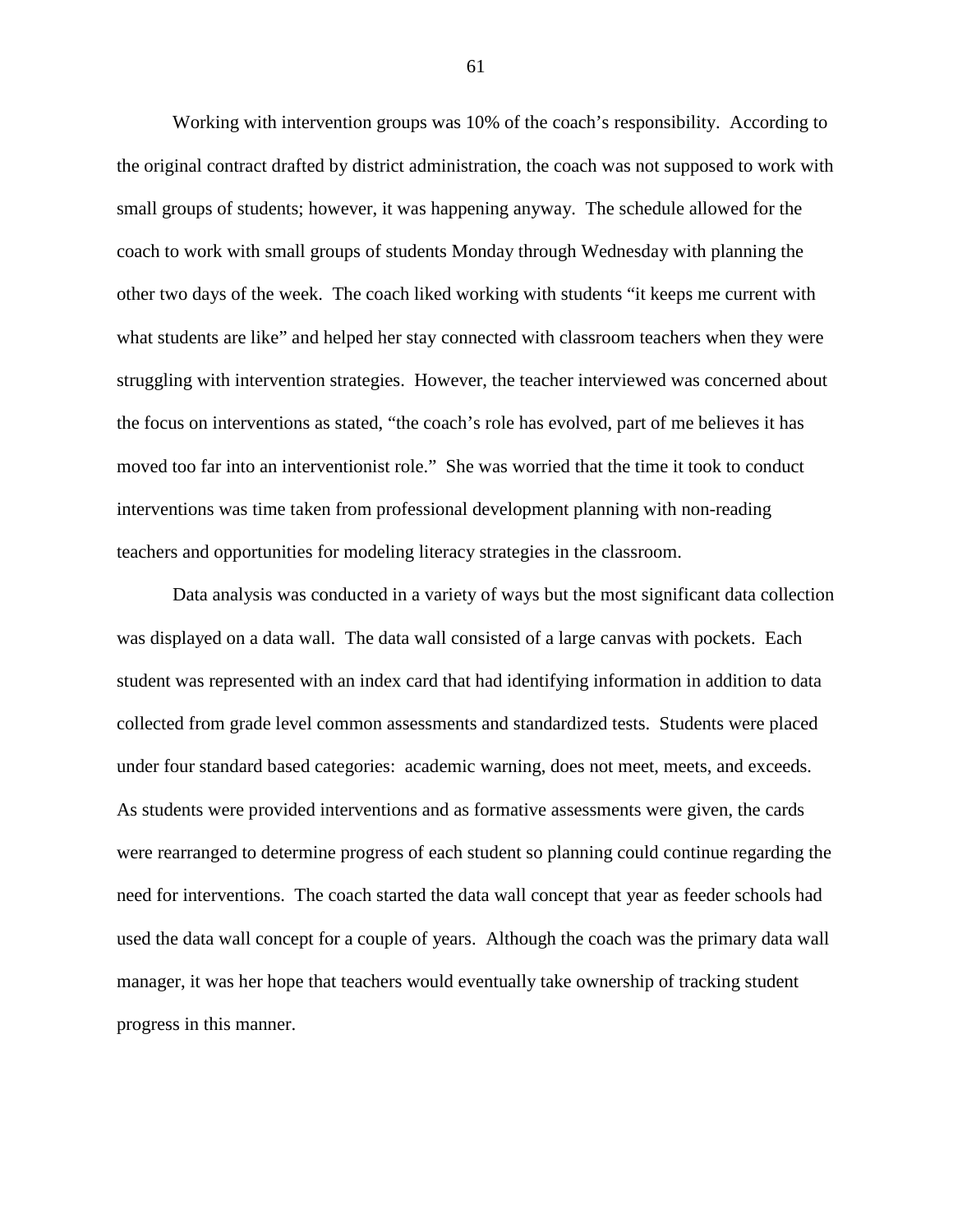The teacher and coach both believed the coach's responsibilities impact student learning. The teacher trusted when the coach modeled a lesson using literacy strategies, then planned with the teacher in order for the teacher to try the strategy independently and if the teacher had success, they told others. The trickledown effect was powerful at the secondary level "if you can get content area teachers to see something that works and support them when they try it, they will tell others and then it spreads." After working with the literacy coach, a powerful force was created when content teachers had bought in for two reasons:

To see students that struggle with reading and you really didn't know why and now you know why, you can really help them to see where they are breaking down. I didn't always know it. Some students don't do the work and you think it is because they are lazy, but it is really because they don't comprehend. Figuring where the breakdown is can be really powerful. The other thing that is powerful is when students who struggle in school and always have had trouble; you see them using different strategies in school and they really blossom.

Changing teacher practice impacted student learning and "you can never see what they know when you talk at them. When I teach reading, I help them think." Although difficult to capture the impact of student learning, the teacher kept work in a binder so she "can see progress in their thinking and how the strategies they are using changes." She believed students should take ownership of their learning by "writing quarterly analysis of their learning and strategies that they are using." By providing the opportunity to analyze their work, students "should change each quarter and their analysis should be deeper each quarter." Students get additional writing prompts in this teacher's classroom, "I have changed my teaching by incorporating reading and writing strategies into the daily classes." By moving from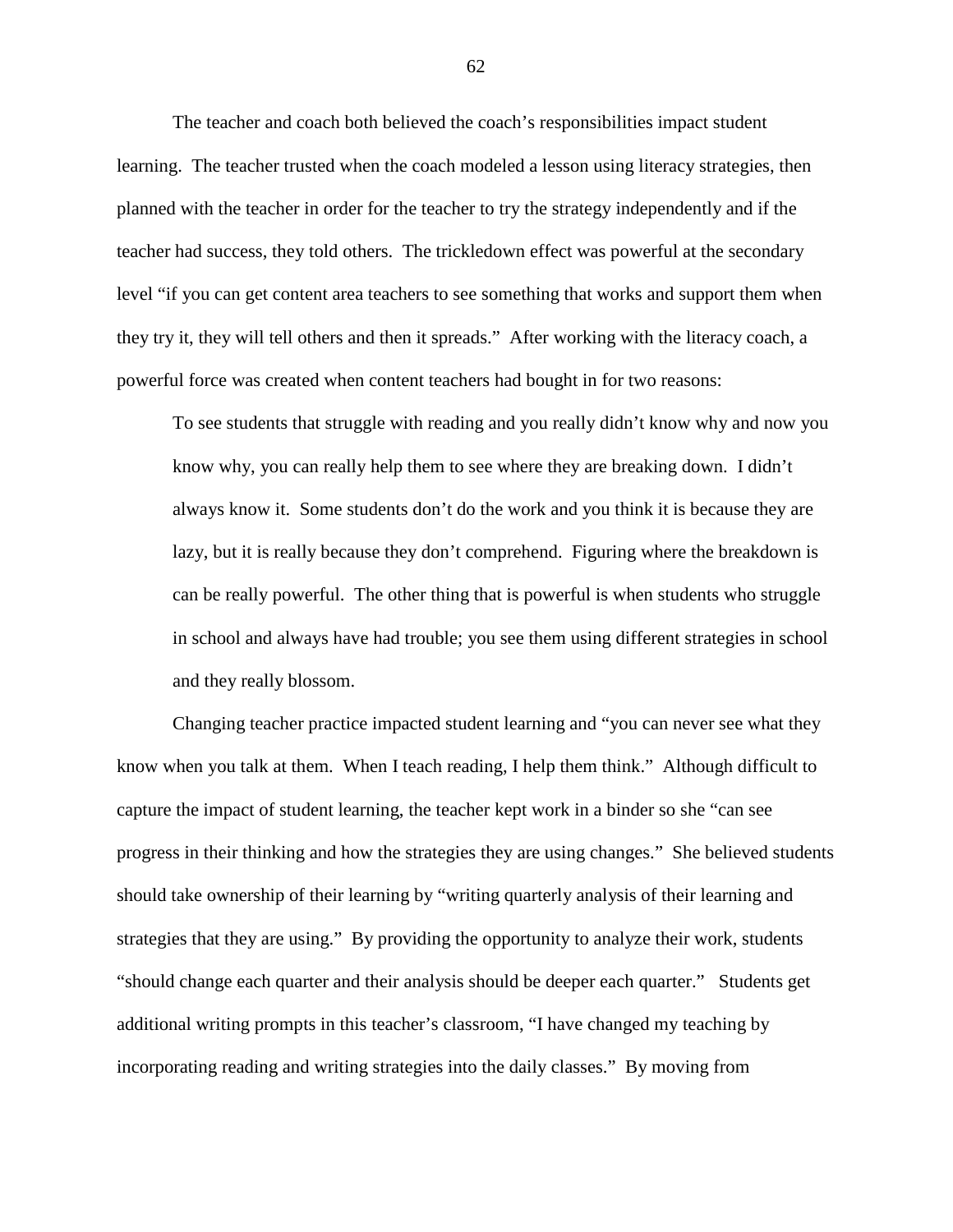worksheets to journaling, students recorded "strategies we are using and complete a writing portion" responding to daily questions derived from class content.

The coach would like to think that her work impacted student learning but "I don't know if I have hard core data that says, yes it does." When working with teachers the first thing the coach discussed was determining student outcomes by trying to "have it focus on what the student needs to do." Teachers reported that "this really worked with my students or you wouldn't believe what this student did" after a coach had worked with a class. However, there was little evidence linking student achievement to the collaboration of the literacy coach and the teacher. On a small scale it was hard to quantify but "you don't always know the impact you are making on what you immediately do." The coach described the impact as a "pay it forward thing," she continued,

It is hard to quantify this position. It is building relationships, time to listen to a teacher when they are struggling with something. I am someone that they can talk to and will listen to them so that when they go in and try to help the next child, they pay closer attention to that student and try to do a better job of helping him. Or they may help another teacher by listening to that person and helps make that person better. I don't think you can really quantify everything. You can't track my good deeds down the line. I also can't take it back to me and say it is because of me. I can say it is because of us.

**School four.** The teacher in School Four defined the coach's role as a mentor in the classroom and support for professional growth. The coach was working to "establish more differentiated instruction in the classroom." Also, the coach was determining the appropriate staff development based on "what the teacher needs and wants" for their instructional practice based on data analysis. The coach believed she was not in the building enough to make a huge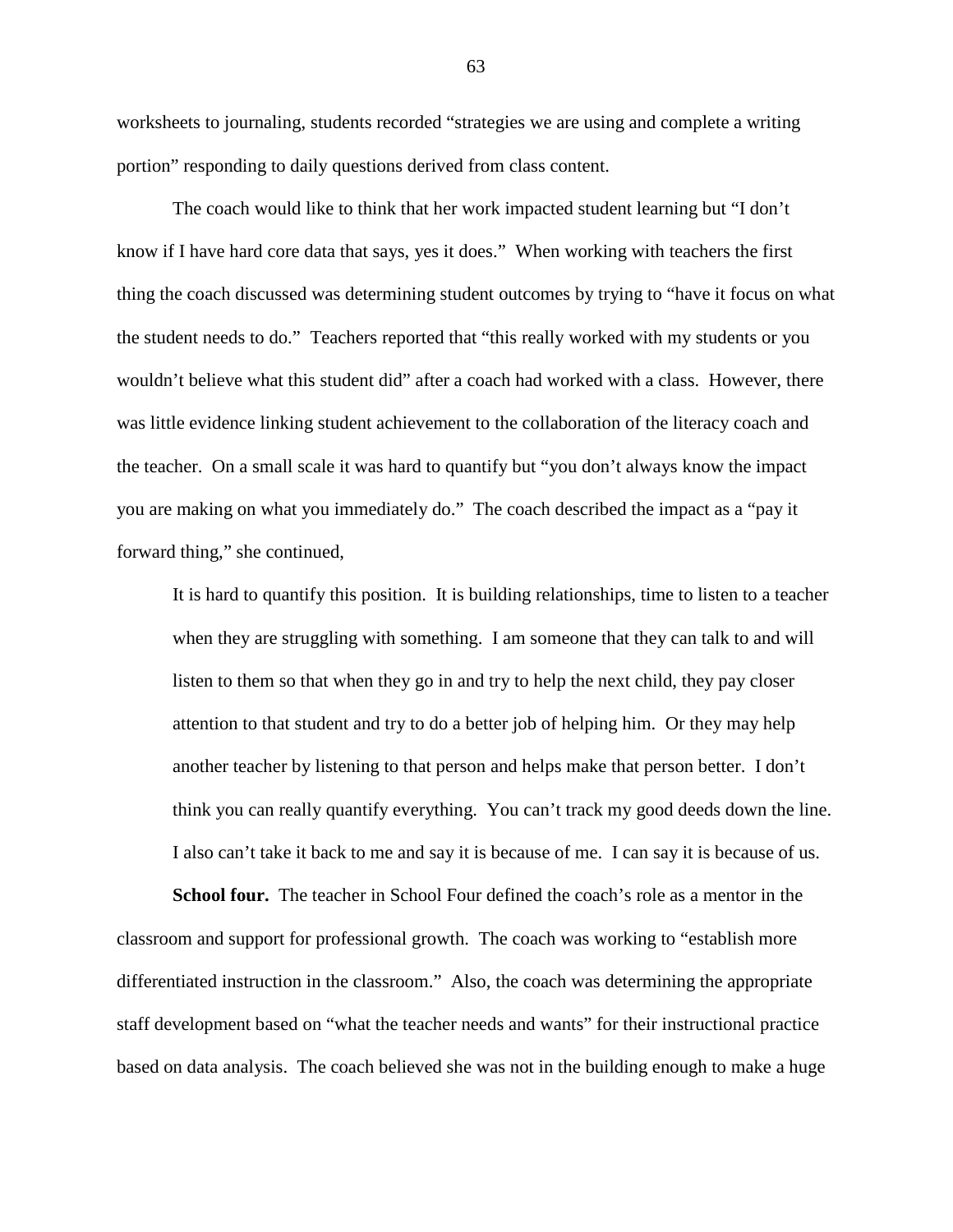impact as she was shared with seven other buildings in the large city district. However, working with content area teachers in classrooms such as math, science and social studies impacted student learning because "the students go from one class to another with the same needs and have the same proficiency levels." The teacher at School Four believed finding ways to help students in the content area "makes a better learning environment for everyone." The coach stated that she was starting to see "students do things after a lesson that has something to do with literacy especially something like writing down their thinking, discussion logs, and asking a student partner a question." In the future the coach hoped to see the teachers "facilitating a student discussion" because "a lot of content can be addressed through a conversation." The coach also saw opportunities in the science and social studies classes as the teachers tended to use the textbook more than other departments. "Helping the teacher learn ways to use the text" would impact student learning as it enhanced their independent reading as they move to the high school level.

At School Four, the literacy coach observed teachers in classrooms "so I can get a feel of what is occurring" and then arranged a "follow-up meeting with the principal." The observations led to collaboration between the teacher and principal in addition to providing ideas for professional development that was needed or requested. The coach "is an extra person that can come in and provide assistance."

The coach spent several weeks during the fall, winter and spring administering, monitoring, and analyzing data for school wide tests. The district-enforced Scantron Test was administered to all students in the large city district three times a year. It was a benchmark test that assessed reading, math, and science (for  $7<sup>th</sup>$  grade only). The district-enforced Riverside Test is an online test that was administered three times a year, however the results were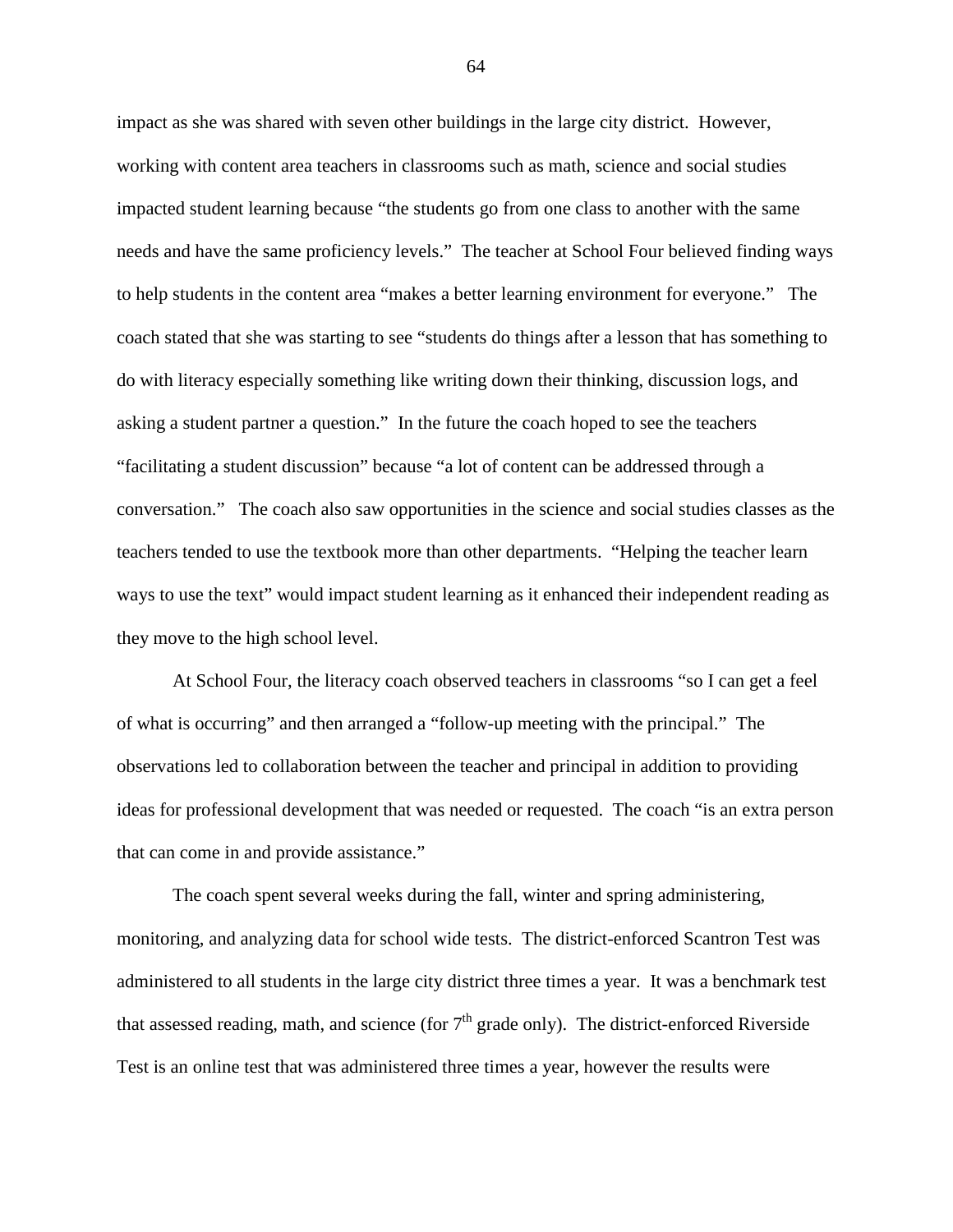immediate. The Riverside test measured growth as opposed to the Scantron test that measured mastery of grade level skills at the time of testing. The state-mandated Assessing Comprehension and Communication in English State-to-State (ACCESS) test for English Language Learners (ELL) was administered in late January. This test determined the level of literacy for ELL students to establish eligibility for ELL services. The teacher believed the "continuous testing is too much."

In addition to overseeing the testing environment, the coach monitored an online reading intervention called, Achieve 3000. The online tool "relates to content area within the curriculum." Students connect to it "at their grade level." The coach assisted with implementation and data analysis in each classroom. The independent computer program was popular; however the small number of computers limited the availability for all students to utilize in an effective way.

### **Literacy Coach Making Decisions Focused upon Literacy Practices at the School Setting**

**School one.** The literacy coach made decisions in concurrence with the building principal. Last year the coach and principal were not meeting and talking on a regular basis and progress at the school "wasn't happening and was needed." Therefore, the coach had a "come to Jesus talk" with the principal and told him "they needed to meet once a week on a regular basis to discuss literacy…we needed to have a discussion about literacy stuff." This year there was a weekly scheduled meeting with an agenda. The meeting was never moved to a different day or canceled; it had become the catalyst for moving the building forward on the literacy initiative. As described by the coach "this meeting is sacred, we need this time and everyone has a vested interest in the meeting content...this meeting is non-negotiable." The principal and coach called this weekly episode a "meeting of the minds." Short term goals were on track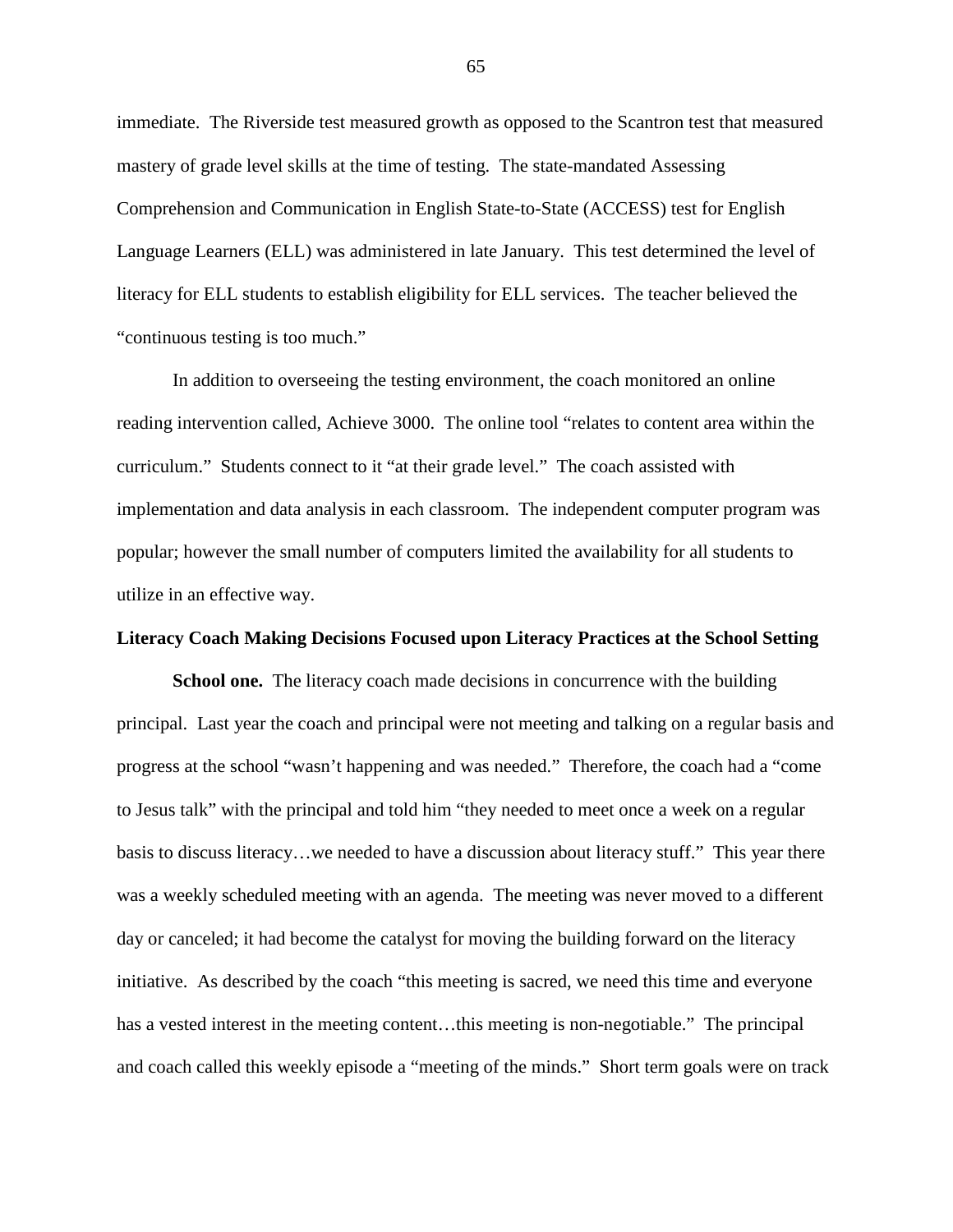because "we meet once a week to talk together about literacy stuff." The short term goals were "revisited each week which allows us to keep the goals alive" even though the coach admitted "we aren't perfect, but we are trying to stay on track." As the coach reflected about the meeting, she admitted that in another building "the principal does not have a vested interest in the weekly meeting…it is canceled and changed all the time…it isn't working well…the goals aren't alive in that building."

The short-term and long-range goals reviewed in the weekly meetings drove the decisions that the literacy coach made. The short-term goals were written on paper and agreed upon at the building level; however there remained a question about the district commitment to the process. The coach shared that "the literacy coaches in the district want to know where the district is with the commitment." Teachers were watching to determine whether the work of the coach would continue, "some people think it may be going away." However the literacy coach continued with established goals set at her building such as developing a workshop model for writing and reading classrooms, intervention training, literacy professional development, and support for teachers through the form of modeling instructional practice in addition to providing teacher resources. The school continued to move forward with the perceived district expectation,

Everyone is being trained and we seem to be moving in this direction, however no one has drawn a line in the sand...the workshop model hasn't been set in stone because no one at the district level is going to take the hard stand.

Long-range goals were discussed between the principal and coach however they were not "written on paper and are not a commitment at this time." The coach admitted "in three years we hope to see more workshop-like instruction in the content areas" but the money was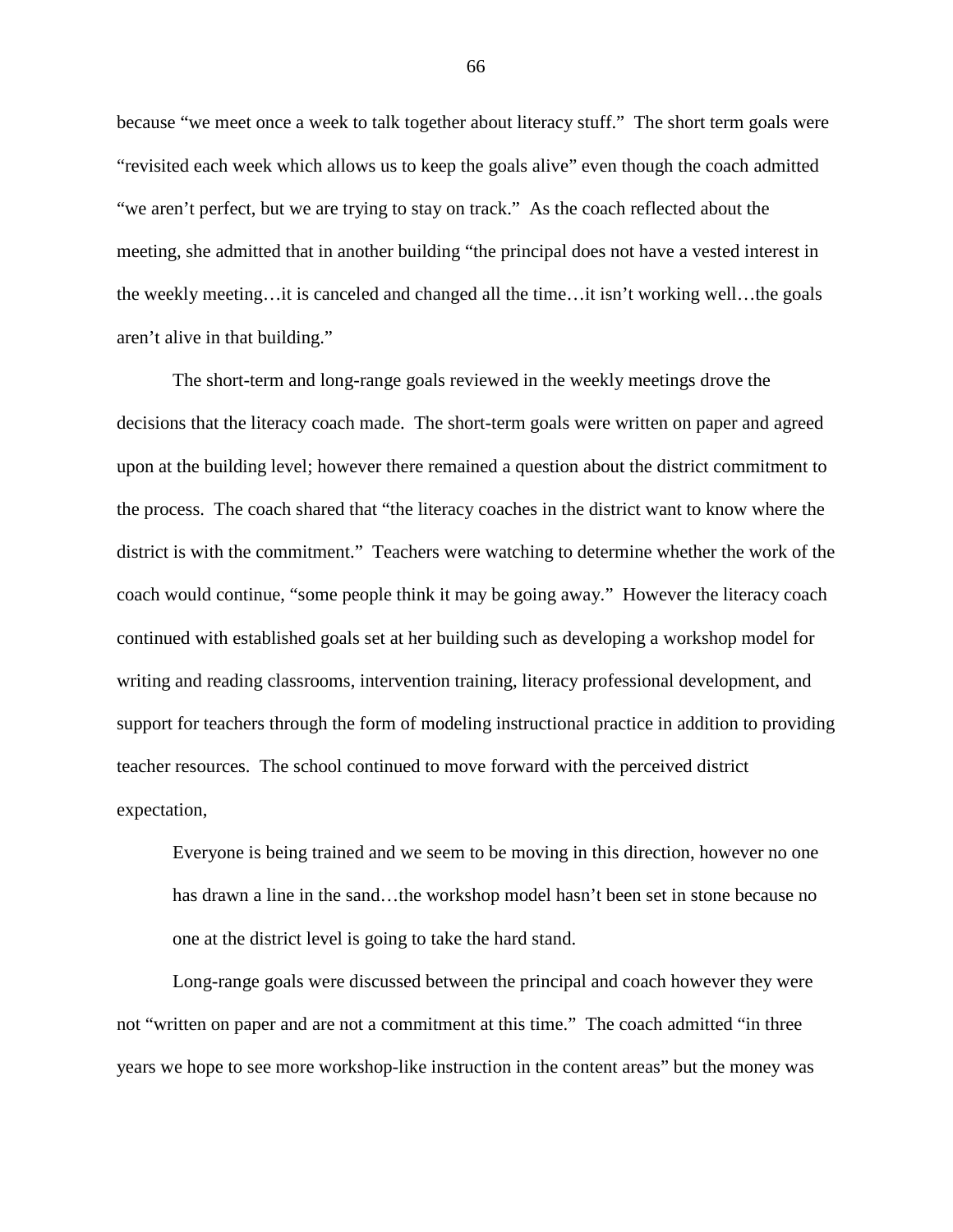running out and the "human resource administrator is worried about how to keep the professional development going." The coach was currently tagged as the person to keep the training obtainable because there were teachers in the building that "won't give up time in the summer to get deep training" so the district had to figure out "how to get the teachers trained during the school year." The trained teachers were held to a higher standard and there was pressure from trained teachers towards their peers to move forward. This type of pressure helped move the initiatives "their colleagues are saying, here are your books, here is what you need to know, so get going." The "sustainability to help untrained teachers rests on the shoulders of the literacy coach" especially when budget cuts are needed.

The teacher included the ESAIL document as a "guiding force" at the school setting. Last year each teacher self-rated their classrooms regarding level of implementation in effective literacy practices through organization of the classroom and student engagement. The whole school met to determine what could be done to enhance the literate environment. Teachers reviewed the ESAIL criterion and "determined what is doable, what can the average teacher change through their own independent reading and what professional development is needed." These discussions were embedded "into the school-wide improvement plan called SWIP." The ESAIL information "is incorporated into the school plan." The literacy coach worked with each teacher to compare the self-defined score with the achievement data of students in their classroom.

Professional development was a key ingredient in the school improvement plan. Schedules were changed this year to assist in finding time for teachers to meet on a regular basis during the school day in addition to other meeting opportunities, "there are times that our staff are together after school, department meetings once a week or team time for individual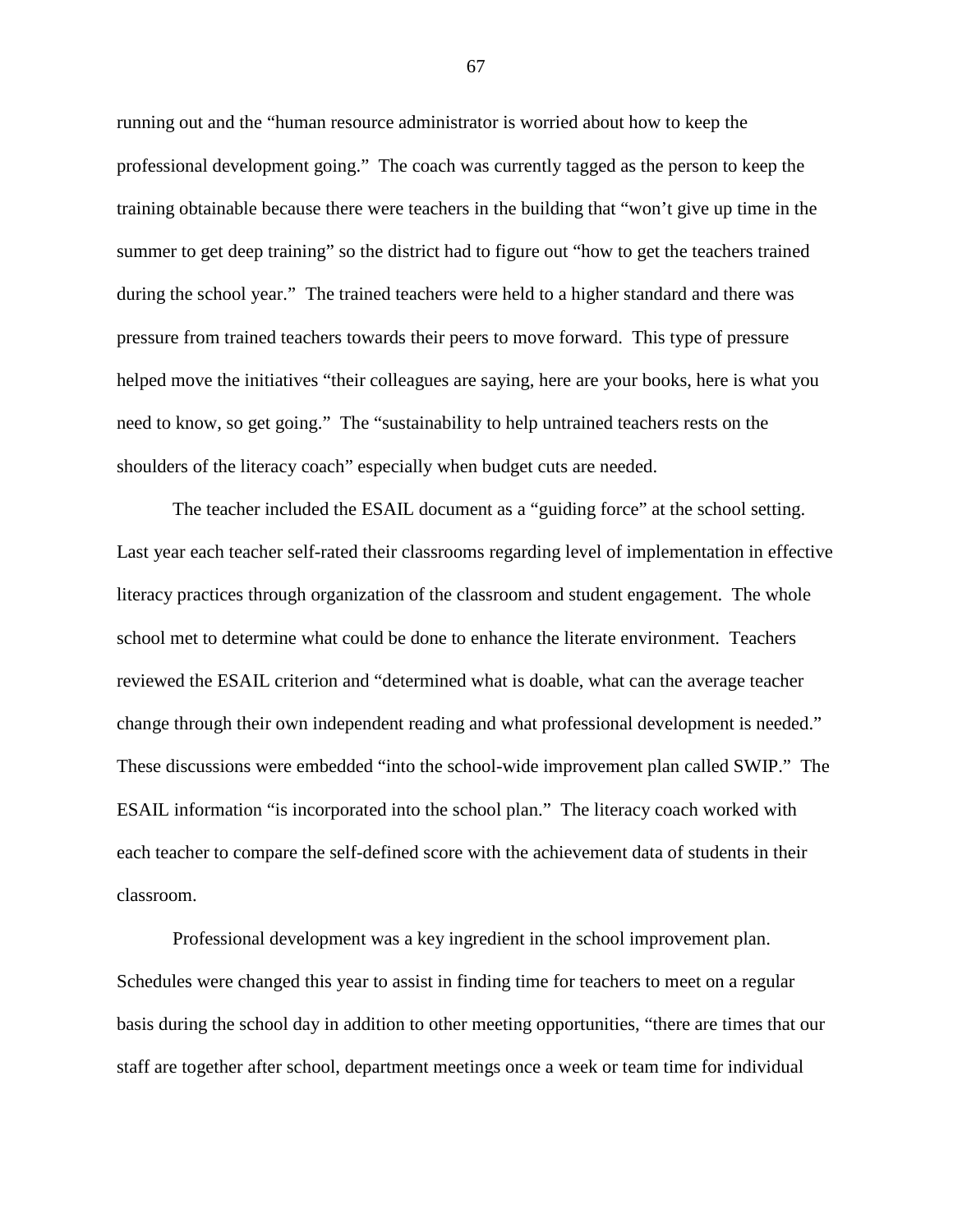teachers." The teacher reported that "this is nice and helps with our literacy plan" because "departments and teachers are at different levels, some are still adjusting and just learning how to do things, yet there are things we can do as a whole group."

The teacher admitted there are "many layers that happen at one time that all connect" and "each group is working on the area they need to improve." "The coach was a big part of the process of sharing different parts" and putting them together so everything connects.

**School two.** The literacy coach made decisions based on "what the teachers are telling me." Although "I have a plan that I want to follow, I need to consider where teachers are." An example of this was described by the coach as follows:

A month ago I was getting push back from teachers. They were saying "we are done" and "we have had enough." I planned to use these teachers as a model classroom this semester so other teachers could come and view, but I had to step back because they were not ready for this. I needed to step back and take a look at the situation and determine next steps. We agreed to create the model classrooms second semester."

In response to this readjustment, the coach and the teachers increased "the level of conversations" and continued the "focus of what these teachers were doing in the classroom and providing support to help them strengthen their skills." By stepping back, the teachers "continued to reflect on their practice" in anticipation of being a model classroom second semester. The coach felt this would create a richer experience second semester for teachers viewing the model classrooms. The coach reported that "even though they are overwhelmed, they tell me that having you here keeps me on track…and keeps me focused."

The coach believed in order to move ahead a combination of things needed to happen. "It isn't just two people working together, it is the right two people working together and timing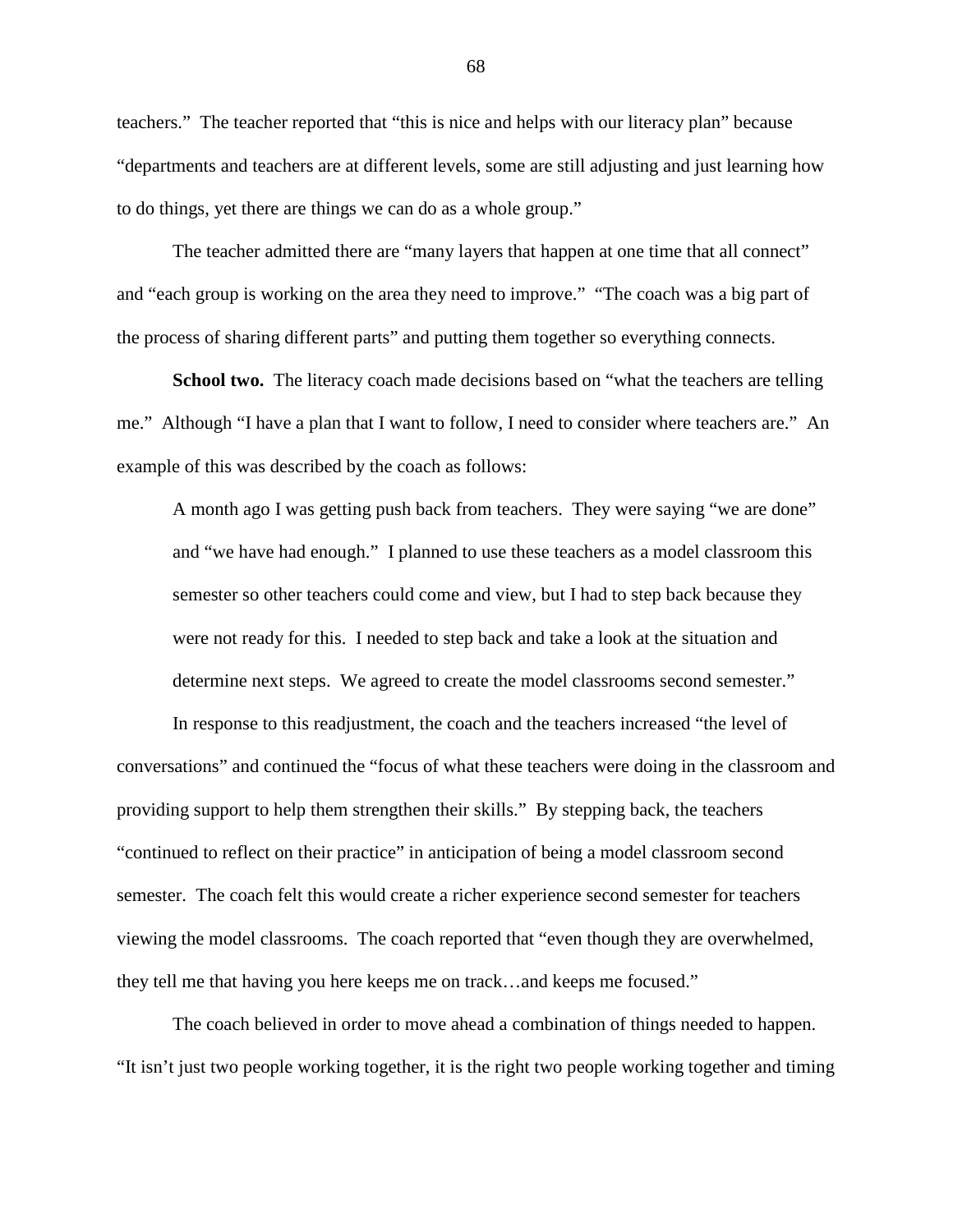of people working together." For example a corresponding teacher was responding differently this year than in past years working with a support coach due to timing as follows:

A couple of years ago a certain teacher was working with a different type of support teacher. It was not as successful. The teacher was in her second year, learning her own craft and was not as receptive to the notion of coaching/collaboration. However, now she is very receptive to the idea. It is many things combined. It is being a part of a larger group, being able to plan with me and with colleagues that are also working towards this different way of literacy learning for teachers and students.

The coach reported that "things are on a bigger scale this year." Together, "we have had a school-wide focus and teachers have been able to have collaboration time" which had a huge impact. The coaching model and a "new schedule that allows more opportunity for collaboration" allowed time for coach and teacher to work together which "helps in planning with teachers on a deeper scale." The coach also attributed the newly developed "release time to spend planning what teachers want all students to know and be able to do."

In addition to timing of people working together, the literacy coach relied on teachers she had a prior relationship with as she made decisions in the school setting. Having relationships with teachers "definitely accelerates the process." However the coach believed it was not only the relationship but "it is more the personality of the teacher than the relationship." "If they are willing to listen and are open to suggestions then maybe that creates a relationship that is different than one like close friends" but could still be helpful as stated by the coach. The relationship is described as a "respect relationship." The coach said that in order to move forward with decisions, she needed to get through the notion "who are they and why do they think they can tell me what to do" that some content area teachers had at the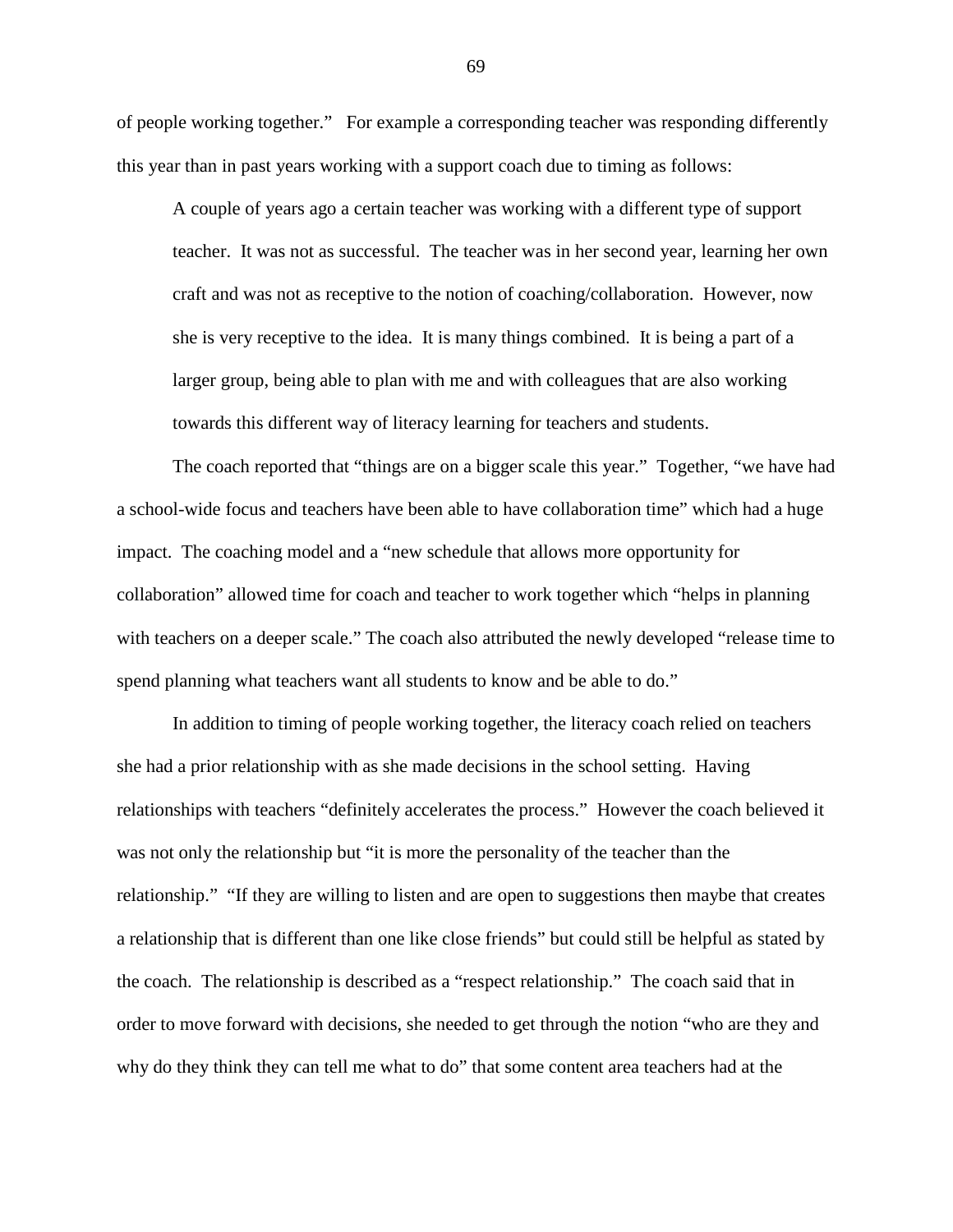secondary level. The coach believed "if you can get through that then you have a receptive teacher and will have a chance to establish a relationship with that teacher which makes a difference."

When summarizing decisions in the school setting, the coach described herself as a person that has expertise but is not the expert. The coach said she is "not coming in as allknowing" even though she has "a lot of knowledge, it is about what kids need." The coach admitted she "has a strategy in her back pocket" that could be used to fix something but says she "is not going to come and fix everything" but would "help figure out what students need and how to respond to that."

The coach had a variety of teacher styles and expertise to work with, so she adjusted her assistance to meet teachers at their current level as described by a water analogy:

A lot of people think that they need someone to come in and fix their class…that is not what it is, it is more than that! Even if receptive teachers are drowning, you can only give them a life preserver, you can't fix that. You can't make them a captain of their own ship. You are completely coming at a different angle. You can give them some strategies and some help, but they aren't going to be at the level of someone who is already successful and feeling confident in their own teaching as are skilled swimmers. Those types of teachers can take things to a much deeper level. If you are working with someone who is barely treading water, then you are really just giving them strategies to survive.

The teacher believed decision-making in the school setting was a joint effort between the principal, department chair and literacy coach, "when there is decision-making going on, those three are definitely at the top of the decisions and then it trickles down through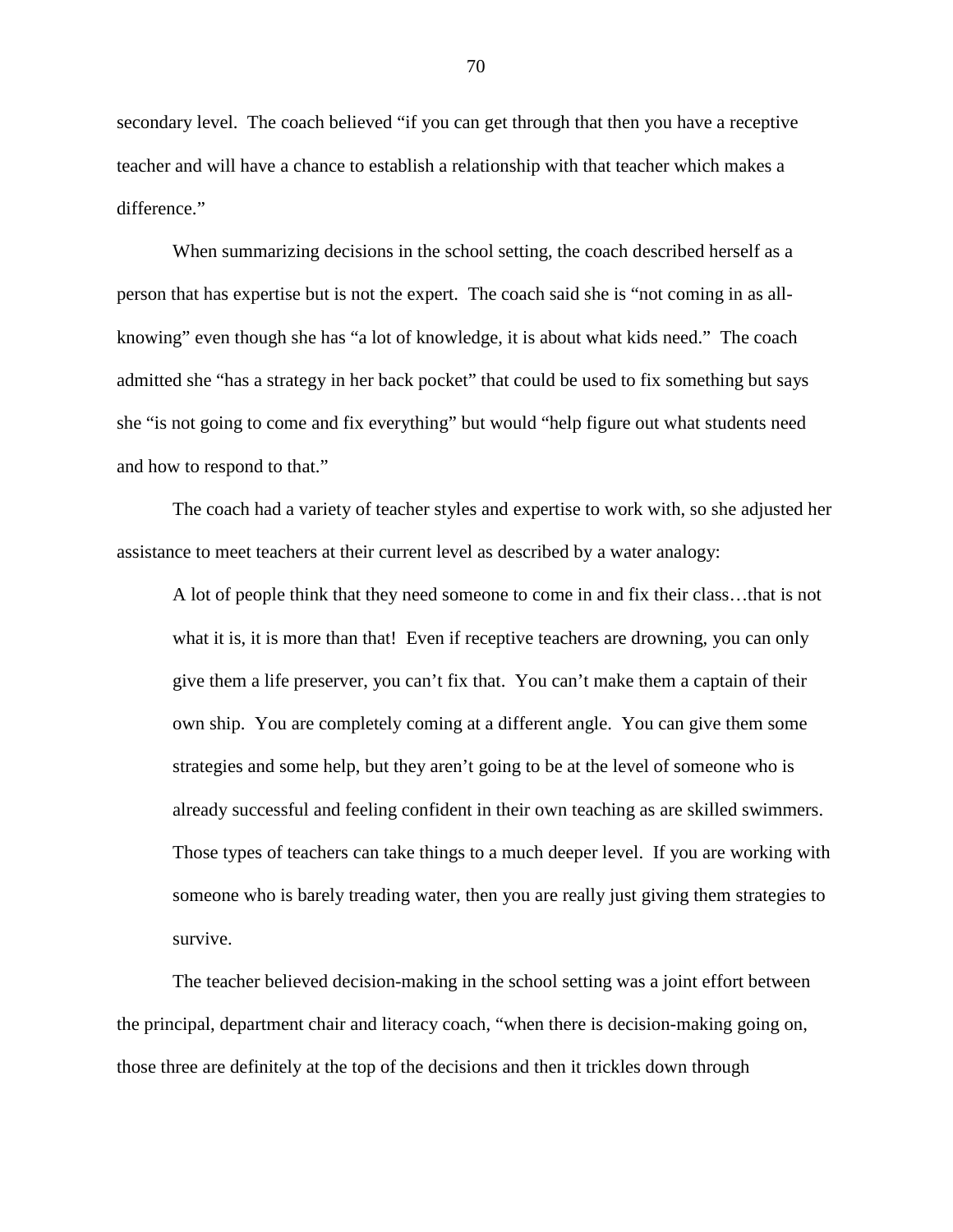departments…then it impacts what is happening in the classroom." However, the teacher was quick to add that peers who were involved with training and literacy committee work were valued and contributed to the decisions "because our time there (training and committee work) and ideas received from there (training and committee work) are shared…and then shared with colleagues who are not part of this type of work." The coach kept "ideas going and rolls them out for other teachers in the building piece by piece for teachers that are willing to implement the practices." The teacher reported that "it isn't one thing, but many things that connect together" such as people like her who "have a direct influence over the other teachers to share ideas and watch how they are implemented in the building."

The teacher was comfortable with many decisions because "I have a constant companion" the literacy coach "is my constant companion." The teacher was confident that the coach would "put it all together for me and is a resource, at the very least a sounding board." The relationship between the coach and the corresponding teacher was defined by the teacher, "I have somebody when I am willing to get help and when I am not willing to get help she is still there…it has been a process, definitely a process."

According to the teacher, goals were made by building principal "in light of what we learn in our summer training, input from the literacy coach and teachers in the building, and advice received from other buildings." The school was "starting with short term goals in the classes" for the grade level where the coach had direct contact and then "finding pockets of teachers who are interested" in working with her. There would "never be 100% buy-in on everything, but that is okay" because the coach would work with teachers that were receptive first and hoped other teachers would consider working with her who were reluctant at first. As the year progressed, the coach might spend more time in one goal area such as "closer to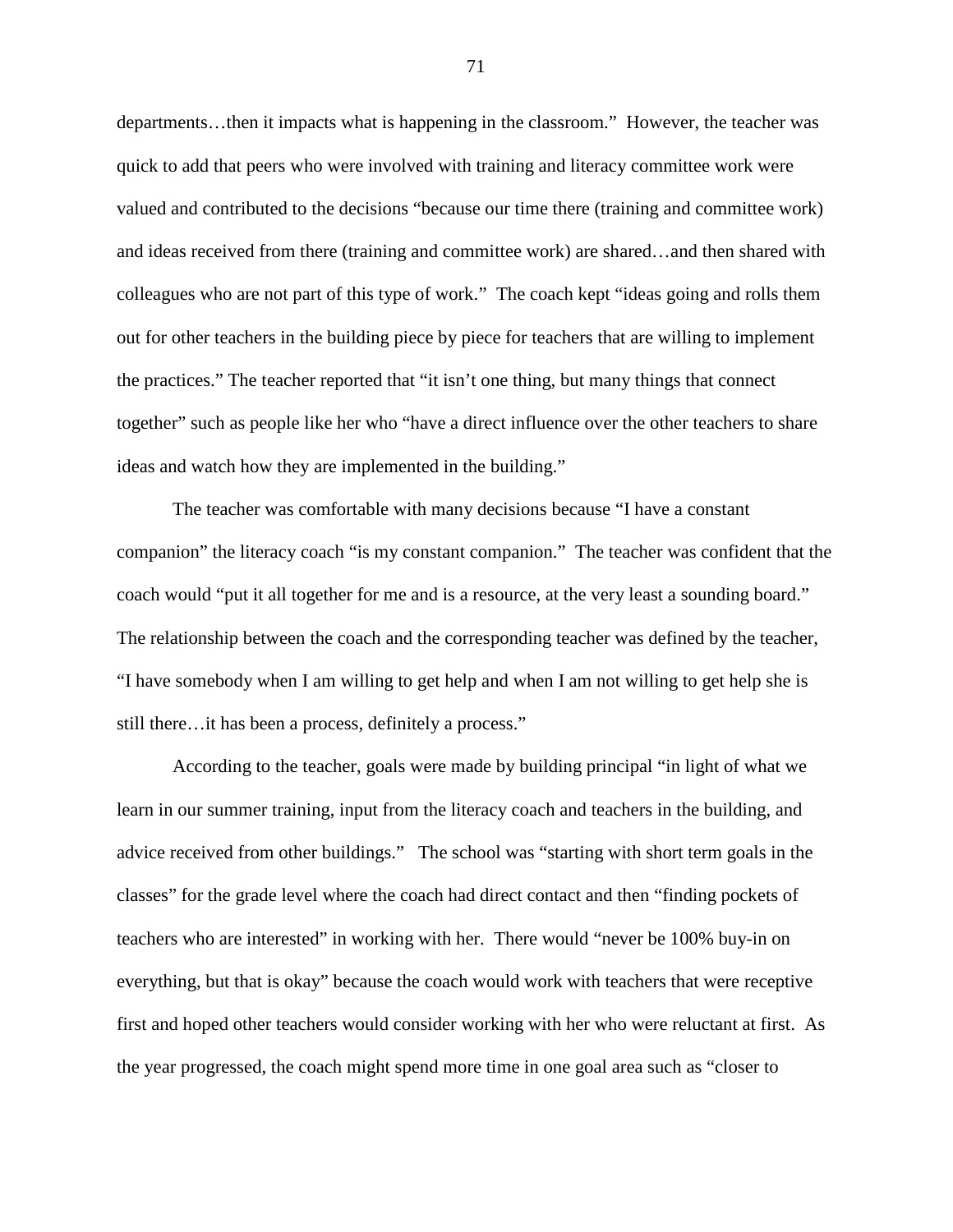Illinois Standard Achievement Test (ISAT) I may need to work with teachers in a different way" to prepare for the state assessment in March. Meeting benchmark standards on the ISAT was a school goal. Responsive teaching was a long-term goal for all teachers in the school. The coach was involved in that process:

I want teachers to feel like when we are done working together, we are not really done. I don't want it to be an every week or every other day thing or a maintenance thing. I want to continue to build a building-wide vision for responding to student needs and what that means. I don't feel we are ever really done. At the end I would like to think that all students are looking at their student and responding to student needs.

In order to continue the work towards responsive teaching and student learning there were "a lot of things at play at one time. All things are working toward the big picture idea."

**School three.** The literacy coach made decisions in the school setting by having a strong relationship with the principal. The principal and coach started in the district at the same time; she was hired as a teacher and the principal was hired as an assistant principal. Both staff members moved to their respective positions the same year too. "I have a good relationship with the principal not only because we have an employment history but we have a lot in common…our kids are even the same age." The strong working relationship was fostered by both attending a conference that featured the topic of coaching and principal relationships in the coach's first year and the principal's first year in each of their current roles. The foundation for the coaching role was mutually established, "I wasn't there to fix teachers and I wasn't going to evaluate anybody." In the school setting the principal helped the coach with large scale decisions because the coach "is a pleaser" and wanted to make everyone happy. The principal's expertise in that area had allowed the coach "to make more level headed decisions where I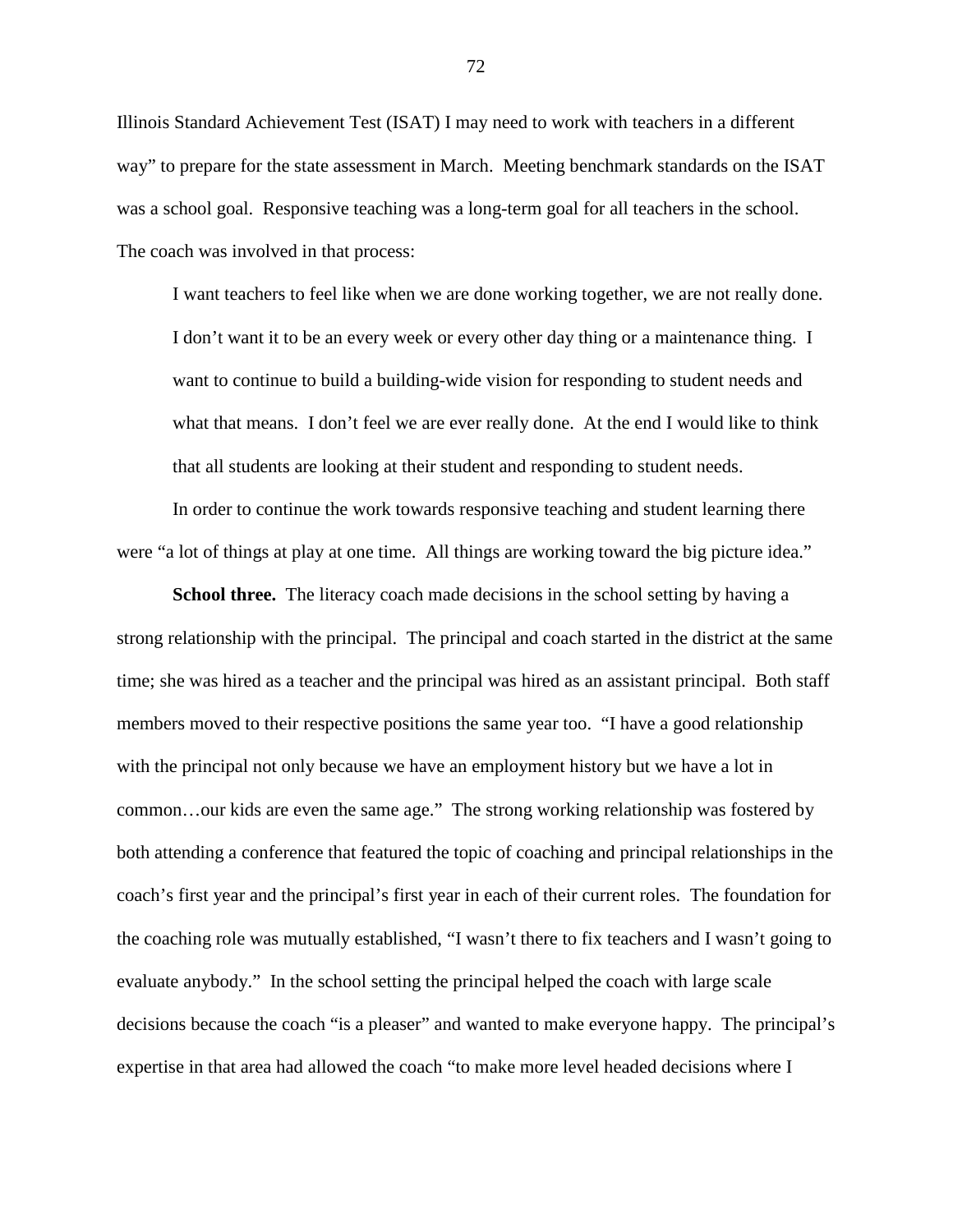would be tempted to go with my gut quickly…that is good." The coach helped the principal "understand the literacy part of the decision." The coach reported that the principal was strong in a lot of areas but if "I want to go in a certain direction such as using a certain tool for comprehension, the principal will listen to me and support me."

Although the principal was involved in the decision-making process, the coach relied on her connections with the Instructional Media Center (IMC) Specialist and the differentiated coordinator. They met together but also shared information on a regular basis through technology called Google Doc. All three positions worked with students in a unique way, different than classroom teachers. The differentiated coordinator "focuses on the top kids…the students tracked for reading, writing, and math." The coordinator "works with student and teachers role in helping those students" she had a position like the literacy coach. The team of three specialists connected ideas in finding ways to support teachers in the classroom.

Meeting with the district literacy coaches on a weekly basis helped strengthen the intervention training model that all four buildings were utilizing. "We are all doing the intervention called Comprehension Focus Groups so we have similar things we can talk about." Although there was only one junior high school in the district "it still helps to talk about things and listen to what they are doing."

This year the literacy coach had worked primarily with the language arts department due to curriculum revision that she led during the summer. "The language arts department is huge, I am literacy coach for the whole building, however, I spend a great deal of time in language arts." Prior to the intervention training and the language arts curriculum review, the coach "did more cross-curricular things."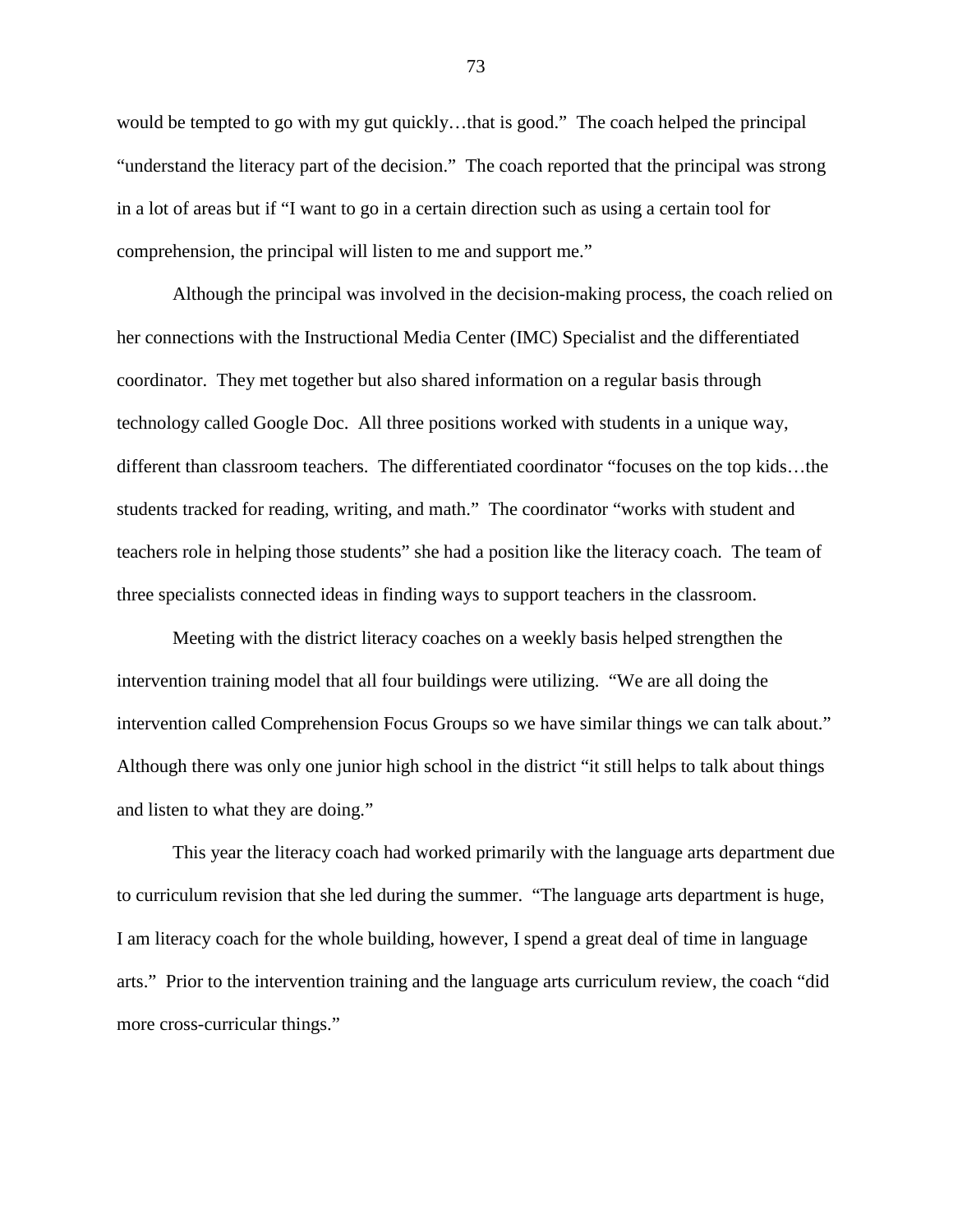The content area teacher reported that since the beginning the coaching role was "very collaborative, working closely with all content area teachers." The coach "goes to content area teachers to seek their expertise and determines how to connect literacy with that. There is a nice balance of working as a team/together." In regards to working with content area, the teacher stated:

The coach has made sure we don't just stay focused on our specific subject area. She holds us accountable that we need to focus on structure. It is easy to focus on the teacher, but that is not where there is power. The power is not in what I'm doing but providing students the opportunity to use literacy to get where they are going.

The coach did not feel like she was balanced in working with all departments, she wanted to "get back to content area teachers." "Some have been very blunt, they have said there is nothing for me, but some of their rooms are amazing." The coach realized if she did not get back to them "they will be turned off...they will start to feel like second-hand man."

The decisions the coach made were determined also by teacher interest, "teachers come to me and I never know where they are going to hit me." When she first started her job as a coach she was scared that "no one would want to come see me" but now she had teachers seeking her help all the time even "putting my lunch in the microwave."

**School four.** The principal in School Four guided the decisions in collaboration with the literacy coach and teachers. The school was very collaborative. The principal "is very supportive, but wants the process to be seamless…she is concerned that the teachers will feel like this is 'one more thing' they have to do." Student data was reviewed quarterly in a meeting with the principal and teacher. The teacher developed an action plan using current student data. The action plan was reviewed with principal and "although it can be a bit stressful, it fine tunes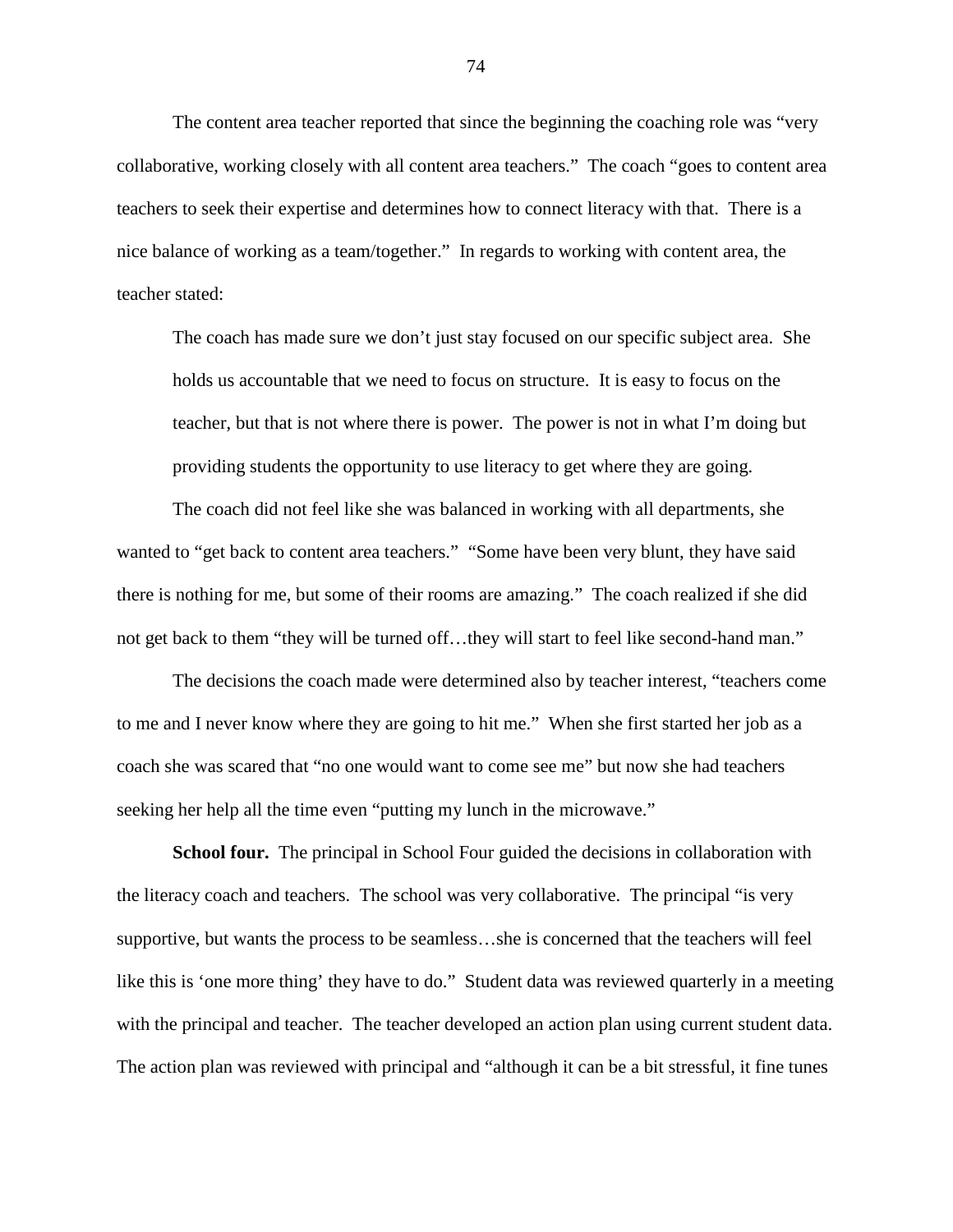instruction and the teacher can really focus on student learning." The teacher reported that "last year we made some nice gains and I believe the meetings are a large contributor to the gains we have made."

# **Literacy Decisions Enacted**

**School one.** The literacy coach in School One reported that decision-making was "primarily dependent on what is hot and how they are enacted partly depends on the weekly meeting with the principal and me." The literacy coach did not assist with making decisions at the district level and sometimes she felt "like things are done to her." An example shared was a decision by district administration in regards to RtI universal screeners. The literacy coaches in all district buildings had determined that FPBA would be used as a universal screener for all students. All teachers "were trained and everyone was ready to give the assessments." Prior to the first administration of the FPBA the district level administrators "changed the decision and decided the district universal screener would be a different assessment through a different vendor than FPBA." This decision was "very disturbing" to all teachers, coaches and buildinglevel administration. The coach felt "there seems to be a disconnect at the district level with what is going on, the literacy coach is caught in the middle at times with decisions." The coach went on to say, most decisions were "threaded into everything the coach does especially at the district level, but the classroom teacher may not be aware as much."

The corresponding teacher believed the decisions were "collaborative and teacher driven…the coach is there to facilitate and assist teachers." The teacher knew there was a district goal to "incorporate writer's workshop and everyone is moving in that direction." However, it was "up to each building to implement the process." The teacher believed that the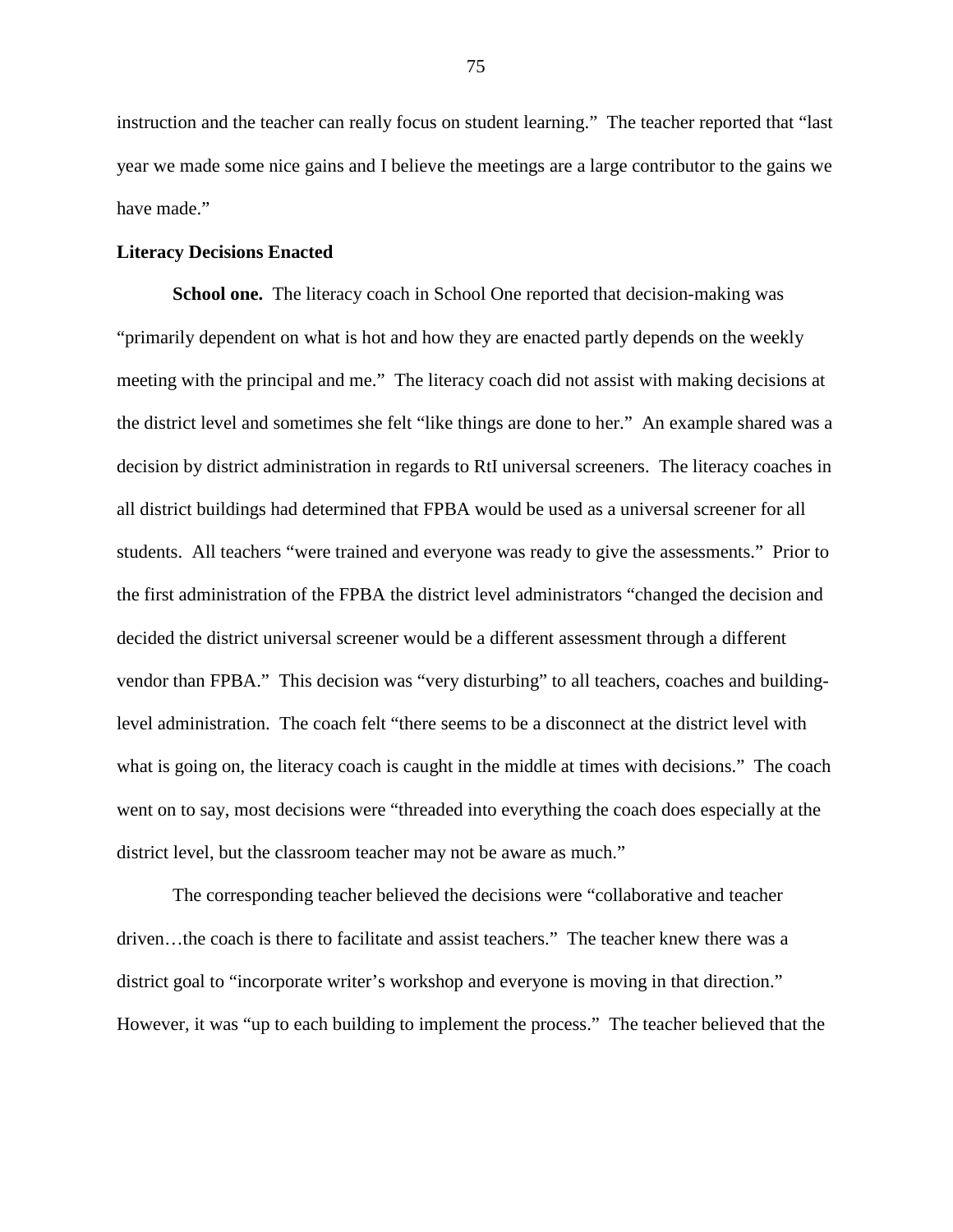school was modeling the decision-making process that teachers used with adolescent students as stated,

Within the building the principal has been very open to ensure that teachers have what they need to make the instructional change happen instead of dictating, this is the process. This is exactly what we want to do with students. We want to give them choices so they can be involved and have an investment in the decisions.

The teacher mentioned that the school improvement team developed goals that drove the literacy decisions at their building, "the team makes the goal and then the teachers have a chance to provide feedback so it doesn't take forever to make a goal." The final goals were achievable because when they were written "we look at everything and pull it all apart." The process was a collaborative effort including all stakeholders as the school improvement plan was developed.

The district standards were aligned with state standards, however the district standards were written in "I can do it" statements. The curriculum was broken down at each grade level and what a student should know and be able to do was defined by statements such as "I can read at my grade level." New instructional practices infused by teachers in their classroom through the leadership and training of the literacy coach had "shifted the practice and thinking of teachers." The district "I can do it statements" might need to be "revisited because we have different knowledge now and need to redo the statements that were made several years ago to align with our new practices."

**School two.** The literacy coach commented that even though her decisions were made by teacher needs, communication was a potential roadblock. Teachers initially in the building were "rumbling about why the literacy coach is working with math and science" and "why isn't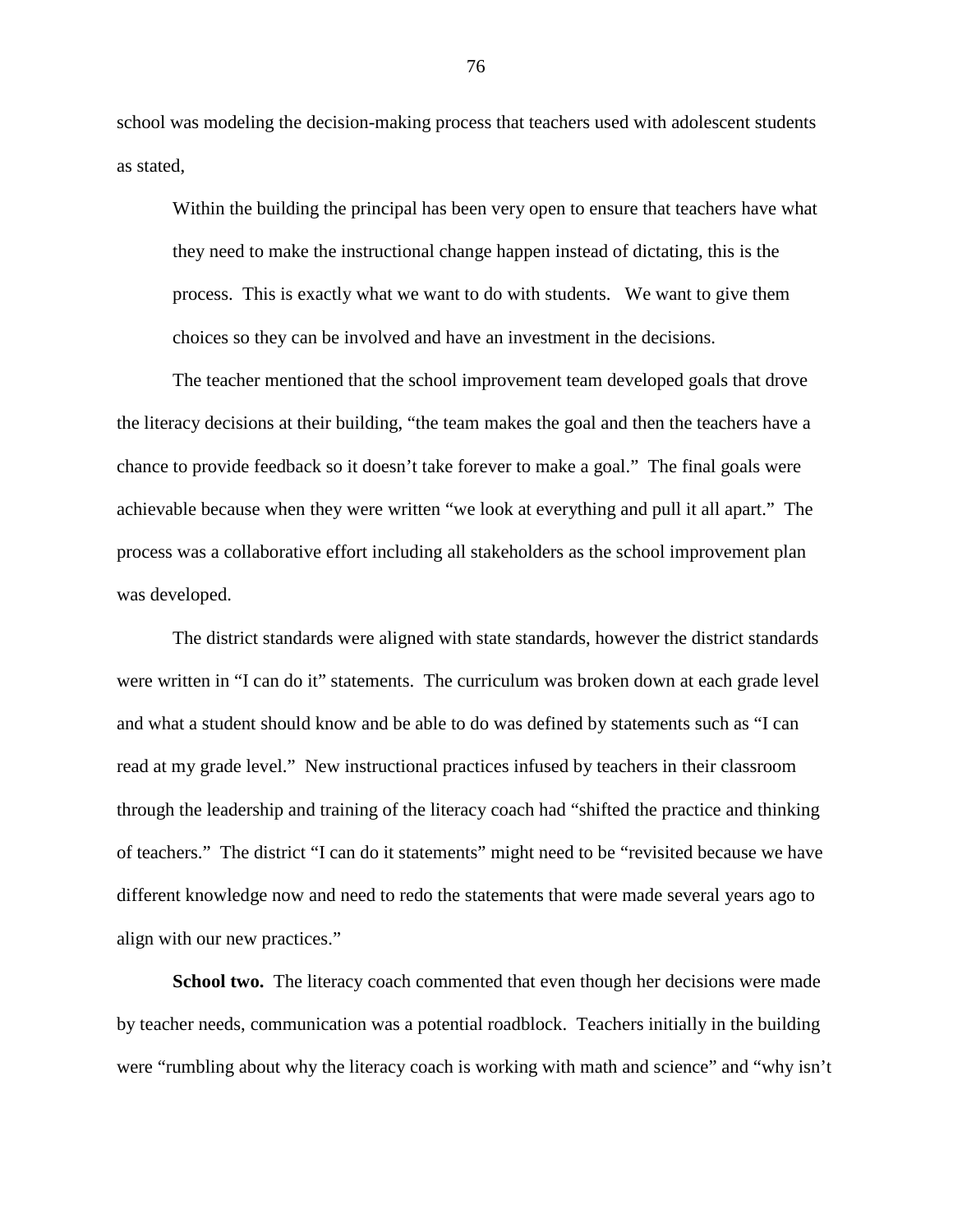she with only English and language arts teachers?" The comments led the literacy coach to believe that the coaching role was not defined for all stakeholders at the school level. By design, the coach did not clearly define her role because administration and she "didn't have it absolutely, completely defined at first." Within the first month of school this year the coach met with "all teams and talked about what I did, what I could offer to them." In addition to the meeting, "I typed a one page description of what I do and my responsibilities." Meeting with teachers and giving a written description helped the coach "define my role" and gave teachers a sense of the coaching purpose in the school setting.

All departments at this school had a professional learning plan which was developed by the teachers within the department. The school had a professional learning plan which was developed by the chairs in each department, the literacy coach and administration. Literacy goals were part of each plan. At the beginning of the year, the coach shared the work from summer training and the key components of the "literacy practice initiative." By the end of the first quarter each department was ready to review the plan developed at the beginning of school. As part of that review the coach assisted by guiding the conversation as defined by the following:

This is the instruction we used, this is the data we have collected and this is what we are doing with the data. The entire process is walked through with teachers. Then we look at the end product. We also talk about what we learned from this process and what students got out of the process.

As a result of the first quarter reflection, departments were planning on having "a fair for each building department" where each group "will share with their peers what was learned from outcomes of the first semester professional learning plan." The teacher stated that the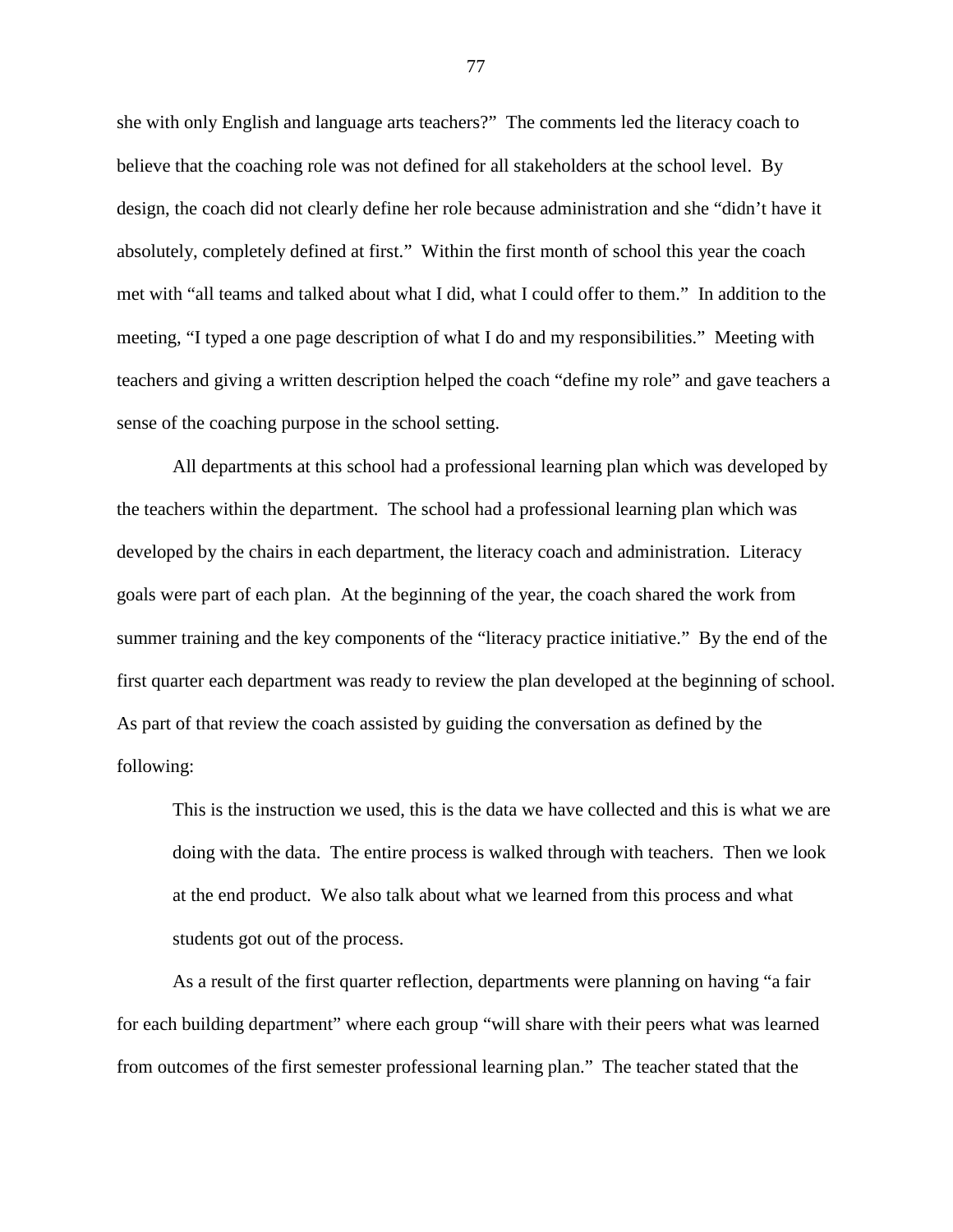purpose of the fair was to give all teachers a chance to reflect on "what we did, what impact it had on everything" and then that conversation "unfolds...the many layers in our building horizontally and vertically." The teachers could see that everything "threads across, up and down too."

**School three.** The literacy initiative was driven by teachers who said "we need this, we believe in this, this is what we want" in addition to strong "administrative support." The initiative was rolled out at faculty meeting by the literacy coach and lab teachers who were implemented a few years ago to model best practices within the school setting. The teacher believed all staff members enact the decisions made because they were initially part of the decision to hire a literacy coach.

The parents were informed of the literacy initiative through conversations with all teachers at the school including teachers who did not teach language arts and reading. The teachers were confident in the literacy process because they knew it was not just a school-wide effort but much larger. The teachers believed it was district driven because they had seen proof. The teacher shared how their school knew the literacy initiative was alive across the district:

I can tell the difference in the students from a few years ago and now. Since our district is all following same literacy initiative starting in kindergarten our students know what they are doing. The thinking that is going on is amazing. The middle school teachers went to elementary to see what was working for them because they wanted to connect with middle school. It was powerful to see what students could do in  $5<sup>th</sup>$  grade so we knew they were capable of doing that at middle school level. Visiting this classroom and seeing what  $2<sup>nd</sup>$  graders and  $5<sup>th</sup>$  graders could do impacted the decisions of stakeholders such as teachers too.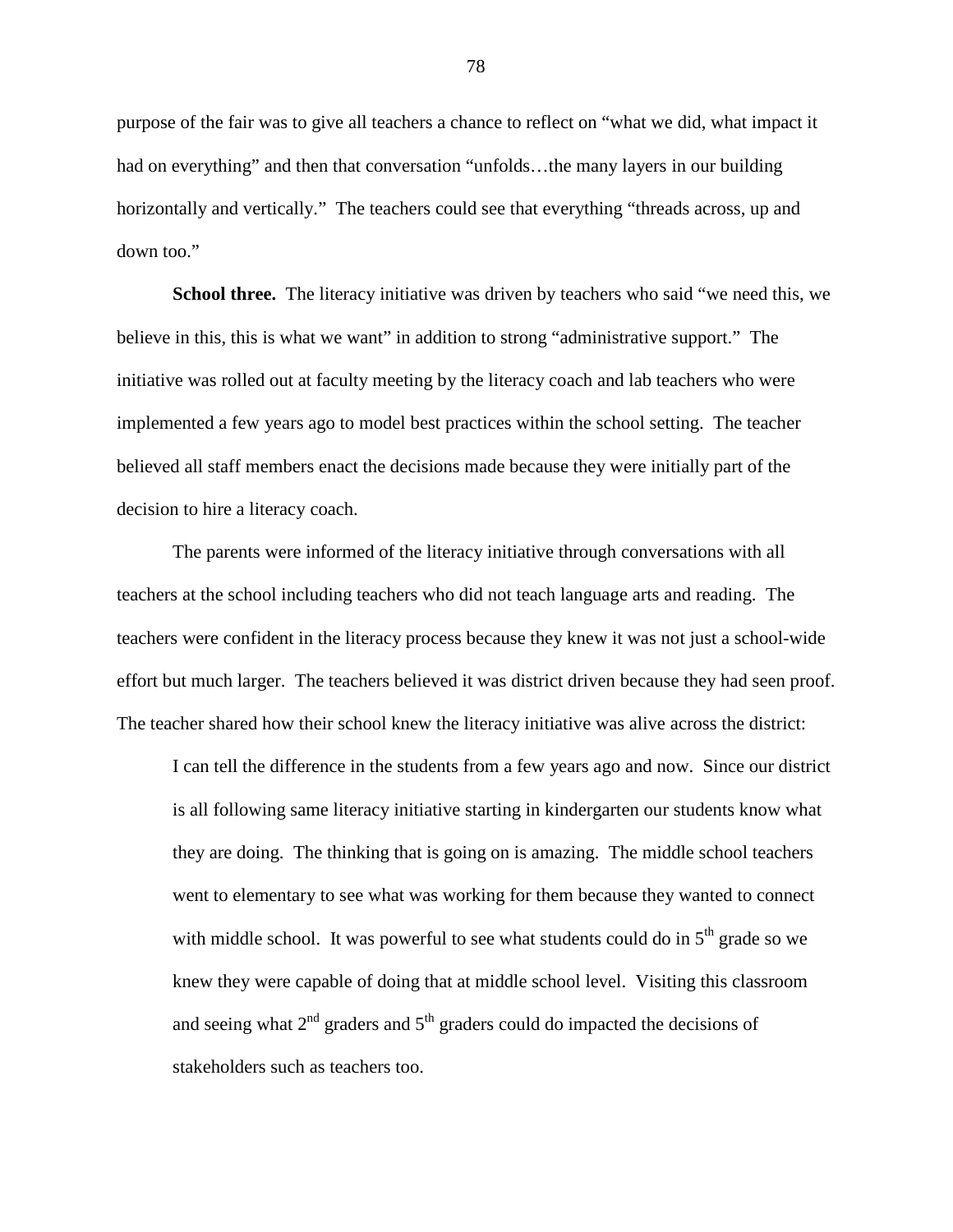The literacy coach admitted that the district "moves fast" in implementing district initiatives. The ability to "move at lightning speed" in the district was largely due to "hiring people who are very informed and know a lot" which helped with the capacity to see changes quicker. The fact that the district had "high test scores" gave them the feeling that they had a cushion to be pioneers as they had "nothing to lose."

At times, some decisions were "enacted by administration such as a recent decision about Terra Nova testing." The coach admitted that "not everyone was happy about it" but the teachers "need to do it anyway." When decisions were made that were not teacher driven, but had a direct impact on the literacy initiative, the coach sometimes found herself "in the middle" of the decisions and have to communicate them." The coach had a "tendency to field questions for the principal" and then got in trouble with teachers because she had "a tendency to side with the district."

The coach believed that the advantage of seeing "how everything goes together" gave a "trust that everything will go together" which helped her make decisions at the building level. The coach was "involved in many parts" and could "see the big picture" but was mindful that teachers could not see the big picture. If teachers were "stressed" as shown by a "teacher who is usually quiet and in most meetings just shakes his head and nods, but storms out after a decision is communicated to faculty," caused the coach to self-reflect because if " I really see the big picture I am missing something if teachers are stressed."

**School four.** The teachers in School Four met for "cycle meetings every week." The literacy coach, assistant principal, special education teachers and teachers who were involved in middle grades met 45 minutes before school. The meeting was organized by the reading teacher due to scheduling conflicts with the traveling literacy coach. Agendas were driven by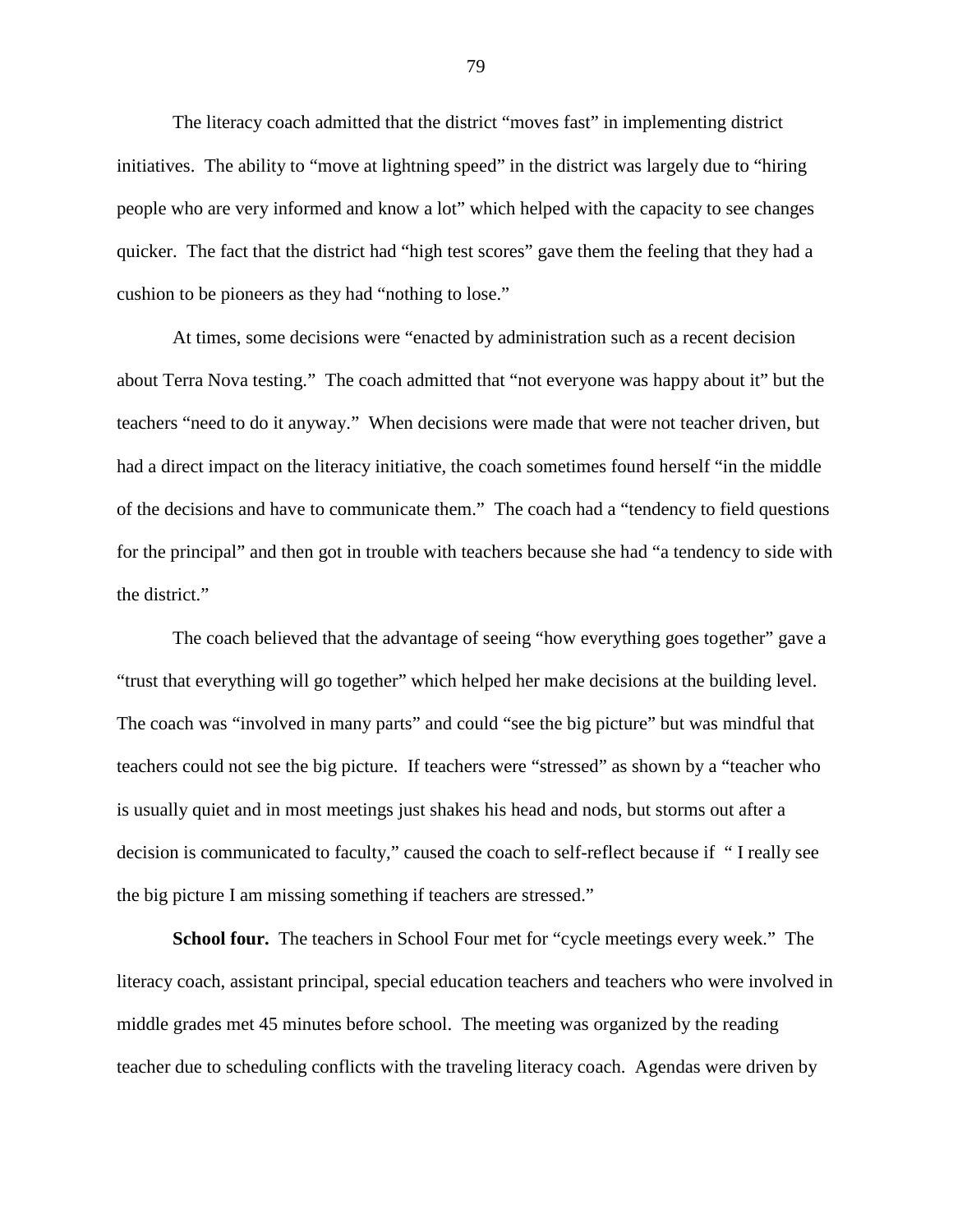teacher input, but focused on student learning and student needs. The culture at School Four was "supportive and collaborative" with a focus to find creative ways to "keep kids in school." The teacher believed that "families are supportive of students getting help from teachers" and "trust that the teachers will provide the instruction that is necessary for student growth." Many families could not help their student due to economic barriers; however the teachers "stay positive and help students."

The schedule at School Four had been adjusted to provide collaboration time for teachers and some meetings held during the day were supported with a traveling substitute. "The school has the attitude we will help our students no matter what" and the teachers believe that "all students have potential."

### **Influences That Decisions Have on School Staff's Instructional Practices**

**School one.** Without the coach, the teacher stated that the teachers "would not have a direction" or a "purpose." The coach "sees the big picture better than teachers can, which is important" so when the teacher got "off track, the literacy coach brings them back." In determining when to keep teachers on track, the coach admitted that "a part of me feels that I need to stay rigid so I am holding the line" but also needed to "meet the teacher in the middle." The struggle for the coach in making decisions was to determine what parts of the literacy initiative was "bendable and what is not bendable."

Creating a focus for teaching that connects to student learning is one way the coach influences instructional practices. This is described by the following teacher's statement:

Without a coach the department meeting would be nothing but complaining about students, teachers wouldn't come because they have grading or planning to do. We would be at the meeting, but it wouldn't move forward. The coach helps us know what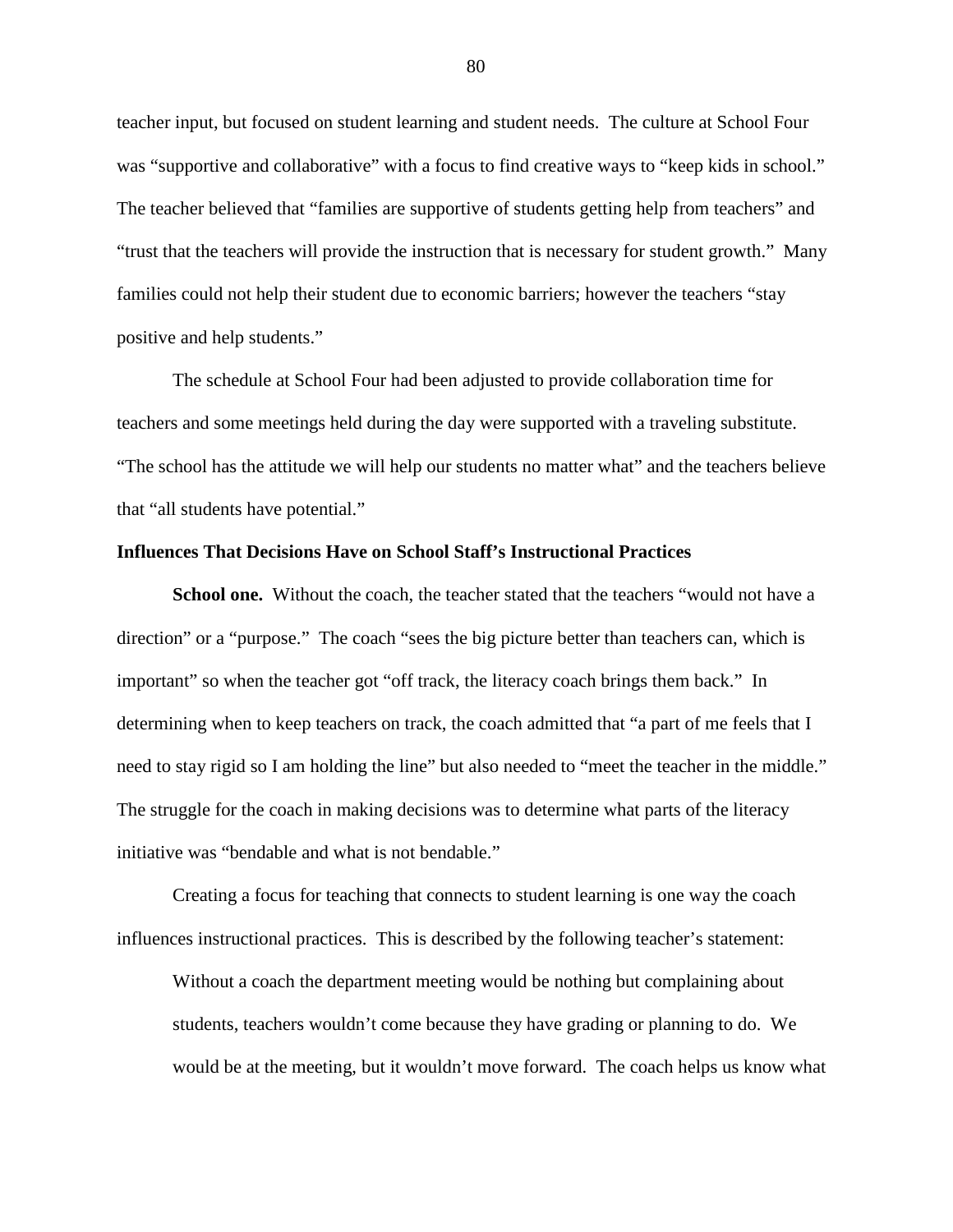to do. She is a leader. We have a department leader/note taker but the leader doesn't know what to lead. There would not be focus in our department. The coach helps us define what the next step should be once we decide on the goal. The teachers are getting training but we could not take the information that we are getting at that training and do everything on our own. We would still be isolated in our classroom trying things out on our own.

The teacher believed "decisions are driven by teachers." The literacy coach provided the framework for thinking from the training and modeling that was done, however it was up to the teacher to implement the practices that they had learned. The influence the coach had on the instructional practice fostered teacher self-reflection when trying to implement a new literacy strategy or shifting instructional practice by incorporating new knowledge. The support was described by the teacher as follows:

Teachers hit a frustration point and it is harder to get through it than it is to give up. It is easier to give up than to keep trying. The coach is there when teachers reach their frustration point. Coach meets privately with teacher and teacher can really have a meltdown and say what happened? What is going on? Then the coach talks through the problem and doesn't give an answer, but they help fix it by asking a million questions. When they keep prompting you with a million questions, you come to the realization that you had the answer but didn't know it. The coach isn't just handing over the answers; the coach keeps asking the questions. The teacher comes to their own realization with the probing and questioning by coach.

Coaching decisions enabled instructional practice by the support that was provided through coaching for teacher directed decisions. Some literacy decisions were made by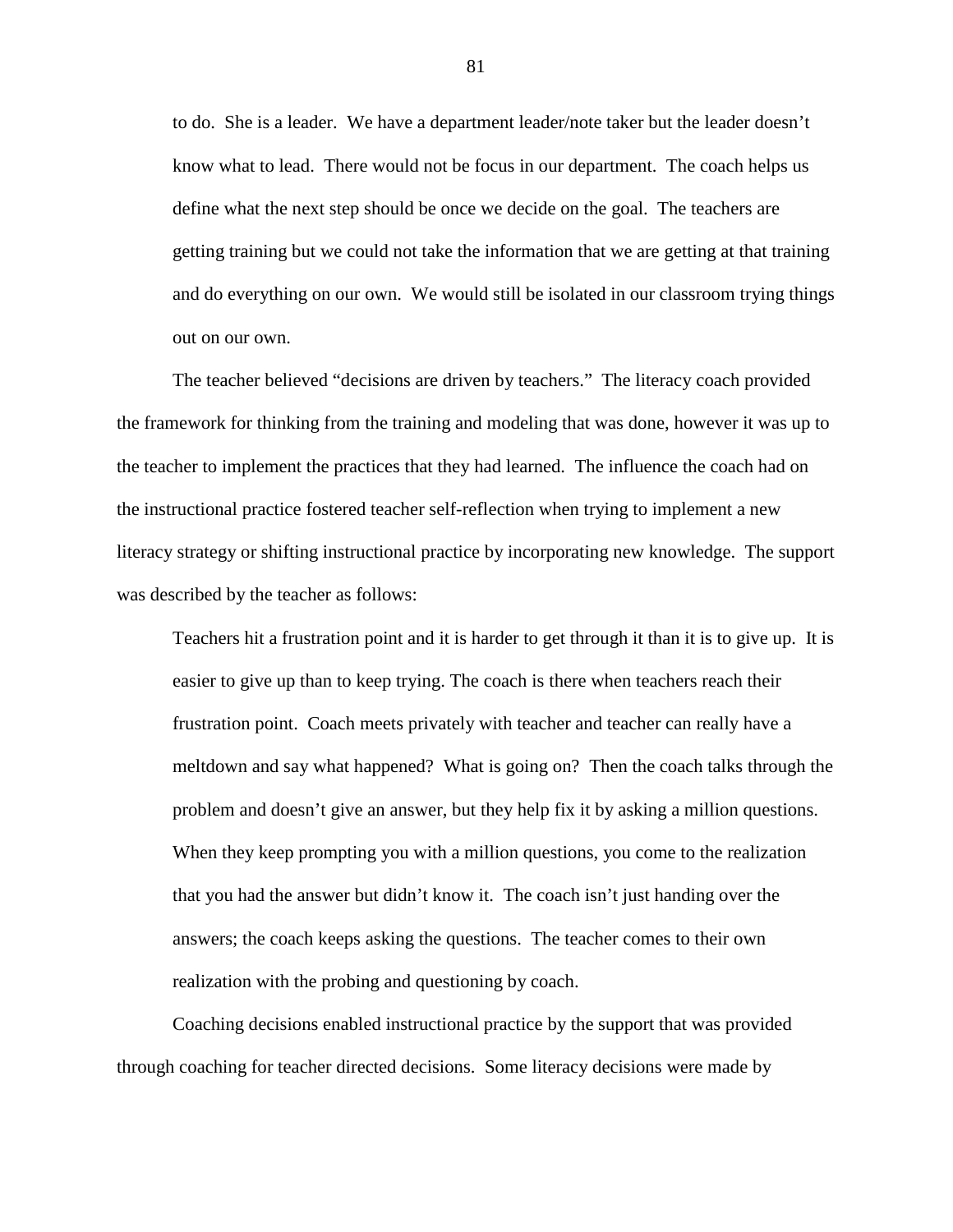departments. After reading Harvey and Goudvis (2000), the social studies department chose a comprehension focus on connections. This strategy was detailed in the book that was studied. The department decided "they all wanted to practice this strategy." The teachers were "already trying some ideas" in their classroom. The literacy coach supported this group as they moved forward with their focus on comprehension strategies.

The teacher shared another example of coaching influence in the science department as follows:

The science department did 'buddy reading.' The teachers pulled articles, talked about what it looked like in the classroom, what they liked and were able to choose one thing at a time so they could implement in the classroom. Teachers are relieved and comfortable knowing that they may meet with small groups and try something, then go back and talk to colleagues about it. The coach works with the small group and offers support.

The teacher believed instructional practices were changing, "we are working together." The idea of working together on "instruction and planning" created a unified focus for "what we are doing."

The decisions made can impede instructional practices when "teachers look at the little things as a barrier to change." The teacher defined little things like a peer at school defending their reluctance to change by saying "I can't do it because I don't have furniture for that." Although "some teachers feel that in order to do all of the changes they need furniture" the administration and coach hosted a fund raiser to buy some new furniture "which is making everyone excited." The teacher said when little things were a barrier and the needs were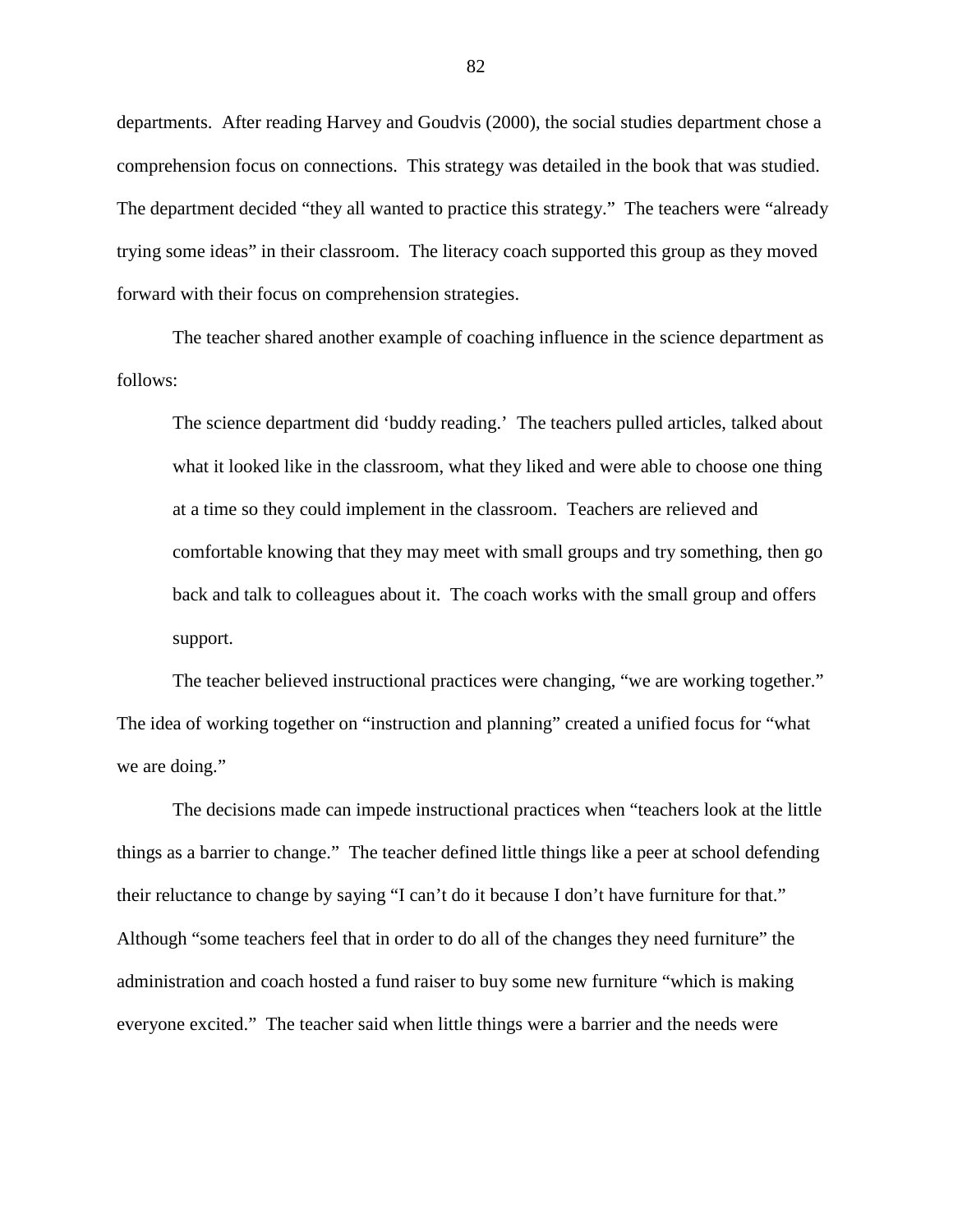addressed, it helped "boost our spirit" because "it was the little things" that help "such as new furniture."

The teacher reported "attitude of some of the staff" could impede instructional practices if they did not fully understand how everything fit together. Some people struggled with "all of the requirements" because they did not see this "as a process." The teacher admitted "when you are first learning and implementing" it may seem like the only way to change practice was to "follow a checklist" but it "really isn't the more you do this in your classroom." Even if teachers agreed with the key components, many felt "like they don't get to teach anymore."

The coach reported that "teacher perception" could impede instructional practice if teachers believed that the coach would not help them because "I don't do workshop approach" or "I am not on the same page as her." If teacher perception was misguided, then "the system or literacy coach decision doesn't impede the practice, the teachers may do it to themselves because of the mindset blocker they have." The coach strongly suggested "perceptions can impede the progress."

**School two.** The coach believed the instructional practices of teachers were more purposeful. This could be illustrated by the fact teachers "are checking for understanding on a daily basis." The format used for checking had changed as it was not "just through an end of the chapter assessment" but teachers were "constantly getting information from their students to determine what their students know." Meaningful instructional practice followed as shown by a science teacher who told the coach "I always did a ticket out the door strategy, but now I am using that information from students to drive my instruction." That example explained the "shift for some teachers" as "some teachers are just getting information and all of this is new to them." There were purposeful groupings for teachers as it "isn't just high, medium and low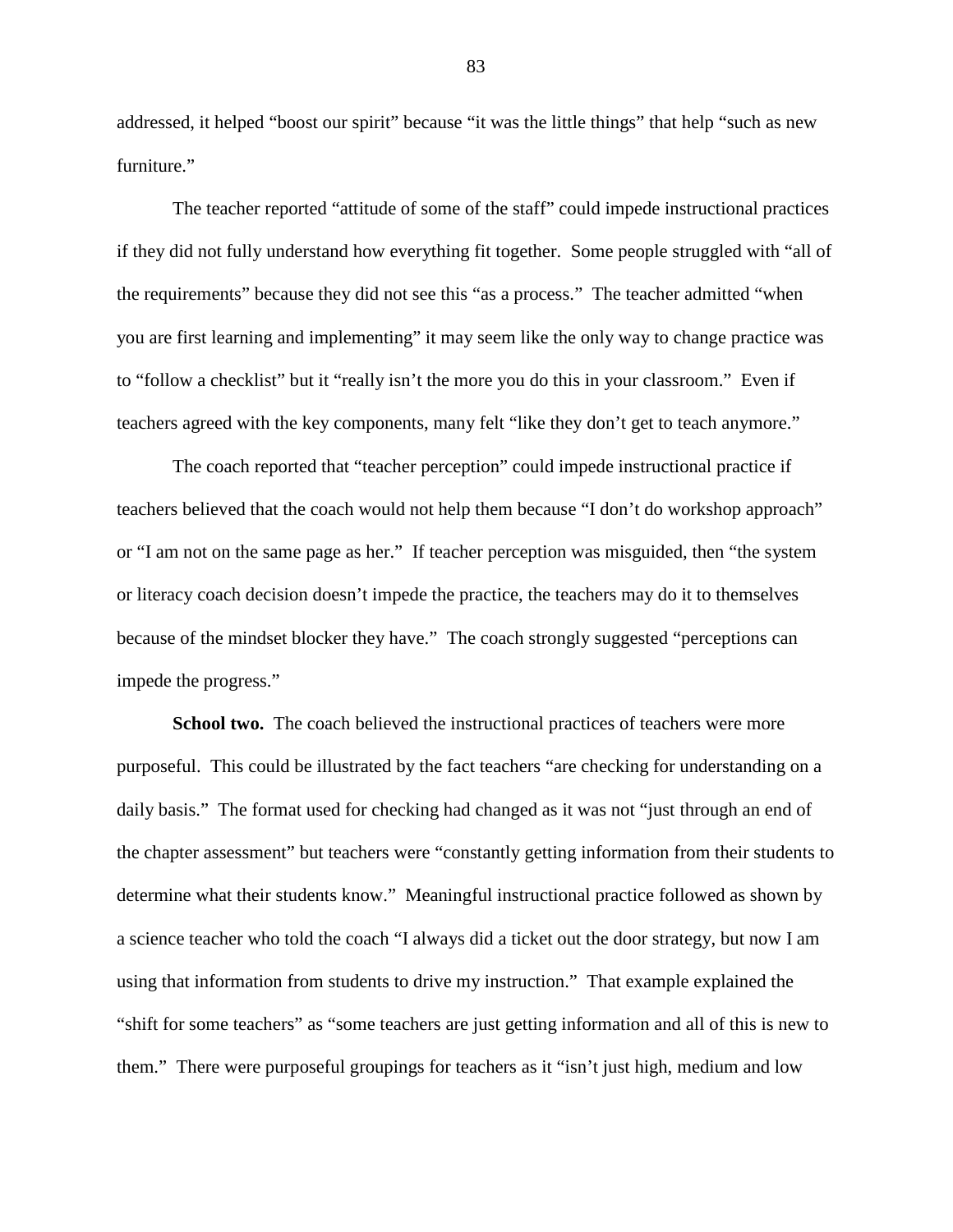groupings now" an example of "new groupings may be that these students didn't get this concept so I am going to push them in a different direction."

In determining influence, the coach did not use the measurement of the number of activities a teacher did in a classroom but the quality of activities. The coach could see the "activities are meaningful now." Teachers were dividing groups and the "activities are based on exactly what level of learning the student needs on a topic such as plot structures and literary devices." The teachers were "finding out what the student knows and is able to do" to guide instruction instead of "kids that got an A last time." The coach reported that recently a teacher said "I am going to find out what the students know so I can change my instruction." The coach could see the impact by "helping them move to a different level, they know why they are doing what they are doing" and was very "cool to watch, just the moments of WOW, it is completely different than what I have done before."

The teacher stated that "there is a difference in my approach" as "I was always tweaking and evaluating and changing" but the coach provided direction on "how to make the transformation." Change was a constant in the teacher's instructional practice, but now it was purposeful change as the teacher had learned to "take my time and slow down." The coach had reminded the teacher to think about the "why" as change was implemented. By having the coach close by, it seemed like it was easier to change because even though the teacher knew "how to run my class," the coach provided support and helped the teacher "see how everything fits together."

By changing instructional practices, teachers knew more about "their students than in the past." The coach acknowledged "there are some things you cannot assign a data point to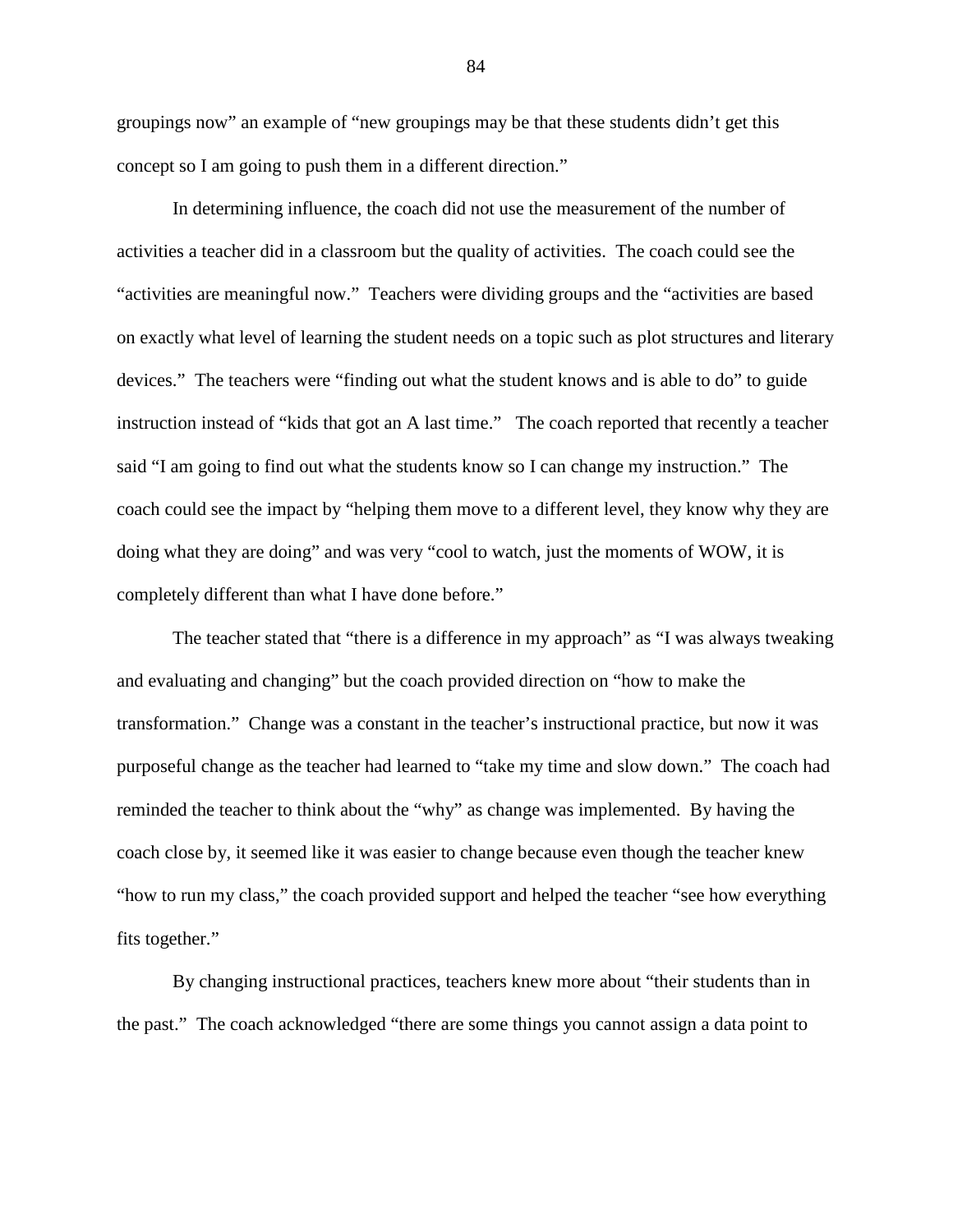and there are some things that teachers are learning and finding out about their students." It was difficult to quantify "the impact you are having with students with a chart."

According to the teacher, the "only time" decisions could impede instructional practices "is when the teacher knows more about the students than the coach does." The teacher stated "the coach brings an understanding of what is best to respond to student's need as far as instructional practices, lesson plan designs, but the teacher knows specific things about the students." For example the coach might say "you need to provide this support, you need to collect data on this student, you need to think about this instructional practice" and the teacher might respond negatively because of the types of students in the classroom. The coach may focus on the lesson "that needs to be done in small groups" yet a teacher may know which "students are not good at working in small groups" so following the prescribed lesson plan in theory was good, but the teacher "knows" their students best. A combined effort could accelerate the instructional practice in such rooms when the teacher and coach work together.

Working closely with teachers on a regular basis took "something away from teachers every day and that is time." The coach recognized that the time lost for teachers in individual personal planning could impede the instructional practices because teachers might be reluctant to give the time that was needed. The coach was aware of the time commitment as stated in the following:

When I think about how busy my day is and I am working with them during their personal plan time that speaks volumes about their commitment as well. They are really good at what they do.

Stress level of teachers "could be an impediment to the process." The coach hoped that eventually "I can alleviate that" but the teachers believed that the coach was "looking over their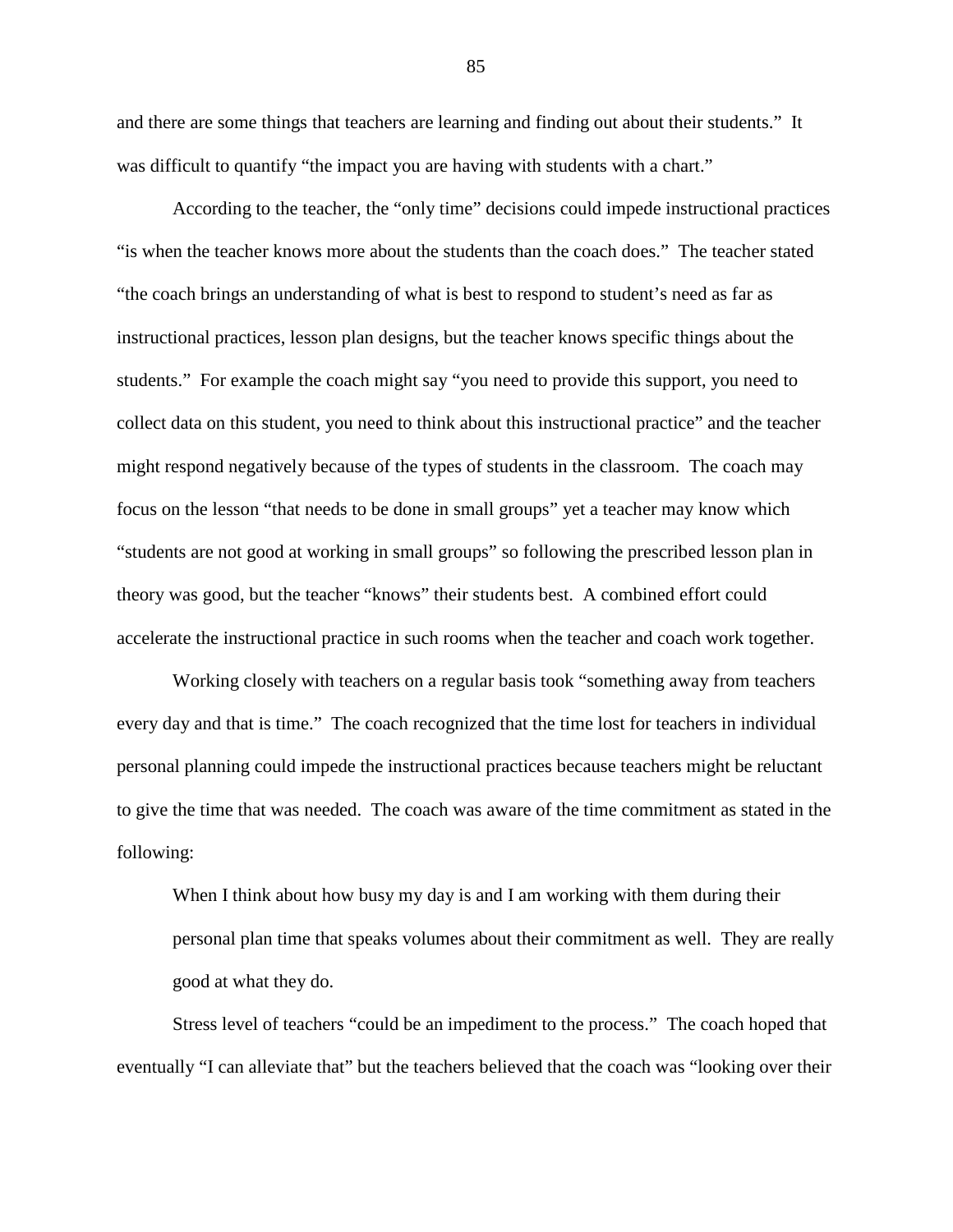shoulder." Eventually the coach hopes to change "that mindset" which "creates a stress level in their life" but knew it was a process of building trust and relationships before the stress of her presence would go away. Instead, the coach wanted teachers to feel the following about her support:

I want to leave teachers with the feeling that even though I am not there when they are teaching the lesson we planned or working with students after we have collaborated on a problem, I want them to have a picture of me there by their side.

**School three.** The teacher at this school reported that the influence of the decisions the coach made on instructional practices could be seen in the classroom. Seeing that the newly shared strategies "works with kids" was very "motivating." The coach stated that "one way I know it is reaching kids" was when students were using words and strategies in different classrooms in different settings. Students were perceptive and knew when they saw the coach there were different expectations. One student told the coach "you made me think too hard in that last class."

The change could be noted by the "return customers, if teachers come back and want more." The coach described indicators of influence as "I am now seeing a change in the content area teachers even three years later…they are coming to me to seek help." However, the influence on instructional practice could be noted by the change spreading to all teachers including the reluctant ones as stated last summer "I don't always buy into what you guys are doing, but I think the kids are getting better at reading and writing."

Changes in instructional practice could not always be seen immediately. "Teachers don't always bloom on your shift" as the coach further described the process of coaching "the people that I collaborate with now may not connect everything right now but will put it together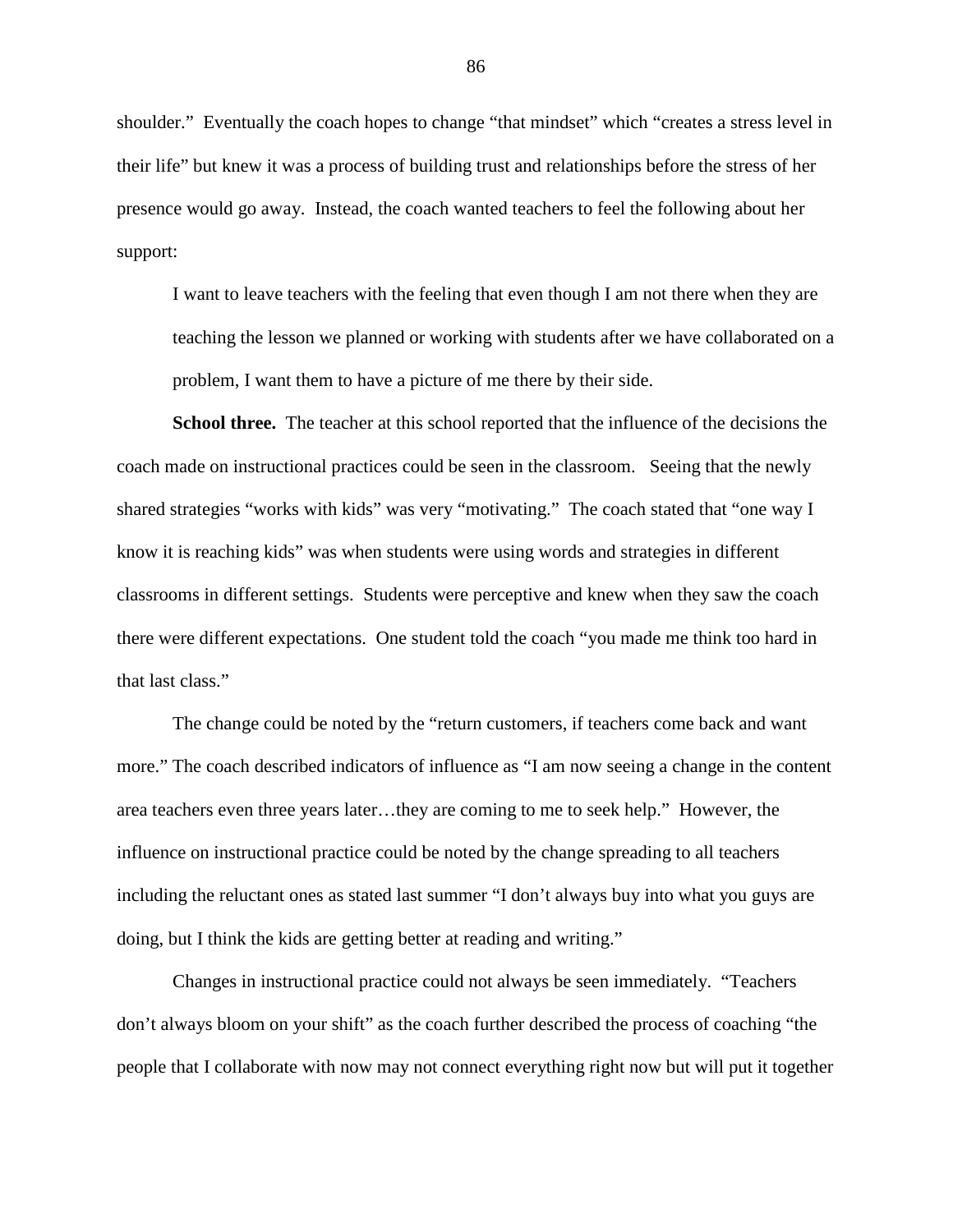later." Students leave after one year, "but teachers stay with you so you can see when an idea takes root and grows." Evidence of the impact might be seen with "an idea that was introduced a year ago" and teachers "are still using or they are getting better with" helps the coach to determine instructional impact.

The teacher at this school believed that "the type of relationships that a coach has is very important." She further stated if a coach "comes off as a know it all, it will immediately impede progress." The coach needed to be mindful about "respecting staff" and current "relationships" that have been established.

The coach and teacher at this school sited external decisions as having negative influence on decisions that impact instructional practices. These external decisions might have an impact on the coach to implement change. The district moved quickly on implementing new initiatives. Although the speed could be positive, the literacy coach defined this as a potential impediment to instructional practice. The teacher stated "there are too many initiatives" in the district right now. All of the initiatives "are important, but there are too many things going on." In addition to the rate of implementation, the decision made by the district at the administrative level, then carried out at the building level could impede the coach's "effectiveness because we are not doing what teachers really want, but what they really need."

Decisions that were implemented and effective were directly tied to teacher's reality. If a teacher "cannot see an immediate response from students it isn't so easy" but "when students respond, teachers were fine." The challenge for the coach was to "blend everything together" because that helped keep teachers "on board" and realized the possibilities for student learning.

**School four.** The instructional practices of staff members at School Four were impacted by the ability of the literacy coach to use information from the individual quarterly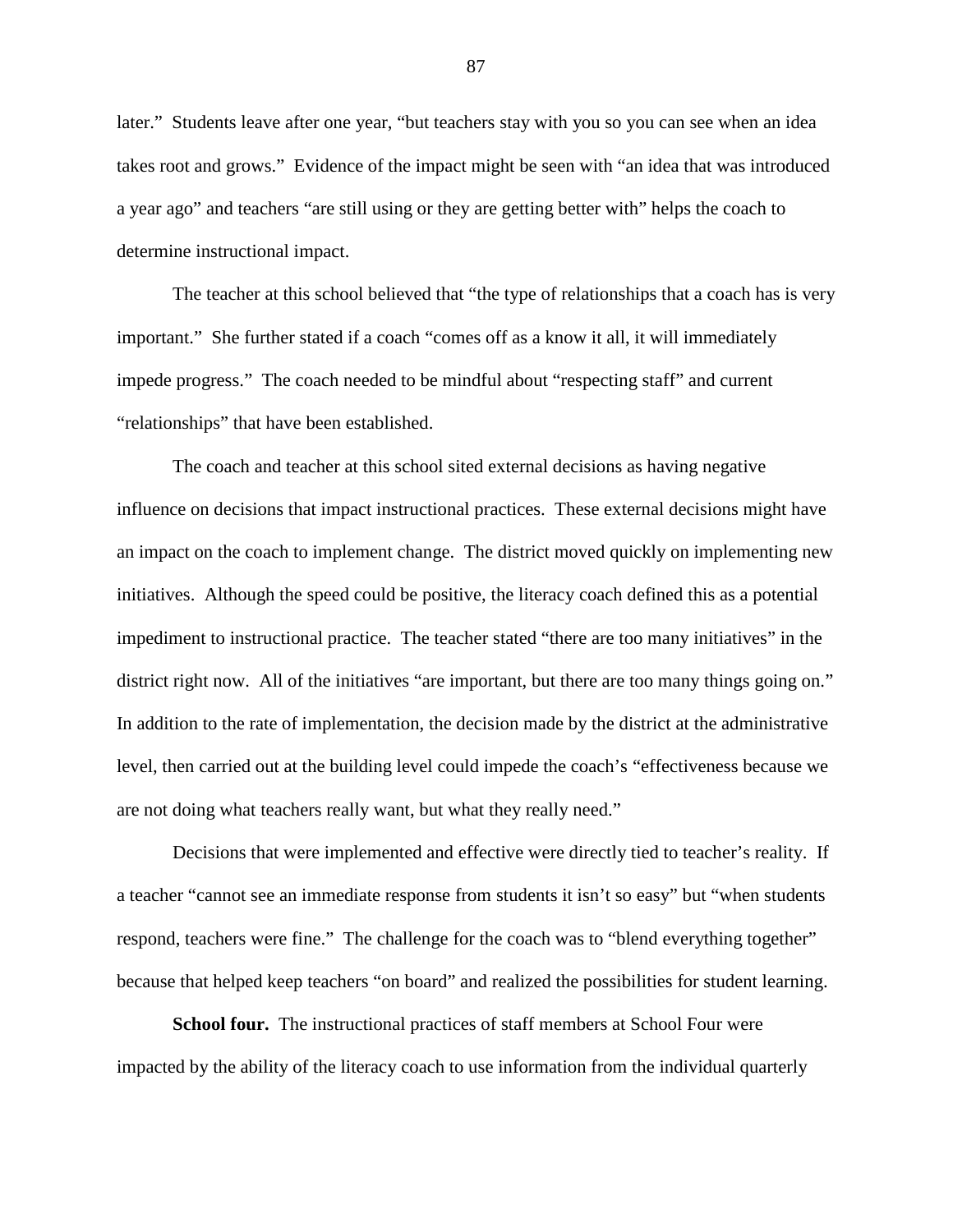action plans. The professional development planned throughout the year was based on "common themes from the plans." Some teachers chose to meet individually with the coach. Together they "plan lessons, model new strategies or even use data to help write the action plan." The coach "is in tune to the needs of her class and grade level."

Since the coach was only part time in School Four, the decisions that were made look at segments of the building instead of the whole school as the coach only had time for a few teachers each visit. This arrangement did not allow for sustained support and hindered the progress of the literacy initiative in the building. Additionally, the coach was responsible for the assessment implementation and data analysis within the school. There had been an increase in universal testing for students which had "been very impactful this year." Although "the coach does not like time away from the teachers," she attended to the assignment of testing coordinator in this building. The coach and teacher stated that "consistency in the coaching schedule needs to be reviewed for next year."

### **Environmental Scale for Assessing Implementation Levels (ESAIL)**

The field observations using the ESAIL document revealed areas of strength in creating a literate environment and organization of the classroom in all four schools.

**Strengths.** Respectful talk and attitude among learners were observed in all four buildings. Students were engaged in learning in a variety of ways and meaningful dialogue around purposeful literacy events were observed in many rooms. Teacher-directed and studentdirected discussions to promote student thinking were seen in a variety of content areas. Coconstructed language charts were displayed on walls in all classrooms, however only a few examples of student journals were present during the walk-through. The walls and hallways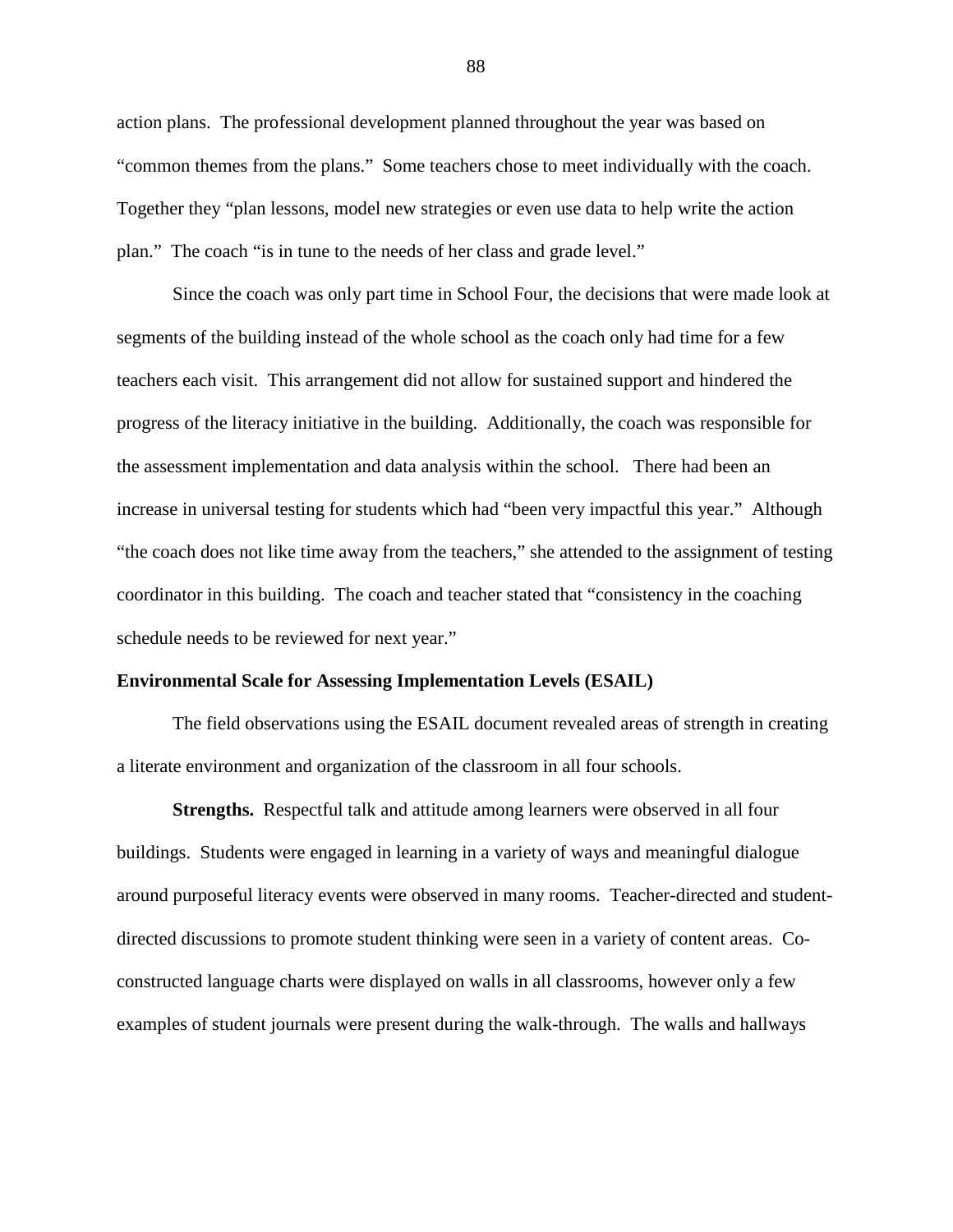had many examples of reading and writing responses through drawings, charts, art, and writing artifacts.

The classrooms were organized to promote whole-group, small-group and individual teaching and learning. Most classrooms observed had teacher and student workspace organized with materials organized and easily accessible. Many classrooms had evidence of teachers starting to assemble classroom libraries or had established classroom libraries that were organized and genre labeled.

**Areas for growth.** Collaborative problem-solving and inquiry based discussions were observed in a couple of classrooms in the four buildings. Diverse reading materials were not present in classroom discussions across the curriculum as observed in the walk-through. There were no student logs present in most classrooms during the field observation. Evidence of summative and formative assessments were not visible in most classrooms, however, the data wall in School Three showed results of school wide formative writing and reading assessments.

### **Key Findings of the Study**

On-site interviews and field observations were conducted at four schools serving students enrolled in grades 6-8, representing central and northern Illinois. Achievement and demographic data from Illinois Interactive Report Card, a portal for Illinois school data created by Northern Illinois University with support from Illinois State Board of Education was analyzed.

The key findings are arranged in four sections corresponding to the original research questions. The first section examines the coach's role and responsibility in impacting learning at the school level. The second section explores how a literacy coach makes decisions focused upon literary practices at the school setting. The third section examines how decisions are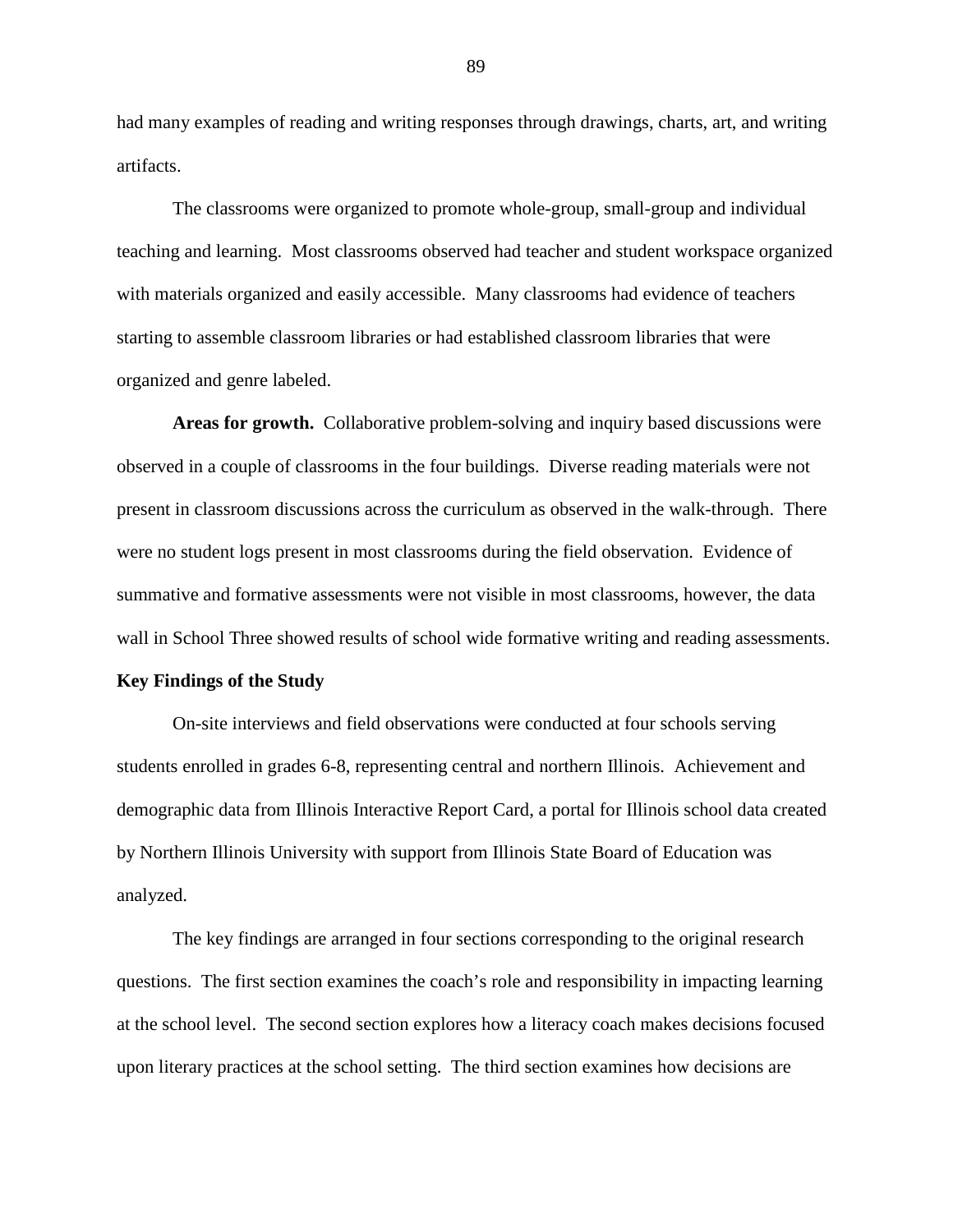enacted. The fourth section explores the influence decisions have on school staff's instructional practices, including how decisions enable instructional practices among staff and how decisions impede instructional practices among staff.

# **Literacy Coaches Roles and Responsibilities that Impact Student Learning at School Level**

**Data collection and analysis utilized to inform instruction.** All schools reported that the collection of data was an important part of the change in instructional practice that impacted student learning. Each school described using data in different ways.

The coach in School One believed that "teachers do not know how to analyze data," therefore, it was her responsibility to help with collection and analysis of achievement and intervention data. The FPBA data utilized by the coach and teachers showed intervention work was successful with students as seen by grade level reading benchmarks improved. Environmental data collected through the ESAIL document allowed teachers in School One an opportunity to determine the level of implementation of effective literacy practices through organization of the classroom and student engagement.

The coach in School Two used data to "find out what students need by finding and using meaningful data to drive instruction." The assessments used to collect data for School Two were not as defined as in School One, School Three, and School Four. The coach in School Two worked with content area teachers to utilize pre-assessments so instruction met the needs of all learners in core classes such as math and science. Teachers practiced the concept of flexible grouping with the results of data from assessments.

Data analysis was conducted in a variety of ways at School Three, but the most significant data collection was displayed on a data wall. All students in the school were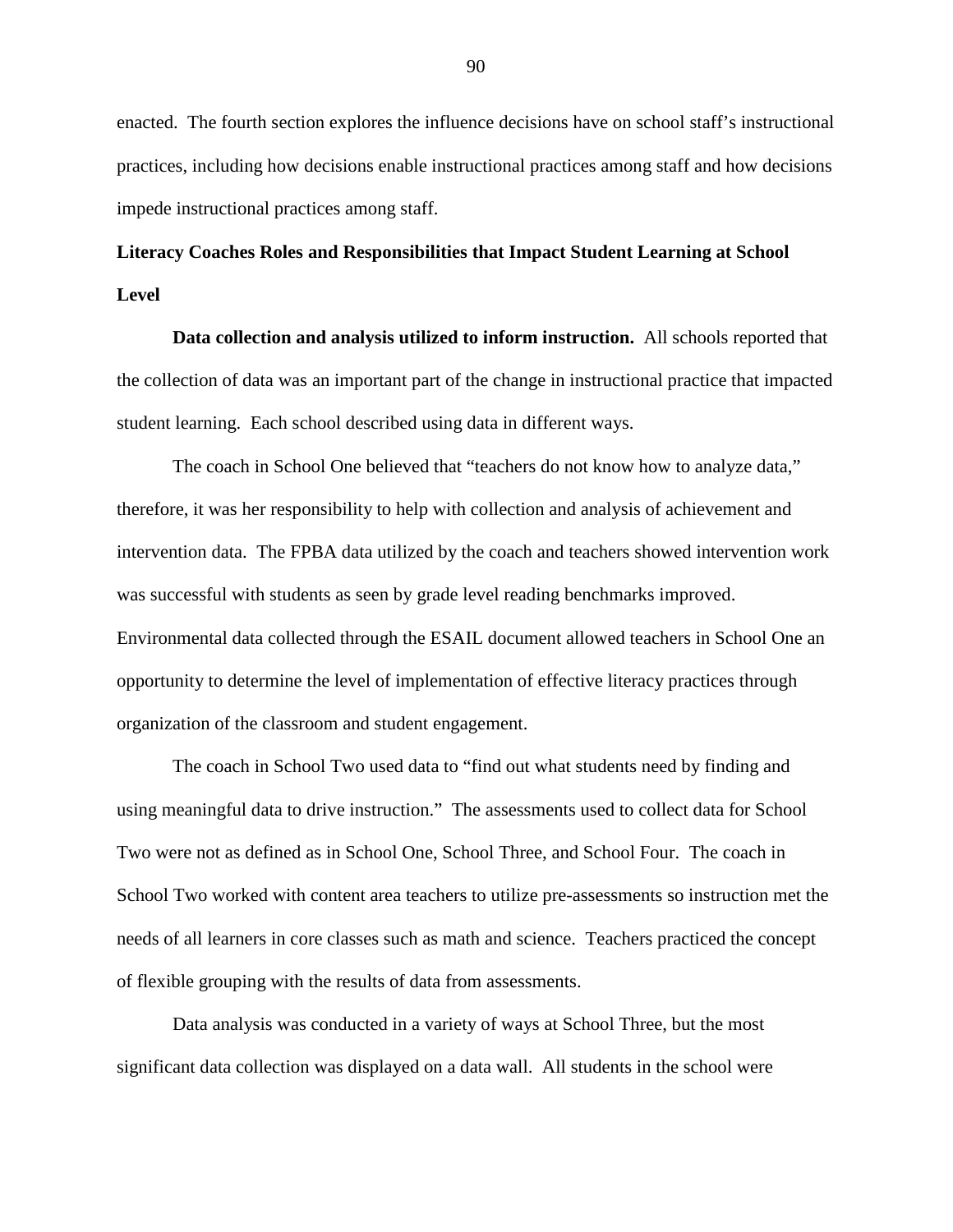represented by an index card and placed in a category that aligned with benchmarks on the state assessment. As students were provided with interventions and as formative assessment progress was recorded, the cards were rearranged to determine progress of each student. The data wall was utilized in feeder elementary schools and was used at junior high school to provide a visual for current student achievement.

Data analysis was an important part of the quarterly action plans reviewed with teachers, principal and coach in School Four. The data drove the plan for student learning in each classroom and the professional development that occurred in the school.

All coaches believed that their work impacted student learning, but they all admitted that they did not "have hard core data that says, yes it does," or they "can say with 100% confidence" that they have data to prove their positive influence on student learning.

# **Training provided by coaches gives teachers new knowledge to help struggling readers.** Professional development opportunities provided by literacy coaches existed in all schools. School One had a mix of "hands-on and practicum approach" that was by offering literature discussion groups, book studies, after-school trainings on self-selected teacher topics, simulation of literacy lessons during release time, and intense intervention training for selected teachers. Specific trainings included key school-wide initiatives such as creating a workshop approach in the classroom setting with a writer's workshop training. The trainings were "applicable and real" as well as aligning with the school-wide improvement plan. The teacher at School One reported that "after the coach works with me, students understand why we are doing it."

Intervention training combined with co-teaching was the model that worked in School Two. Teachers responded to the push-in model during their intervention training. The coach in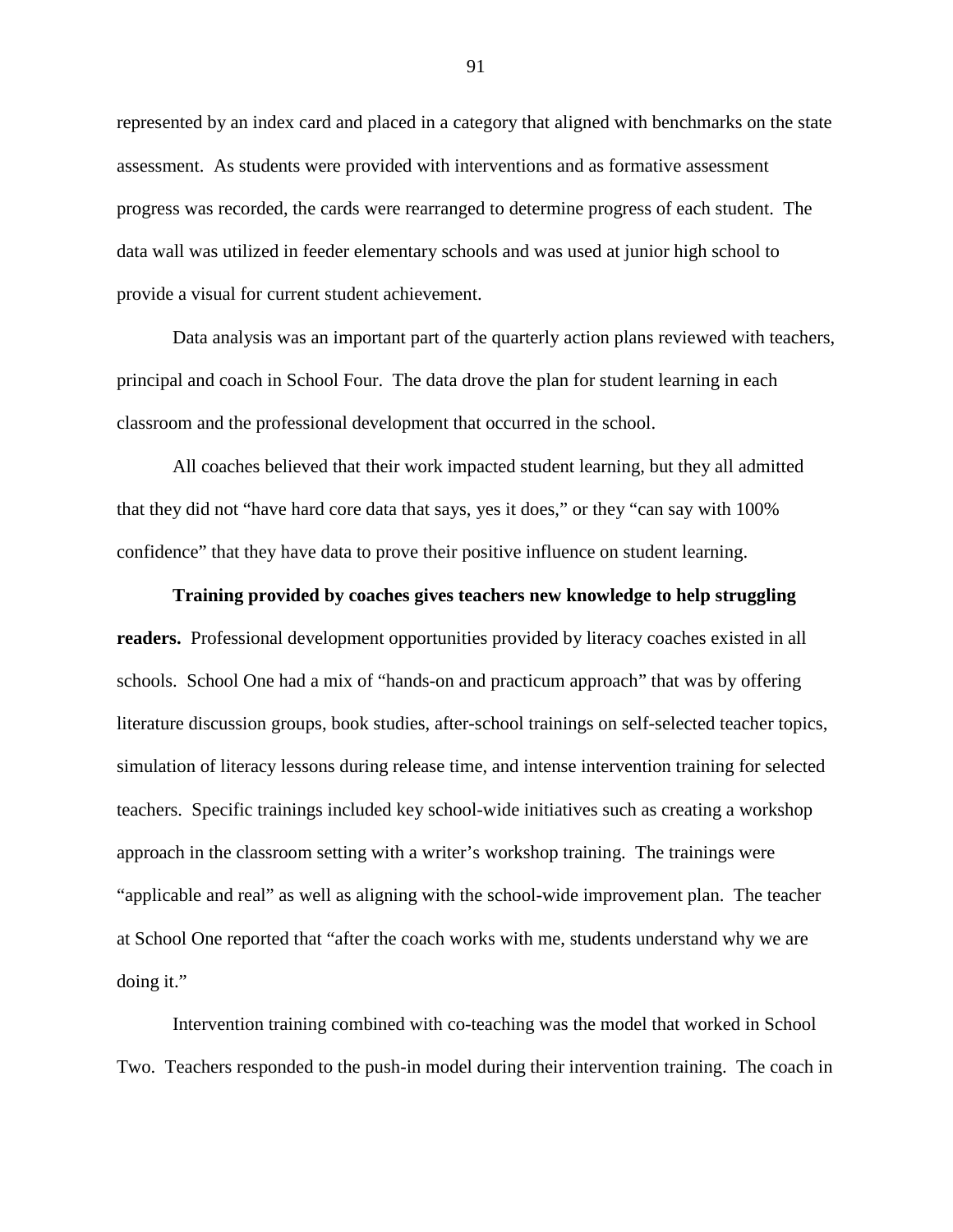School Two utilized planning time to provide intense strategies that were custom designed for the instructional setting of the teacher. The teacher described how the coach teaches, models, then gives support when the teacher tries the literacy strategies on their own. The continual collaboration provided sustainability as the teacher shifts current practices to responsive teaching. Training looked a bit different in School Three. The coach provided training through planned monthly literacy days and occasional book clubs. Intervention training was provided for several teachers in the building and the coach shadowed the trainee several times a year to ensure interventions were given with fidelity.

In School Four, school-wide professional development was driven by themes in the teacher's action plans. The coach worked with teachers to find ways to "get the high needs students to succeed and move all kids ahead too."

#### **Coaching techniques enhance teacher responsiveness and student engagement.**

Although all interviewees admitted it was vital and present in all schools, measuring teacher responsiveness and student engagement continued to be difficult for the literacy coach in each building. The coach saw that a teacher was taking initiative to change their practice to become more responsive to student learning or was self-reflecting about their practice, then sought out the coach to assist. As teachers tried new strategies, the level of involvement in "repeat customers" produced a "trickledown effect" that engaged teachers who had not worked with the coach yet. As peers heard about practices that worked with adolescent learners "they tell others and it spreads."

In School One, the teacher reported that after her practice shifted with the assistance of the literacy coach, students saw a purpose to their learning which helped them to "stay engaged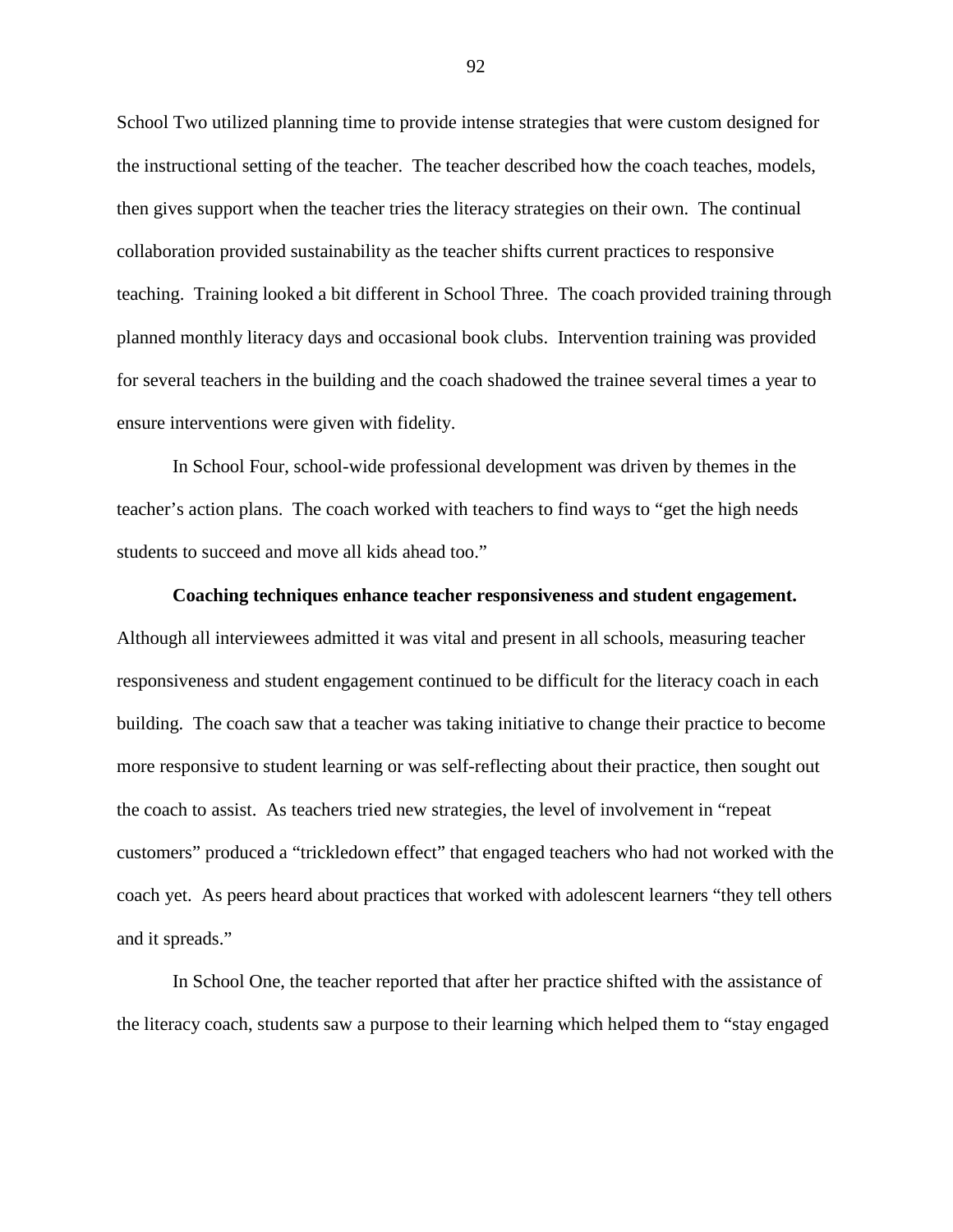in their learning." Observing student behavior could be an indicator of student engagement as stated by the coach, "we can see their eyes light up when students get it."

After working with the literacy coach, the teacher in School Two reported her own increased responsiveness to student needs had created the capacity for her to meet student's needs "where they are in their learning." The coach helped teachers become aware of strategies to determine each student's level of learning. The belief at School Two was defined by the coach, "once you find out what kids need, there is an obligation to teach them and provide instruction to help them."

The teacher at School Three noted many ways she had changed her practices to impact student learning such as moving from worksheets to journaling and adding additional writing prompts. She admitted that "I have changed my teaching by incorporating reading and writing strategies into the daily classes." Additionally, after working with the literacy coach the teacher discovered that finding out "where the breakdown is" for students who had difficulty and seeing "students who struggle in school and always have had trouble… using different strategies in school," then watching them "really blossom" was powerful!

The teacher in School Four reported that her colleagues wanted to "make a better learning environment for everyone." The literacy coach in School Four was helping the teachers discover ways to look at "proficiency levels of students and find ways to continuously move them and hopefully help them be sustainable in their learning."

# **Literacy Coach Making Decisions Focused Upon Literacy Practices at the School Setting**

**Principal support provides positive coaching environment.** All four school interviews revealed that coaching decisions were made in concurrence with the building principal.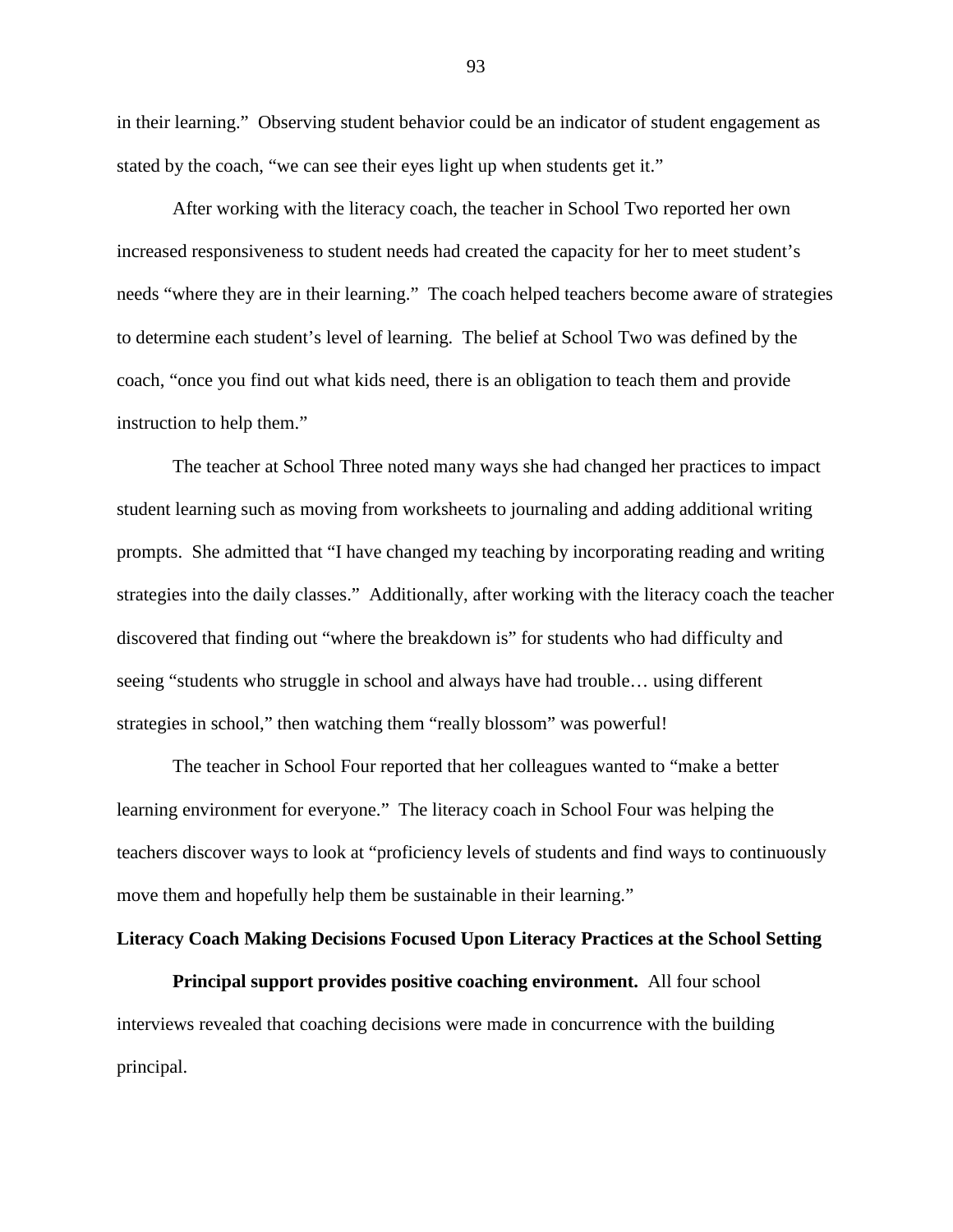In School One, the coach had a weekly meeting with the principal that allowed for both of them to revisit the short term literacy goals the school established. The meeting helped the principal stay abreast of literacy progress and provided support to the literacy coach as she stayed "on track" due to the frequency of the meetings and the connection with the leadership in the school.

Decision-making in the academic setting for School Two was a joint effort between the principal, department chair and literacy coach. The goals were established by incorporating the content in summer training provided by the district along with "input from the literacy coach and teachers in the building." Literacy strategies were woven into the theme of the summer training as the coach served as a trainer for that event and connected the information throughout the year.

A strong relationship with the principal was imperative in decisions made at School Three. The coach and principal worked together to establish the "foundation for the coaching role" in the school. The two professionals worked well together because the principal supported the literacy process, yet provided feedback to the coach on the delivery of the information with staff and strategies to implement new decisions that might not be wellreceived.

In School Four, the principal guided the decision in collaboration with the literacy coach and teachers. The action plans created by each teacher, designed to improve student learning was utilized to determine decisions made at the school level. The principal and coach found emerging themes in each action plan after the quarterly reviews, then the themes drove the professional development and assistance provided by the building coach. At times, the literacy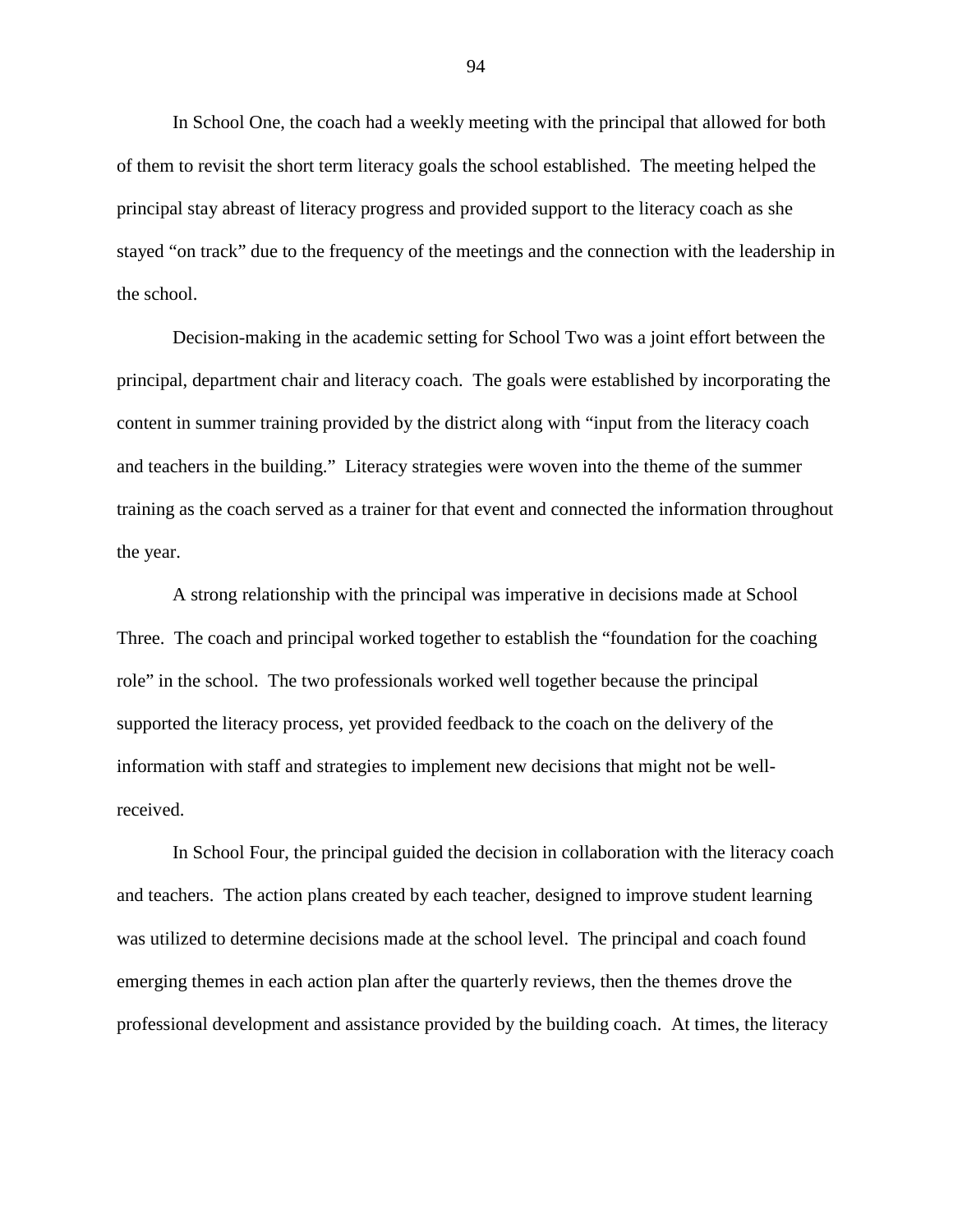coach was part of the development of the plans, which enabled her to connect literacy strategies in the plan.

**Collaborative atmosphere accelerates coaching ability to develop and improve literacy practices.** In School One all professional development opportunities that were supported by the coach allowed for teachers to work together in a variety of ways such as large staff meetings after school, department meetings, core team work or partner/individual options. The teacher in School One reported that "each group is working on the area they need to improve" and "the coach is a big part of the process of sharing different parts."

In School Two, the schedule had been adjusted to allow for collaboration time between teachers for professional dialogue. The "school-wide focus" had made a huge impact in order to help "teachers plan on a deeper scale." The teacher at School Two believed collaboration needed to have the "right two people working together and right timing of the people working together." The coach at School Three made decisions collaborating with groups of colleagues that helped support teachers such as the media specialist, differentiated coordinator, and district literacy coaches from other buildings. The support and ideas garnered from the collaboration of these professionals allowed the coach to enhance her service to teachers. The current teaching practice fostered a connection between teachers and the literacy coach. Teachers worked closely with the coach as she was "very collaborative, working closely with all content area teachers."

In School Four, the teacher described the working relationship with the coach and all staff members as "very collaborative." The schedule had been adjusted to provide collaboration time for teachers in the contractual school day which provided opportunity for the traveling coach and teachers to interact more comprehensively when she was in the building.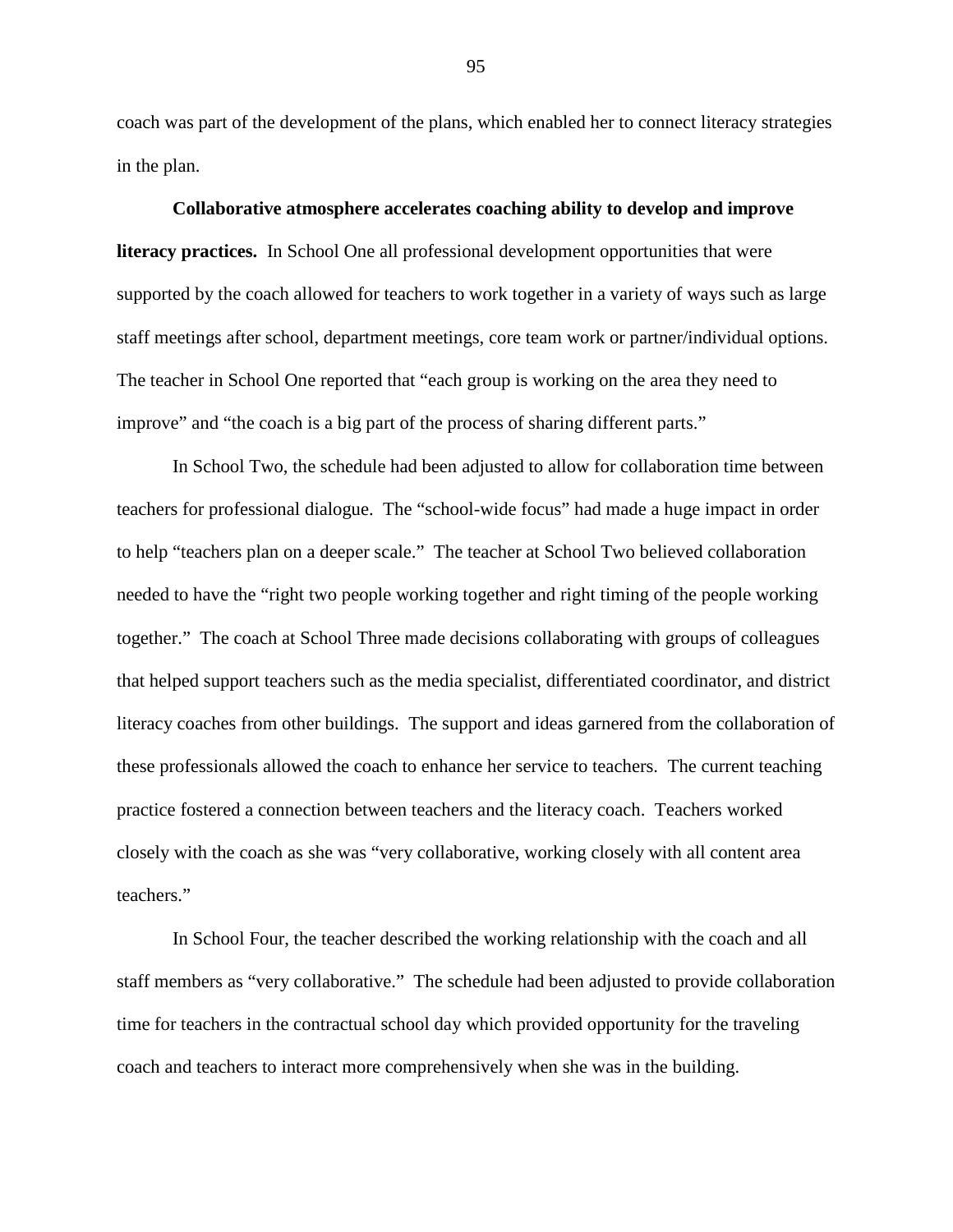**Trust and relationships with coach build foundation for professional growth. S**chool Two built trust and relationships with teachers by making decisions based on "what the teachers are telling me." The coach adjusted her work with teachers as she got feedback from teachers. This flexibility created an environment where teachers trusted the coach to push when needed, but slow down when they were stressed and overwhelmed. The trust established between the coach and teacher was imperative as the coach worked closely with the teacher in a variety of ways. The coach stated having a coaching relationship with a teacher was different than a friendship and it "definitely accelerates the process." This difference was described by the teacher in School Two "I have somebody when I am willing to get help and when I am not willing to get help she is still there." The coach believed if a teacher was receptive, then there was a "chance to establish a relationship with that teacher which makes a difference" in the impact they have on student learning in the classroom.

The coach in School Three stated that a trust had been established with teachers since she started. Teachers were seeking her to find help with literacy in their classroom. Due to the strong foundation established at the beginning of the coach's tenure all teachers knew the coach was not coming in "to fix teachers" and she was not "going to evaluate anybody." This established trust that allowed teachers to feel comfortable working with the coach early in the first year of implementation. School Four and School One did not identify teacher trust and relationships as catalysts for decision-making in the school setting.

### **Literacy Decisions Enacted**

**District level decisions impact schools.** The literacy coach with principal support made literacy decisions in School One, however the district-level administration made decisions such as changing the type of universal screener used as the staff members were ready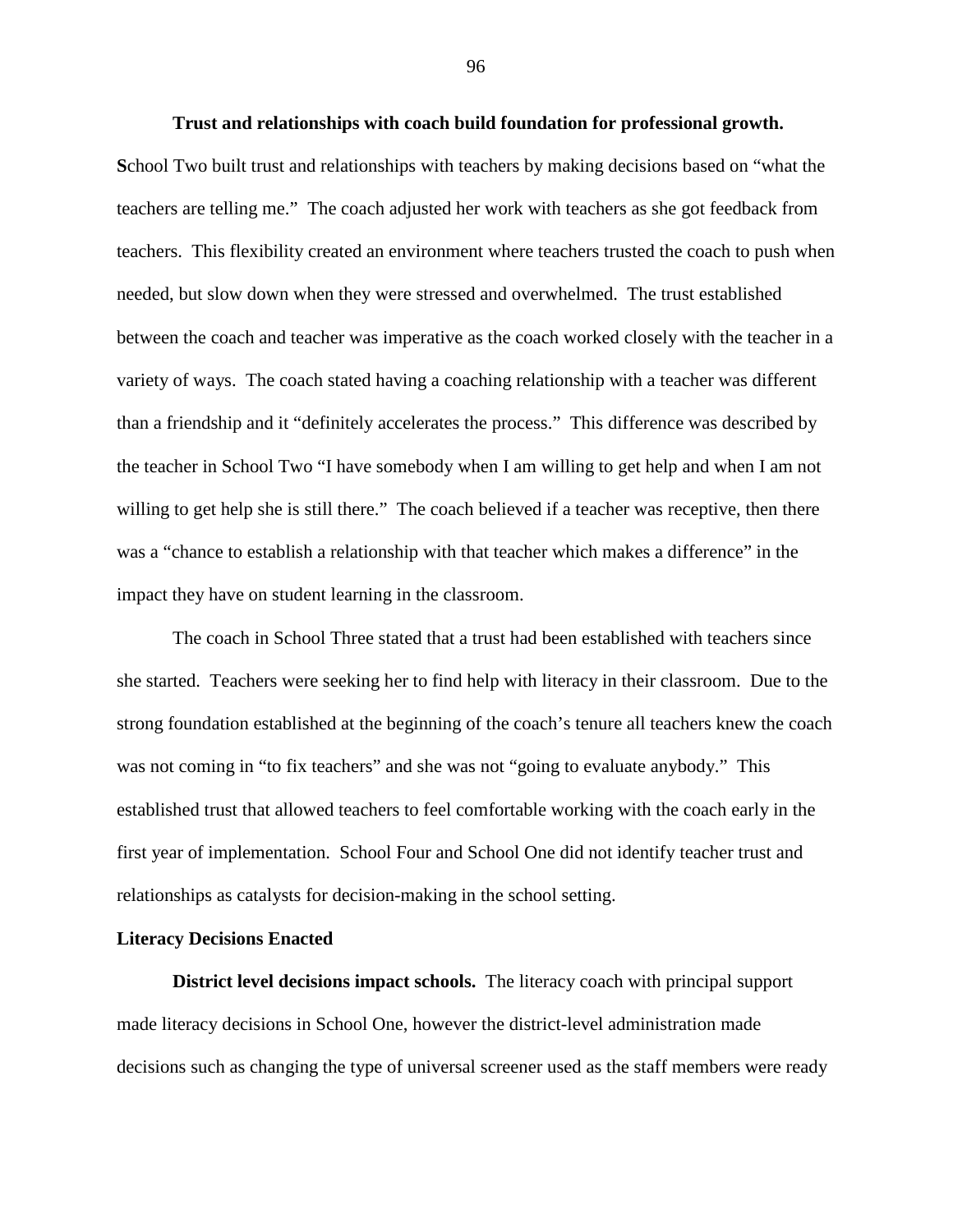to begin testing with a different assessment they had chosen. Even though the assessment decision was devastating to the staff, the coach in School One stated that most decisions were "threaded into everything the coach does especially at the district level." The district's decision to ensure all teachers were incorporating components of writer's workshop model parallels to the work of the building coach as each building made decisions on how to implement the process in their building.

In School Two, the professional learning plan developed by each department with the literacy coach and administration was a key factor in decisions being enacted. The district required that each department within each school maintained a plan. The plan in School Two incorporated literacy.

The coaching model was supported in all schools in the district where School Three was located. The teachers, parents, and coach reported "they can tell the difference in the students from a few years ago and now." An unpopular district assessment decision directly impacted the literacy initiative because it was not teacher driven. The assessments provided data to support the literacy focus and even though the coach believed the value of the test assist with the initial reaction from teachers, she found "herself in the middle" of these types of district decisions.

The district where School Four was located required teachers to meet quarterly with the principal to review their action plan, the outcome of those meetings impacted student learning by the assistance provided to teachers for specific classroom needs. The district decision to require additional cycle assessments impacted the ability of the coach to meet with teachers due to her assessment responsibility.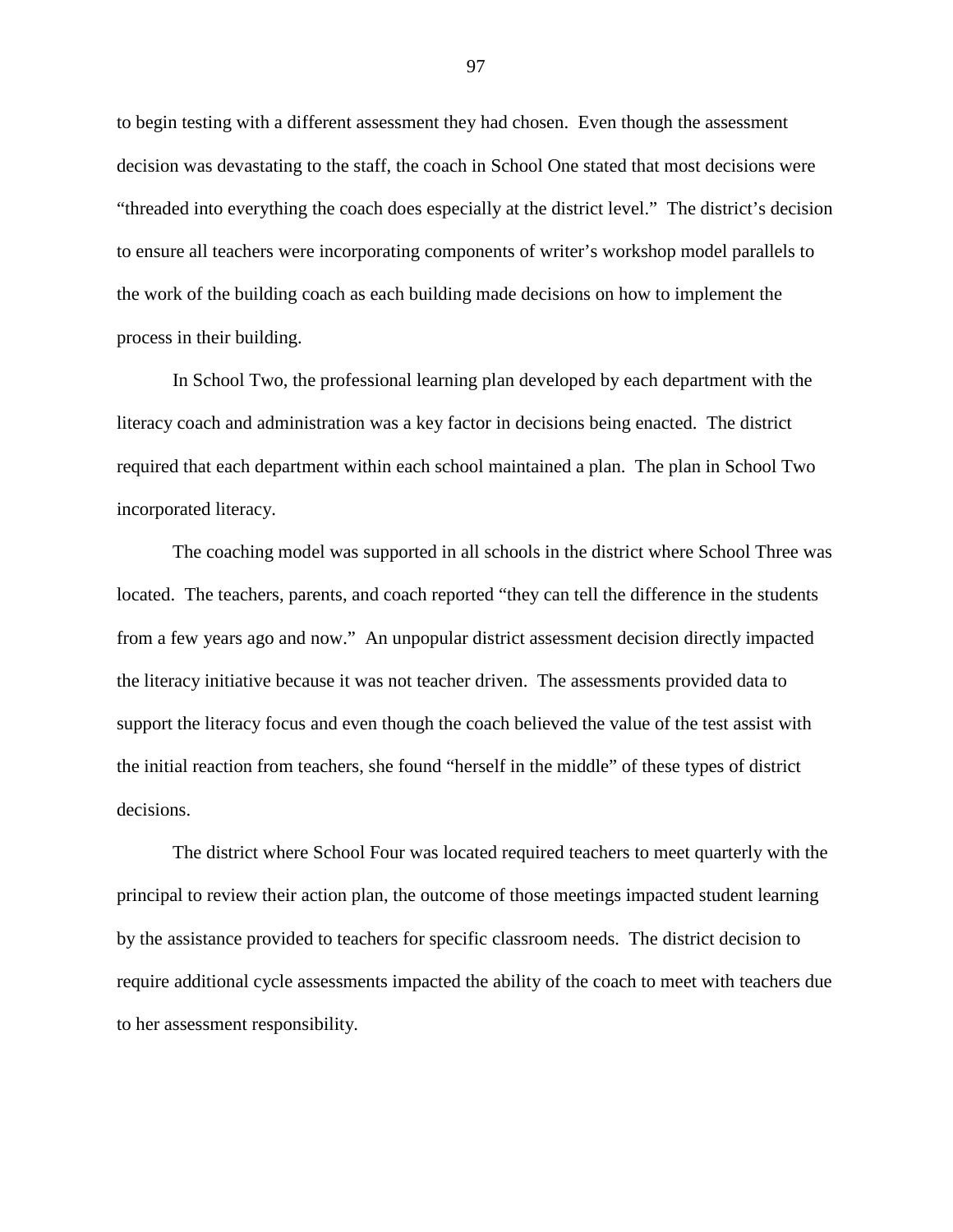**Communication maintains consistency for all stakeholders.** The school improvement team developed goals that drove the literacy decisions at School One. The teachers provided input to the team and then gave a chance for feedback after the plan was developed. This form of communication helped everyone own the literacy decisions at this school and ensured they were aware of the content of the school improvement plan.

Communication could be seen as a roadblock in School Two if there was misunderstanding about the coaching role in the school. After the coach met with teacher teams and distributed a clear outline of her roles to all faculty, teachers then had a sense of the coaching purpose in the school setting.

All staff members were part of enacting the decisions made in School Three because all teachers were initially the driving force to hire a literacy coach. Parents were informed of the literacy initiative through conversations with teachers at the school. Teachers were confident in the literacy process because they knew it was not just a school-wide effort but was district supported. The coach could "see the big picture" from a district perspective and took responsibility to communicate to all stakeholders so everyone could see "how everything goes together." Communication with parents was very important in School Four. Due to low income status of most students in this school, the teachers believed that "families are supportive" and they "trust that the teachers will provide the instruction that is necessary for student growth."

## **Influence Coaching Decisions Has on School Staff's Instructional Practices**

**Coaching decisions enable purposeful instructional practices.** In School One the coach helped give teachers "direction" and "purpose." The coach "sees the big picture better than teachers" so when they got "off track the literacy coach brings them back." The coach in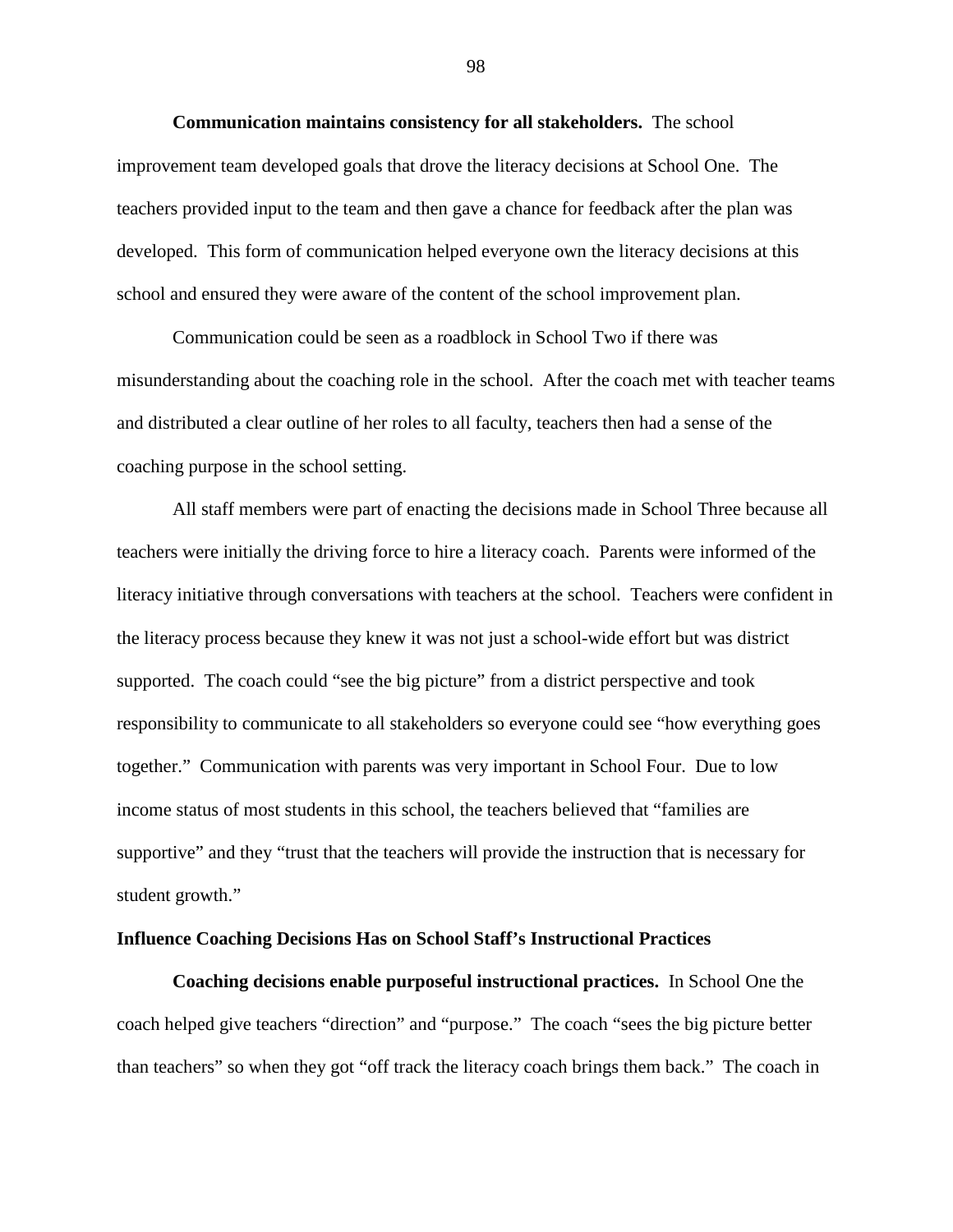School One created a focus that connected to student learning. Even though the decisions were driven by the teachers, the coach provided the framework for thinking from the training and modeling that was done. Teacher practices were shifting due to self-reflection and the implementation of new knowledge. Teacher directed decisions were supported by the literacy coach in a variety of ways.

Instructional practices of teachers in School Two were more purposeful as teachers that work with the coach were "checking for understanding on a daily basis." Teachers were shifting their daily routines of the past into meaningful activities that help them "know why they are doing what they are doing." The continual adjustment of instruction ensured quality activities that made a commitment to students to find out what they "know and are able to do." With coaching support, the teacher in School Two stated that "there is a difference in my approach" because the coach provided direction on "how to make the transformation." The purposeful change needed constant monitoring as the coach helped the teacher see "how everything fits together."

The instructional practice in School Three continued to evolve as the coach could see how strategies shared "works with kids." Students using new strategies on a regular basis in different classes throughout the day was evidence of purposeful teaching and learning. Changes in instructional practice could not always be seen immediately. The coach knew that "the people that I collaborate with now may not connect everything immediately but will put it together later." Evidence of the impact was seen with "an idea that was introduced a year ago" but the teacher was getting better at the strategy so the impact was greater year after year. As the coach described "teachers don't always bloom on your shift."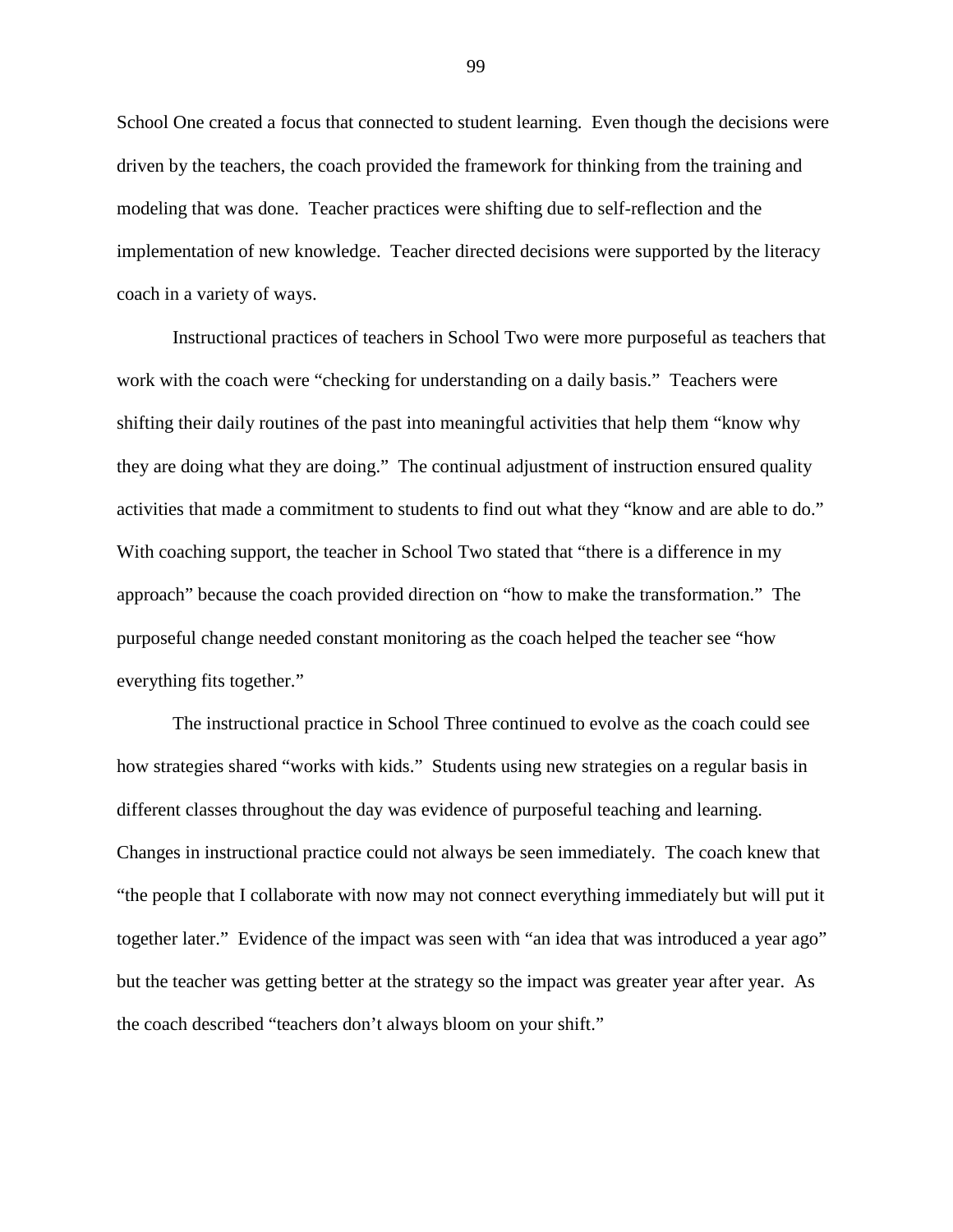The decisions made with teachers in School Four had been impacted by the ability of the literacy coach to use information from the individual quarterly action plans developed by classroom teachers. This individual connection was purposeful as it accelerated the process of implementation of literacy strategies because they were connected to an identified need from the teacher using current student data.

**Coaching decisions may impede instructional practices in the school setting.** The "attitude of some of the staff" could impede instructional practices if the coach in School One did not plainly communicate how "everything fits together." Clearly defining the process that the school had embraced to implement all of the pieces of the literacy initiative was imperative. If this was not done, the teachers would be reluctant because they felt "like they don't get to teach anymore." The coach in School One stated that if teacher perception was misguided, then "the system of literacy coach decision doesn't impede the practice" the teachers were the barrier "because of the mindset blocker they have."

The "only time" decisions could impede instructional practices "is when the teacher knows more about the students than the coach does" as stated by the teacher in School Two. The teacher knows the students on a personal level and that was missing when the coach was assisting with instructional practices. A combined effort was needed through collaboration to help the human factor connect with the researched best practice factor. The increased stress level and the time it took to change instructional practice were two impediments to enhancing literacy practices in the classroom setting. The coach recognized that the time lost for teachers in individual personal planning could impede instructional practices because teachers might be reluctant to give the time that was needed. The coach also recognized the increased stress level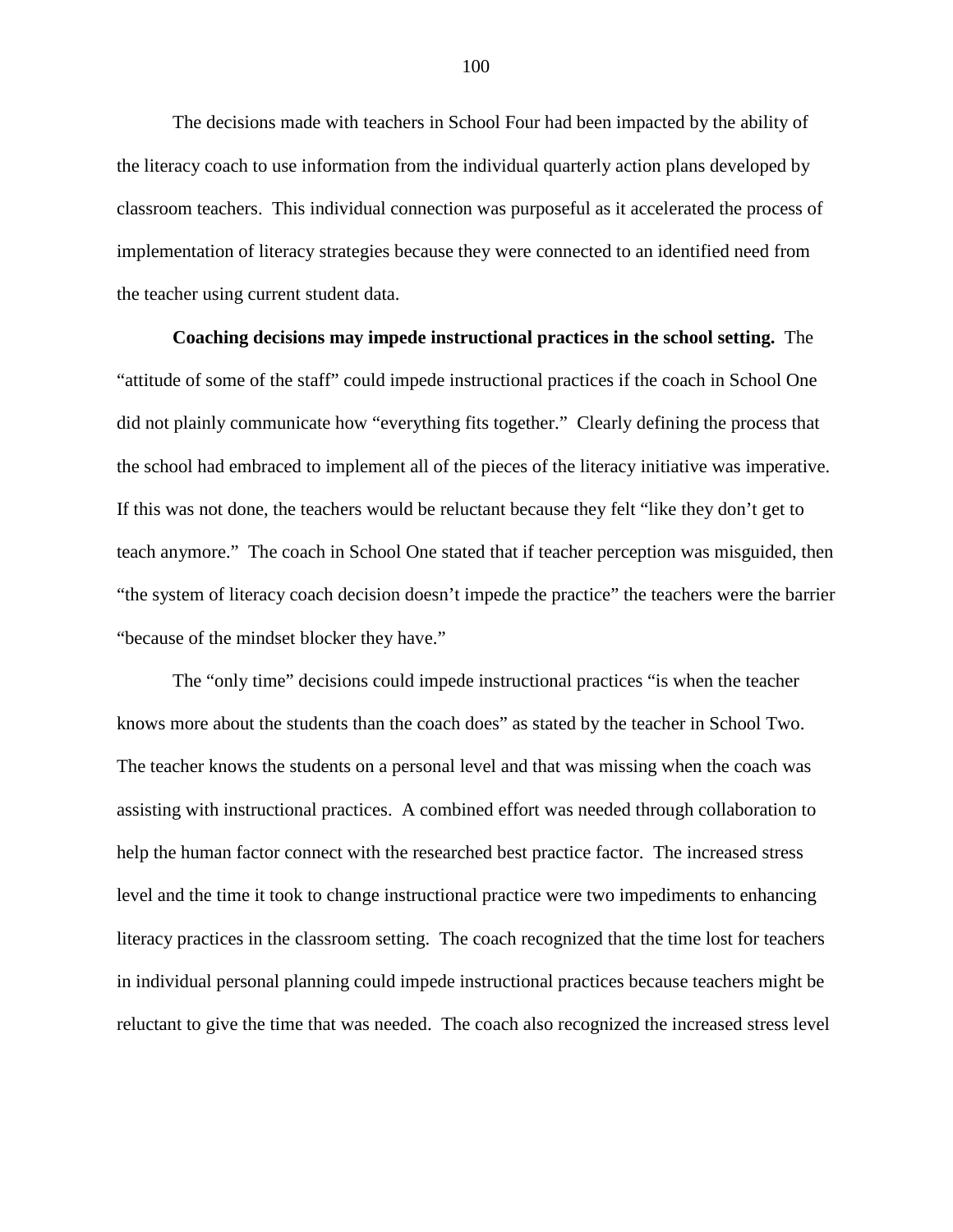and hoped to change "that mindset" but knew it was a process of building trust and relationships before the stress of her presence went away.

The professional approach the coach used as she made decisions in School Three was critical. The coach believed if she "comes off as a know it all, it will immediately impede the progress." The coach needed to be mindful about "respecting staff" and current "relationships" that had been established.

The literacy coach needed to make decisions about how she maximized the time she was scheduled at School Four since she traveled between seven schools. The decision to work with sections in the building, whether they were different or the same each visit, did not allow for sustained, intense support that was needed for progress of the literacy initiatives in the school setting. Although effective collaboration was conducted during the scheduled visit, the time between the coach's appointments allowed for a gap in support. The testing coordinator role assigned to the literacy coach by the district was an impediment as the coach tried to find time to improve instructional practices with teachers. The data collected from the variety of assessments was used to plan for instruction, however the time spent on details of the testing schedule was time away from direct involvement with teachers through collaboration, observation, planning and modeling lessons.

#### **Summary**

This chapter included an introduction and presentation of the study sample. Summaries of the interviews, field observations, and examination of school demographic and achievement data were presented. Key findings of the study were described.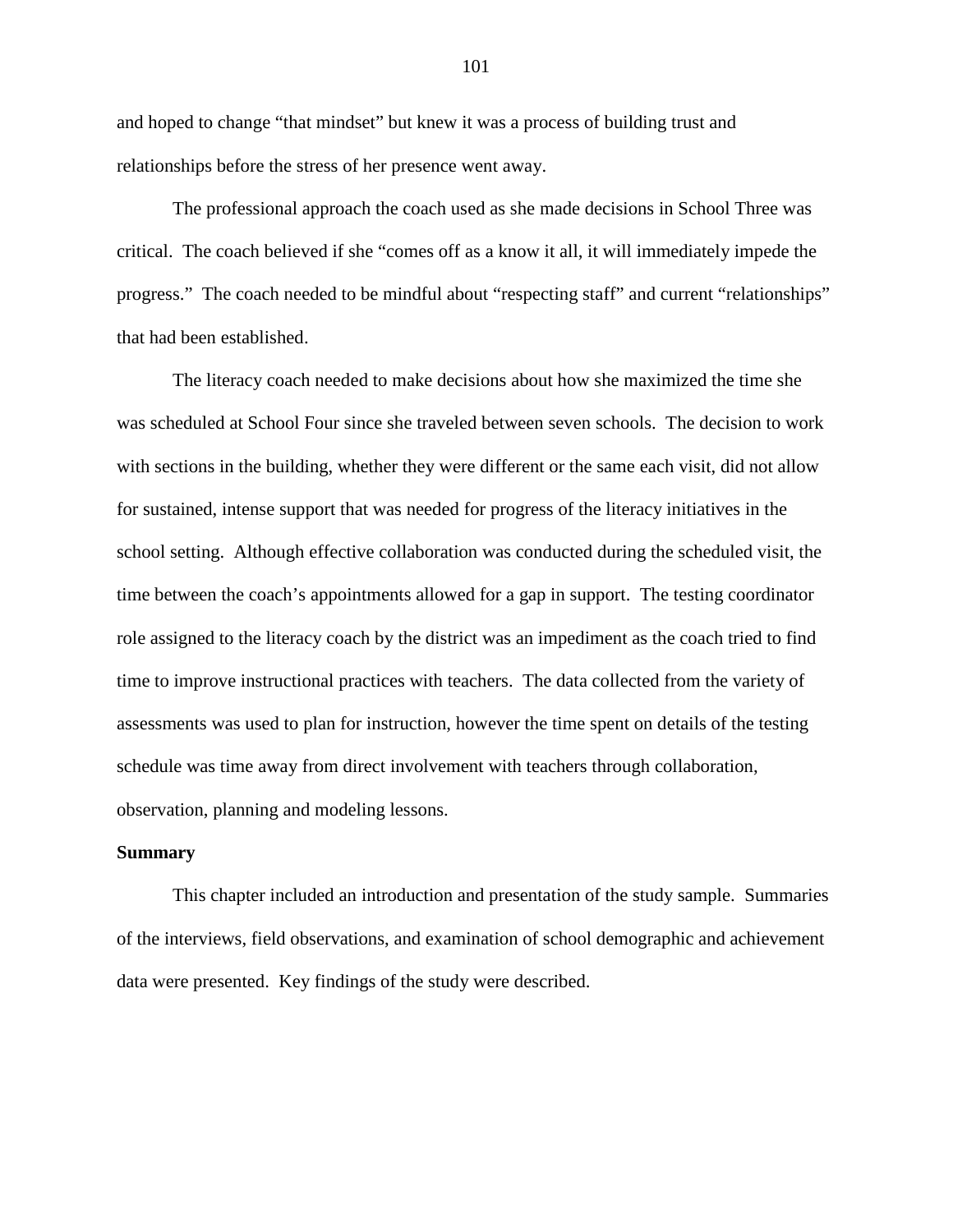## CHAPTER 5

#### **Summary, Conclusions, and Recommendations**

## **Summary of the Study**

The purpose of this qualitative study was to understand the role and responsibilities in the decision-making strategies and actions of a literacy coach while implementing literacy practices within secondary school setting. The influence of these decisions upon instructional practice within the school setting through professional development was explored.

In this qualitative research study, the research questions focus on exploring how a literacy coach in a secondary school setting makes decisions around literacy implementation.

This study sought to answer the following research questions:

- 1. What are the literary coach's roles and responsibilities regarding student learning at the school level?
- 2. How does a literacy coach make decisions focused upon literary practices at the school setting?
- 3. How are the decisions enacted that are made by a literary coach?
- 4. What influence do these decisions have on school staff's instructional practices?
	- a. How do these decisions enable instructional practices among staff?
	- b. How do these decisions impede instructional practices among staff?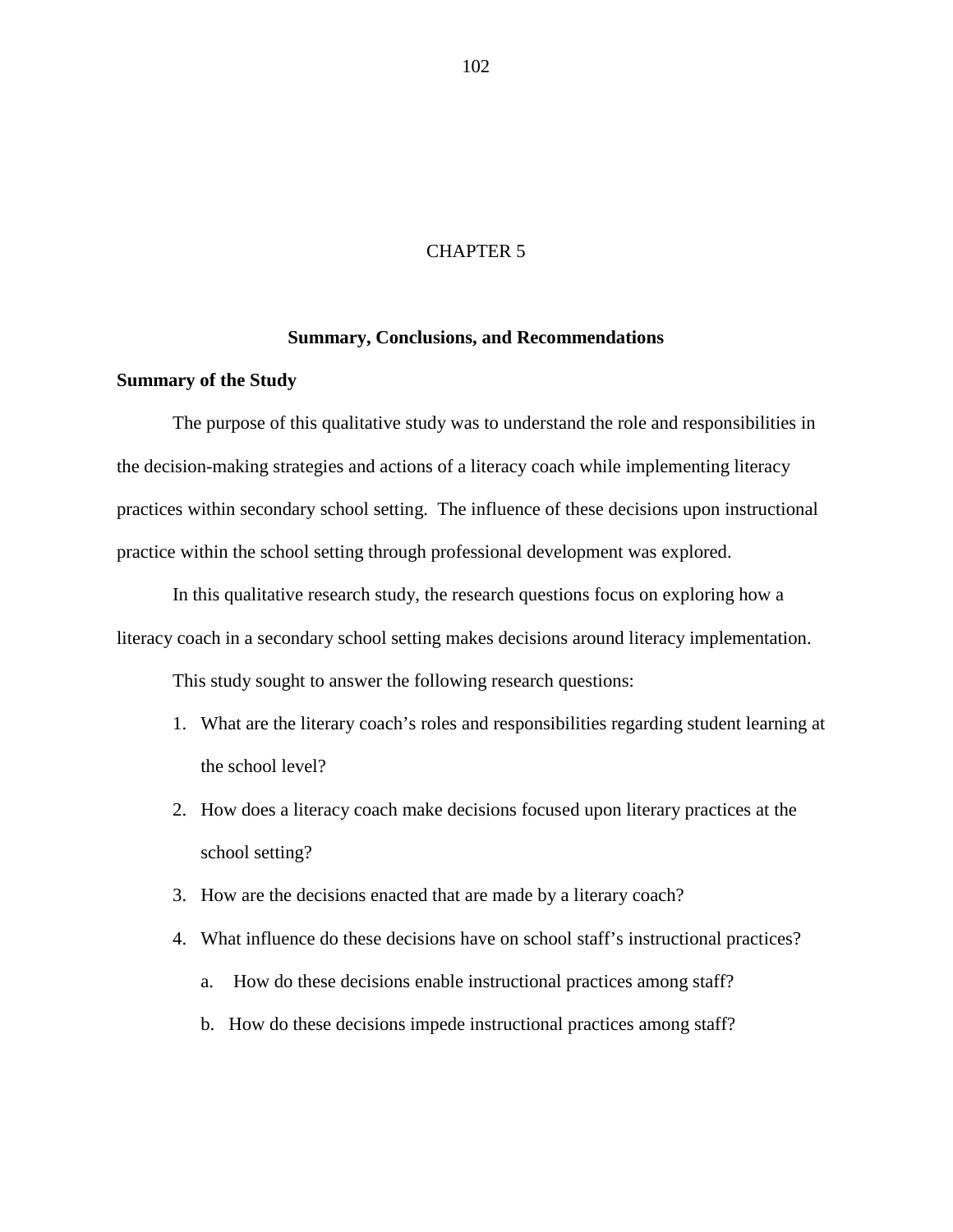This qualitative study utilized a case study theory methodology in the process of data collection and analysis. Purposeful sampling was used to select four secondary schools defined as post-primary grade, including a middle school that were currently implementing a coaching model with active literacy coaches. Data was gathered through on-site, semi structured one-onone interviews conducted in the school setting where the literacy coach and a corresponding teacher worked. Field observations were conducted and examination of school demographic and achievement data were reviewed for each site. To ensure validity, the researcher used peer debriefing, triangulation, and member checking.

## **Summary of Findings**

**Literacy coaches roles and responsibilities impact student learning at school level.**  The roles and responsibilities of the literacy coaches interviewed were varied at each site. When asked about defining her role, the coach in School One responded that it was "varied and complicated" yet the coach in School Two defined her role as coaching heavy meaning the type of coaching was not "necessarily a strategy" but "a way of thinking." The coach in School Three described collaboration as a key component in her role and School Four's coach defined her role as a mentor in the classroom and support for professional growth. All teachers and coaches that participated in the research reported that their support in the instructional setting had an impact on student learning, yet had a hard time quantifying the comprehensive impact their coaching role provided. Even though the coaches could not prove with "100% accuracy" that their work impacted student learning, the interviews revealed there were practices in place that support a strong literacy environment for student learning.

An important part of the change in instructional practice in all schools was a result of data collection. Each school collected data on student progress and used it in different ways.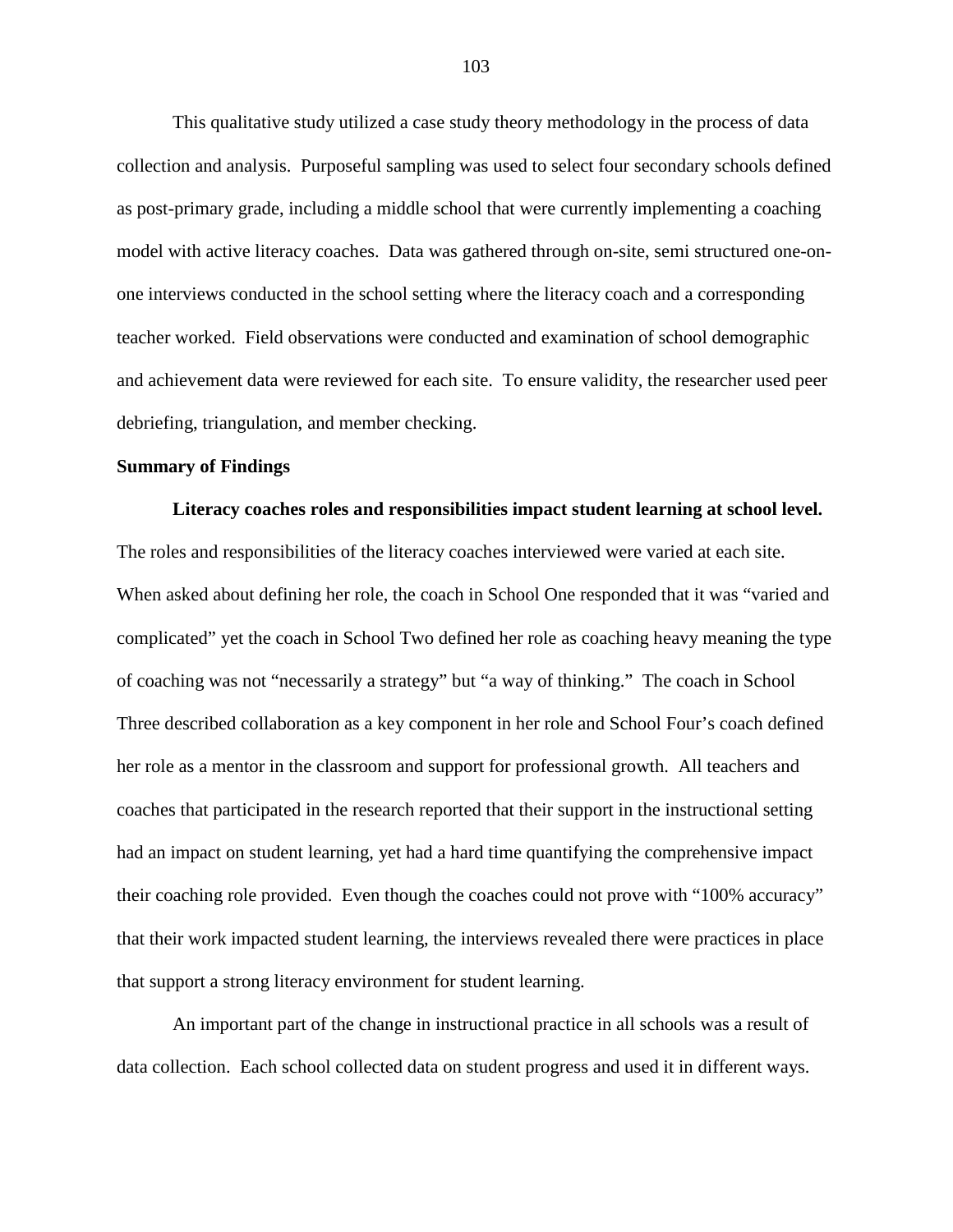Intervention data produced from small group interventions that were part of the literacy practice in three schools showed that students were transferring new knowledge into their class work in content areas other than reading class. The teacher training in providing interventions and learning "how to analyze data" was part of the literacy transformation in these schools. One coach provided assistance with writing, administering, and evaluating data on common assessments in the core class. The analysis of data from these assessments provided teachers an opportunity to shift their practice from teacher-centered to a focus on learning needs of students. Data analysis displayed by a data wall in School Three and reviewed by an action plan in School Four all addressed the need to thoroughly understand each student's learning level and to provide opportunities for learning that meet the diverse needs of each adolescent student.

The professional development opportunities provided by literacy coaches in all four schools were based on the needs of the district, building, and specific classroom teachers. Each coach's training model looked different but the success came with the common practice of basing content on feedback from teachers and input from the building principal. The different types of professional development opportunities such as book studies, literature discussion groups, intervention training, co-teaching, literacy workshops, modeling specific instructional strategies, and coaching shadows provided exposure to many specific needs of teachers in each building. With teachers having diverse background knowledge of literacy instructional strategies that were effective with adolescent learners, varied and multiple approaches were needed to fit the needs of the teaching staff.

Although very difficult to measure, the most important impact on student learning was the teacher responsiveness that emerged when a teacher worked with a literacy coach. The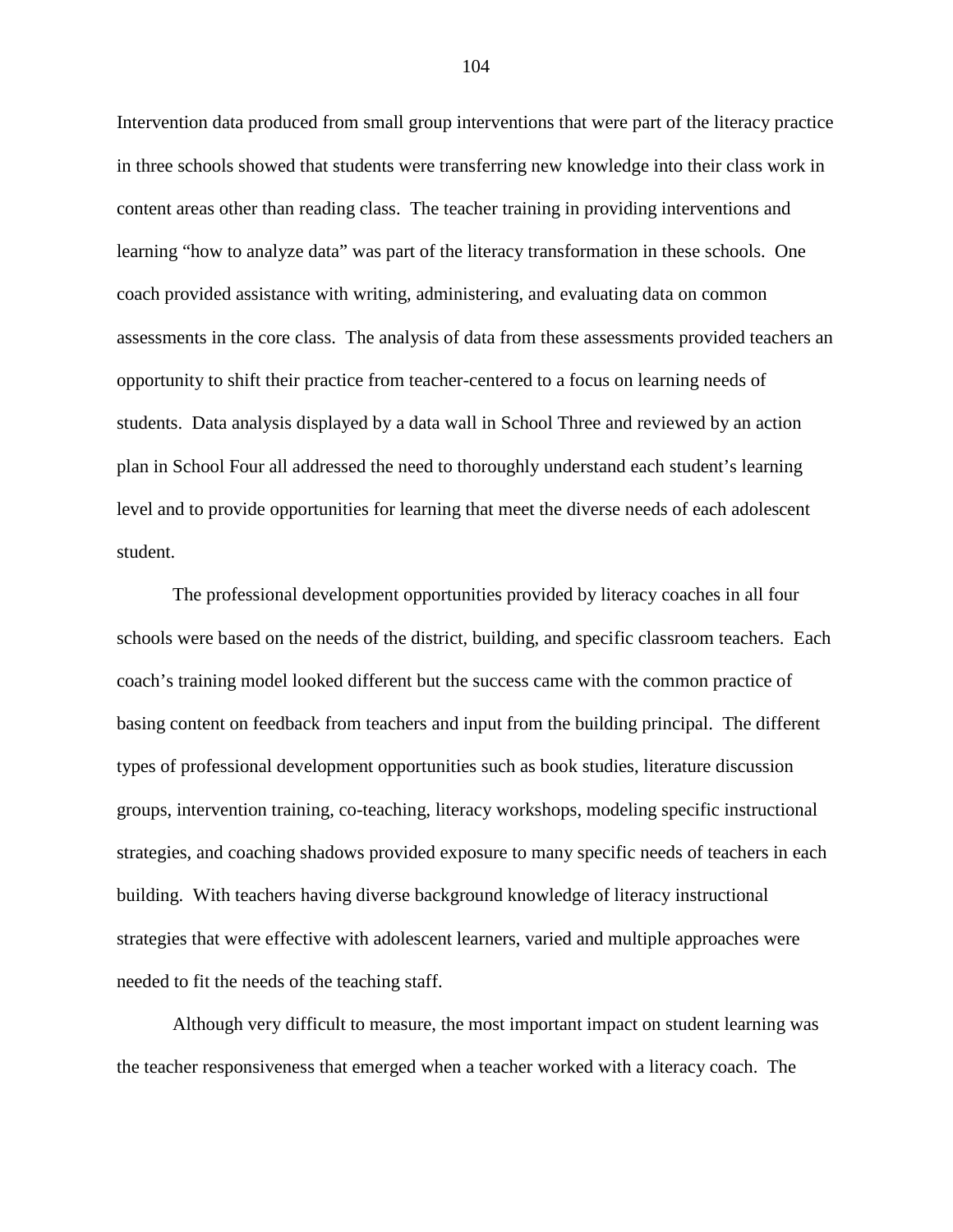coach could see the transformation in the teaching practices after they collaborated with a teacher, but the teacher observing a change in student learning and connectedness was what provided the biggest impact. Teachers are aware of what a student knows and is able to do, so they must respond. As described by a teacher "we are breaking down exactly what a student can do and can't do." The practice in the classroom changes in addition to "resources that we use with students." The teachers felt a sense of urgency to assist students because they have a clear understanding of what a student needs by the collection of individual data and learning how to shift their practice to respond. Once a teacher knew a student's level of learning "there is an obligation to teacher and provide instruction to help them."

The impact on student learning may not be immediately seen by an instantaneous change, but if the practice of a teacher changes to become more responsive, then student learning will be impacted. If the practice of responsive teaching is spread throughout the school, the teachers and students will start forming a common vocabulary and understanding of texts at a different level that will accelerate learning.

**Literacy coach making decisions focused upon literacy practices at the school setting.** Literacy decisions that were made in each school represent "many layers that happen at one time that all connect." The key player making the decision was the literacy coach, however, the administration, school atmosphere, and relationship with teachers were the layers that coagulated the literacy learning environment for all stakeholders in the school setting.

Initial planning and focus for literacy work was orchestrated at each school with the principal. All schools but School Four reported that there were team members that assisted with creating the literacy focus such as department chairs, teacher leaders, literacy teams and literacy coach colleagues within the district. The principal was described in all schools as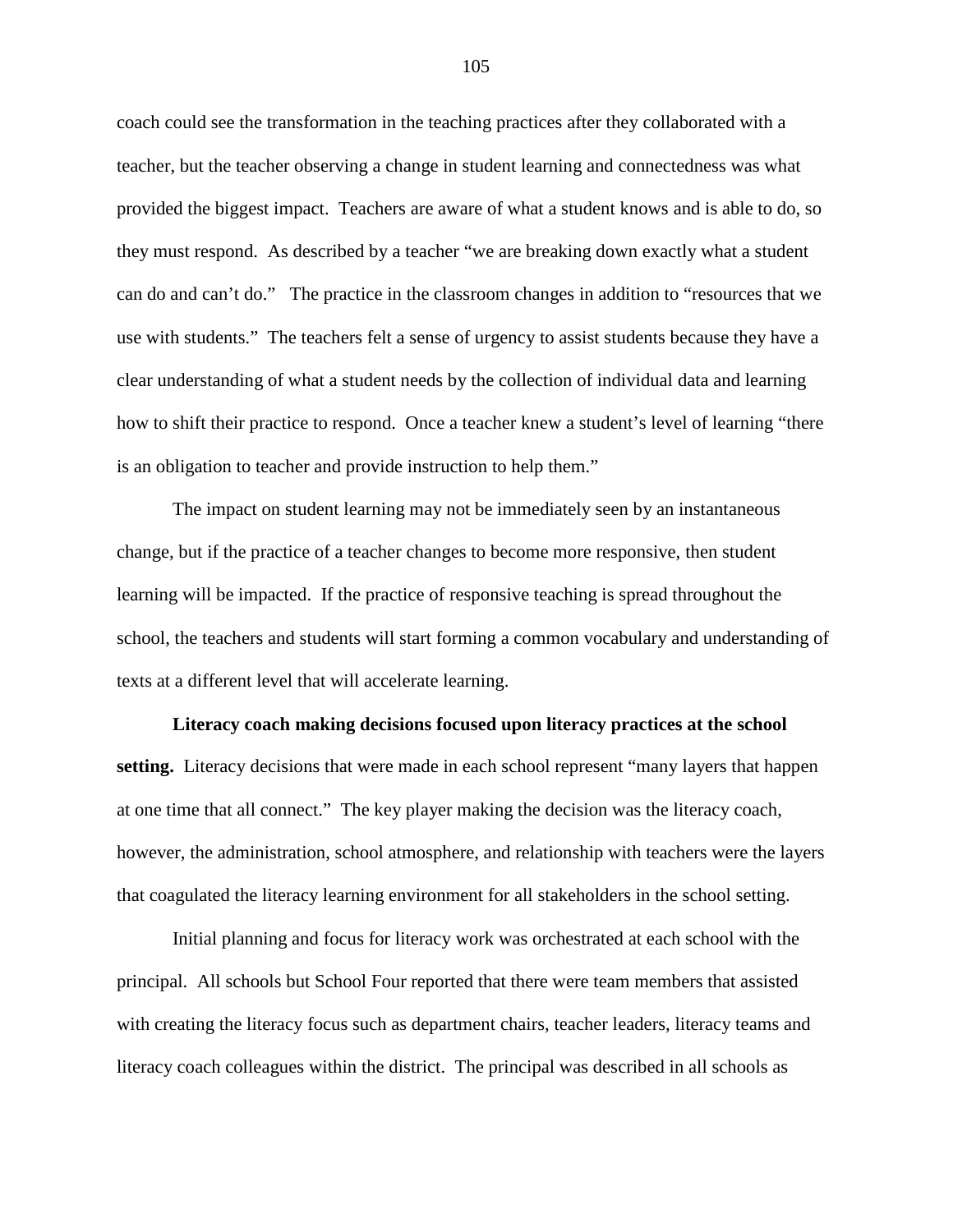supportive and a partner in the literacy initiative. Whether the principal took an active role by quarterly personal meetings with teachers to review student growth data, a collaborative role by gathering weekly with the literacy coach to "stay on track," a cooperative role by jointly meeting with literacy committee and leaders in building to guide initiatives, or a silent, supportive role by observing closely as the coach varies her approach to build literacy initiatives with teachers in the school, they all were seen by teachers and literacy coaches as an integral part of the successful literacy movement in the school setting.

The collaborative atmosphere enhanced the learning environment for students and staff members. All schools had worked to create possibilities for teachers to meet and work together as they sought to find ways to assist their student's reading comprehension and overall success in the classroom. Teachers partnering with the literacy coach in the form of small groups, team meetings, department groups, grade level teams, structured training sessions, content organized groups, or one-on-one meetings helped provide the information needed to learn new strategies to engage students and become responsive teachers. Depending on the time of year, strategy addressed, specific desire of the teacher(s) involved, and established relationship with staff members each grouping configuration had been successful. By the coach determining the need of the participants and making decisions on best ways to address the desired assistance, the coaching model was successful because flexibility allowed trust and relationships to develop along the way. Additionally, administration helped foster collaboration opportunities by adjusting schedules, finding funds to create paid release time during school day or compensating for additional training/meetings after the contractual day.

During research visits, School Two and School Three defined teacher relationships and trust as paramount for coaching success. Both coaches paid attention to "what teachers are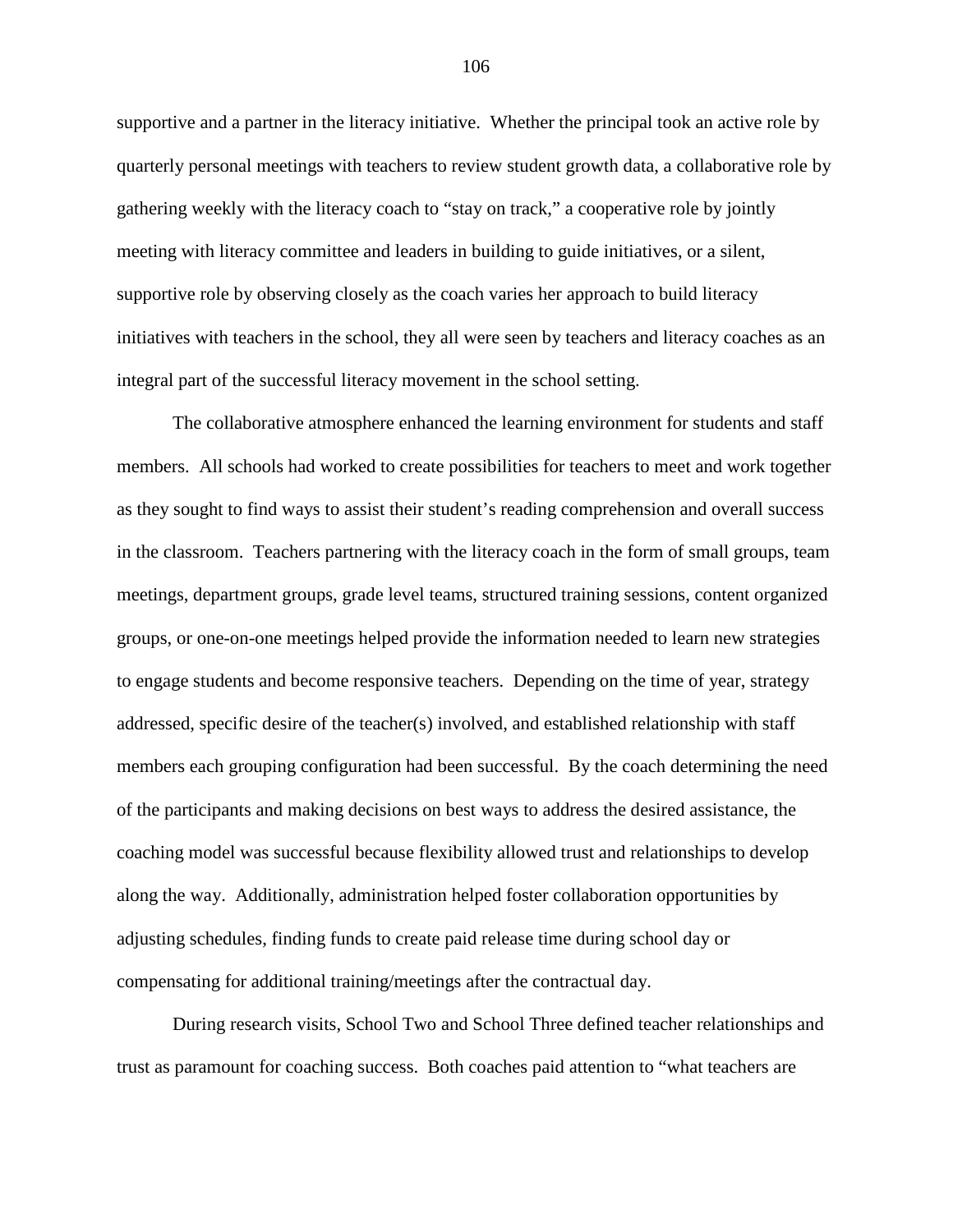telling" them and used the information to gauge the speed and targets for further coaching opportunities. The coaching environment in these two schools was flexible and robustly responsive to immediate teacher needs. Teacher willingness to commit to working with a coach in these schools was partly due to reluctant teachers seeing the progress being made with receptive teachers. When teachers had implemented practices that work with students, they were happy to promote the collaboration with the coach and share the success with their peers. The comfortable partnership between coach and teacher accelerated enhanced literacy practices in the school which directly impacted student learning. School One had a more structured model where intervention training and specific literacy training was an established protocol due to additional federal funding provided the last two years. Although the coach in this school made attempts to be flexible and responsive to teacher needs, her time was primarily used in training or planning for training. In School Four, the literacy coaching model had been recently established; therefore the coach was currently progressing with supportive principal guidance. Lack of time to be flexible with teachers was an area of concern for the coach in School Four due to her responsibilities as assessment manager for her assigned schools. However, the coaches in schools one and four recognized the need to readjust their responsibilities in order to have time to build relationships with teachers that they were not currently paired or had developed connections due to schedule issues.

**Literacy decisions enacted.** Literacy decisions were enacted through a structured process in three schools. Documents created by stakeholders in each school such as the schoolwide improvement plan (SWIP), professional learning plans, district aligned standards document that provided "I can do it" student statements in each area, and agenda/meeting notes from literacy cycle meetings were formalized structures in practice. In School Three, a specific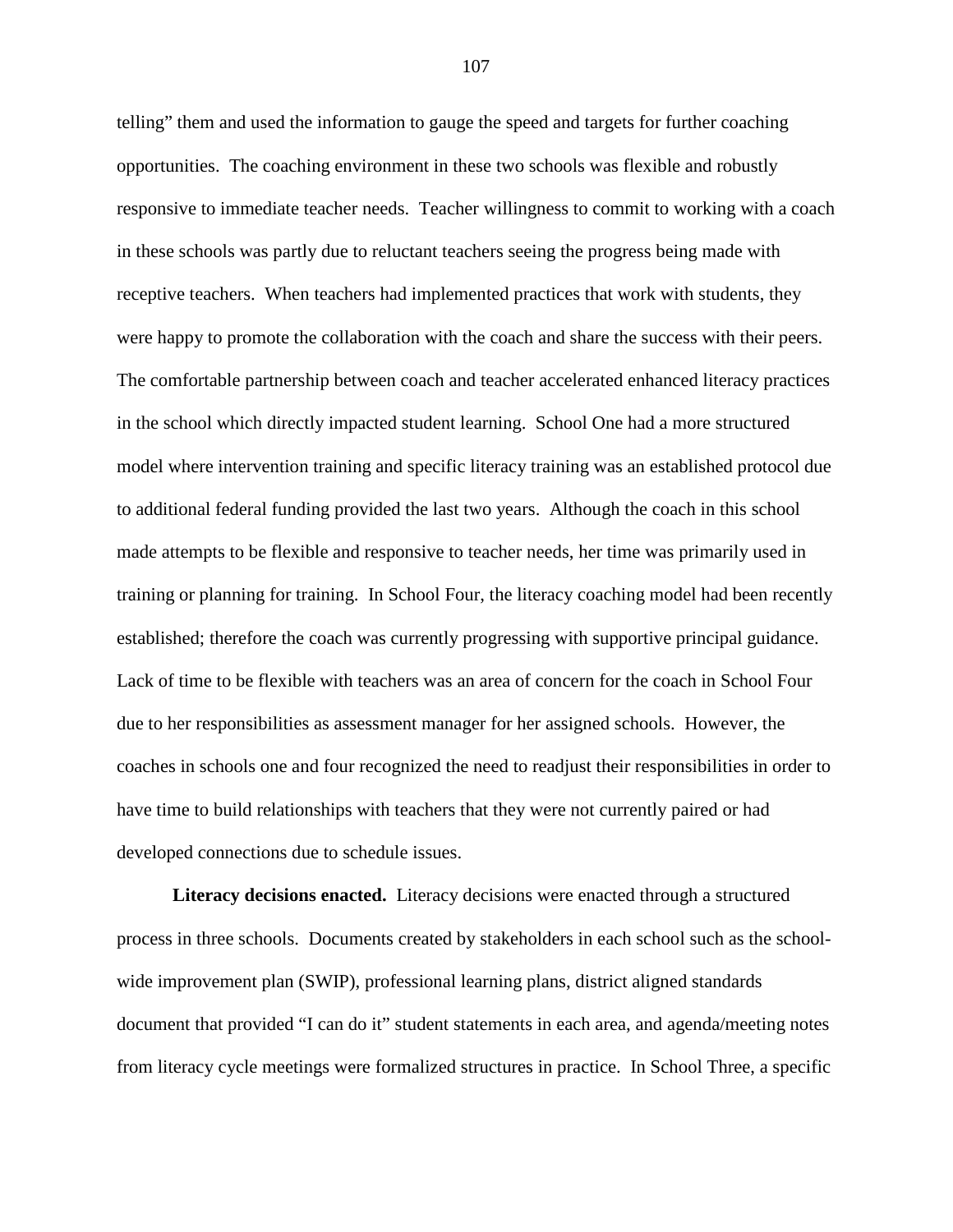written plan was not pointed out, however there was mention of "district initiatives" in the conversation of literacy implementation. The coach and teacher at this school believed the ability to hire "people who are very informed and know a lot" and the "high test scores" the district enjoys were two reasons a formalized plan was not as pertinent in School Three as teacher-driven decisions. In addition to teacher input, decisions were made at the district level that impacted teachers and students. All schools reported that district assessment decisions were not welcome as they were seen as an additional task and did not have teacher input therefore there was not a strong support as teachers did not see the relevance. The coaches in three schools found themselves between teachers and administration by trying to thread literacy and assessment decisions together in their communication to staff at their respective schools.

Communication to stakeholders such as teachers and parents is needed to progress with the shift in literacy practice that is taking place with coaching support. Due to the fact that progress made by coaching support is at times hard to "put in a graph" and display visually, all schools valued open and clear communication.

**Influence decisions have on school staff's instructional practices.** The positive influence on instructional practice was evident in all schools. The individuality the coach provided to all teachers allowed for increased instructional direction that was driven by teacher need. Although there were overarching key literacy instructional practices that all coaches found important, the initial step was taken when a teacher opened their door and invited the help from the coach. Finding the balance of "what is needed" and "what is wanted" can be tricky for coaches when developing trust and relationships with teachers. Decisions made from student data collection, coaches modeling practices, and teachers observing student progress gained momentum for teacher buy-in at each building. The transformation as a result of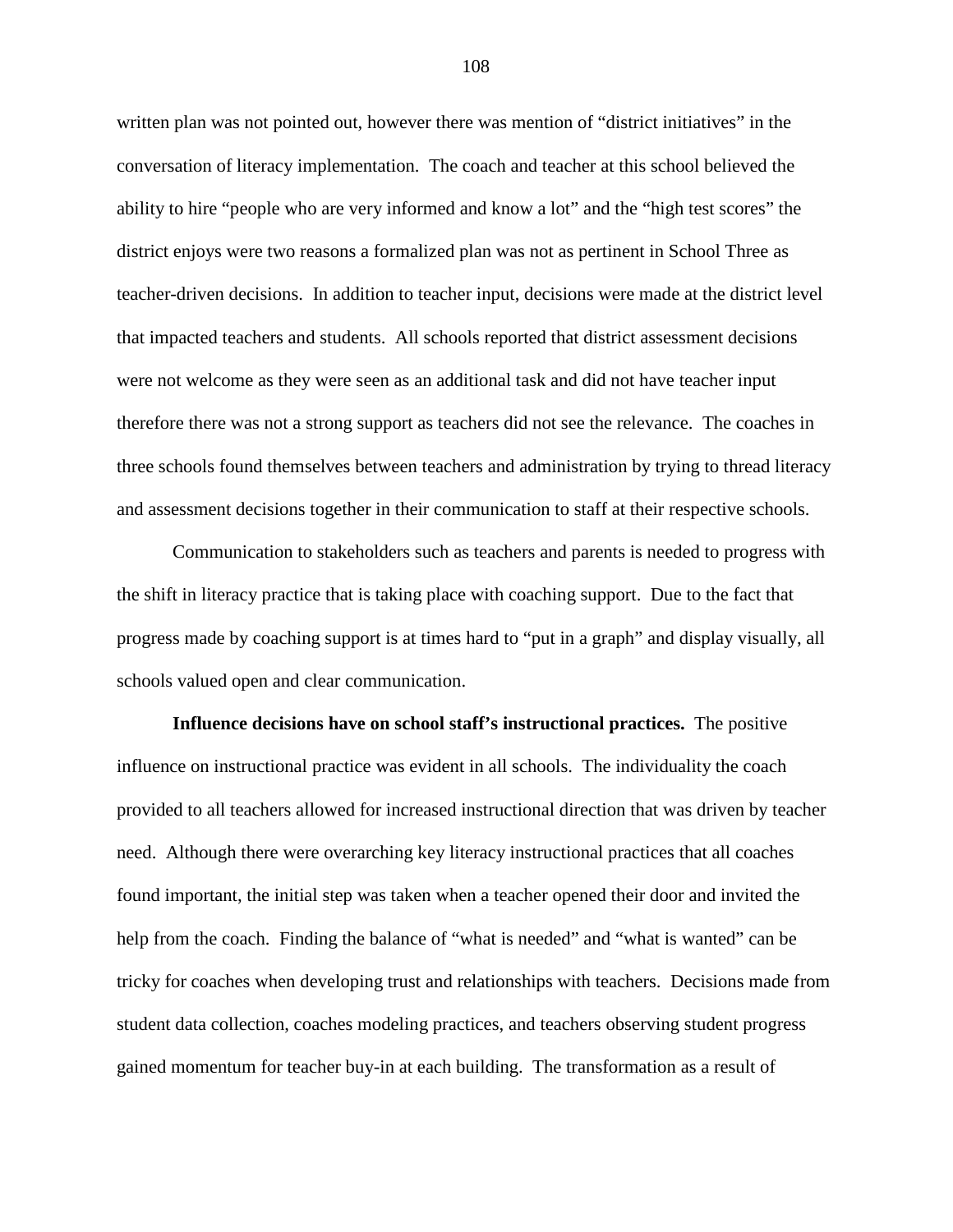coaching was evident by continual adjustment of instruction in teaching practices throughout the school. The difficulty in measuring how decisions enabled positive instructional practices may not be seen immediately, however the coaches learned to be patient as one reported "teachers don't always bloom on your shift."

The positive impact the coaching role had at each school was encouraging; however there were examples where the coaching decisions could impede instructional practice of teachers. Coach's attitude toward teachers was important because if the coach was self-defined as someone that had all answers, the teachers could be turned off immediately before allowing an opportunity to partner with the coach. In addition to coaching attitude, the teacher attitude was important. The coach needed to be mindful of negative attitudes of the staff and continue to clearly communicate the components of the literacy initiative and the coaching role in each school. Coaches needed to continue to be sensitive to the fact that teachers knew the students best and when planning lessons or mentoring in classrooms, the teacher was the person that had a strong relationship with the students in the room. As teachers found time to work with literacy coaches, planning time before and after school in addition to contractual time might be used for collaboration with the coach. Decreased independent plan time in combination with new instructional practices to implement could heighten the stress level in many staff members. Lastly, if the coach was given too many jobs outside the initial literacy coaching position it could impede the speed at which instructional practices were put in place. One coach was given assessment coordinator duties and another had intense training sessions that took large amounts of time in planning and training sessions that could have been spent with teachers.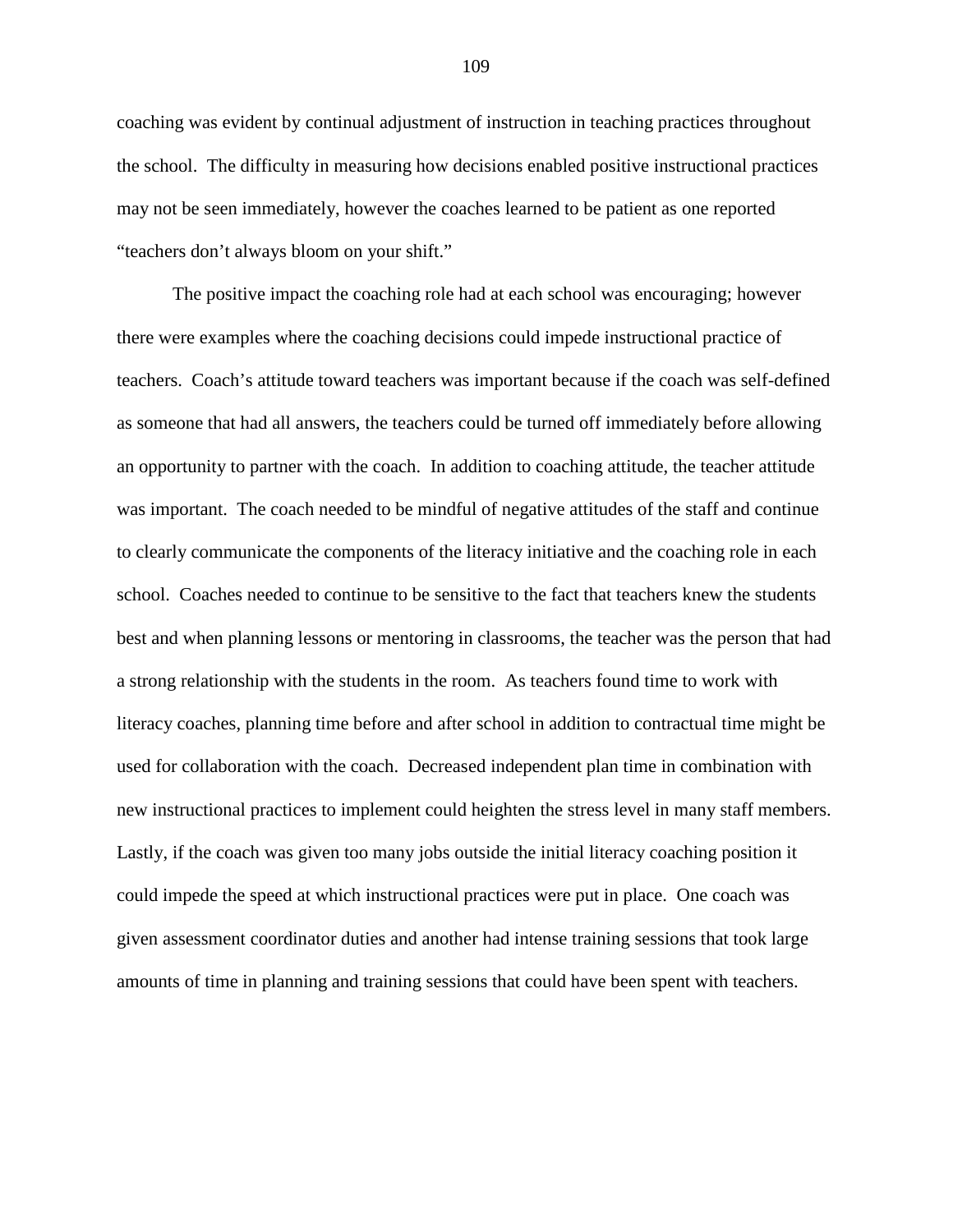## **Discussion of Conclusions**

Literacy-reading, writing, speaking, and thinking are fundamental skills that link to all other academic successes. It is the critical foundation that supports all other learning. There are over eight million students in grades four through 12 that struggle with literacy skills including reading and writing in our nation's schools (Lee et al., 2007). Given what we know about adolescent literacy, it is imperative that we put that knowledge to work by getting into the repertoires of middle level and high school teachers (Sturtevant, 2003). Currently, most secondary schools and teachers do not implement instructional strategies that adequately support adolescent students' literacy development. Coaching creates the types of sustained, instructional focused, collaborative interactions in schools that research suggests as most effective for improving instruction (Darling-Hammond & McLaughlin, 1995).

Secondary literacy coaching is an approach that has received notice as a way to improve both teacher professional development and student literacy outcomes. This study verified that some of the findings in the research cited previously on the subject of adolescent literacy in the academic setting of secondary schools exist, however can be overcome by implementation of the literacy coach. The findings of this study confirmed the positive influence literacy coaching has on instructional practices of teachers which directly impact student learning.

Some factors documented that relate to United States adolescent literacy decline such as varied student skills, teacher reluctance and a void in professional development (Biancarosa & Snow, 2006; Heller & Greenleaf, 2007; National Reading Panel, 2000; Schoenbach, et al., 1999; Strickland & Alvermann, 2004) were being addressed in the four school sites. Teachers found ways to assess student knowledge by administering intervention assessments such as FPBA, common formative assessments in core classes or quarterly benchmark assessments. In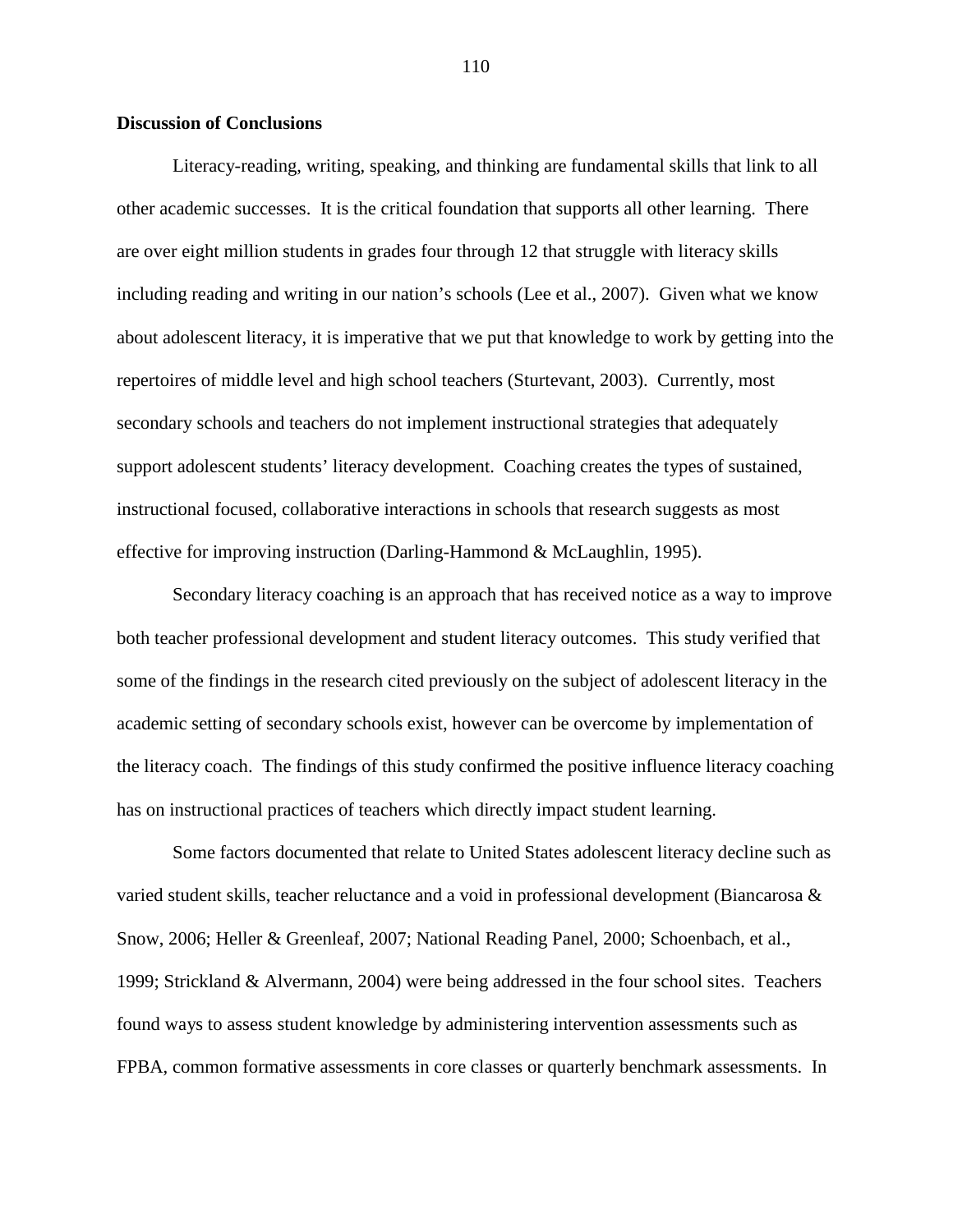all cases, teachers who worked with coaches learned about new instructional strategies that helped all students grow academically regardless of their learning level. Teachers became less reluctant once they saw success with their students or heard about success in their colleague's classroom after collaborating with a literacy coach. The different professional development opportunities provided in all buildings addressed the varied needs and current knowledge of all staff members.

Potential barriers acknowledged that could impede efforts to build literacy support such as the teacher attitude (O'Brien, 1995) was addressed through communication of a clearly defined process for all stakeholders. Other listed obstacles such as system barriers (Biancarosa & Snow, 2004; Kamil, 2003; Meltzer, 2002; Sturtevant, 2003) were overcome by strong support of administration to adjust schedules for teacher collaboration in a variety of contexts, implementation of research-based interventions and coach/mentoring best practices in the classroom. Literacy coaches were continually updating their repertoire of knowledge and adjusted the approach of the professional development offerings to meet the needs of the teacher in each building. These steps helped to ensure that the professional development was not inadequate (Gallagher, 2002).

Although the role of the primary coach has been well documented (IRA, 2006; McKenna & Walpole, 2010; Snow et al., 2006; Walpole & McKenna, 2004), the roles and expectations of secondary literacy coaches are not clearly defined. Each coach had defined roles and responsibilities in their assigned school. Data collection and analysis was utilized to inform instruction. Coaches assisted in administration of assessments, collection of data and analyzing results. This study found that literacy coaches were seen as supportive by teachers as they provided resources that allowed teachers to adjust their current instructional practices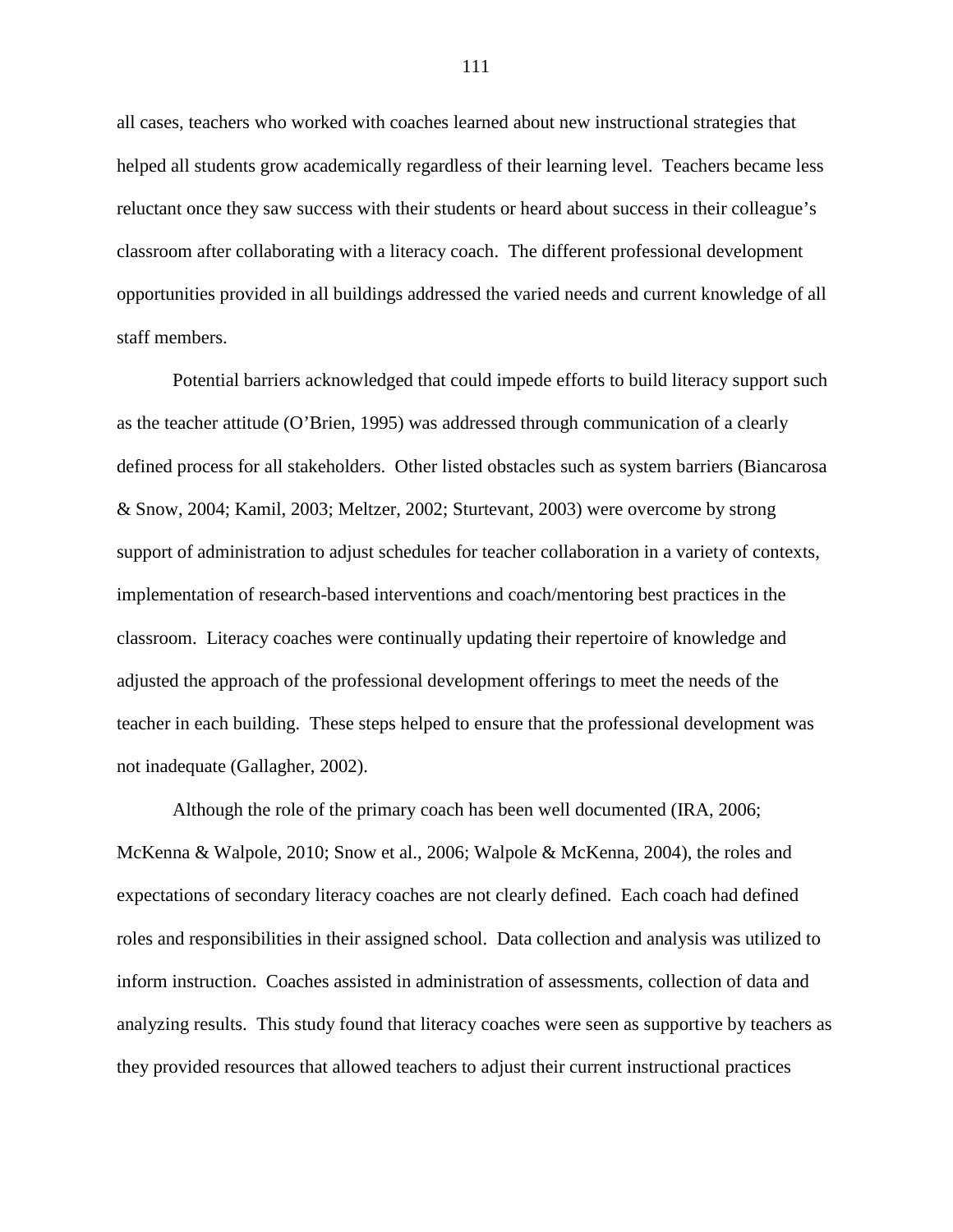based on data collected from what they learned about the current performance level of their students. The shift in practice allowed teachers to be responsive in order to increase student learning outcomes. Professional development was a clearly defined role for all coaches. Coaches provided an assortment of differentiated professional growth opportunities for all teachers in each school which directly correlated to teacher responsiveness and student engagement in each building.

Standards for Middle and High School Literacy Coaches require the role of the literacy coach to assume the following competencies: collaboration, job-embedded coaching, and evaluators of literacy needs (IRA, 2006). All roles reported in the study paralleled with the expectations of the adopted IRA Standards. Collaboration is evident in the current practices of all four literacy coaches. They worked with groupings of teachers in a variety of settings to promote literacy practices through professional development opportunities. Their coaching role involved working side-by-side with teachers through mentoring, modeling, planning, coteaching, intervention implementation and other services to improve students' reading and writing. All coaches had personal attributes such being as skilled listeners, problem solvers, and relationship builders as defined in the Standards (IRA, 2006). All four coaches were literacy experts as they had background knowledge in literacy development and contentspecific literacy instruction. Lastly, the coaches interviewed had a strong command of effective instructional methods, materials and practices that were implemented at the secondary level.

The practice at the secondary school sites studied were consistent with research evidence that defines local, site-specific, instructionally focused, ongoing professional development that produces a more successful outcome than the traditional pull-out model (Guskey, 2000). The coaches balanced time by providing support inside and outside of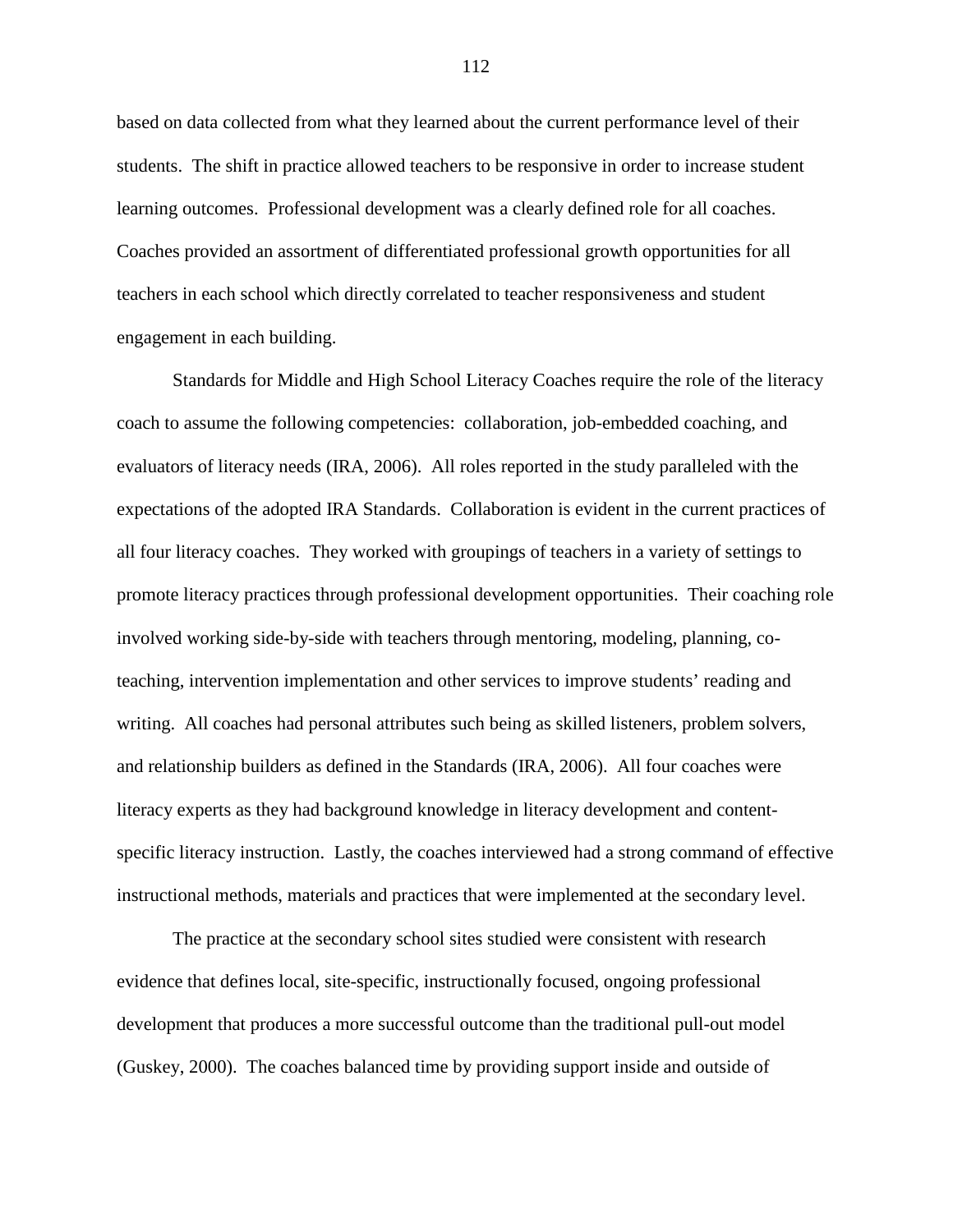classrooms. Knowledge building sessions were a key form of delivery in all buildings. All coaches took the lead in delivering training opportunities for all staff members that provided modeling and demonstration of instructional strategies, allowed for active involvement from participants, and encouraged self-reflection as teachers became problem solvers (Hasbrouck & Denton, 2005). Study groups were utilized in three out of the four schools. Study groups have been found to provide an opportunity for teachers to improve instructional practices through collaboratively planning for school improvement and study research on best practices (Murphy, 1992). The literacy coaches can be described as teacher leaders who have helped teachers infuse literacy skills into their instruction. Although the goal of coaching is to impact student learning, the immediate task of the coach is to focus on adult learning.

#### **Recommendations for Further Research**

In the course of this study, the researcher discovered several topics that are significant enough to warrant additional study. They are reported here in no particular order with the researcher's comment.

- 1. What specific duty of the literacy coach impacts learning the most? In a given day or week, what does a coach spend the most time on and how does that correlate to student achievement?
- 2. What is the student perception of their learning before and after an intervention? How does the student believe it helps their learning in the content area classes? What tool would be used? If no tool available, could one be developed to assess perception?
- 3. What specifically does a teacher change first when transitioning instruction after a coach has provided support? What change in practice does the teacher notice?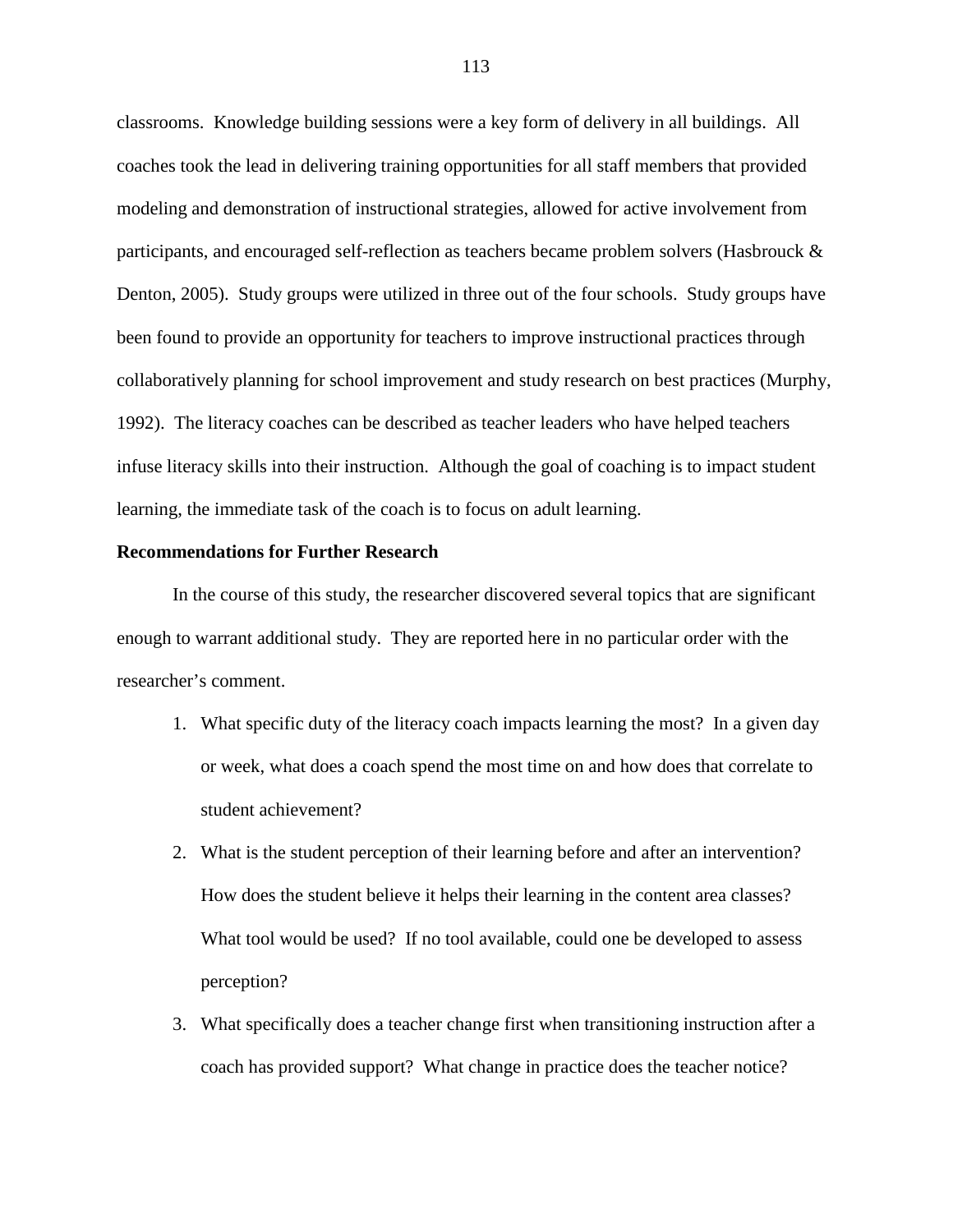What change in student response does a teacher notice first? Are certain student responses tied to specific types of instructional strategies? What are they?

- 4. The current study examined the decision-making process in the secondary setting. An area for further study might examine the decision-making process in the elementary setting and compare the results with this study.
- 5. How does the role and responsibility of the literacy coach change in year one, three, five? How does the student achievement data change? The current study examined literacy coaching in the secondary setting and did not address the difference in years of coaching implementation.
- 6. How does the role of the principal impact the effectiveness of a literacy coach in the school setting?

## **Conclusion**

The purpose of this qualitative research study was to understand the role and responsibilities in the decision-making strategies and actions of a literacy coach while implementing literacy practices within secondary school setting. The influence of these decisions upon instructional practice within the school setting through professional development was also explored.

The data was gathered from four secondary schools defined as post-primary grade including a middle school, that is currently implementing a coaching model, with active literacy coaches. This led the researcher to develop 10 themes. These themes were: 1) data collection and analysis is utilized to inform instruction, 2) training provided by coaches gives teachers new knowledge to help struggling readers, 3) coaching techniques enhance teacher responsiveness and student engagement, 4) principal support provides positive coaching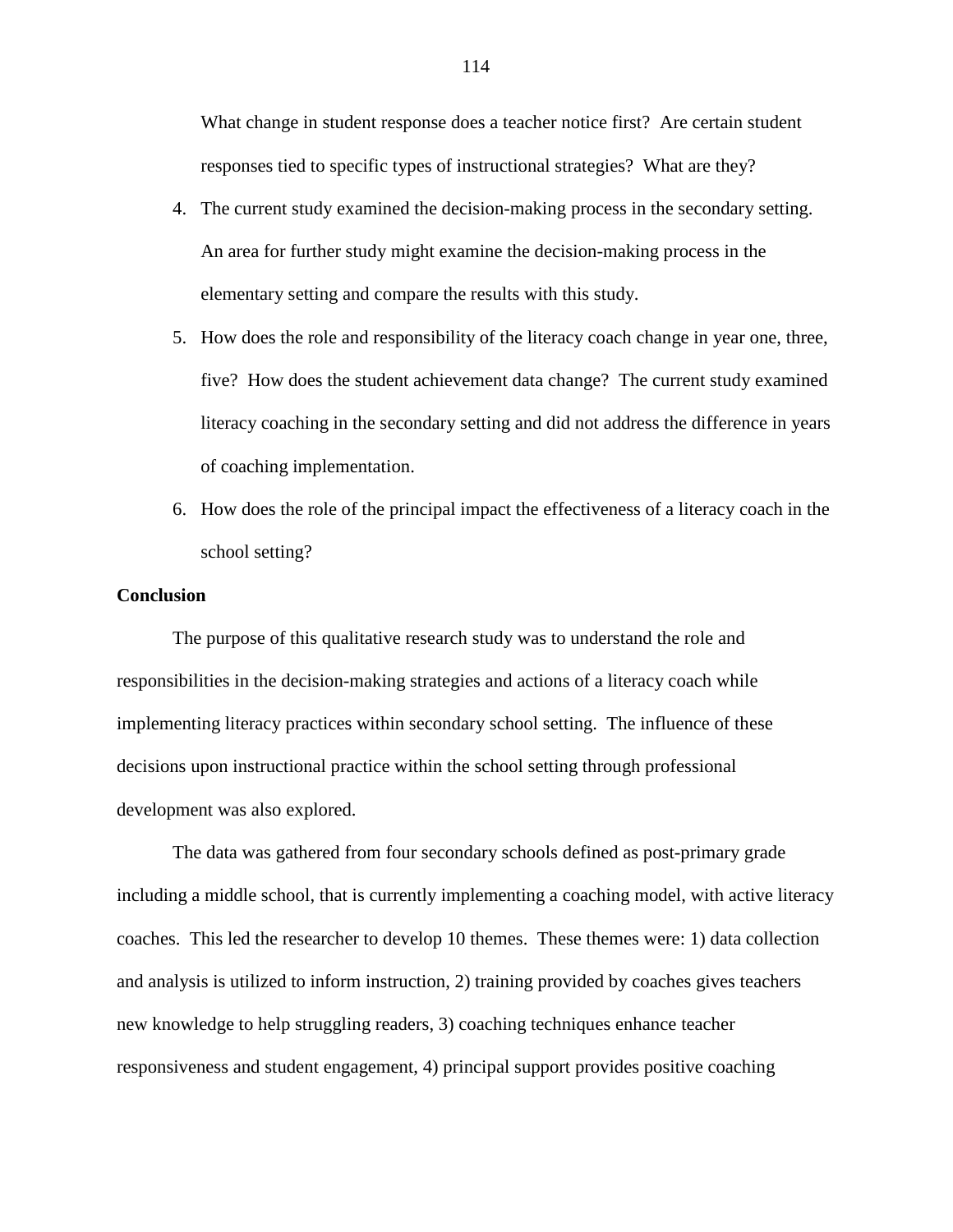environment, 5) collaborative atmosphere accelerates coaching ability to develop and improve literacy practices, 6) trust and relationships with coach building foundation for professional growth, 7) district level decisions impact schools, 8) communication maintains consistency for all stakeholders, 9) coaching decision enable purposeful instructional practices, and 10) coaching decisions may impede instructional practices in the school setting. The themes were the same in all four school settings regardless of different demographic backgrounds for each school. Each school reported different experiences as evidence to connect with each theme, however the theme was present. While there was no definitive data documenting the coach's roles and responsibilities impacting student learning, anecdotal information was acknowledged through interviews with each teacher and coach.

Field observations revealed that students were involved in engaging learning opportunities through teacher and student discussions. Co-constructed language arts charts were on display and hallways had many examples of reading and writing responses. The classrooms were organized to promote flexible grouping and classroom libraries were observed in most rooms.

#### **Summary**

The researcher learned that adolescent learning was not a barrier in any of the schools described in the research. Current gaps in student learning or the student's inability to learn was never revealed. The driving force for the teachers and coaches was about improving their own practice to find ways to enhance the learning opportunities for student growth. The data collected was about the teacher changing their practice, not students changing. Although the desired outcome of coaching involvement is to impact student learning, teachers found themselves shifting their practice. The movement revealed how coaches meet teachers "where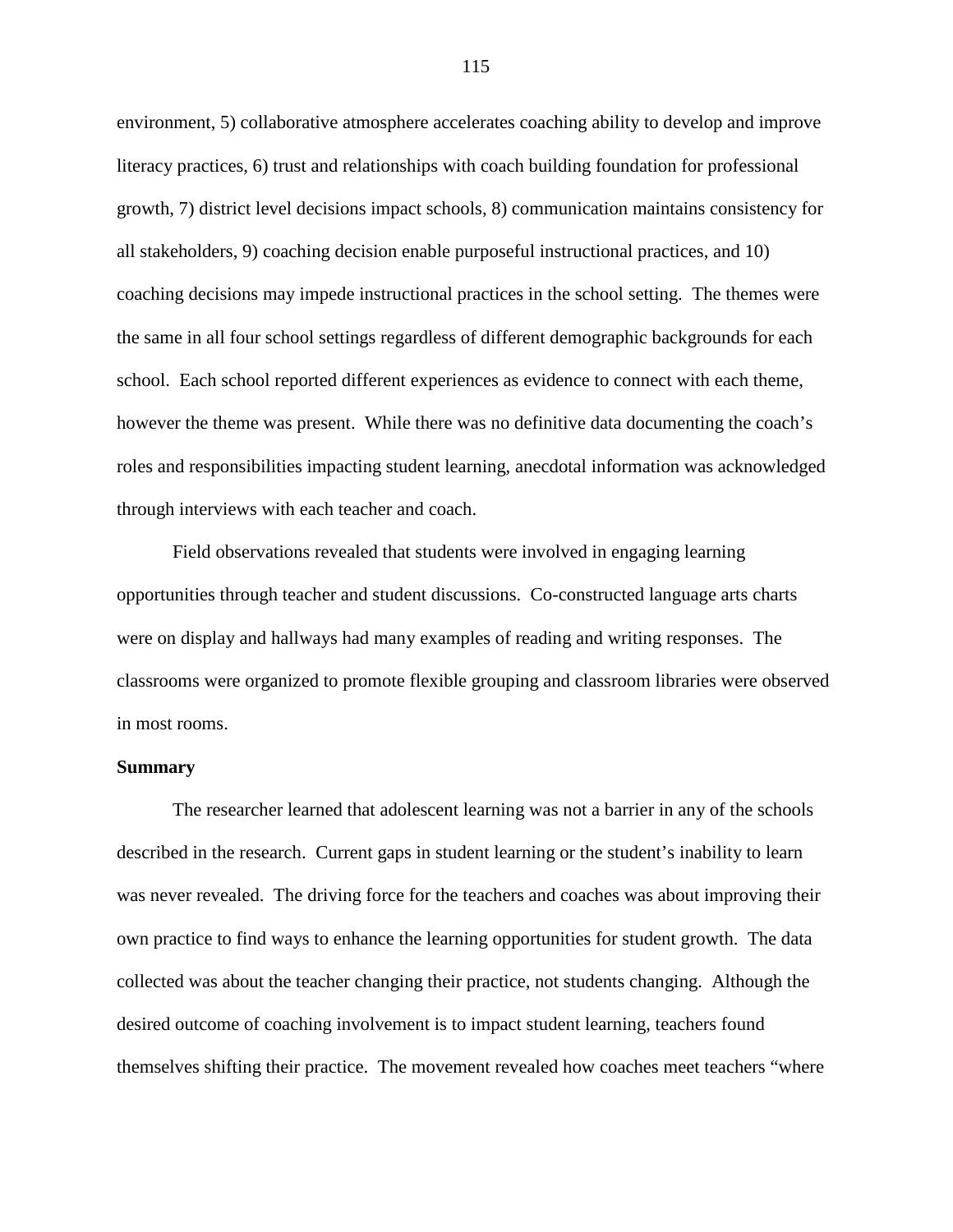they currently are" so they can help them move forward, but the teachers reported they wanted to "meet students where they are" so they can have a meaningful impact on their learning. The common focus for all school settings was that teachers and coaches wanted to respond to students' needs effectively and appropriately. The interviews revealed a passion for teaching and learning from all participants in addition to the momentum that was powerful as responsive teaching spread in the school settings researched.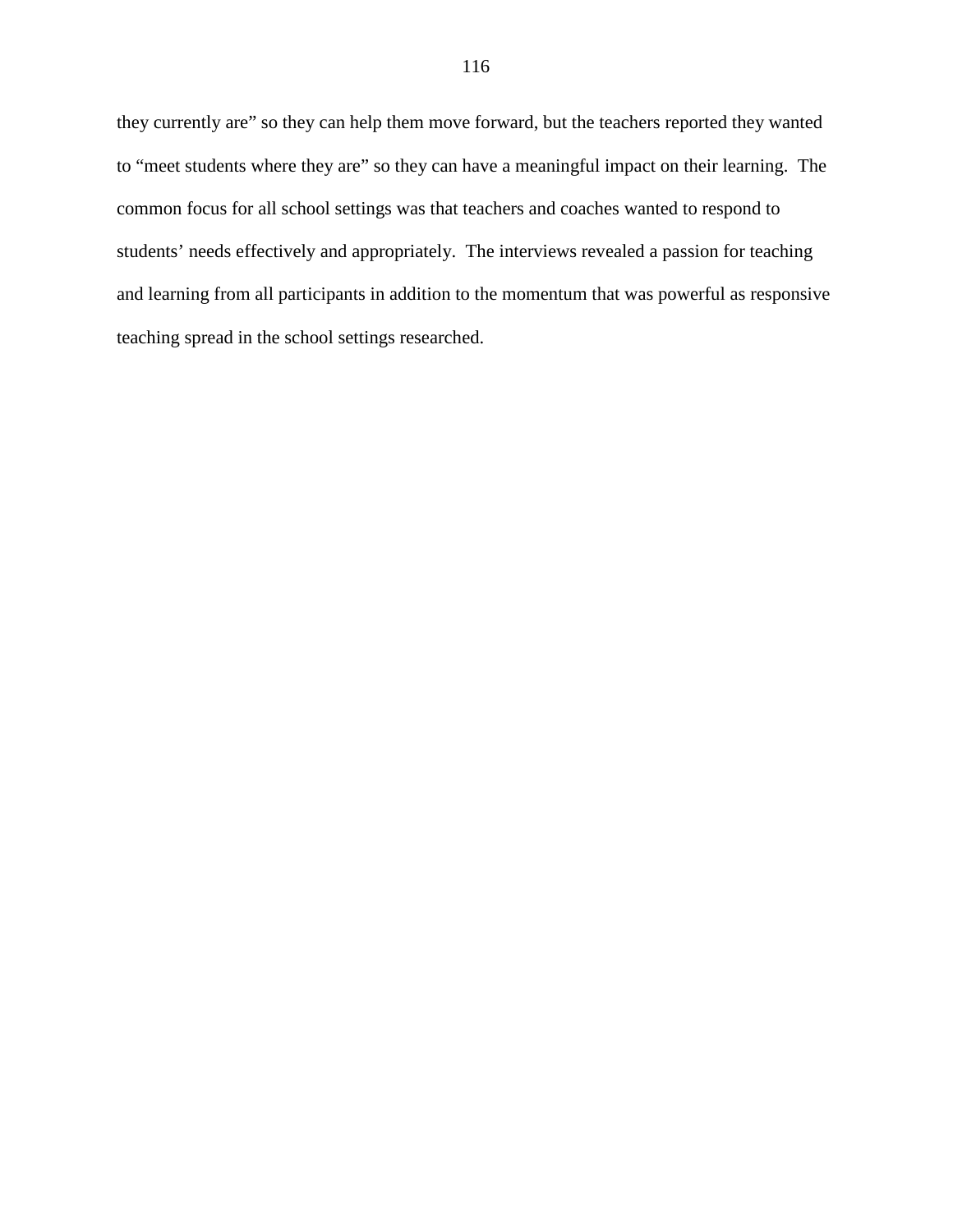#### **References**

- American College Test, Incorporated. (2006). Reading between the lines: *What the ACT reveals about college readiness in reading.* Iowa City, IA: Author.
- Afflerbach, P. (2004). Assessing adolescent reading*.* In T. L. Jetton & J. A. Dole (Eds.), *Adolescent literacy research and practice* (pp. 369-391)*.* New York, NY: Guilford Press.
- Alabama Department of Education. (2003). *Alabama reading initiative*. Retrieved from http:// www.alsde.edu/html/sections/section\_detail.asp?section=50
- Alliance for Excellent Education. (2008). *The high cost of high school dropouts: What the nation pays for inadequate high schools.* Washington, DC: Author.
- American Diploma Project. (2004). *Ready or not: Creating a high school diploma that counts.*  Washington, DC: Achieve, Inc.
- Artley, S. (1944). A study of certain relationships existing between general reading comprehension and reading comprehension in a specific subject matter area. *Journal of Educational Research, 37*, 464-473.
- Barry, A. L. (1997). High school reading programs revisited. *Journal of Adolescent and Adult Literacy, 40*, 524-531.
- Biancarosa, G., & Snow, C. E. (2006). *Reading next: A vision for action and research in middle and high school literacy.* A report to Carnegie Corporation of New York. Washington, DC: Alliance for Excellent Education.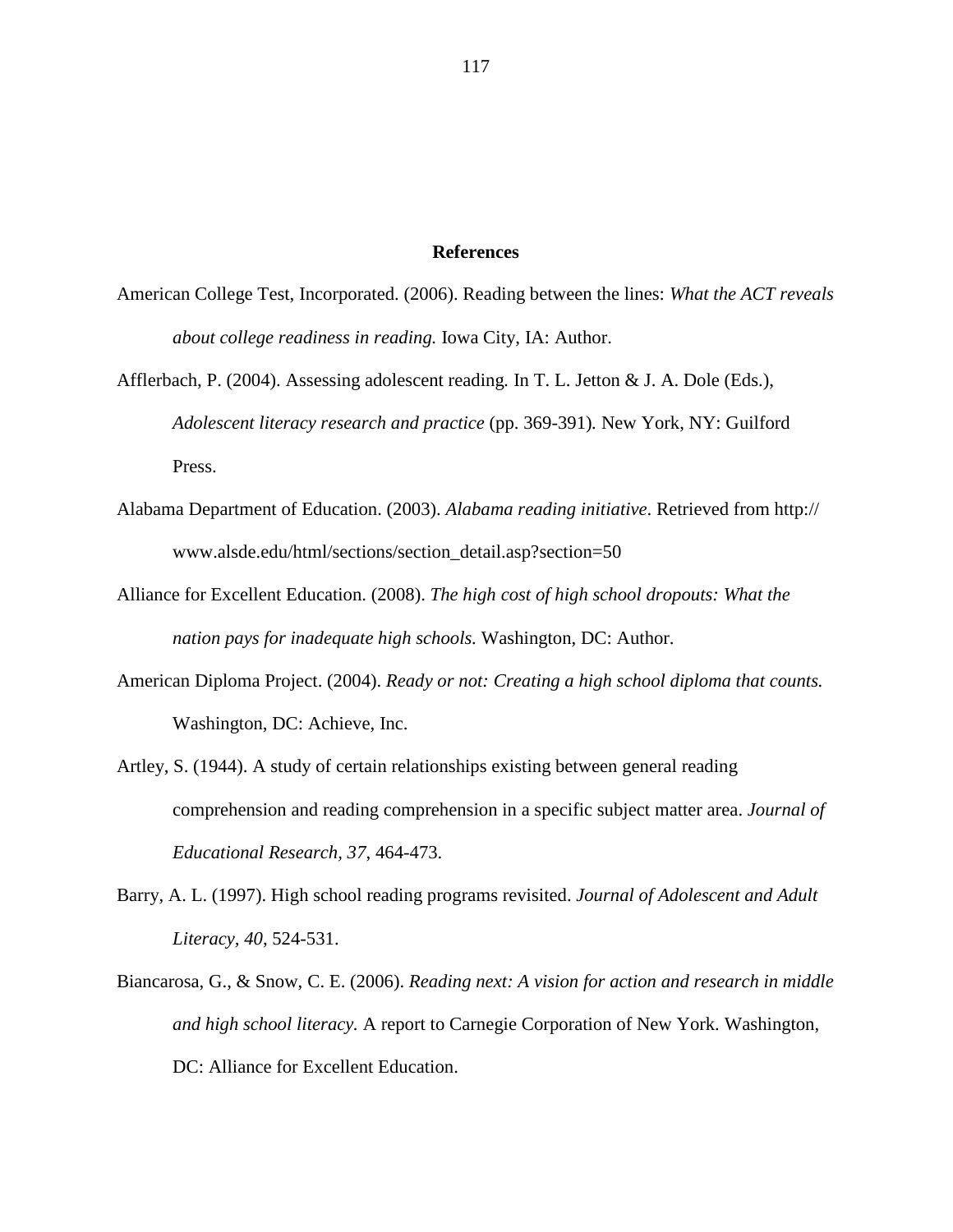- Blamey, K., Meyer, C., & Walpole, S. (2009). Middle and high school literacy coaches: A national survey. *Journal of Adolescent & Adult Literacy*, *52*, 310-323.
- Creswell, J. (2007). *Qualitative inquiry & research design: Choosing among five approaches*. Thousand Oaks, CA: Sage.
- Creswell, J. (2009). *Research design: Qualitative, quantitative, and mixed methods approaches*. Thousand Oaks, CA: Sage.

Daniels, C. (2002). Becoming a reflective practitioner. *Middle School Journal*, *33*(5), 52-56.

- Darling-Hammond, L., & McLaughlin, M. (1995). Policies that support professional development in an era of reform. *Phi Delta Kappan*, *76*, 597-604.
- Darwin, M. (2003). *The reading specialist: Leadership for the classroom, school, and community*. New York, NY: Guilford Press.
- Davis, D., & Barton, R. (2006). Helping students read to learn. *Principal Leadership*, 38-41.
- Denzin, N., & Lincoln, Y. (2005). *The SAGE handbook of qualitative research.* Thousand Oaks, CA: Sage.
- Diamond, L. (2006). Triage for struggling adolescent readers. *The School Administrator, 64*(4). Retrieved from http://www.aasa.org/publications/ saarticledetail.cfm?ItemNumber=5870&snItemNumber=
- Dorn, L., & Soffos, C. (2007). Environmental scale for assessing implementation levels (ESAIL). Retrieved from http://www.arliteracy.com
- Ehren, B., Lenz, K., & Deshler, D. (2004). Enhancing literacy proficiency with adolescents and young adult*.* In A. Stone, E. Silliman, B. Ehren, & K. Apel (Eds.), in *Handbook of language and literacy* (pp. 600-625)*.* New York, NY: Guilford Press.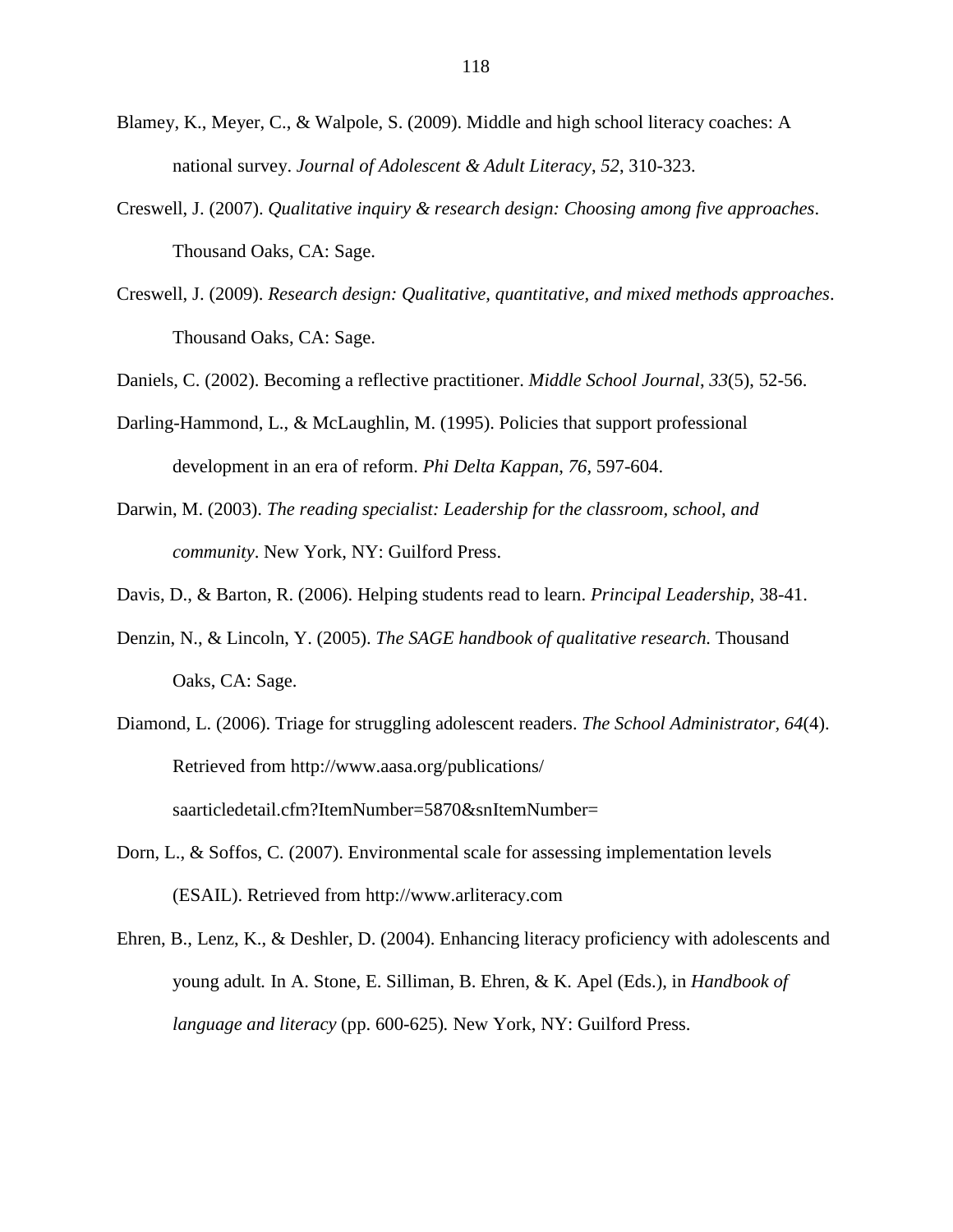- Farrell, R. T., & Cirrincione, J. M. (1986). The introductory developmental reading course for content teachers: A state of the art survey. *Journal of Reading, 29*, 717-723.
- Gallagher, H. A. (2002). *Elm street school: A case study of professional development expenditures*. Retrieved from http://epaa.asu.edu/epaa/v10n28.html
- Garet, M. S., Porter, A. C., Desimone, L., Birman, B. F., & Yoon, K. S. (2001). What makes professional development effective? Results from a national sample of teachers. *American Educational Research*, *38*, 915-945.

Guensburg, C. (2006). Reading rules. *Edutopia,* 41-42.

- Guskey, T. R. (2000). *Evaluating professional development*. Thousand Oaks, CA: Corwin Press.
- Guskey, T. R. (2003). What makes professional development effective? *Phi Delta Kappan*, *84*, 748-750.
- Harter, S., Whitesell, N. R., & Kowalski, P. (1992). Individual differences in the effects of educational transition on young adolescent's perceptions of competence and motivational orientation. *American Educational Research Journal, 29*, 777-807.
- Harvey, S., & Goudvis, A. (2000). *Strategies that work: Teaching comprehension to enhance understanding*). Portland, ME: Stenhouse Pub.
- Hasbrouck, J., & Denton, C. (2005). *The reading coach: A how-to manual for success.* Longmont, CO: Sopris West Educational Services.
- Heller, R., & Greenleaf, C. L. (2007). *Literacy instruction in the content areas: Getting to the core of middle and high school improvement.* Washington, DC: Alliance for Excellent Education.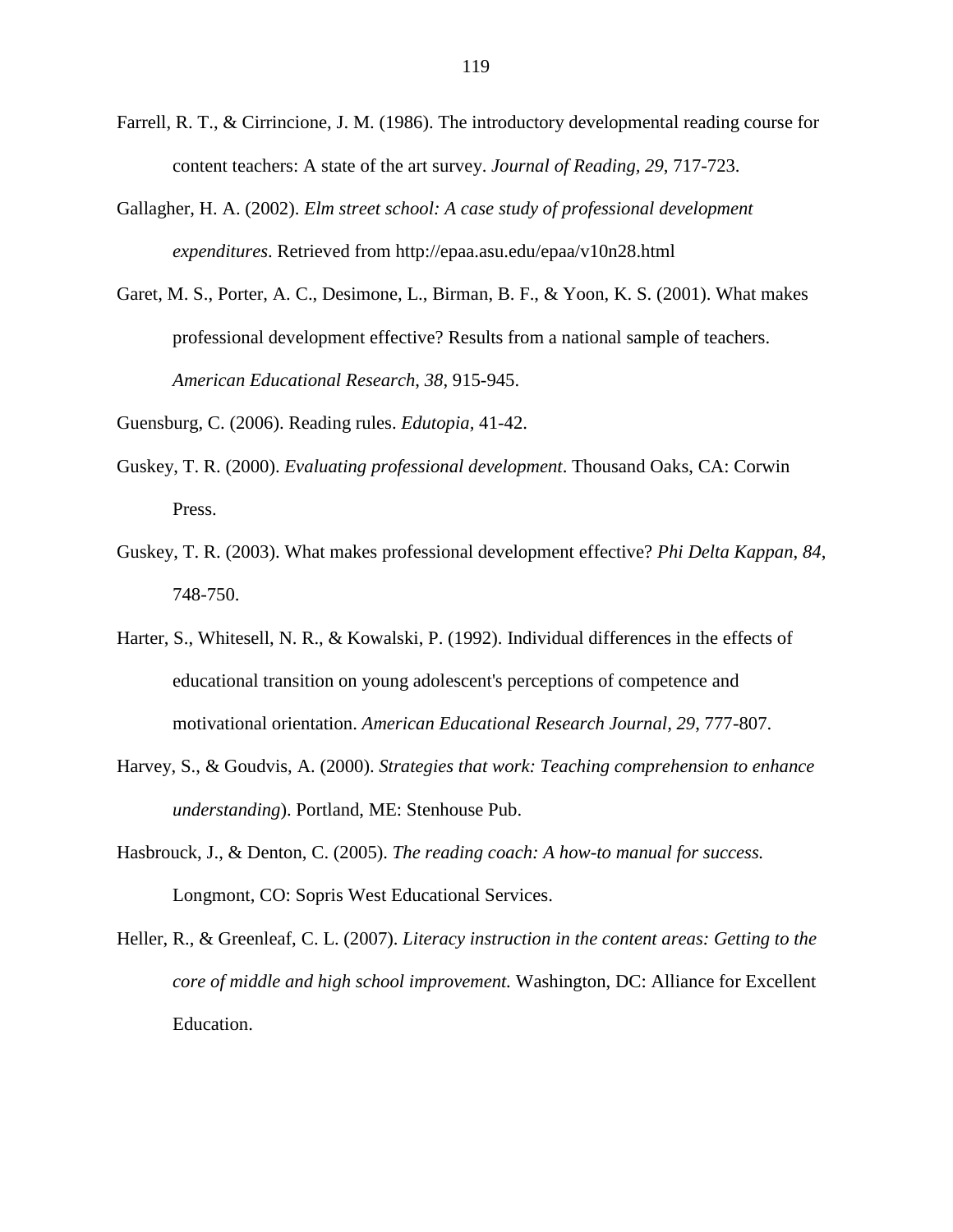- International Reading Association. (2000). *Teaching all children to read: The roles of the reading specialist.* A position statement of the International Reading Association. [Brochure]. Newark, DE: Author.
- International Reading Association. (2004). *The role and qualifications of the reading coach in the United States. A position statement of the International Reading Association.*  Newark, DE: Author.
- International Reading Association. (2006). *Standards for middle and high school literacy coaches*. Retrieved from http://www.reading.org/downloads/resources/ 597coaching\_standards.pdf
- Joftus, S. (2002). *Every child a graduate: A framework for an excellent education for all middle and high school students.* Washington, DC: Alliance for Excellent Education.
- Joyce, B. R., & Showers, B. (1981). Transfer of training: The contribution of "coaching." *Journal of Education*, *163*(2), 163-172.
- Joyce, B., & Showers, B. (1996). Staff development as a comprehensive service organization. *Journal of Staff Development*, *17*(1), 2-6.
- Kamil, M. (2003). *Adolescents and literacy: Reading for the 21st century*. Washington DC: Alliance for Excellent Education.
- Kibby, M. (1995). *Practical steps for informing literacy instruction: A diagnostic decisionmaking model.* Newark, DE: International Reading Association.
- Klein, A. (1999). *What will California's new reading/language arts framework mean for California educators*? Newark, DE: International Reading Assn.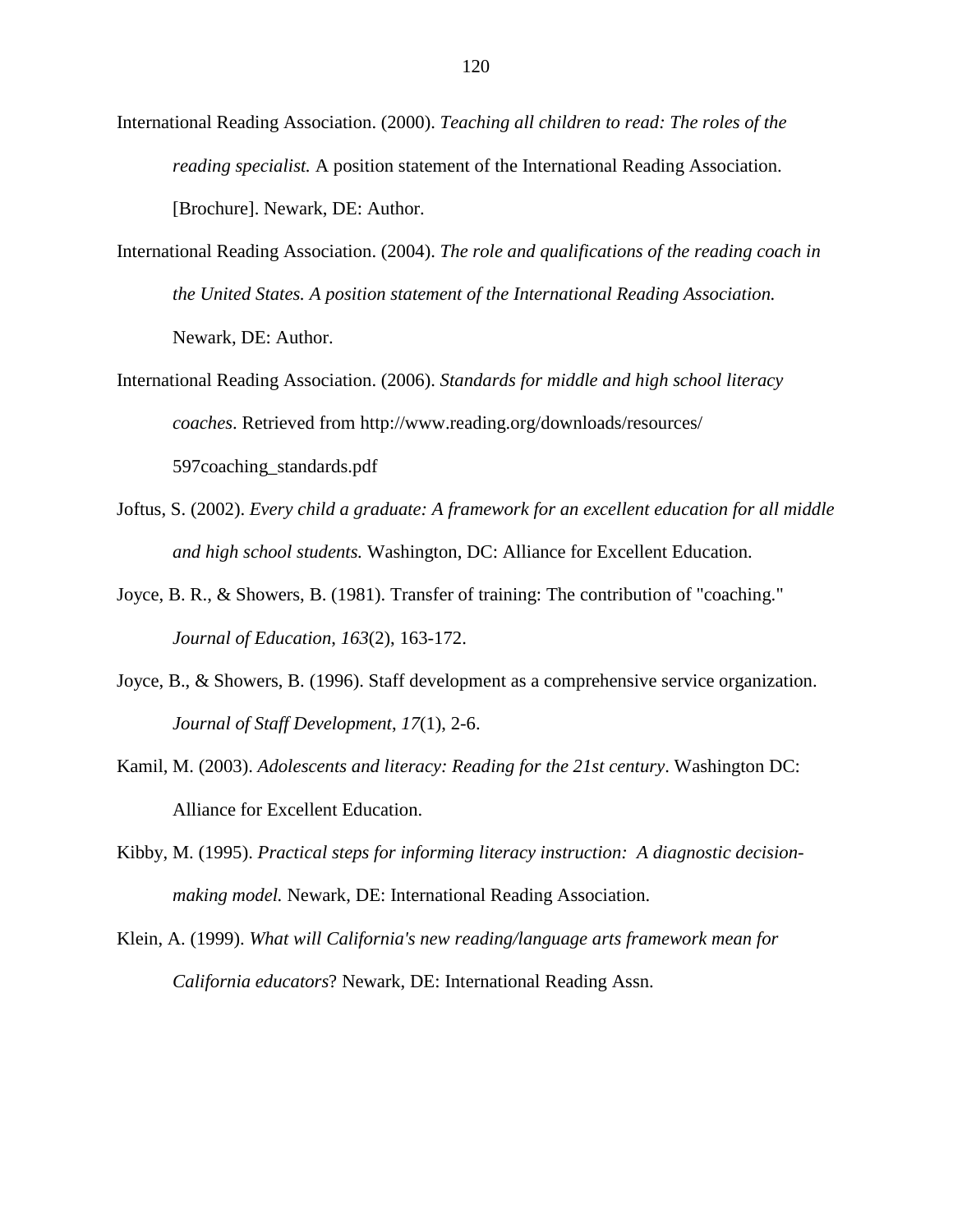- Lee, J., Griggs, W. S., & Donahue, P. L. (2007). *Nation's report card: Reading.* (NCES 2007- 496). Washington, DC: U.S. Department of Education, Institute of Education Sciences, National Center for Education Statistics.
- Lyons, C., & Pinnell, G. S. (2001). *Systems for change in literacy education: A guide to professional development*. Portsmouth, NH: Heinemann.
- McKenna, M., & Walpole, S. (2010). *Literacy coaching in the middle grades. Adlit.org: Adolescent Literacy*, 1-6. Retrieved from http://www.adlit.org/article/36143
- Meltzer, J. (2002). *Adolescent literacy resources: Linking research and practice.* Providence: RI: Northeast and Islands Regional Educational Laboratory at Brown University. Retrieved from http://www.alliance.brown.edu/pubs/adlit/alr\_lrp.pdf
- Merriam, S. (1998). *Qualitative research and case study applications in education*. San Francisco, CA: Jossey-Bass.
- Moore, D. W., Readence, J. E., & Rickelman, R. J. (1983). A historical exploration of content area reading instruction. *Reading Research Quarterly*, *18*, 419-438.
- Murphy, C. (1992). Study groups foster school-wide learning. *Educational Leadership*, *50*(30), 71-74.
- National Assessment Governing Board. (2007). *Reading framework for the 2009 national assessment of educational progress*. Washington, DC: American Institutes for Research.
- National Center for Education Statistics. (1999). *NAEP 1998 reading report card for the nation and states*. Retrieved from http://nces.ed.gov/pubsearch/pubsinfo.asp?pubid=1999500
- National Center for Education Statistics. (2006). *Nation's report card: Reading 2005*. Retrieved from http://nces.ed.gov/pubsearch/pubsinfo.asp?pubid=2006451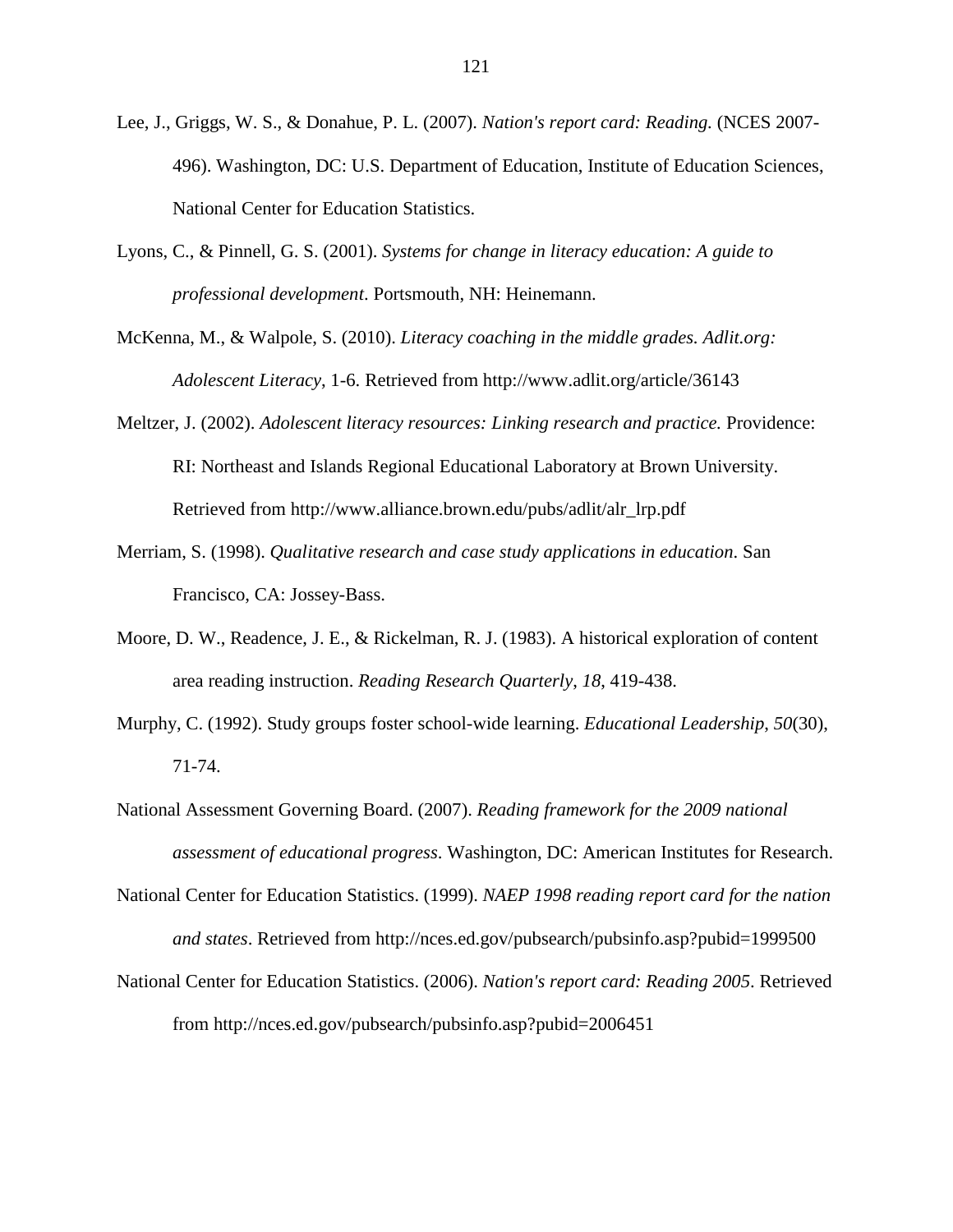- National Center for Education Statistics. (2007). *Nation's report card: Reading 2007*. Retrieved from http://nces.ed.gov/nationsreportcard/pubs/main2007/2007496.asp
- National Center for Education Statistics. (2008). *Nation's report card: NAEP 2008 trends in academic progress.* Retrieved from http://nces.ed.gov/ nationsreportcard/pdf/main2008/2009479\_1.pdf
- The National Council of Teachers of English. (2007). *Adolescent literacy* (A Policy Research Brief). Retrieved from http://www.ncte.org/about/over/positions/category/literacy/ 127676.htm
- National Reading Panel. (2000). *Teaching children to read: An evidence-based assessment of the scientific research literature on reading and its implications for reading instruction* (NIH Publication No. 00-4769). Washington, DC: U.S. Department of Health and Human Services, National Institute of Child Health and Human Development.
- O' Brien, D. G. (1995). Why content literacy is difficult to infuse into the secondary school: Complexities of curriculum, pedagogy, and school culture. *Reading Research Quarterly, 30*, 442-463.
- Perie, M., & Morna, R. (2005). *NAEP 2004 trends in academic progress: Three decades in academic progress: Three decades of student performance in reading and mathematics* (NCES 2005-464). Washington DC: U.S. Department of Education, Institute of Education Sciences, National Center for Education Statistics.

Perks, K. (2006). Reconnecting the power of reading. *Principal Leadership*, *7*(1), 16-20.

Rand Reading Study Group. (2002). *Reading for understanding: Toward an R&D program in reading comprehension*. Retrieved from http://www.rand.org/multi/achievementforall/ reading/readreport.html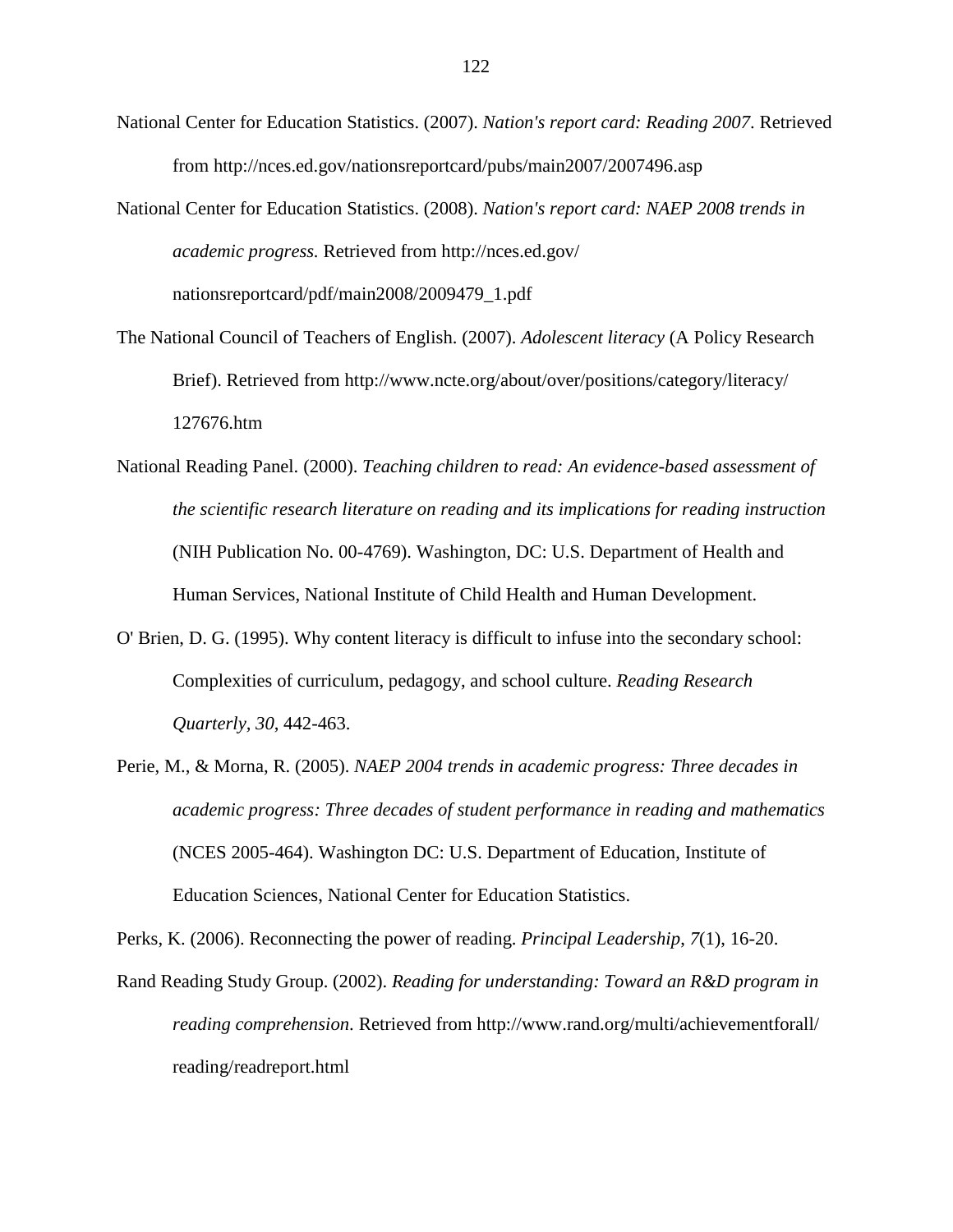- Rubenstein, G. (2006). The new drill: On-site coaches focus on teachers, not student, in the battle to boost literacy. *Edutopia*, 37-39.
- Schifini, A. (2006). Reading instruction for older struggling readers. (Briefing paper). Honolulu, HI: Pacific Resources for Education and Learning. Retrieved from http://www.prel.org/products/Products/reading-instruction.htm

Schoenbach R., Greenleaf, C., & Hurwitz, L. (1999). *Reading for understanding: A guide to improving reading in the middle and high school classrooms.* San Francisco, CA: Jossey-Bass.

- Showers, B., Joyce, B., & Bennett, B. (1987). Synthesis of research on staff development: A framework for future study and a state-of-the-art analysis. *Educational Leadership, 45*(3), 77-87.
- Snow, C., & Biancarosa, G. (2003). *Adolescent literacy and the achievement gap: What do we know and where do we go from here?* New York, NY: Carnegie Corporation of New York.
- Snow, C. E., Burns, S., & Griffin, P. (1998). *Preventing reading difficulties in young children*. Washington, DC: National Academy Press.
- Snow, C., Ippolito, J., & Schwartz, R. (2006). What we know and what we need to know about literacy coaches in middle and high schools: A research synthesis and proposed research agenda. Retrieved from http://www.reading.org/downloads/resources/ 597coaching\_standards.pdf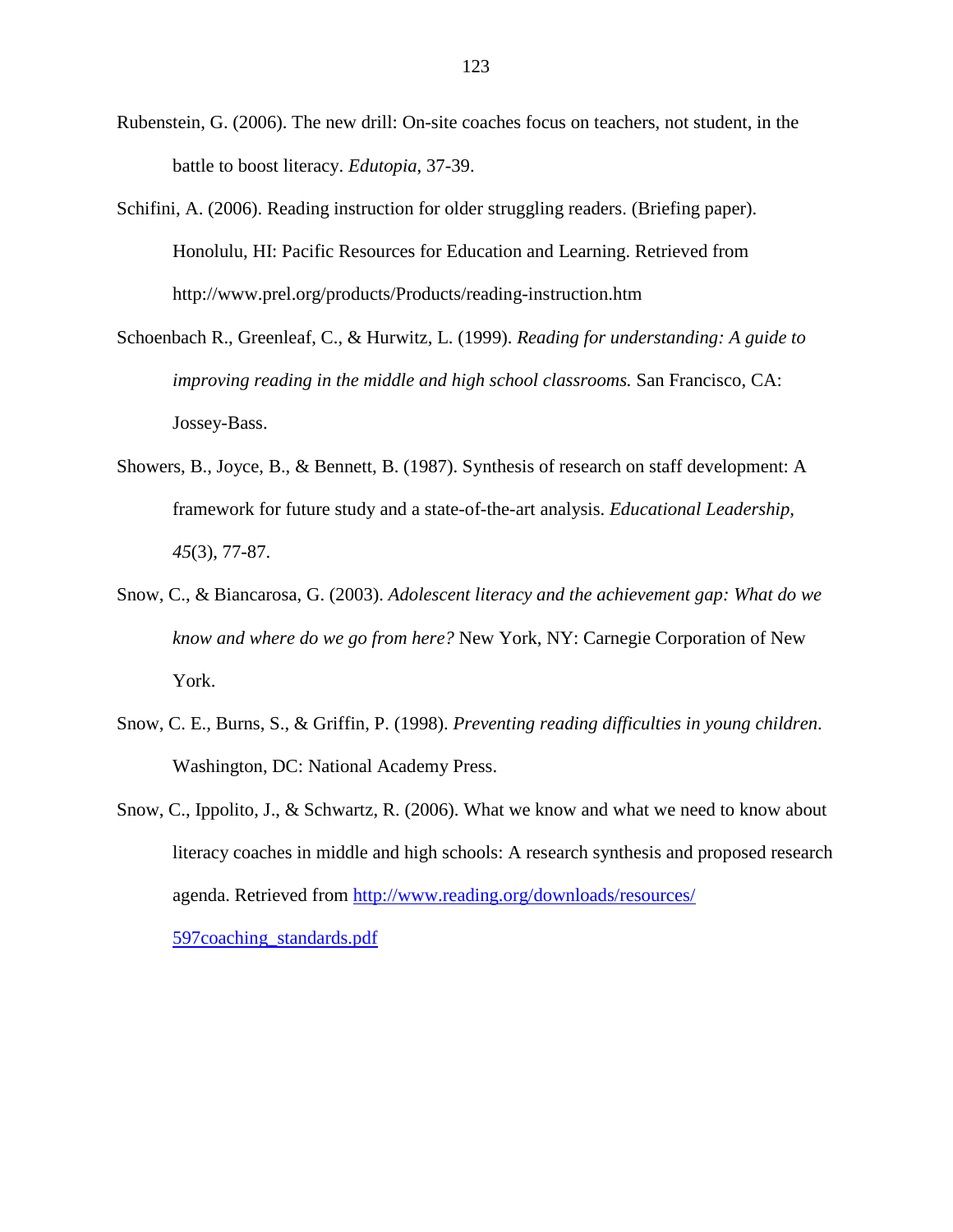- Strickland, D. S., & Alvermann, D. E. (2004). *Learning and teaching literacy in grades 4-12: Issues and challenges.* In D. S. Strickland & D. E. Alvermann (Eds.), *Bridging the literacy achievement gap, grades 4-12* (pp. 1-13). New York, NY: Teachers College Press.
- Sturtevant, E. G. (2003). *The literacy coach: A key to improving teaching and learning in secondary schools.* Washington, DC: Alliance for Excellent Education.
- Taylor, R. T., Moxley, D. E., Chanter, C., & Boulware, D. (2007). Three techniques for successful literacy coaching. *Principal Leadership, 7*(6), 22-25.
- Toll, C. (2009). Literacy coaching: Suggestions for school leaders. *Principal Leadership*, *9*(9), 24-28.
- Vogt, M., & Shearer, B. A. (2003). *Reading specialists in the real world: A sociocultural view*. Boston, MA: Pearson Education.
- Walpole, S., & McKenna, M. C. (2004). *The literacy coach's handbook: A guide to researchbased practice.* New York, NY: Guilford.
- White, C. S., Sturtevant, E. G., & Dunlap, K. L. (2003). Preservice and beginning teachers' perceptions of the influence of high stakes tests on their literacy-related instructional beliefs and decisions. *Reading Research and Instruction, 42*(2), 39-62.
- Wise, B. (2009). Adolescent literacy: The cornerstone of student success. *Journal of Adolescent & Adult Literacy, 52*, 369-375.
- Yin, R. K. (2009). *Case study research: Design and method* (4<sup>th</sup> ed.). Thousand Oaks, CA: Sage.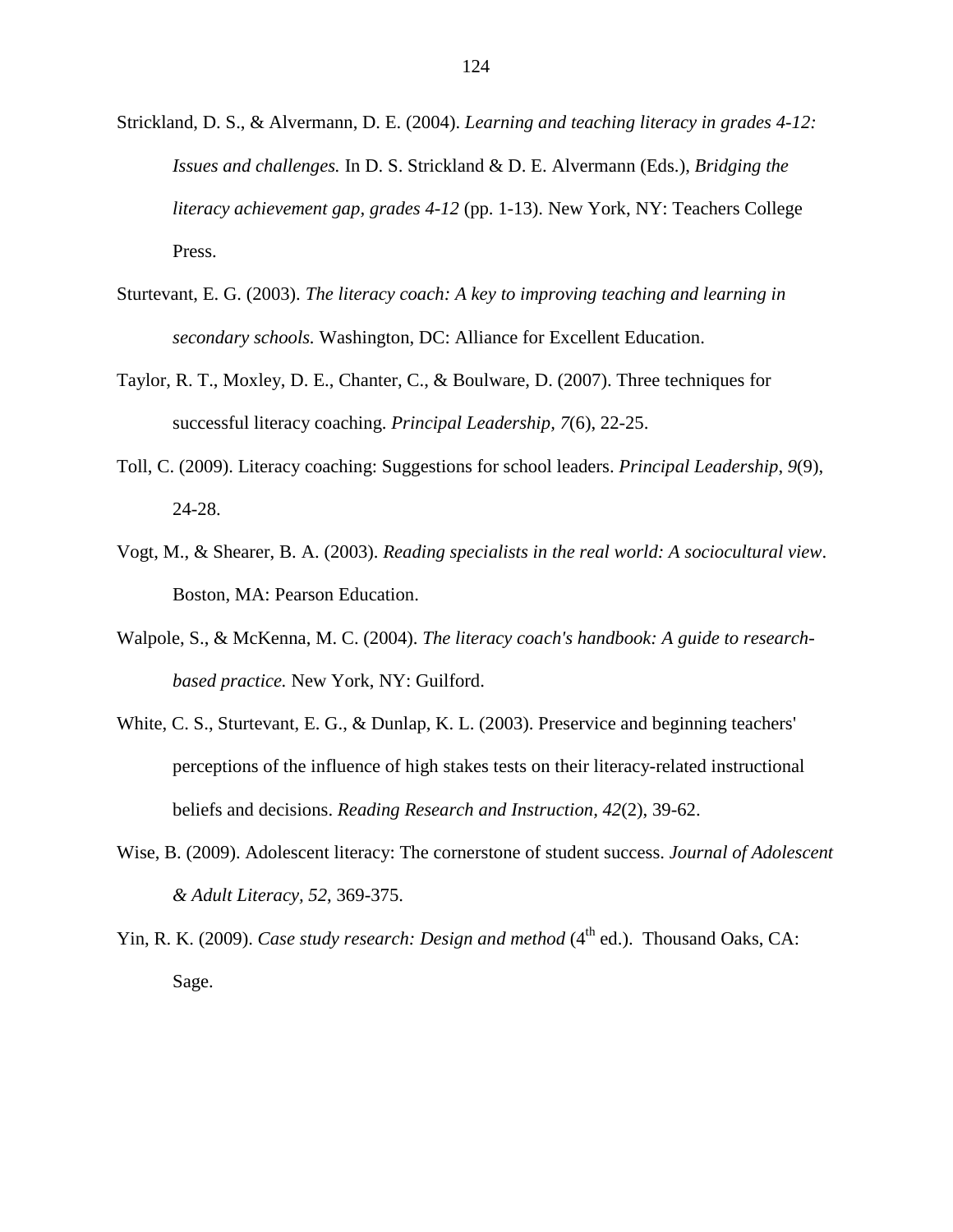## **APPENDIX A: INTERVIEW PROTOCOL**

| Time of interview:          |  |
|-----------------------------|--|
| Date:                       |  |
| Place:                      |  |
| Interviewer:                |  |
| Interviewee:                |  |
| Position of interviewee:    |  |
| Length of time in position: |  |

# Questions:

1. Do literacy coach's roles and responsibilities impact student learning at the school level?

-What is your role as a literacy coach (collaborating teacher)?

-What are your responsibilities as a literacy coach (collaborating teacher)?

-In what ways do you have an impact on student learning?

-How do you know?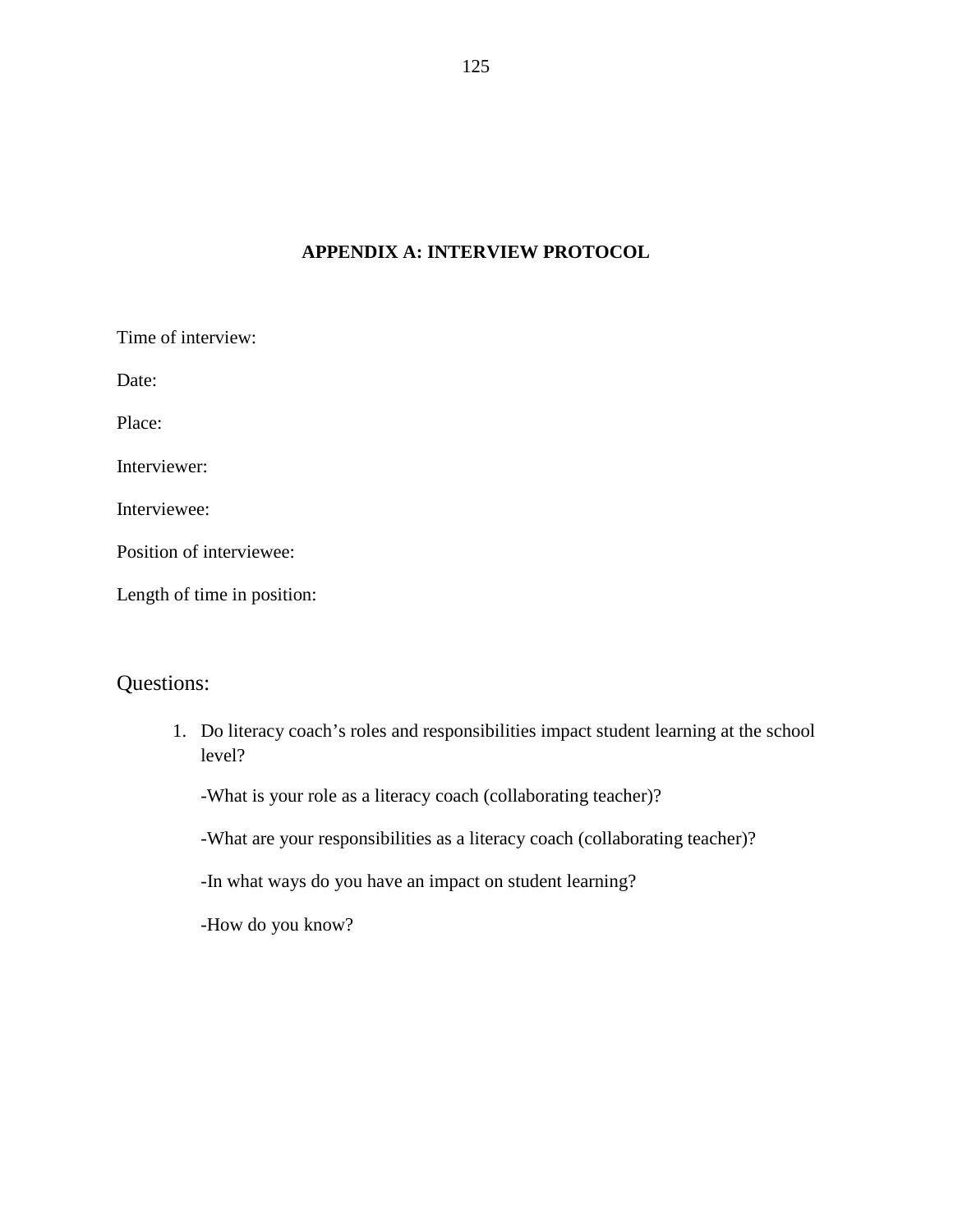2. How does a literacy coach make decisions focused upon literacy practices at the school setting?

-Who is involved in the decision-making process?

-What do long-range (three-five years) decisions look like?

-What do short-term (one-two years) decisions look like?

3. How are the decisions enacted?

-How are the decisions communicated to stakeholders at school?

4. What influence do these decisions have on school staff's instructional practices? -What are the indicators of influence? -In what ways does instructional practice change?

How do these decisions enable instructional practices among staff? -How do you know this? -What examples can you share to illustrate? -In what ways does this impact professional development?

How do these decisions impede instructional practices among staff? -How do you know this?

-What examples can you share to illustrate?

-In what ways does this impact professional development?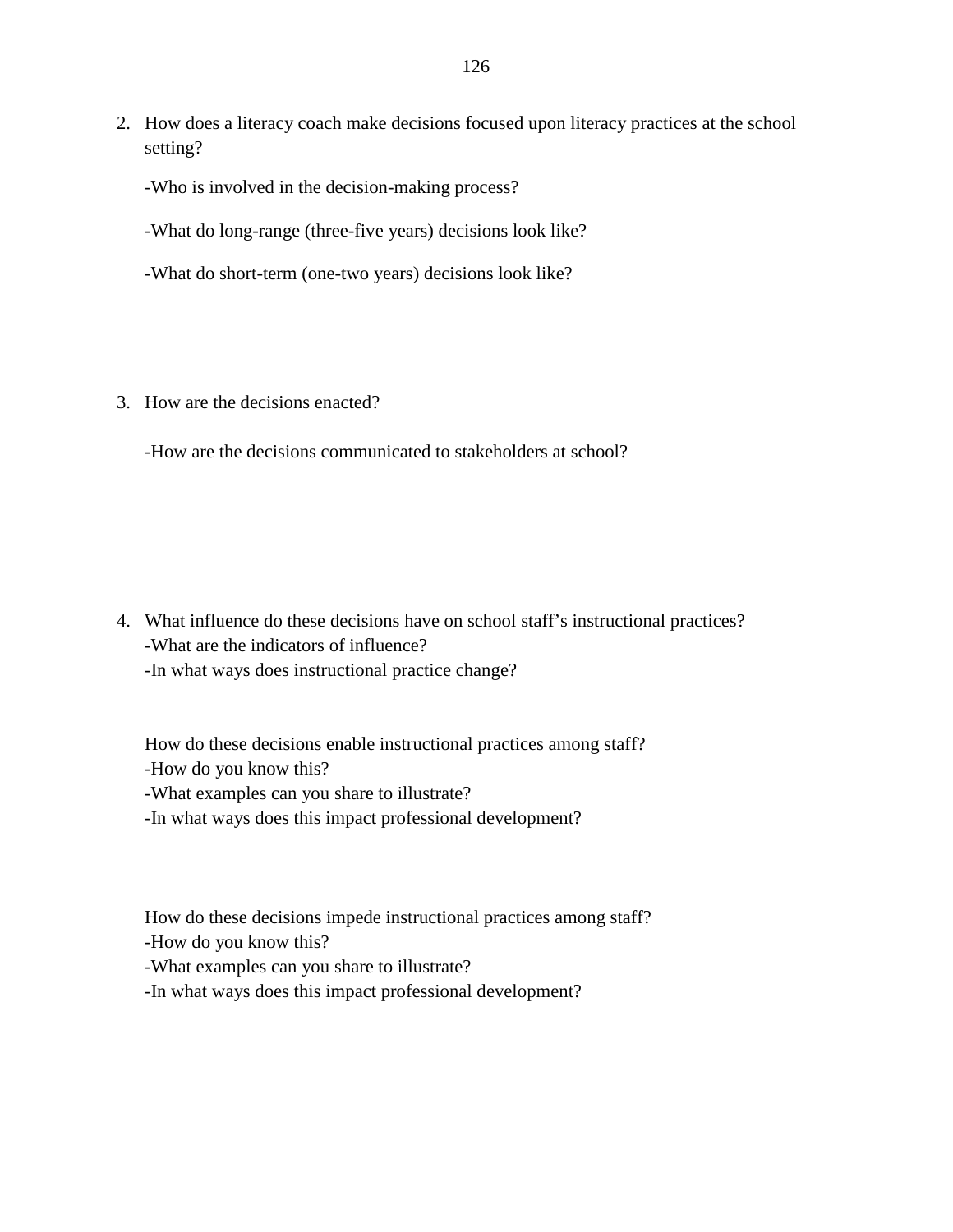## **APPENDIX B: OBSERVATION PROTOCOL**

## **Environmental Scale for Assessing Implementation Levels (ESAIL)**

## **ESAIL is designed to assess a school's level of implementation in a comprehensive literacy model. Developed by L. Dorn & C. Soffos (2007).**

| <b>Criterion 1: Creating a Literate Environment</b>              | <b>Score</b> | <b>Descriptive</b><br><b>Notes</b> |
|------------------------------------------------------------------|--------------|------------------------------------|
| 1. Reading responses through drawing, writing or art are         |              |                                    |
| displayed on walls and in hallways.                              |              |                                    |
| 2. Writing drafts and/or published pieces are displayed on       |              |                                    |
| walls and in hallways.                                           |              |                                    |
| 3. Diverse reading materials are enjoyed, discussed and          |              |                                    |
| analyzed across the curriculum.                                  |              |                                    |
| 4. Co-constructed language charts embrace student                |              |                                    |
| language and are displayed on walls and in students'             |              |                                    |
| notebooks.                                                       |              |                                    |
| 5. Tables, clusters of desks and/or areas are arranged to        |              |                                    |
| promote collaborative learning and problem-solving.              |              |                                    |
| 6. Problem-solving is collaborative (pairs or groups) and        |              |                                    |
| talk is purposeful.                                              |              |                                    |
| 7. Engagement is maintained by meaningfulness and                |              |                                    |
| relevance of the task.                                           |              |                                    |
| 8. Respectful talk and attitudes are promoted and used           |              |                                    |
| among all learners.                                              |              |                                    |
| 9. Elaborated discussions around specific concepts are           |              |                                    |
| promoted and students' thinking are valued and discussed.        |              |                                    |
| 10. Classroom environment is conducive to inquiry based          |              |                                    |
| learning and learners are engaged in constructive                |              |                                    |
| interactions around purposeful literacy events.<br>$\frac{1}{2}$ |              |                                    |

## **How did the school rate on criterion 1 (Creating literate environments)**

Key: NY (1) = Not Yet, A (2) = Approaching, M (3) = Meeting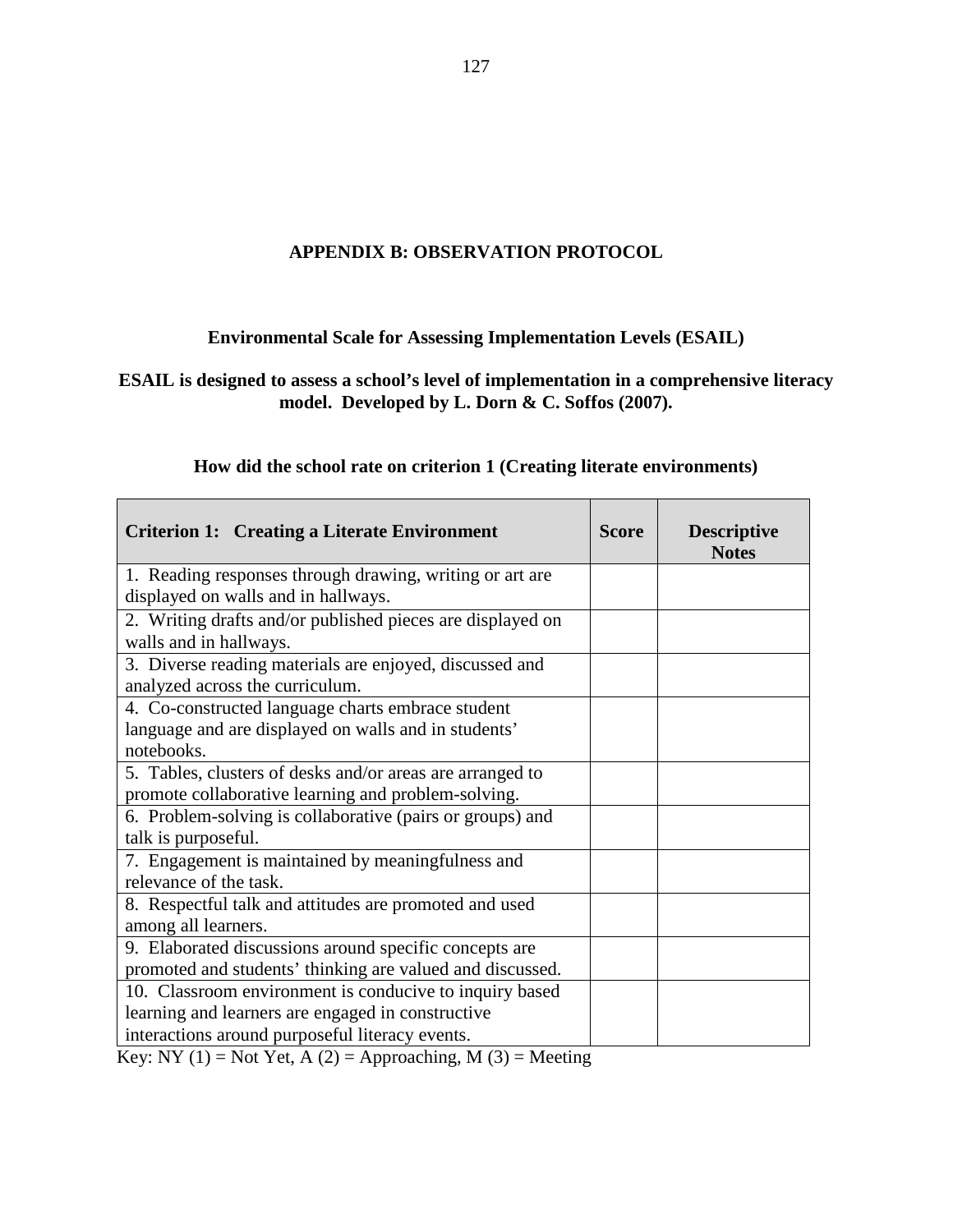| <b>Criterion 2: Organizes the Classroom</b>                                                                                                                     | <b>Score</b> | <b>Descriptive Notes</b> |
|-----------------------------------------------------------------------------------------------------------------------------------------------------------------|--------------|--------------------------|
|                                                                                                                                                                 |              |                          |
| 1. Routines and procedures are clearly established.                                                                                                             |              |                          |
| 2. Classroom is designed for whole group, small group and<br>individual teaching and learning.                                                                  |              |                          |
| 3. Teachers' workspace and instructional materials are organized<br>for teaching and learning.                                                                  |              |                          |
| 4. Students' materials are organized and easily accessible.                                                                                                     |              |                          |
| 5. Students' logs are organized and reflect integrated learning<br>across the curriculum.                                                                       |              |                          |
| 6. Classroom libraries contain an abundant amount of reading<br>material across genres, authors and topics.                                                     |              |                          |
| 7. Literature for daily instruction is organized and accessible.                                                                                                |              |                          |
| 8. Books in classroom library are organized and labeled<br>according to genre, topic and/or by author.                                                          |              |                          |
| 9. Literacy tasks are organized and are designed to meet the<br>needs of groups and individual learners.                                                        |              |                          |
| 10. Summative and formative assessments are organized for<br>instructional purposes and documentation.<br>$\mathbf{M}$<br>$\mathbf{M}$ $(0)$ $\mathbf{M}$ $(1)$ |              |                          |

# **How did the school rate on criterion 2 (organizes the classroom)**

Key: NY (1) = Not Yet, A (2)= Approaching, M (3) = Meeting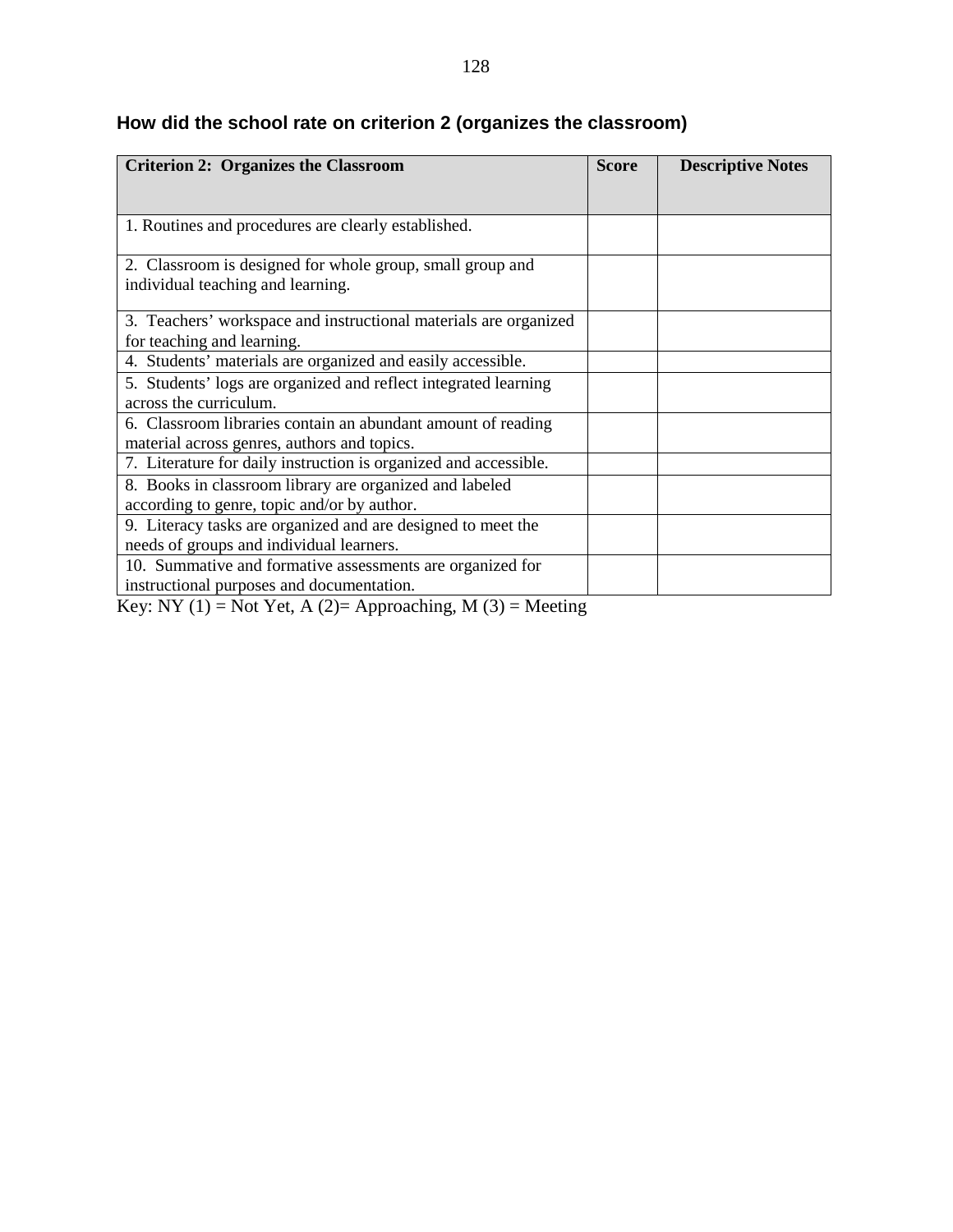## **APPENDIX C: CONSENT TO PARTICIPATE IN RESEARCH**

Examining the Decision-making Process of a Literacy Coach for Literacy

#### Implementation in a Secondary School Setting

You are asked to participate in a research study conducted by Sandra Wilson who is a doctoral student from the Educational Leadership Administration & Foundations Department at Indiana State University. Mrs. Wilson is conducting this study for her doctoral dissertation. Dr. Robert Boyd is her faculty sponsor for this project. Your participation in this study is entirely voluntary. Please read the information below and ask questions about anything you do not understand, before deciding whether or not to participate.

You are being asked to participate as a staff member of a public school in the State of Illinois and are employed as either a secondary literacy coach or a secondary teacher that works with a literacy coach.

## PURPOSE OF THE STUDY AND BENEFITS

The purpose of this qualitative research study will be to understand the impact a literacy coach has on student learning through their decision-making strategies and actions while implementing literacy practices within secondary school setting. The influence of these decisions upon instructional practice within the school setting through professional development will also be explored.

## **PROCEDURES**

The data collection process includes a one-on-one interview with the literacy coach and an identical interview with a corresponding secondary teacher that works with the literacy coach in an instructional capacity at the same school. If you volunteer to participate in this study, you will be interviewed individually. The interviews consist of four questions and will take approximately one hour. The questions you will be answering address your views on the literacy coach's roles and responsibilities and how decisions that are made influence teacher's instructional practices.

The interview will be tape recorded to facilitate analysis of the data. You may refrain from answering a question at any time during the interview.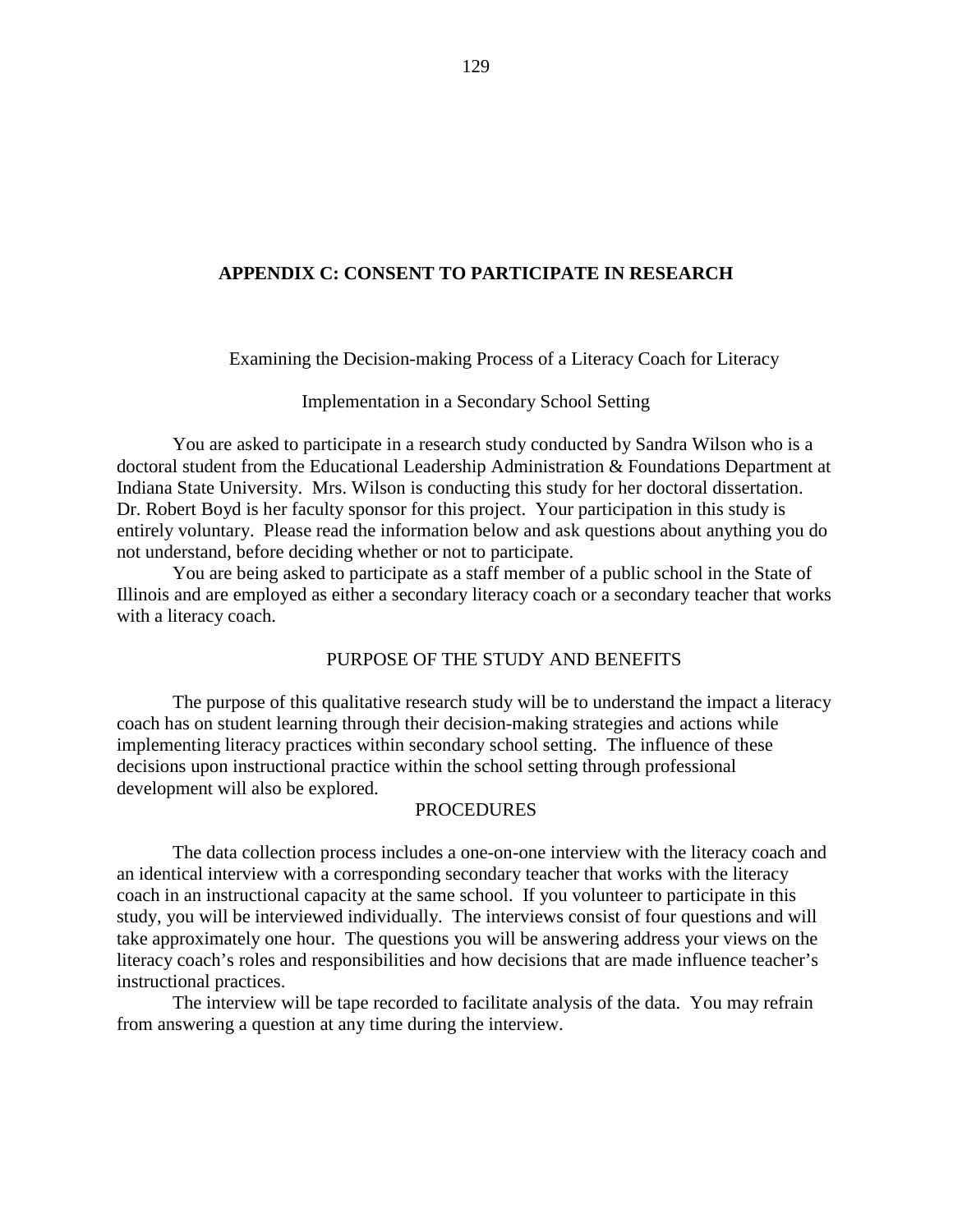## POTENTIAL RISKS AND DISCOMFORTS

We expect that any risks, discomforts, or inconveniences will be minor and we believe that they are not likely to happen. If discomforts become a problem, you may discontinue your participation.

#### POTENTIAL BENEFITS TO SUBJECTS AND/OR TO SOCIETY

There is no guarantee of direct personal benefit for you as a participant to be involved in study. The literacy coach will benefit from additional research conducted in secondary settings, as this is an area where there is limited information.

## PAYMENT FOR PARTICIPATION

You will not receive any payment or other compensation for participation in this study. There is also no cost to you for participation.

## CONFIDENTIALITY

Any information that is obtained in connection with this study and that can be identified with you will remain confidential and will be disclosed only with your permission or as required by law. Confidentiality will be maintained by means of a code number to let Mrs. Wilson or Dr. Boyd know who you are. We will not use your name in any of the information we get from this study or in any of the research reports.

Participants will be requested to keep all information shared during the interview confidential.

Data collected in this study, will be stored in a locked file cabinet of the home office of the researcher for the required three year period. The transcription and digital audio file will be stored securely in a password-protected folder. At the end of the required storage period, all data collected, including audio-tapes, will be shredded and destroyed.

Results of this study will be included in Sandra Wilson's doctoral dissertation and may also be included in manuscripts submitted for professional publication.

You have the right to review material prior to the final oral defense of the study by filing a written request to the researcher.

## PARTICIPATION AND WITHDRAWAL

You can voluntarily choose to participate in this study. You may also refuse to answer any questions you do not wish to answer. There is no penalty if you withdraw from the study and you will not lose any benefits to which you are otherwise entitled.